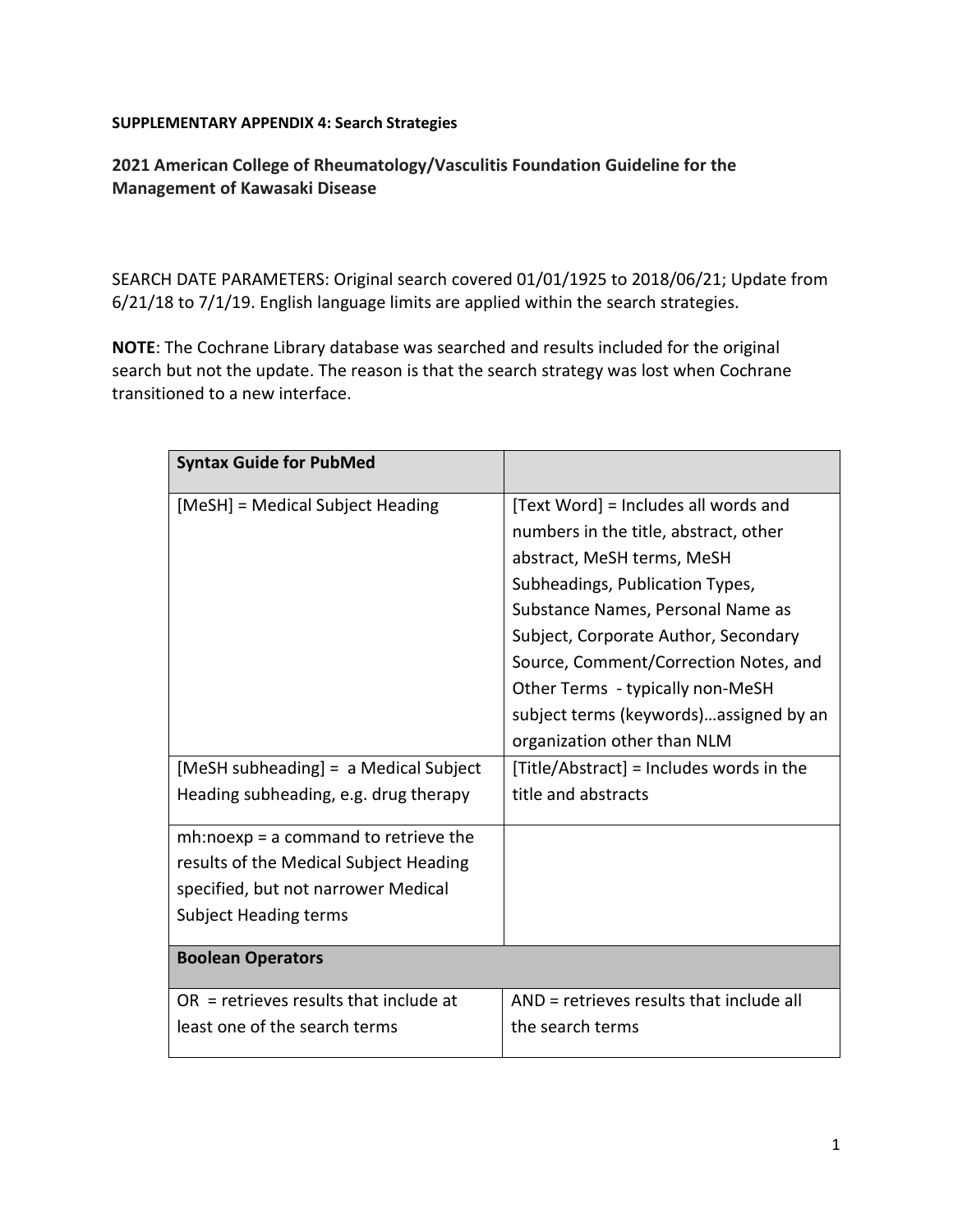| $\vert$ NOT = excludes the retrieval of terms |  |
|-----------------------------------------------|--|
| I from the search                             |  |
|                                               |  |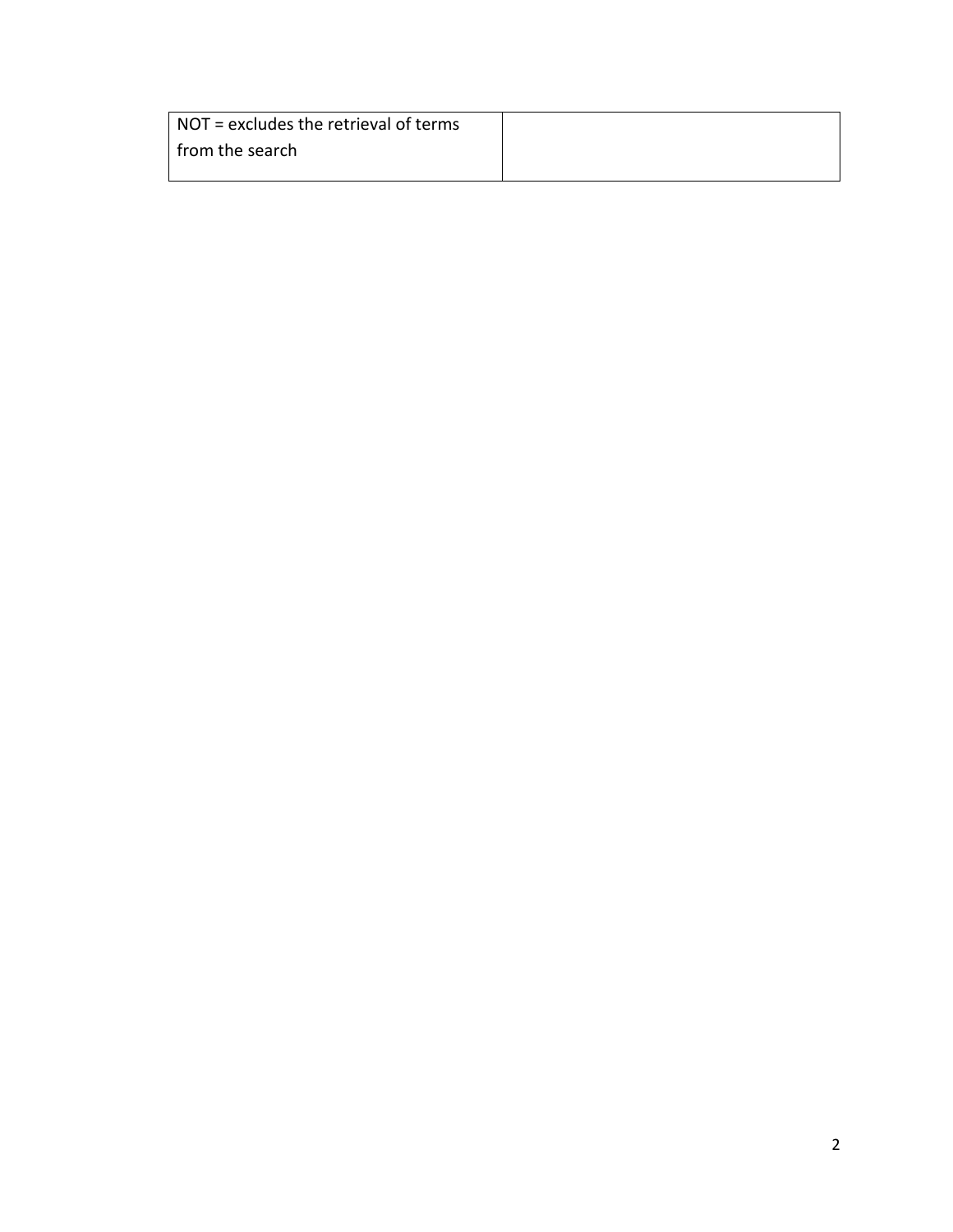### PUBMED

### **KD**

(1925/01/01 : 2018/07/01[EDAT]) AND ((((((MUCOCUTANEOUS LYMPHNODE SYNDROME\*[TIAB] OR VIRAL MUCOCUTANEOUS LYMPHADENOPATH\*[TIAB]) OR ("MUCOCUTANEOUS LYMPH NODE SYNDROME"[MESH] OR MUCOCUTANEOUS LYMPH NODE SYNDROME\*[TIAB] OR KAWASAKI SYNDROME\*[TIAB] OR KAWASAKI DISEASE\*[TIAB]) AND (ENGLISH[LANG])) NOT (ANIMAL\*[MH] NOT (ANIMAL\*[MH] AND HUMAN\*[MH]))) NOT (EDITORIAL[PT] OR COMMENT[PT] OR LETTER[PT])) AND ((INTRAVENOUS IG[TIAB] OR INTRAVENOUS ANTIBODIES[TIAB] OR IVIG[TIAB] OR INTRAVENOUS IMMUNE GLOBULIN[TIAB] OR INTRAVENOUS IMMUNOGLOBULINS[TIAB] OR IV IMMUNOGLOBULINS[TIAB] OR FLEBOGAMMA DIF[TIAB] OR GAMIMUNE[TIAB] OR GAMIMMUNE[TIAB] OR GAMIMUNE N[TIAB] OR GAMIMMUNE N[TIAB] OR GAMMAGARD[TIAB] OR IVEEGAM[TIAB] OR GAMMONATIV[TIAB] OR GAMUNEX[TIAB] OR GLOBULIN-N[TIAB] OR GLOBULIN N[TIAB] OR GLOBULINN[TIAB] OR INTRAGLOBIN[TIAB] OR INTRAGLOBIN F[TIAB] OR HUMAN INTRAVENOUS IMMUNOGLOBULINS[TIAB] OR PRIVIGEN[TIAB] OR SANDOGLOBULIN[TIAB] OR VENOGLOBULIN[TIAB] OR VENOGLOBULIN-I[TIAB] OR VENOGLOBULIN I[TIAB] OR ALPHAGLOBIN[TIAB] OR ENDOBULIN[TIAB] OR IMMUNOTHERAP\*[TIAB] OR BIOLOGIC RESPONSE MODIFIER THERAP\*[TIAB] OR BIOLOGICAL RESPONSE MODIFIER THERAP\*[TIAB] OR BRM THERAPY[TIAB] OR IMMUNE THERAP\*[TIAB] OR IMMUNOGLOBULIN THERAP\*[TIAB] OR IMMUNOLOGICAL THERAP\*[TIAB] OR IMMUNOLOGICAL TREATMENT\*[TIAB]) OR ("IMMUNOGLOBULINS, INTRAVENOUS"[MESH] OR INTRAVENOUS IMMUNOGLOBUIN\*[TIAB])) AND ((("BODY TEMPERATURE"[MESH] OR BODY TEMPERATURE\*[TW]) OR ("FEVER"[MESH] OR FEVER\*[TIAB] OR PYREXIA\*[TIAB] OR HYPERTHERMIA\*[TIAB] OR FEBRILE\*[TIAB] OR AFEBRILE[TIAB])) OR ((ARTHROSYNOVITIS[TIAB]) OR (JOINT INFLAMMAT\*[TIAB]) OR ("ARTHRITIS"[MESH] OR ARTHRIT\*[TW])) OR (CCX 168[TIAB] OR CCX168[TIAB] OR "AVACOPAN"[SUPPLEMENTARY CONCEPT] OR AVACOPAN[TIAB] OR MYCOPHENOLATE SULFATE[TIAB] OR MYCOPHENOLATE MOFETIL[TIAB] OR CELLCEPT[TIAB] OR MYCOPHENOLATE SODIUM[TIAB] OR SODIUM MYCOPHENOLATE[TIAB] OR MYFORTIC[TIAB] OR RS 61443[TIAB] OR RS-61443[TIAB] OR RS61443[TIAB] OR CELL CEPT[TIAB] OR CELLSEPT[TIAB] OR MYCLAUSEN[TIAB] OR MYFENAX[TIAB] OR "MYCOPHENOLIC ACID"[MESH] OR MYCOPHENOLIC ACID[TIAB] OR AMETHOPTERIN[TIAB] OR MEXATE[TIAB] OR A METHOPTERINE[TIAB] OR AMETHOPTERIN[TIAB] OR AMETHOPTERINE[TIAB] OR AMETOPTERINE[TIAB] OR CL 14377[TIAB] OR EMTHEXAT[TIAB] OR EMTREXATE[TIAB] OR FOLEX[TIAB] OR FOLEX PFS[TIAB] OR INTRADOSE MTX[TIAB] OR LEDERTREXATE[TIAB] OR METEX[TIAB] OR METHOTREXAT[TIAB] OR METHOXTREXATE[TIAB] OR METHROTREXATE[TIAB] OR METHYLAMINOPTERIN[TIAB] OR METOJECT[TIAB] OR METOTHREXATE[TIAB] OR METOTHREXATE SODIUM[TIAB] OR METOTREXAT[TIAB] OR METOTREXATE[TIAB] OR METREX[TIAB] OR MEXATE[TIAB] OR MPI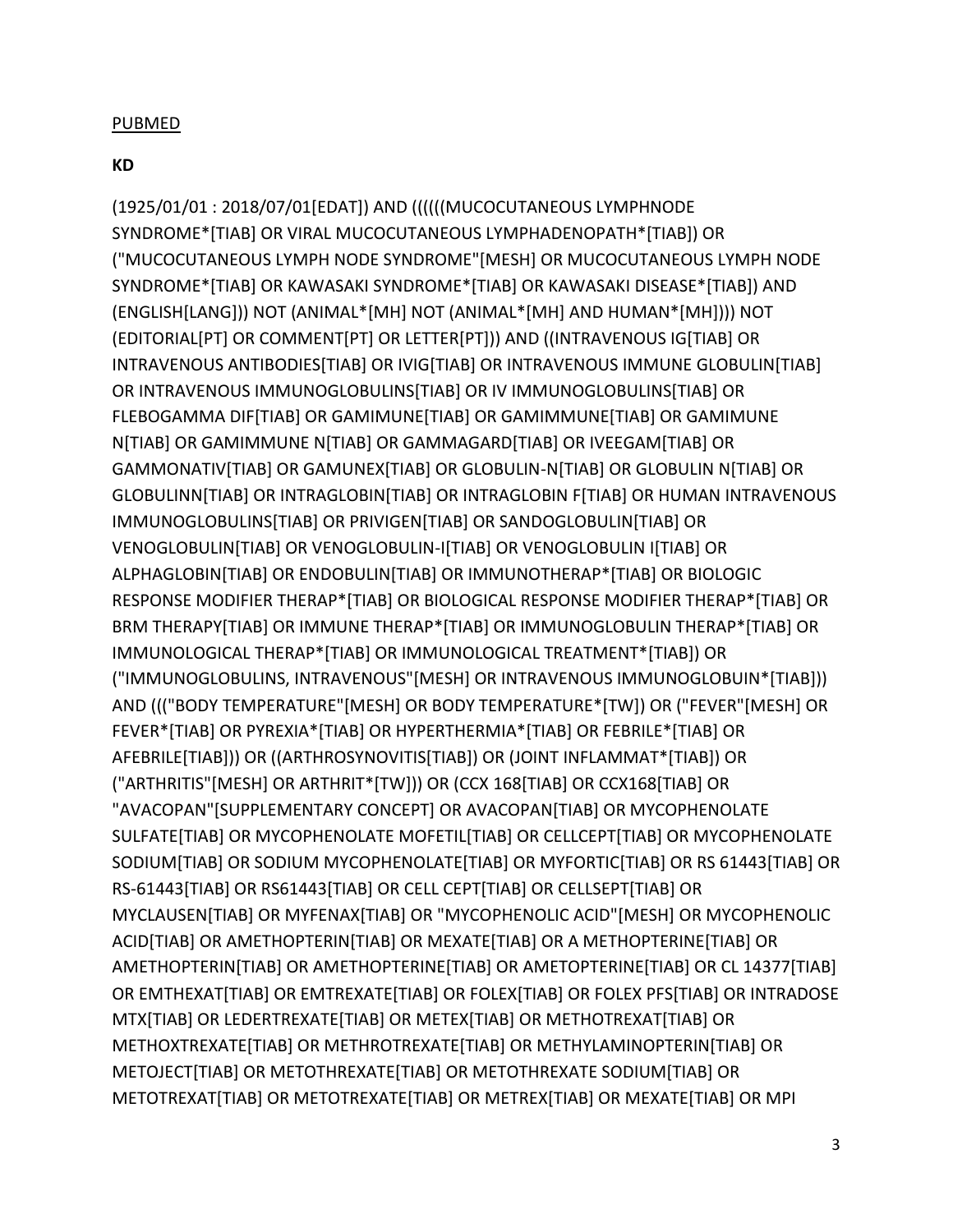5004[TIAB] OR MTX[TIAB] OR NEOTREXATE[TIAB] OR NSC 740[TIAB] OR OTREXUP[TIAB] OR RASUVO[TIAB] OR RHEUMATREX[TIAB] OR RHEUMATREX DOSE PACK[TIAB] OR SODIUM METHOTREXATE[TIAB] OR TEXATE[TIAB] OR TREXALL[TIAB] OR "METHOTREXATE"[MESH] OR METHOTREXATE[TIAB] OR "LEFLUNOMIDE"[SUPPLEMENTARY CONCEPT] OR SU101[TIAB] OR ARAVA[TIAB] OR HWA 486[TIAB] OR HWA-486[TIAB] OR HWA486[TIAB] OR LEFLUNOMIDE\*[TIAB] OR RS 34821[TIAB] OR SU 101[TIAB] OR "CYCLOPHOSPHAMIDE"[MESH] OR CYCLOPHOSPHAMIDE[TIAB] OR CYCLOPHOSPHANE[TIAB] OR ENDOXAN\*[TIAB] OR NEOSAR[TIAB] OR NSC-26271[TIAB] OR NSC 26271[TIAB] OR NSC26271[TIAB] OR PROCYTOX[TIAB] OR SENDOXAN[TIAB] OR B-518[TIAB] OR B 518[TIAB] OR B518[TIAB] OR CYTOXAN[TIAB] OR IFOSFAMIDE\*[TIAB] OR ISOFOSFAMIDE[TIAB] OR ISOPHOSPHAMIDE[TIAB] OR IPHOSPHAMIDE[TIAB] OR ISO ENDOXAN[TIAB] OR HOLOXAN[TIAB] OR NSC-109,724[TIAB] OR NSC 109,724[TIAB] OR ASTA Z 4942[TIAB] OR CICLOFOSFAMIDA[TIAB] OR CLAFEN[TIAB] OR CYCLOBLASTINE[TIAB] OR CYCLOFOS AMIDE[TIAB] OR CYCLOFOSFAMID[TIAB] OR CYCLOFOSFAMIDE[TIAB] OR CYCLOPHOSPHAMID[TIAB] OR CYCLOPHOSPHAN[TIAB] OR CYPHOS[TIAB] OR ENDUXAN[TIAB] OR GENOXAL[TIAB] OR NEOSAR[TIAB] OR NORISTAN[TIAB] OR NSC 2671[TIAB] OR PROCYTOXIDE[TIAB] OR "AZATHIOPRINE"[MESH] OR "AZATHIOPRINE"[TIAB] OR AZOTHIOPRINE[TIAB] OR IMUREL[TIAB] OR IMURAN[TIAB] OR IMMURAN[TIAB] OR ARATHIOPRINE[TIAB] OR AZAMUN[TIAB] OR AZAPRINE[TIAB] OR AZATHIOPINE[TIAB] OR AZATHIOPRIM[TIAB] OR AZATHIOPRIN[TIAB] OR AZATHIOPURINE[TIAB] OR AZATIOPRINA[TIAB] OR AZORAN[TIAB] OR AZOTHIOPRIN[TIAB] OR AZOTHIOPRINE[TIAB] OR BW 57 322[TIAB] OR BW 57322[TIAB] OR IMURANE[TIAB] OR IMUREK[TIAB] OR IMUREN[TIAB] OR THIOPRINE[TIAB] OR "TOCILIZUMAB"[SUPPLEMENTARY CONCEPT] OR TOCILIZUMAB[TIAB] OR ATLIZUMAB[TIAB] OR ACTEMRA[TIAB] OR R 1569[TIAB] OR ROACTEMRA[TIAB] OR "ANTAGONISTS AND INHIBITORS"[SUBHEADING] OR INHIBITOR\*[TIAB] OR ANTAGONIST\*[TIAB] AND TUMOR NECROSIS FACTOR ALPHA[TIAB] OR CACHECTIN\*[TIAB] OR TUMOR NECROSIS FACTOR LIGAND SUPERFAMILY MEMBER 2[TIAB] OR TUMOR NECROSIS FACTOR[TIAB] OR TNFALPHA[TIAB] OR TNF-ALPHA[TIAB] OR "TUMOR NECROSIS FACTOR-ALPHA/ANTAGONISTS AND INHIBITORS"[MESH] OR "INFLIXIMAB"[MESH] OR INFLIXIMAB[TIAB] OR MAB CA2[TIAB] OR MONOCLONAL ANTIBODY CA2[TIAB] OR REMICADE[TIAB] OR TNF RECEPTOR TYPE II-IGG FUSION PROTEIN\*[TIAB] OR ENBREL[TIAB] OR TNFR-FC FUSION PROTEIN\*[TIAB] OR TNFR FC FUSION PROTEIN\*[TIAB] OR TNR-001[TIAB] OR TNR 001[TIAB] OR TNT RECEPTOR FUSION PROTEIN\*[TIAB] OR "ETANERCEPT"[MESH] OR ETANERCEPT[TIAB] OR "DENOSUMAB"[MESH] OR DENOSUMAB[TIAB] OR XGEVA[TIAB] OR AMG 162[TIAB] OR PROLIA[TIAB] OR BLESELUMAB[TIAB] OR ASKP1240[TIAB] OR "ADALIMUMAB"[MESH] OR D2E7 ANTIBOD\*[TIAB] OR HUMIRA[TIAB] OR LEA29Y[TIAB] OR BMS 224818[TIAB] OR BELATACEPT[TIAB] OR ORENCIA[TIAB] OR BMS 188667[TIAB] OR CTLA-4-IG[TIAB] OR CYTOTOXIC T LYMPHOCYTE ASSOCIATED ANTIGEN 4 IMMUNOGLOBULIN[TIAB] OR CTLA4-IG[TIAB] OR CTLA4-FC[TIAB] OR NULOJIX[TIAB] OR CTLA4 IMMUNOGLOBULIN[TIAB] OR CTLA4IG[TIAB] OR "ABATACEPT"[MESH]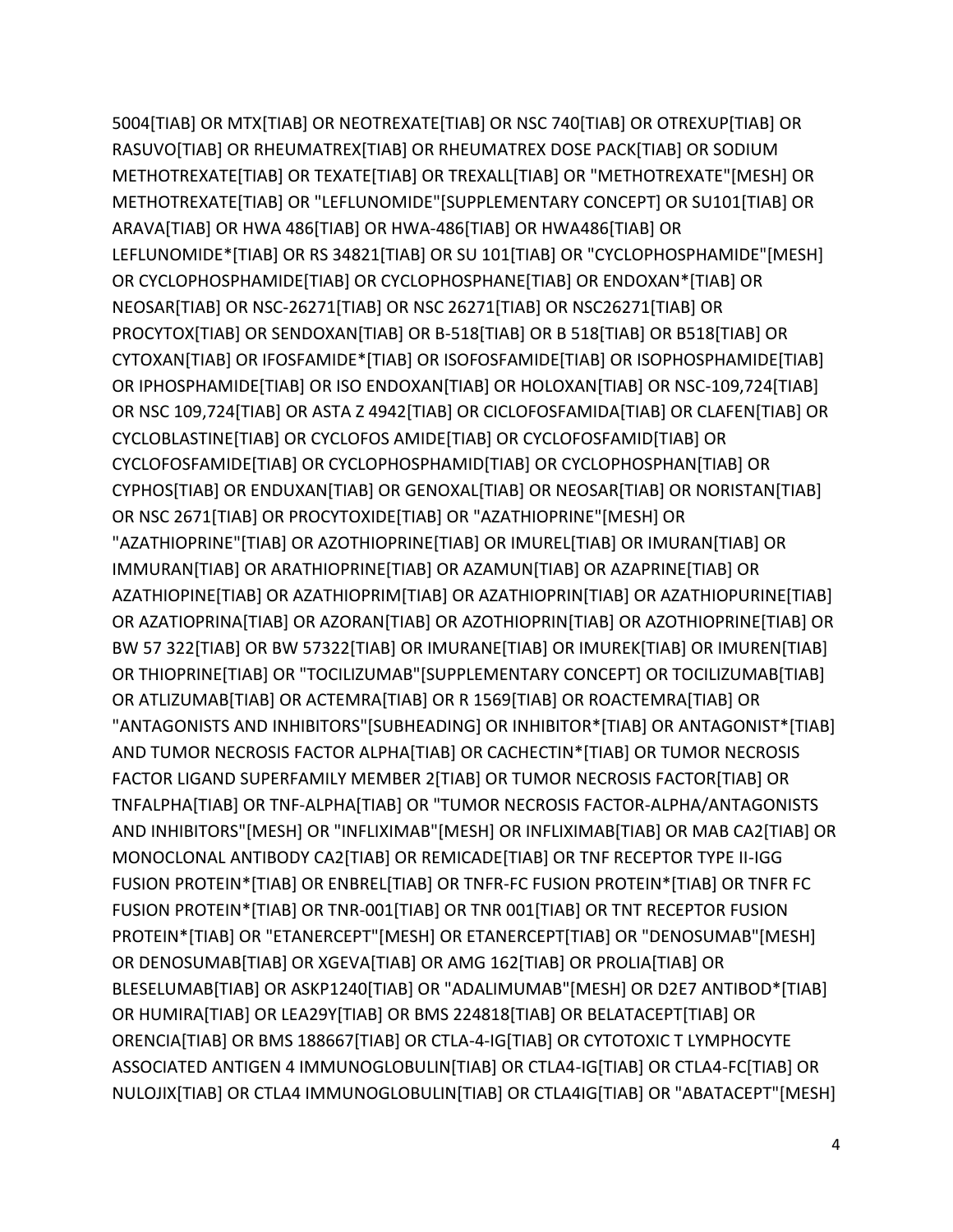OR ABATACEPT[TIAB] OR "RITUXIMAB"[MESH] OR RITUXIMAB[TIAB] OR MABTHERA[TIAB] OR IDEC-C2B8[TIAB] OR IDEC C2B8[TIAB] OR GP2013[TIAB] OR RITUXAN[TIAB] OR CT P10[TIAB] OR CTP10[TIAB] OR IDEC 102[TIAB] OR R 105[TIAB] OR R105[TIAB] OR REDITUX[TIAB] OR RG 105[TIAB] OR RITUXIN[TIAB] OR RIXATHON[TIAB] OR RIXIMYO[TIAB] OR TRUXIMA[TIAB] OR STELARA[TIAB] OR CNTO 1275[TIAB] OR CNTO1275[TIAB] OR "USTEKINUMAB"[MESH] OR USTEKINUMAB[TIAB] OR ANTI TNF AGENT[TIAB] OR ANTI TNF ALPHA AGENT[TIAB] OR ANTI TUMOR NECROSIS FACTOR AGENT[TIAB] OR ANTI TUMOUR NECROSIS FACTOR AGENT[TIAB] OR TNF ALPHA INHIBITOR[TIAB] OR TNF INHIBITOR[TIAB] OR TUMOR NECROSIS FACTOR ALPHA INHIBITOR[TIAB] OR TUMOUR NECROSIS FACTOR ALPHA INHIBITOR[TIAB] OR TUMOUR NECROSIS FACTOR INHIBITOR[TIAB] OR BELANTAMAB[TIAB] OR EFIZONERIMOD ALFA[TIAB] OR PEGILODECAKIN[TIAB] OR RAVAGALIMAB[TIAB] OR REMTOLUMAB[TIAB] OR SELICRELUMAB[TIAB] OR TAVOLIMAB[TIAB] OR TIBULIZUMAB[TIAB] OR VANALIMAB[TIAB] OR IMMUNOSUPRESS\*[TW] OR IL1 FEBRILE INHIBITOR\*[TIAB] OR IL-1RA[TIAB] OR URINE-DERIVED IL1 INHIBITOR\*[TIAB] OR URINE DERIVED IL1 INHIBITOR\*[TIAB] OR URINE IL-1 INHIBITOR\*[TIAB] OR ANTRIL[TIAB] OR KINERET[TIAB] OR ANAKINRA[TIAB] OR RECOMBINANT INTERLEUKIN 1 RECEPTOR ANTAGONIST\*[TIAB] OR RECOMBINANT INTERLEUKIN 1 RECEPTOR BLOCKER\*[TIAB] OR RECOMBINANT INTERLEUKIN 1 RECEPTOR BLOCKING AGENT\*[TIAB] OR "INTERLEUKIN 1 RECEPTOR ANTAGONIST PROTEIN"[MESH] OR INTERLEUKIN 1 RECEPTOR ANTAGONIST PROTEIN\*[TIAB] OR ADI 628[TIAB] OR ADI628[TIAB] OR CICLORAL[TIAB] OR CICLOSPORIN[TIAB] OR CIPOL\*[TIAB] OR CONSUPREN[TIAB] OR DEXIMUNE[TIAB] OR EQUORAL[TIAB] OR GENGRAF[TIAB] OR IKERVIS[TIAB] OR IMINORAL[TIAB] OR IMPLANTA[TIAB] OR IMUSPORIN[TIAB] OR NOVA 22007[TIAB] OR NOVA22007[TIAB] OR RESTASIS[TIAB] OR SANDIMUN[TIAB] OR SANDIMUNE[TIAB] OR SANG 35[TIAB] OR SANGCYA[TIAB] OR "CYCLOSPORINE"[MESH] OR CYCLOSPORIN\*[TIAB] OR NEORAL[TIAB] OR CYA NOF[TIAB] OR SANDIMMUN\*[TIAB] OR CSA-NEORAL[TIAB] OR OL 27 400 OR OL 27400[TIAB]))) OR (((((MUCOCUTANEOUS LYMPHNODE SYNDROME\*[TIAB] OR VIRAL MUCOCUTANEOUS LYMPHADENOPATH\*[TIAB]) OR ("MUCOCUTANEOUS LYMPH NODE SYNDROME"[MESH] OR MUCOCUTANEOUS LYMPH NODE SYNDROME\*[TIAB] OR KAWASAKI SYNDROME\*[TIAB] OR KAWASAKI DISEASE\*[TIAB]) AND (ENGLISH[LANG])) NOT (ANIMAL\*[MH] NOT (ANIMAL\*[MH] AND HUMAN\*[MH]))) NOT (EDITORIAL[PT] OR COMMENT[PT] OR LETTER[PT])) AND ("MACROPHAGE ACTIVATION SYNDROME"[MESH] OR MACROPHAGE ACTIVATION SYNDROME\*[TIAB])) OR (((((MUCOCUTANEOUS LYMPHNODE SYNDROME\*[TIAB] OR VIRAL MUCOCUTANEOUS LYMPHADENOPATH\*[TIAB]) OR ("MUCOCUTANEOUS LYMPH NODE SYNDROME"[MESH] OR MUCOCUTANEOUS LYMPH NODE SYNDROME\*[TIAB] OR KAWASAKI SYNDROME\*[TIAB] OR KAWASAKI DISEASE\*[TIAB]) AND (ENGLISH[LANG])) NOT (ANIMAL\*[MH] NOT (ANIMAL\*[MH] AND HUMAN\*[MH]))) NOT (EDITORIAL[PT] OR COMMENT[PT] OR LETTER[PT])) AND ((INTRAVENOUS IG[TIAB] OR INTRAVENOUS ANTIBODIES[TIAB] OR IVIG[TIAB] OR INTRAVENOUS IMMUNE GLOBULIN[TIAB] OR INTRAVENOUS IMMUNOGLOBULINS[TIAB] OR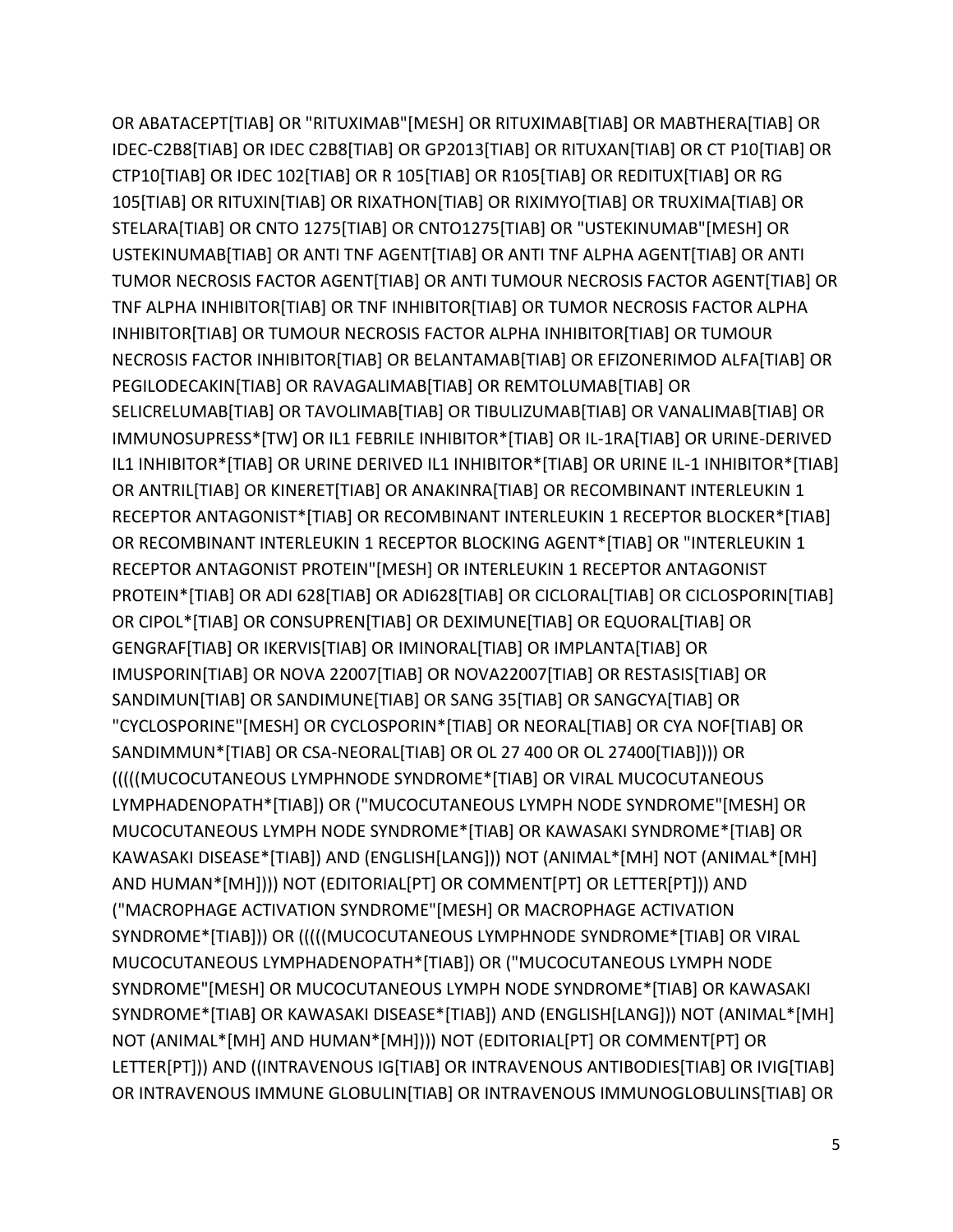IV IMMUNOGLOBULINS[TIAB] OR FLEBOGAMMA DIF[TIAB] OR GAMIMUNE[TIAB] OR GAMIMMUNE[TIAB] OR GAMIMUNE N[TIAB] OR GAMIMMUNE N[TIAB] OR GAMMAGARD[TIAB] OR IVEEGAM[TIAB] OR GAMMONATIV[TIAB] OR GAMUNEX[TIAB] OR GLOBULIN-N[TIAB] OR GLOBULIN N[TIAB] OR GLOBULINN[TIAB] OR INTRAGLOBIN[TIAB] OR INTRAGLOBIN F[TIAB] OR HUMAN INTRAVENOUS IMMUNOGLOBULINS[TIAB] OR PRIVIGEN[TIAB] OR SANDOGLOBULIN[TIAB] OR VENOGLOBULIN[TIAB] OR VENOGLOBULIN-I[TIAB] OR VENOGLOBULIN I[TIAB] OR ALPHAGLOBIN[TIAB] OR ENDOBULIN[TIAB] OR IMMUNOTHERAP\*[TIAB] OR BIOLOGIC RESPONSE MODIFIER THERAP\*[TIAB] OR BIOLOGICAL RESPONSE MODIFIER THERAP\*[TIAB] OR BRM THERAPY[TIAB] OR IMMUNE THERAP\*[TIAB] OR IMMUNOGLOBULIN THERAP\*[TIAB] OR IMMUNOLOGICAL THERAP\*[TIAB] OR IMMUNOLOGICAL TREATMENT\*[TIAB]) OR ("IMMUNOGLOBULINS, INTRAVENOUS"[MESH] OR INTRAVENOUS IMMUNOGLOBUIN\*[TIAB])) AND (("GLUCOCORTICOIDS"[MESH] OR GLUCOCORTICOID\*[TIAB] OR CORTICOID\*[TW] OR CORTICOSTEROID\*[TW] OR STEROID\*[TW]) OR (MEDIXON[TIAB] OR MEDROL[TIAB] OR MEDRONE[TIAB] OR METHYL PREDNISOLONE[TIAB] OR METHYLPRED DP[TIAB] OR METRISONE[TIAB] OR METYPRED[TIAB] OR NSC 19987[TIAB] OR PREDNOL[TIAB] OR SOLU DECORTIN[TIAB] OR URBASON[TIAB]) OR ("METHYLPREDNISOLONE"[MESH] OR METHYLPREDNISOLONE\*[TIAB] OR METIPRED[TIAB] OR 6-METHYLPREDNISOLONE[TIAB] OR MEDROL[TIAB]) OR (DI ADRESONE F[TIAB] OR ENCORTOLON[TIAB] OR HOSTACORTIN H[TIAB] OR HOSTACORTIN H VET[TIAB] OR HYDELTRA[TIAB] OR HYDROCORTANCYL[TIAB] OR INFLANEFRAN[TIAB] OR METI DERM[TIAB] OR METI-DERM[TIAB] OR METICORTELONE[TIAB] OR METIDERM[TIAB] OR NEO DELTA[TIAB] OR NISOLONE[TIAB] OR NSC 9120[TIAB] OR PREDNI H TABLINEN[TIAB] OR PREDNIS[TIAB] OR PREDNISOLON[TIAB] OR PREDNISOLONA[TIAB] OR PREDONINE[TIAB] OR PRELONE[TIAB] OR PRENIN[TIAB] OR PREVENTAN[TIAB] OR PREZOLON[TIAB] OR SOLONE[TIAB] OR STERANE[TIAB] OR SUPERCORTISOL[TIAB] OR WYSOLONE[TIAB]) OR (CAPSOID[TIAB] OR CO HYDELTRA[TIAB] OR CODELCORTONE[TIAB] OR DECORTIN H[TIAB] OR DEHYDRO CORTEX[TIAB] OR DEHYDRO HYDROCORTISON[TIAB] OR DEHYDRO HYDROCORTISONE[TIAB] OR DEHYDROCORTISOL[TIAB] OR DEHYDROHYDROCORTISONE[TIAB] OR DELCORTOL[TIAB] OR DELTA 1 17 HYDROXYCORTICOSTERONE 21 ACETATE[TIAB] OR DELTA 1 HYDROCORTISONE[TIAB] OR DELTA CORTRIL[TIAB] OR DELTA F[TIAB] OR DELTA HYDROCORTISON[TIAB] OR DELTA HYDROCORTISONE[TIAB] OR DELTA OPHTICOR[TIAB] OR DELTA STAB[TIAB] OR DELTA-CORTEF[TIAB] OR DELTA1 DEHYDROCORTISOL[TIAB] OR DELTA1 DEHYDROHYDROCORTISONE[TIAB] OR DELTA1 HYDROCORTISONE[TIAB] OR DELTACORTIL[TIAB] OR DELTACORTRIL[TIAB] OR DELTAHYDROCORTISONE[TIAB]) OR ("PREDNISOLONE"[MESH] OR PREDNISOLONE\*[TIAB] OR PREDATE[TIAB] OR PREDONINE[TIAB] OR DI ADRESON F[TIAB]) OR (DECORTIN[TIAB] OR DEHYDROCORTISONE[TIAB] OR DELTACORTEN[TIAB] OR DELTACORTENE[TIAB] OR DELTACORTISONE[TIAB] OR DELTACORTONE[TIAB] OR DELTASONE[TIAB] OR DELTISONA[TIAB] OR DELTRA[TIAB] OR DI ADRESON[TIAB] OR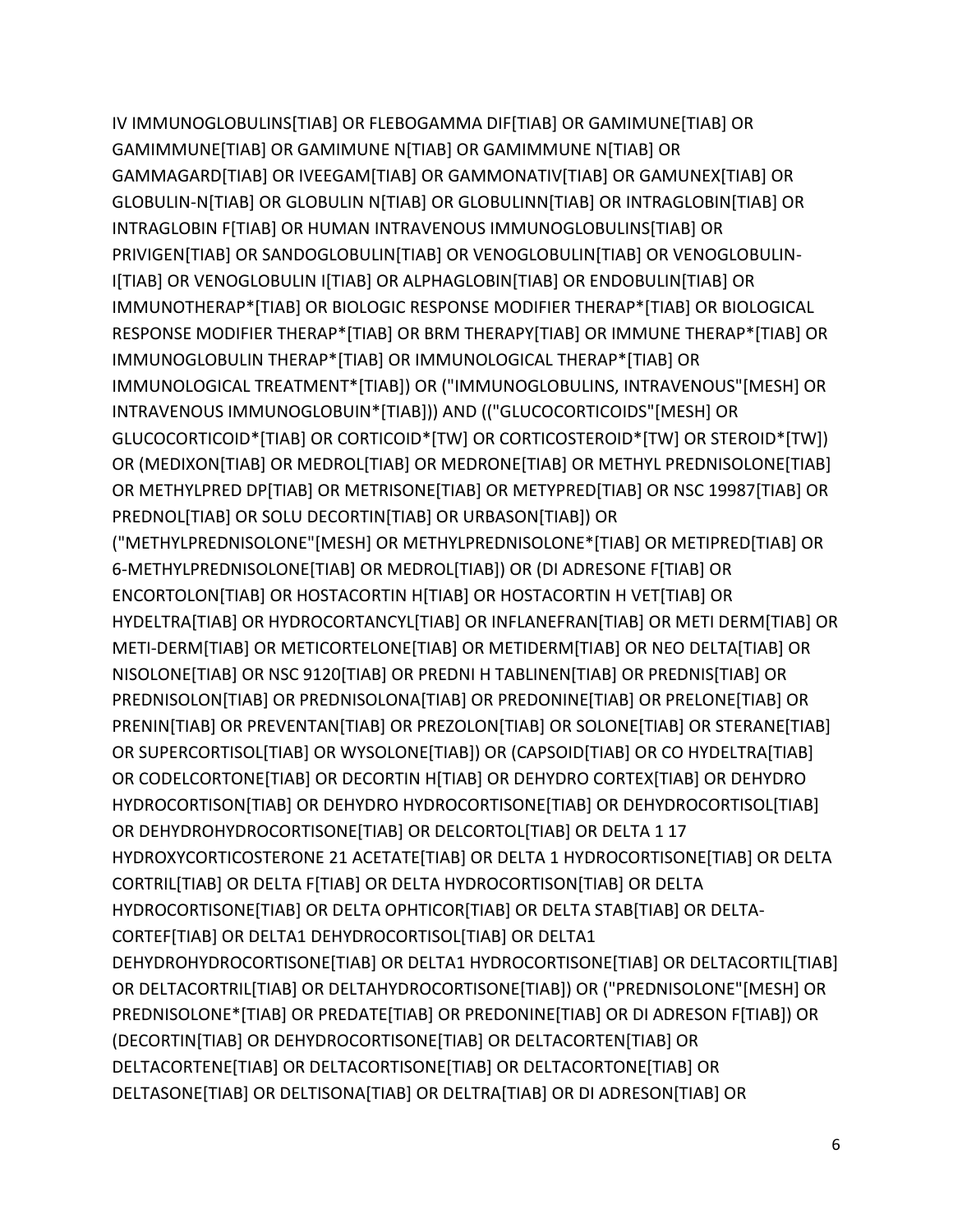DRAZONE[TIAB] OR ENCORTON[TIAB] OR ENCORTONE[TIAB] OR ENKORTON[TIAB] OR HOSTACORTIN[TIAB] OR METACORTANDRACIN[TIAB] OR METICORTEN[TIAB] OR PRECORT[TIAB] OR PREDNISON[TIAB] OR PRONISON[TIAB] OR PRONISONE[TIAB] OR RAYOS[TIAB] OR RECTODELT[TIAB] OR ULTRACORTEN[TIAB] OR (PREDNISONE[MH] OR PREDNISONE[TIAB] OR DEHYDROCORTISONE[TW] OR DELTA-CORTISONE[TW] OR RECTODELT[TW] OR PREDNISON HEXAL[TW] OR ULTRACORTEN[TW] OR CORTANCYL[TW] OR DECORTIN[TW] OR DACORTIN[TW] OR DELTASONE[TW] OR ENCORTONE[TW] OR ENCORTON[TW] OR LIQUID PRED[TW] OR METICORTEN[TW] OR PREDNISON ACSIS[TW] OR PRONISONE[TW] OR SONE[TW] OR PREDNISON GALEN[TW])))) OR (((((MUCOCUTANEOUS LYMPHNODE SYNDROME\*[TIAB] OR VIRAL MUCOCUTANEOUS LYMPHADENOPATH\*[TIAB]) OR ("MUCOCUTANEOUS LYMPH NODE SYNDROME"[MESH] OR MUCOCUTANEOUS LYMPH NODE SYNDROME\*[TIAB] OR KAWASAKI SYNDROME\*[TIAB] OR KAWASAKI DISEASE\*[TIAB]) AND (ENGLISH[LANG])) NOT (ANIMAL\*[MH] NOT (ANIMAL\*[MH] AND HUMAN\*[MH]))) NOT (EDITORIAL[PT] OR COMMENT[PT] OR LETTER[PT])) AND ((ACETYLSALICYLIC ACID[TIAB] OR ACYLPYRIN[TIAB] OR COLFARIT[TIAB] OR ECOTRIN[TIAB] OR ENDOSPRIN[TIAB] OR MAGNECYL[TIAB] OR MICRISTIN[TIAB] OR POLOPIRIN[TIAB] OR POLOPIRYNA[TIAB] OR SOLUPSAN[TIAB] OR ZORPRIN[TIAB] OR ACETYSAL[TIAB] OR ASPIRIN[TIAB] OR "2 ACETOXYBENZOATE"[TIAB] OR "2 ACETOXYBENZOIC ACID"[TIAB] OR 8-HOUR BAYER[TIAB] OR ACESAL[TIAB] OR ACETAN[TIAB] OR ACETARD[TIAB] OR ACETONYL[TIAB] OR ACETOPHEN[TIAB] OR ACETOSAL[TIAB] OR ACETOSALICYLIC ACID[TIAB] OR ACETYL SALICYLATE[TIAB] OR ACETYL SALICYLIC ACID[TIAB] OR ACETYLIC SALICYLIC ACID[TIAB] OR ACETYLO[TIAB] OR ACETYLO SALICYLIC ACID[TIAB] OR ACETYLON[TIAB] OR ACETYLOSALICYLIC ACID[TIAB] OR ACETYLSAL[TIAB] OR ACETYLSALICYCLIC ACID[TIAB] OR ACETYLSALICYL[TIAB] OR ACETYLSALICYLATE[TIAB] OR ACETYLSALICYLATE STRONTIUM[TIAB] OR ACETYLSALYCYLIC ACID[TIAB] OR ACIDUM ACETYL SALICYLICUM[TIAB] OR ACIDUM ACETYLOSALICYLICUM[TIAB] OR ACIDUM ACETYLSALICYLICUM[TIAB] OR ACYLPYRINE[TIAB] OR ADIRO[TIAB] OR ALABUKUN[TIAB] OR ALASIL[TIAB] OR ALBYL E[TIAB] OR ALBYL MINOR[TIAB] OR ALBYL-E[TIAB] OR ALKA SELTZER[TIAB] OR ALKA-SELTZER[TIAB] OR ALKASPIRIN[TIAB] OR ANASPRIN[TIAB] OR ANDOL[TIAB] OR ANOPYRIN[TIAB] OR ANSIN[TIAB] OR ANTHROM[TIAB] OR APTOR[TIAB] OR ARTHRALGYL[TIAB] OR ARTHRITIS STRENGTH BUFFERIN[TIAB] OR ASA[TIAB] OR ASA AKUT[TIAB] OR ASA CARDIO[TIAB] OR ASA DIREK[TIAB] OR ASA EFFECT[TIAB] OR ASA EXPRESS[TIAB] OR ASA MIGRAENE[TIAB] OR ASA MIGRANE[TIAB] OR ASA MIGREN[TIAB] OR ASA PRO[TIAB] OR ASA PROTECT[TIAB] OR ASA ULTRA[TIAB] OR ASA ULTRA FAST[TIAB] OR ASA ZIPP[TIAB] OR ASAA[TIAB] OR ASAA GR[TIAB] OR ASAA MICROACTIVE[TIAB] OR ASAA RAPIDA[TIAB] OR ASACARD[TIAB] OR ASAE[TIAB] OR ASAE BRUIS[TIAB] OR ASAE EC PROTECT[TIAB] OR ASAE FASTTABS[TIAB] OR ASAE PROTECT[TIAB] OR ASAETTA[TIAB] OR ASAFLOW[TIAB] OR ASAPHEN[TIAB] OR ASAPHEN E.C.[TIAB] OR ASAPOR[TIAB] OR ASATARD[TIAB] OR ASAWIN[TIAB] OR ASPEC[TIAB] OR ASPEC-EC[TIAB] OR ASPENT[TIAB] OR ASPERGUM[TIAB] OR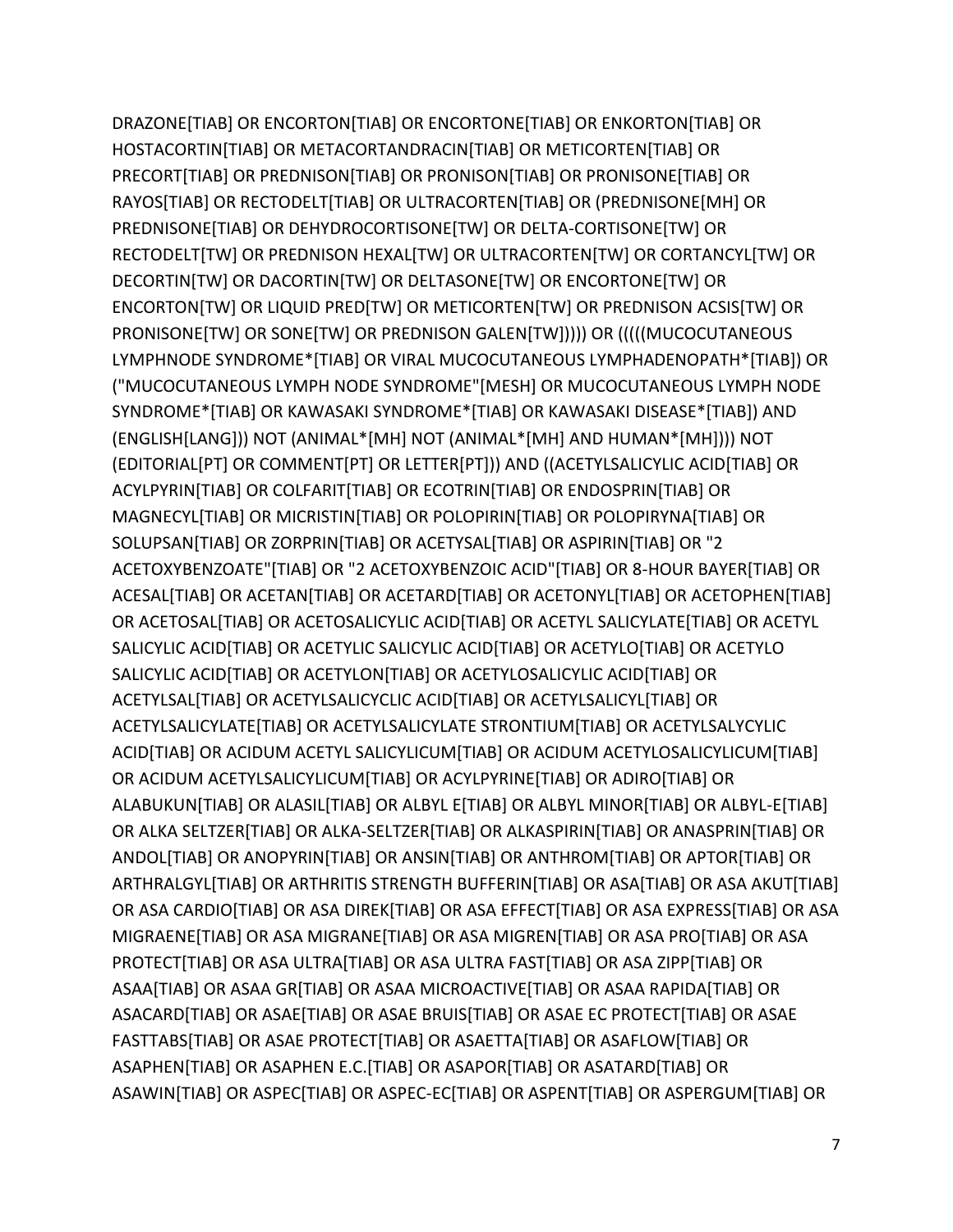ASPEX[TIAB] OR ASPILETS[TIAB] OR ASPIREM[TIAB] OR ASPIRGRAN[TIAB] OR ASPIRICOR[TIAB] OR ASPIRINA[TIAB] OR ASPIRINE[TIAB] OR ASPIRININE[TIAB] OR ASPIRISUCRE[TIAB] OR ASPISOL[TIAB] OR ASPO CID[TIAB] OR ASPRO[TIAB] OR ASPRO CARDIO[TIAB] OR ASPRO CLEAR[TIAB] OR ASPROFLASH[TIAB] OR ASRINA[TIAB] OR ASRIVO[TIAB] OR ASTA[TIAB] OR ASTERIC[TIAB] OR ASTERIC ACID[TIAB] OR ASTRIX[TIAB] OR BAMYL[TIAB] OR BAYASPIRINA[TIAB] OR BEBESAN[TIAB] OR BIPRIN[TIAB] OR BOKEY[TIAB] OR BOXAZIN[TIAB] OR BREOPRIN[TIAB] OR BUFFERIN[TIAB] OR BUFFERIN LOW DOSE[TIAB] OR CAFENOL[TIAB] OR CARDIOASA[TIAB] OR CARDIOASAE[TIAB] OR CARDIOASPIRINA[TIAB] OR CARDIOFLOW[TIAB] OR CARTIA[TIAB] OR CASPIRIN[TIAB] OR CATALGINE[TIAB] OR CATALGIX[TIAB] OR CEMERIT[TIAB] OR CEMIRIT[TIAB] OR CLARADIN[TIAB] OR CLARAGINE[TIAB] OR COMOPRIN[TIAB] OR CONTRHEUMA[TIAB] OR CONTRHEUMA RETARD[TIAB] OR DAROSAL[TIAB] OR DISPIRIN[TIAB] OR DOLEAN[TIAB] OR DURLAZA[TIAB] OR DUSIL[TIAB] OR EASPRIN[TIAB] OR ECASIL[TIAB] OR ECOSPRIN[TIAB] OR EGALGIC[TIAB] OR EMOCIN[TIAB] OR EMPIRIN[TIAB] OR ENCAPRIN[TIAB] OR ENCINE EM[TIAB] OR ENTAPRIN[TIAB] OR ENTERICIN[TIAB] OR ENTEROPRIN[TIAB] OR ENTEROSARINE[TIAB] OR ENTEROSPIRINE[TIAB] OR ENTROPHEN[TIAB] OR ESKOTRIN[TIAB] OR EUTHERMINE[TIAB] OR EXTREN[TIAB] OR FLAMASACARD[TIAB] OR GENASPRIN[TIAB] OR GLOBENTYL[TIAB] OR GODAMED[TIAB] OR GOTOSAN[TIAB] OR HELICON[TIAB] OR HERZ ASS[TIAB] OR HJERTEMAGNYL[TIAB] OR IDOTYL[TIAB] OR INFATABS A[TIAB] OR ISTOPIRIN[TIAB] OR ISTOPYRINE[TIAB] OR IVEPIRINE[TIAB] OR JUVEPIRINE[TIAB] OR KEYPO[TIAB] OR KILIOS[TIAB] OR KINDERASPIRIN[TIAB] OR MAGNYL DAK[TIAB] OR MCN R 358[TIAB] OR MEASURIN[TIAB] OR MEJORAL[TIAB] OR MELABON[TIAB] OR MICROPYRIN[TIAB] OR MIGRASAA[TIAB] OR MIKRISTIN[TIAB] OR MINIASAL[TIAB] OR MYCRISTIN[TIAB] OR NASPRO[TIAB] OR NOVASEN[TIAB] OR NU SEAL[TIAB] OR NU-SEALS[TIAB] OR NU-SEALS ASA[TIAB] OR NUSEALS[TIAB] OR ORTHO ACETOXYBENZOATE[TIAB] OR ORTHO ACETOXYBENZOIC ACID[TIAB] OR ORTHO ACETYLOXYBENZOATE[TIAB] OR ORTHO ACETYLOXYBENZOIC ACID[TIAB] OR OSTOPRIN[TIAB] OR PANCEMOL[TIAB] OR PARACIN[TIAB] OR PAYNOCIL[TIAB] OR PENGO[TIAB] OR PLATET 300 CLEARTAB[TIAB] OR PLEWIN[TIAB] OR PREMASPIN[TIAB] OR PRIMASPAN[TIAB] OR PROPRIN[TIAB] OR PYRONOVAL[TIAB] OR REUMYL[TIAB] OR RHODINE[TIAB] OR RHONAL[TIAB] OR RHONAL FOR CHILDREN[TIAB] OR RONAL[TIAB] OR SALACETIN[TIAB] OR SALACETOGEN[TIAB] OR SALETIN[TIAB] OR SALISALIDO[TIAB] OR SALOSPIR[TIAB] OR SARGEPIRINE[TIAB] OR SEDERGINE[TIAB] OR SEDERGINE FORTE[TIAB] OR SODIUM ACETYLSALICYLATE[TIAB] OR SODIUM BICARBONATE ACETYL SALICYLATE[TIAB] OR SODIUM BICARBONATE ACETYLSALICYLATE[TIAB] OR SOLDRAL[TIAB] OR SOLPYRON[TIAB] OR SOLUCETYL[TIAB] OR SOLUPSA[TIAB] OR SPREN[TIAB] OR SUPER TRU[TIAB] OR TAPAL[TIAB] OR TEMAGIN[TIAB] OR TEVAPIRIN[TIAB] OR TH 2152[TIAB] OR THROMBO-ASPILETS[TIAB] OR TOLDEX RETARD[TIAB] OR TREUPAHLIN[TIAB] OR TREUPHALIN[TIAB] OR TROMALYT[TIAB] OR TROMCOR[TIAB] OR TURIVITAL[TIAB] OR VERIN[TIAB] OR VITALINK[TIAB] OR XAXA[TIAB] OR ZERO-ORDER RELEASE[TIAB]) OR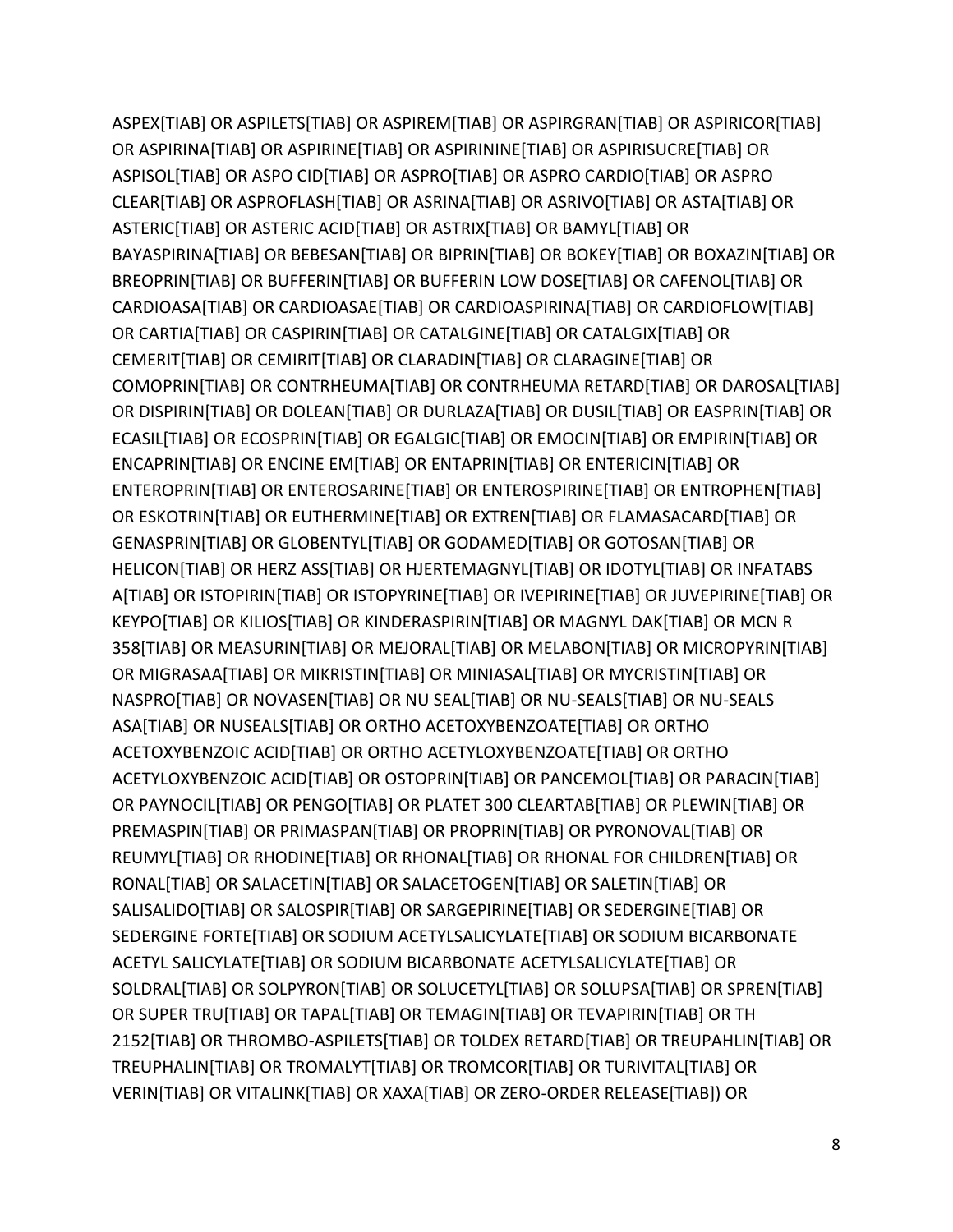(ACETYLSALICYLIC ACID[TIAB] OR ACYLPYRIN[TIAB] OR COLFARIT[TIAB] OR ECOTRIN[TIAB] OR ENDOSPRIN[TIAB] OR MAGNECYL[TIAB] OR MICRISTIN[TIAB] OR POLOPIRIN[TIAB] OR POLOPIRYNA[TIAB] OR SOLUPSAN[TIAB] OR ZORPRIN[TIAB] OR ACETYSAL[TIAB] OR ASPIRIN[TIAB]) OR ("ASPIRIN"[MESH]))) OR (((((MUCOCUTANEOUS LYMPHNODE SYNDROME\*[TIAB] OR VIRAL MUCOCUTANEOUS LYMPHADENOPATH\*[TIAB]) OR ("MUCOCUTANEOUS LYMPH NODE SYNDROME"[MESH] OR MUCOCUTANEOUS LYMPH NODE SYNDROME\*[TIAB] OR KAWASAKI SYNDROME\*[TIAB] OR KAWASAKI DISEASE\*[TIAB]) AND (ENGLISH[LANG])) NOT (ANIMAL\*[MH] NOT (ANIMAL\*[MH] AND HUMAN\*[MH]))) NOT (EDITORIAL[PT] OR COMMENT[PT] OR LETTER[PT])) AND ((("CORONARY VESSELS"[MESH] OR CORONARY VESSEL\*[TIAB] OR CORONARY ARTERY[TW] OR CORONARY ARTERIES[TIAB] OR SINUS NODE ARTERY\*[TIAB] OR CORONARY ARTERIAL\*[TIAB]) AND ("ANEURYSM"[MESH] OR ANEURYSM\*[TIAB])) OR ("CORONARY ANEURYSM"[MESH] OR CORONARY ANEURYSM\*[TIAB] OR CORONARY ARTERY ANEURYSM\*[TIAB])) AND ((((APO-WARFARIN[TIAB] OR ALDOCUMAR[TIAB] OR COUMADIN[TIAB] OR MAREVAN[TIAB] OR WARFARIN SODIUM[TIAB] OR COUMADINE[TIAB] OR NICOUMALONE[TIAB] OR ACENOCOUMARIN[TIAB] OR SINTHROME[TIAB] OR SYNCOUMAR[TIAB] OR SYNCUMAR[TIAB] OR SINKUMAR[TIAB] OR SINTROM[TIAB] OR MINI SINTROM[TIAB] OR AGKISTRODON SERINE PROTEINASE[TIAB] OR AGKISTRODON RHODOSTOMA VENOM PROTEASE[TIAB] OR ARVIN IRC-50[TIAB] OR ARVIN IRC 50[TIAB] OR ARVIN IRC50[TIAB] OR ARVIN[TIAB] OR ARWIN[TIAB] OR SERPIN C1[TIAB] OR ATENATIV[TIAB] OR THROMBATE III[TIAB] OR ANTITHROMBIN III-ALPHA[TIAB] OR ANTITHROMBIN III ALPHA[TIAB] OR ANTITHROMBIN IIIALPHA[TIAB] OR KYBERNIN[TIAB] OR BETA 2 GLYCOPROTEIN I[TIAB] OR APO H[TIAB] OR ENDOTHELIAL CELL VIABILITY MAINTAINING FACTOR[TIAB] OR BETA2-GLYCOPROTEIN I[TIAB] OR BETA2 GLYCOPROTEIN I[TIAB] OR EC-VMFA[TIAB] OR EC VMFA[TIAB] OR ANTICARDIOLIPIN COFACTOR[TIAB] OR APOLIPOPROTEIN H[TIAB] OR BIBR 1048[TIAB] OR PRADAXA[TIAB] OR DABIGATRAN ETEXILATE[TIAB] OR TEDELPARIN[TIAB] OR FR-860[TIAB] OR FR 860[TIAB] OR KABI-2165[TIAB] OR KABI 2165[TIAB] OR DALTEPARIN SODIUM[TIAB] OR FRAGMIN[TIAB] OR FRAGMINE[TIAB] OR BETA-HEPARIN[TIAB] OR CHONDROITIN SULFATE B[TIAB] OR BISHYDROXYCOUMARIN[TIAB] OR DICOUMAROL[TIAB] OR DICOUMARIN[TIAB] OR ENOXAPARINE[TIAB] OR PK-10169[TIAB] OR PK 10169[TIAB] OR PK10169[TIAB] OR EMT-967[TIAB] OR EMT 967[TIAB] OR LOVENOX[TIAB] OR CLEXANE[TIAB] OR EMT-966[TIAB] OR EMT 966[TIAB] OR GABEXATE MONOMETHANESULFONATE[TIAB] OR FOY[TIAB] OR GABEXATE METHANESULFONATE[TIAB] OR GABEXATE MESYLATE[TIAB] OR GABEXATE MESILATE[TIAB] OR HEPARINIC ACID[TIAB] OR LIQUAEMIN[TIAB] OR HEPARIN\*[TIAB] OR HEPARINOID[TIAB] OR NADROPARINE[TIAB] OR NADROPARIN CALCIUM[TIAB] OR FRAXIPARIN[TIAB] OR FRAXIPARINE[TIAB] OR CY 216[TIAB] OR CY-216[TIAB] OR CY216[TIAB] OR LMF CY-216[TIAB] OR LMF CY 216[TIAB] OR LMF CY216[TIAB] OR PHENYLINDANEDIONE[TIAB] OR PHENYLINE[TIAB] OR PINDIONE[TIAB] OR FENILIN[TIAB] OR DINDEVAN[TIAB] OR PHENPROCOUMAROL[TIAB] OR MARCOUMAR[TIAB] OR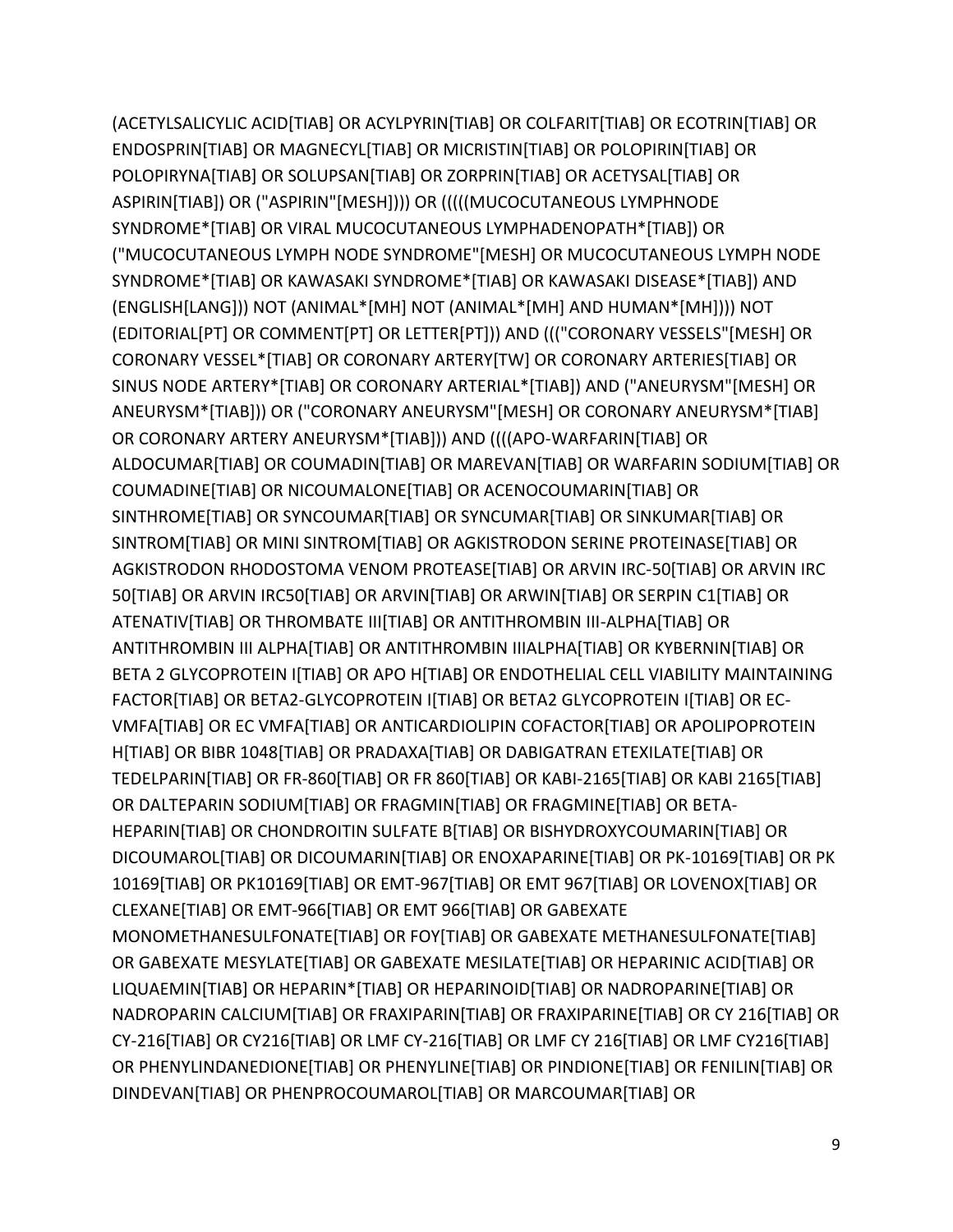MARCUMAR[TIAB] OR FALITHROM[TIAB] OR LIQUAMAR[TIAB] OR XARELTO[TIAB] OR BAY 59- 7939[TIAB] OR BAY 59 7939[TIAB] OR BAY 597939[TIAB]) OR ((ANTI COAGULANT\*[TIAB] OR ANTI COAGULATING AGENT\*[TIAB] OR ANTICOAGULATING AGENT\*[TIAB] OR ANTICOAGULATION AGENT\*[TIAB] OR ANTICOAGULATIVE AGENT\*[TIAB] OR ANTITHROMBOTIC\*[TIAB]) OR ((4-HYDROXYCOUMARINS[TW] OR ABCIXIMAB[TW] OR ACENOCOUMAROL[TW] OR ACID CITRATE DEXTROSE[TW] OR ANCROD[TW] OR ANTISTASIN[TW] OR ANTITHROMBIN III[TW] OR ANTITHROMBIN PROTEINS[TW] OR ANTIVITAMINS K[TW] OR APIXABAN[TW] OR APROSULATE[TW] OR ARDEPARIN[TW] OR ARGATROBAN[TW] OR BEMIPARIN[TW] OR BETA 2-GLYCOPROTEIN I[TW] OR BETRIXABAN[TW] OR BIVALIRUDIN[TW] OR BLOOD COAGULATION FACTOR INHIBITORS[TW] OR BMS 269223[TW] OR BROMADIOLONE[TW] OR BROMFENACOUM[TW] OR CALCIUM HEPARIN[TW] OR CERTOPARIN[TW] OR CHLOROPHACINONE[TW] OR CITRATE PHOSPHATE DEXTROSE[TW] OR CITRIC ACID[TW] OR CLOCOUMAROL[TW] OR COUMACHLOR[TW] OR CPDA SOLUTIONS[TW] OR DABIGATRAN[TW] OR DALTEPARIN[TW] OR DANAPAROID[TW] OR DAREXABAN[TW] OR DERMATAN SULFATE[TW] OR DESIRUDIN[TW] OR DEXTRANS[TW] OR DICUMAROL[TW] OR DIFENACOUM[TW] OR DPC 602[TW] OR EDETIC ACID[TW] OR EDOXABAN[TW] OR EFEGATRAN[TW] OR EISENSTASIN[TW] OR ENOXAPARIN[TW] OR ETHYL BISCOUMACETATE[TW] OR FERULIC ACID[TW] OR FIBRIN FIBRINOGEN DEGRADATION PRODUCT\*[TW] OR FIBRINOGEN FRAGMENT X[TW] OR FLUINDIONE[TW] OR FONDAPARINUX[TW] OR FUCOIDAN[TW] OR FX 2212[TW] OR GABEXATE[TW] OR HEPARIN[TW] OR LMWH[TW] OR HEPARINOIDS[TW] OR HIRUDINS[TW] OR IDRABIOTAPARINUX[TW] OR IDRAPARINUX[TW] OR INOGATRAN[TW] OR ITF 1331[TW] OR LAMIFIBAN[TW] OR LAMINARAN[TW] OR LEFAXIN[TW] OR LEPIRUDIN[TW] OR LIPOPROTEIN-ASSOCIATED COAGULATION INHIBITOR[TW] OR MELAGATRAN[TW] OR MOXICOUMONE[TW] OR NADROPARIN[TW] OR NAFAMOSTAT[TW] OR NITROPHORIN[TW] OR OTAMIXABAN[TW] OR PARNAPARIN[TW] OR PD0313052[TW] OR PENTA[TW] OR PENTOSAN SULFURIC POLYESTER[TW] OR PHENINDIONE[TW] OR PHENPROCOUMON[TW] OR PLUMBAGIN[TW] OR PROTEIN C[TW] OR PROTEIN S[TW] OR PROTOCATECHUALDEHYDE[TW] OR REVIPARIN[TW] OR RIVAROXABAN[TW] OR RPR 120844[TW] OR RPR 130737[TW] OR RPR 208566[TW] OR RPR 209685[TW] OR RWJ 445167[TW] OR SDZ MTH 958[TW] OR SE 170[TW] OR SEL 2711[TW] OR SF 324[TW] OR TANSHINONE[TW] OR TOCOPHERYLQUINONE[TW] OR TROXERUTIN[TW] OR WARFARIN[TW] OR WX-FX4 COMPOUND[TW] OR XIMELAGATRAN[TW] OR YM 60828[TW] OR ZK 805412[TW] OR ZK 806299[TW]) OR ("ANTICOAGULANTS"[PHARMACOLOGICAL ACTION]) OR ("FACTOR XA INHIBITORS"[TIAB] OR DIRECT FACTOR XA INHIBITOR\*[TIAB]) OR ("ANTITHROMBINS"[MESH] OR ANTITHROMBIN\*[TIAB] OR DIRECT THROMBIN INHIBITOR\*[TIAB]) OR (ANTICOAGULATION AGENT\*[TIAB] OR ANTICOAGULANT\*[TIAB] OR INDIRECT THROMBIN INHIBITOR\*[TIAB]) OR ("ANTICOAGULANTS"[MESH])))) OR (ANISINDIONE[TIAB] OR ANTITHROMBOCYTIC AGENT[TIAB] OR ANTIVITAMIN K[TIAB] OR BECIPARCIL[TIAB] OR BLOOD CLOTTING INHIBITOR[TIAB] OR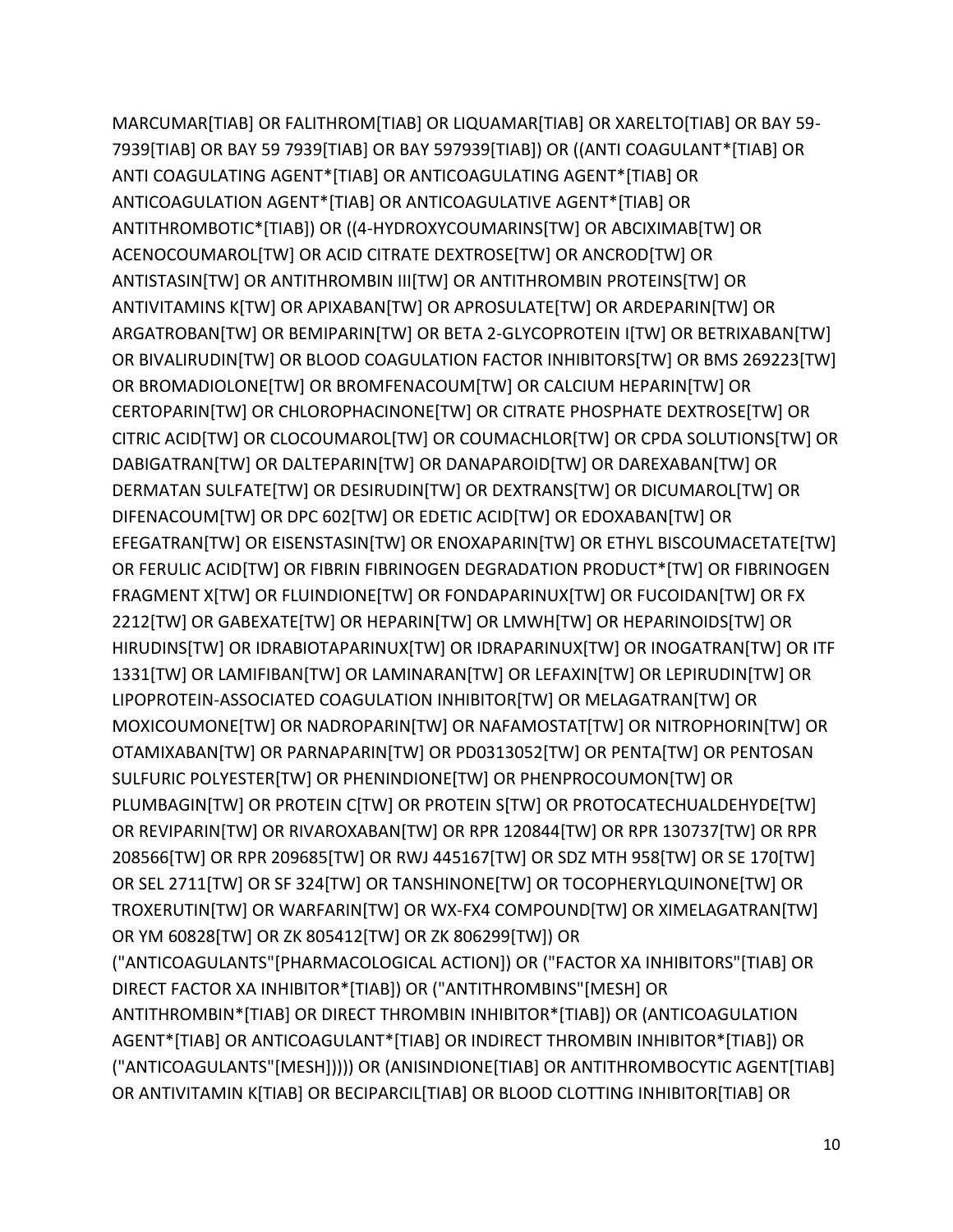CHLOROPHACINONE[TIAB] OR DEFIBROTIDE[TIAB] OR DIPHENADIONE[TIAB] OR GHILANTEN[TIAB] OR GLYCOSAMINOGLYCAN POLYSULFATE[TIAB] OR ILIPARCIL[TIAB] OR INCLACUMAB[TIAB] OR LJP 1082[TIAB] OR MOPIDAMOL[TIAB] OR NAROPARCIL[TIAB] OR TECARFARIN[TIAB] OR TRETOQUINOL[TIAB])) OR ((ANTITHROMBOCYTIC AGENT\*[TIAB] OR ANTITHROMBOCYTIC DRUG\*[TIAB]) OR (THROMBOCYTE AGGREGATION INHIBITING AGENT\*[TIAB] OR THROMBOCYTE AGGREGATION INHIBITOR\*[TIAB]) OR ((PLATELET INHIBITOR\*[TIAB] OR THROMBOCYTE AGGREGATION INHIBITING AGENT\*[TIAB] OR THROMBOCYTE AGGREGATION INHIBITOR\*) OR (ANTITHROMBOTIC\*[TW]) OR (("PLATELET AGGREGATION INHIBITORS"[PHARMACOLOGICAL ACTION]) OR ("PLATELET AGGREGATION INHIBITORS"[MESH] OR PLATELET AGGREGATION INHIBITOR\*[TIAB] OR PLATELET ANTIAGGREGANT\*[TIAB] OR BLOOD PLATELET AGGREGATION INHIBITOR\*[TIAB] OR PLATELET INHIBITOR\*[TIAB] OR ANTIPLATELET AGENT\*[TIAB] OR ANTIPLATELET DRUG\*[TIAB] OR PLATELET ANTAGONIST\*[TIAB]) OR (ABCIXIMAB[TW] OR AJOENE[TW] OR ALOXISTATIN[TW] OR ALPROSTADIL[TW] OR ANAGRELIDE[TW] OR ANDROGRAPHOLIDE[TW] OR ARGATROBAN[TW] OR ATAPROST[TW] OR ATRINOSITOL[TW] OR BEPAFANT[TW] OR BERAPROST[TW] OR BN 50730[TW] OR BW A868C[TW] OR CANADINE[TW] OR CANGRELOR[TW] OR CARBOPROSTACYCLIN[TW] OR CILOSTAMIDE[TW] OR CILOSTAZOL[TW] OR CLENTIAZEM[TW] OR CLOPIDOGREL[TW] OR CLOPIDOGREL CARBOXYLIC ACID[TW] OR CLORICROMEN[TW] OR CV 3988[TW] OR DALTROBAN[TW] OR DAURICINE[TW] OR DAZMEGREL[TW] OR DEFIBROTIDE[TW] OR DIADENOSINE TETRAPHOSPHATE[TW] OR DIALLYL TRISULFIDE[TW] OR DIPYRIDAMOLE[TW] OR DISINTEGRINS[TW] OR DMP 728[TW] OR DRAFLAZINE[TW] OR E 4021[TW] OR ECHISTATIN[TW] OR EFEGATRAN[TW] OR EMOXYPINE SUCCINATE[TW] OR ENFENAMIC ACID[TW] OR EPOPROSTENOL[TW] OR EPTIFIBATIDE[TW] OR ESSENTIAL 303 FORTE[TW] OR FIBRINOPEPTIDES GAMMA[TW] OR FK 409[TW] OR FOROPAFANT[TW] OR GEA 3162[TW] OR GLYCOCALICIN[TW] OR HELENALIN[TW] OR IBUDILAST[TW] OR IFETROBAN[TW] OR IH 764- 3[TW] OR ILOPROST[TW] OR INDOBUFEN[TW] OR JARARHAGIN[TW] OR KETANSERIN[TW] OR KW 3635[TW] OR LAMIFIBAN[TW] OR LINSIDOMINE[TW] OR MAGNOLOL[TW] OR MILRINONE[TW] OR N-ACETYLSPHINGOSINE[TW] OR NAFTOPIDIL[TW] OR NITROASPIRIN[TW] OR ONO 3708[TW] OR OXOPHENYLARSINE[TW] OR PENTOXIFYLLINE[TW] OR PICOTAMIDE[TW] OR PIROXIMONE[TW] OR PLAFIBRIDE[TW] OR POLICOSANOL[TW] OR PRASUGREL HYDROCHLORIDE[TW] OR PROTOPINE[TW] OR PYCNOGENOLS[TW] OR QUIN2[TW] OR RAMATROBAN[TW] OR RELCOVAPTAN[TW] OR RESVERATROL[TW] OR RHODOSTOMIN[TW] OR RIDOGREL[TW] OR RO 31-7549[TW] OR RO 31-8220[TW] OR ROSMARINIC ACID[TW] OR RS 5186[TW] OR S 145[TW] OR S-NITROSOCYSTEINE[TW] OR S-NITROSOGLUTATHIONE[TW] OR S-NITROSOMERCAPTOETHANOL[TW] OR S-NITROSOTHIOLS[TW] OR SARPOGRELATE[TW] OR SATIGREL[TW] OR SEVOFLURANE[TW] OR SIBRAFIBAN[TW] OR SR 46349B[TW] OR ST 638[TW] OR SULOTROBAN[TW] OR TAUTOMYCIN[TW] OR TCV 309[TW] OR TESMILIFENE[TW] OR TICLOPIDINE[TW] OR TIROFIBAN[TW] OR TRANILAST[TW] OR TRAPIDIL[TW] OR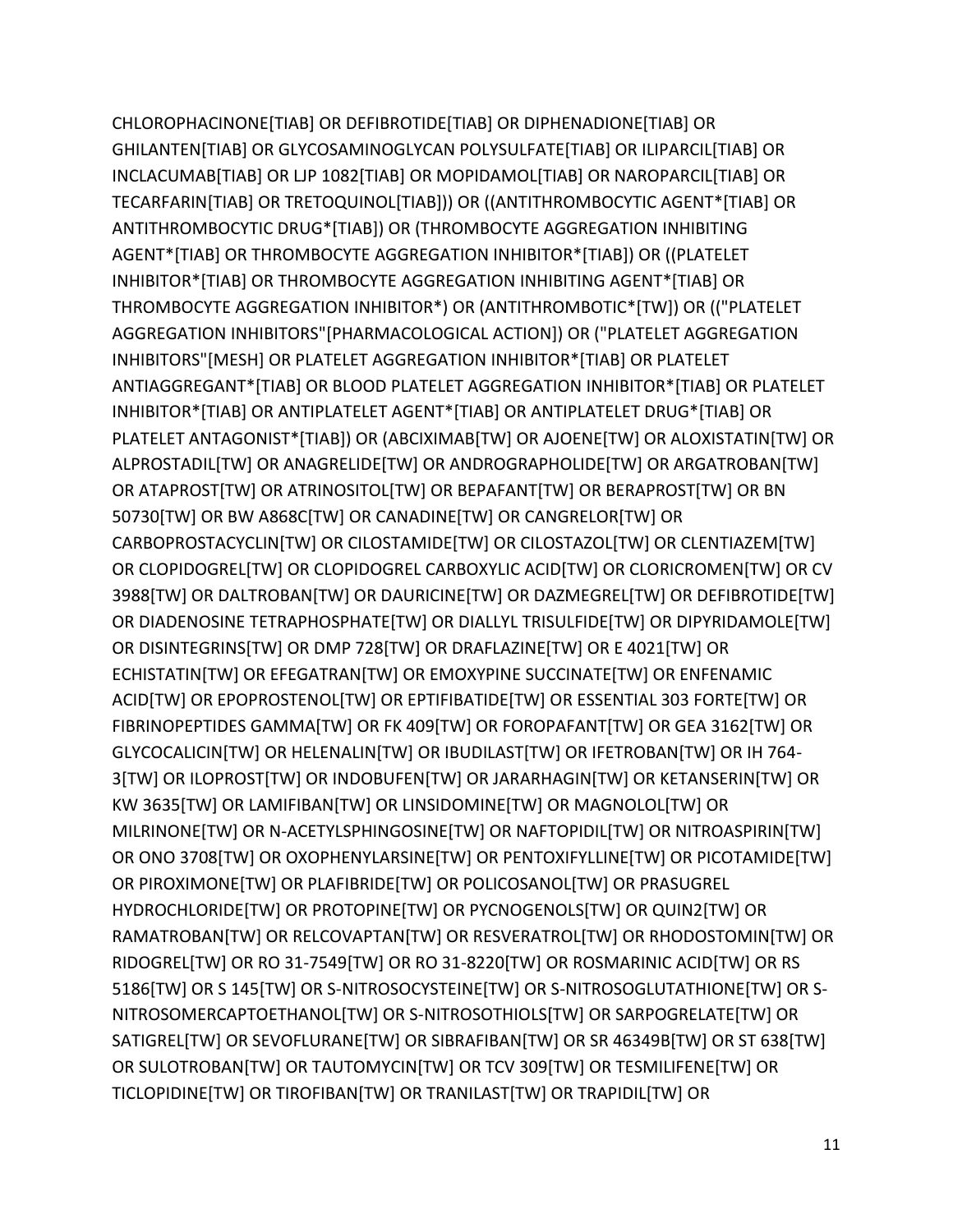TREQUINSIN[TW] OR TRIFLAVIN[TW] OR TRIFLUSAL[TW] OR TRILINOLEIN[TW] OR UD CG 212 CL[TW] OR VAPIPROST[TW] OR VORAPAXAR[TW] OR WEB 2086[TW] OR XEMILOFIBAN[TW])))))) OR (((((MUCOCUTANEOUS LYMPHNODE SYNDROME\*[TIAB] OR VIRAL MUCOCUTANEOUS LYMPHADENOPATH\*[TIAB]) OR ("MUCOCUTANEOUS LYMPH NODE SYNDROME"[MESH] OR MUCOCUTANEOUS LYMPH NODE SYNDROME\*[TIAB] OR KAWASAKI SYNDROME\*[TIAB] OR KAWASAKI DISEASE\*[TIAB]) AND (ENGLISH[LANG])) NOT (ANIMAL\*[MH] NOT (ANIMAL\*[MH] AND HUMAN\*[MH]))) NOT (EDITORIAL[PT] OR COMMENT[PT] OR LETTER[PT])) AND (("BODY TEMPERATURE"[MESH] OR BODY TEMPERATURE\*[TW]) OR ("FEVER"[MESH] OR FEVER\*[TIAB] OR PYREXIA\*[TIAB] OR HYPERTHERMIA\*[TIAB] OR FEBRILE\*[TIAB] OR AFEBRILE[TIAB])) AND (((CARDIAC ECHOGRAPH\*[TIAB] OR CARDIAC SCANNING[TIAB] OR CARDIAL ECHOGRAPH\*[TIAB] OR CARDIOECHOGRAPH\*[TIAB] OR ECHO CARDIOGRAM\*[TIAB] OR ECHO CARDIOGRAPH\*[TIAB] OR HEART ECHO SOUNDING\*[TIAB] OR HEART ECHOGRAPH\*[TIAB] OR HEART SCANNING[TIAB] OR MYOCARDIUM SCANNING[TIAB] OR ULTRASOUND CARDIOGRAPH\*[TIAB]) OR ("ECHOCARDIOGRAPHY"[MESH] OR ECHOCARDIOGRAPH\*[TW] OR ECHOCARDIOGRAM\*[TIAB] OR CARDIAC IMAGING\*[TIAB] OR HEART IMAGING\*[TIAB])) OR (("MONITORING, AMBULATORY"[MESH:NOEXP]) OR ("MONITORING, PHYSIOLOGIC"[MESH:NOEXP] OR MONITOR\*[TIAB])))) OR (((((MUCOCUTANEOUS LYMPHNODE SYNDROME\*[TIAB] OR VIRAL MUCOCUTANEOUS LYMPHADENOPATH\*[TIAB]) OR ("MUCOCUTANEOUS LYMPH NODE SYNDROME"[MESH] OR MUCOCUTANEOUS LYMPH NODE SYNDROME\*[TIAB] OR KAWASAKI SYNDROME\*[TIAB] OR KAWASAKI DISEASE\*[TIAB]) AND (ENGLISH[LANG])) NOT (ANIMAL\*[MH] NOT (ANIMAL\*[MH] AND HUMAN\*[MH]))) NOT (EDITORIAL[PT] OR COMMENT[PT] OR LETTER[PT])) AND ((CARDIAC ECHOGRAPH\*[TIAB] OR CARDIAC SCANNING[TIAB] OR CARDIAL ECHOGRAPH\*[TIAB] OR CARDIOECHOGRAPH\*[TIAB] OR ECHO CARDIOGRAM\*[TIAB] OR ECHO CARDIOGRAPH\*[TIAB] OR HEART ECHO SOUNDING\*[TIAB] OR HEART ECHOGRAPH\*[TIAB] OR HEART SCANNING[TIAB] OR MYOCARDIUM SCANNING[TIAB] OR ULTRASOUND CARDIOGRAPH\*[TIAB]) OR ("ECHOCARDIOGRAPHY"[MESH] OR ECHOCARDIOGRAPH\*[TW] OR ECHOCARDIOGRAM\*[TIAB] OR CARDIAC IMAGING\*[TIAB] OR HEART IMAGING\*[TIAB])) AND ((CARDIOVASCULAR COLLAPSE\*[TIAB]) OR ("SHOCK"[MESH] OR SHOCK\*[TW] OR CIRCULATORY FAILURE\*[TIAB] OR CIRCULATORY COLLAPSE\*[TIAB] OR MULTIPLE ORGAN FAILURE\*[TIAB]))) OR (((((MUCOCUTANEOUS LYMPHNODE SYNDROME\*[TIAB] OR VIRAL MUCOCUTANEOUS LYMPHADENOPATH\*[TIAB]) OR ("MUCOCUTANEOUS LYMPH NODE SYNDROME"[MESH] OR MUCOCUTANEOUS LYMPH NODE SYNDROME\*[TIAB] OR KAWASAKI SYNDROME\*[TIAB] OR KAWASAKI DISEASE\*[TIAB]) AND (ENGLISH[LANG])) NOT (ANIMAL\*[MH] NOT (ANIMAL\*[MH] AND HUMAN\*[MH]))) NOT (EDITORIAL[PT] OR COMMENT[PT] OR LETTER[PT])) AND (("BODY TEMPERATURE"[MESH] OR BODY TEMPERATURE\*[TW]) OR ("FEVER"[MESH] OR FEVER\*[TIAB] OR PYREXIA\*[TIAB] OR HYPERTHERMIA\*[TIAB] OR FEBRILE\*[TIAB] OR AFEBRILE[TIAB])) AND ("MACROPHAGE ACTIVATION SYNDROME"[MESH] OR MACROPHAGE ACTIVATION SYNDROME\*[TIAB]) AND ((CARDIAC ECHOGRAPH\*[TIAB] OR CARDIAC SCANNING[TIAB] OR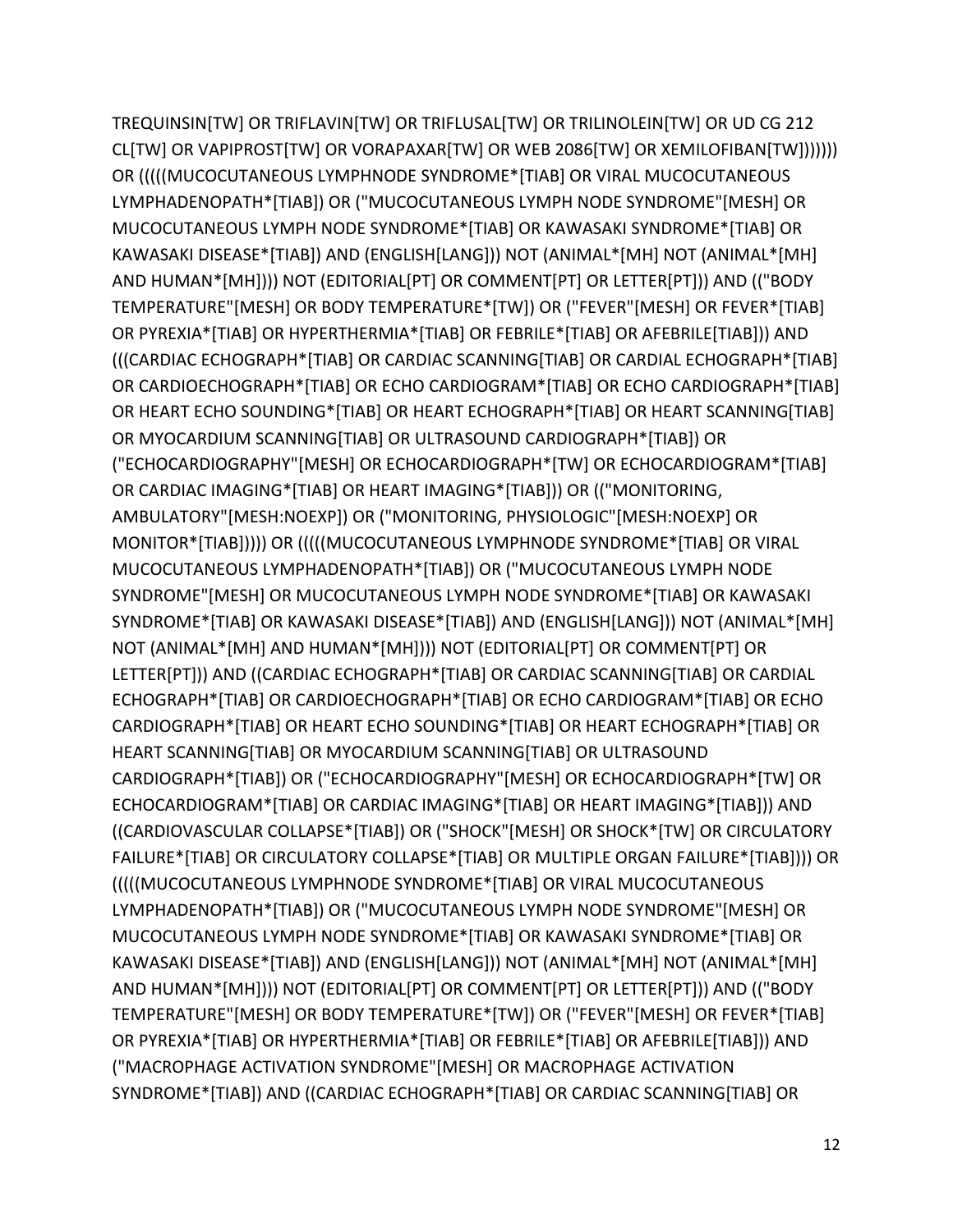CARDIAL ECHOGRAPH\*[TIAB] OR CARDIOECHOGRAPH\*[TIAB] OR ECHO CARDIOGRAM\*[TIAB] OR ECHO CARDIOGRAPH\*[TIAB] OR HEART ECHO SOUNDING\*[TIAB] OR HEART ECHOGRAPH\*[TIAB] OR HEART SCANNING[TIAB] OR MYOCARDIUM SCANNING[TIAB] OR ULTRASOUND CARDIOGRAPH\*[TIAB]) OR ("ECHOCARDIOGRAPHY"[MESH] OR ECHOCARDIOGRAPH\*[TW] OR ECHOCARDIOGRAM\*[TIAB] OR CARDIAC IMAGING\*[TIAB] OR HEART IMAGING\*[TIAB]))))

# **IMMUNOGLOBULIN THERAPY FOR GPAMPA**

((INTRAVENOUS IG[TIAB] OR INTRAVENOUS ANTIBODIES[TIAB] OR IVIG[TIAB] OR INTRAVENOUS IMMUNE GLOBULIN[TIAB] OR INTRAVENOUS IMMUNOGLOBULINS[TIAB] OR IV IMMUNOGLOBULINS[TIAB] OR FLEBOGAMMA DIF[TIAB] OR GAMUNEX[TIAB] OR GLOBULIN-N[TIAB] OR GLOBULIN N[TIAB] OR INTRAGLOBIN[TIAB] OR INTRAGLOBIN F[TIAB] OR HUMAN INTRAVENOUS IMMUNOGLOBULINS[TIAB] OR IMMUNE GLOBULIN INTRAVENOUS AND (HUMAN) AND TIAB OR GAMMAGARD[TIAB] OR GAMIMUNE[TIAB] OR GAMIMMUNE[TIAB] AND TIAB OR SANDOGLOBULIN[TIAB] OR VENOGLOBULIN[TIAB] OR VENOGLOBULIN-I[TIAB] OR VENOGLOBULIN I[TIAB] OR VENIMMUNE[TIAB] OR IVEEGAM[TIAB] OR ALPHAGLOBIN[TIAB] OR ENDOBULIN[TIAB] OR GAMIMUNE N[TIAB] OR GAMIMMUNE N[TIAB] OR GAMMONATIV[TIAB]) OR ("IMMUNOGLOBULINS, INTRAVENOUS"[MESH]) OR (IMMUNOGLOBULIN THERAPY)) AND ((((MICROSCOPIC POLYARTERITIS[TIAB]) OR ("MICROSCOPIC POLYANGIITIS"[MESH] OR MICROSCOPIC POLYANGIITIDES[TIAB]) OR ((KLINGER WEGENER SYNDROME[TIAB] OR MORBUS WEGENER[TIAB] OR NECROTISING RESPIRATORY GRANULOMATOSIS[TIAB] OR NECROTIZING RESPIRATORY GRANULOMATOSIS[TIAB] OR PNEUMOGENIC GRANULOMATOSIS[TIAB] OR WEGENER DISEASE[TIAB] OR WEGENER GRANULOMA[TIAB] OR WEGENER KLINGER CHURG SYNDROME[TIAB] OR WEGENER KLINGER GRANULOMATOSIS[TIAB] OR WEGENER SYNDROME[TIAB] OR WEGENER'S GRANULOMATOSIS[TIAB] OR WEGNER GRANULOMATOSIS[TIAB]) OR ANCA-ASSOCIATED VASCULIT\*[TIAB] OR ANTINEUTROPHIL CYTOPLASMIC ANTIBODY ASSOCIATED VASCULIT\*[TIAB] OR (WEGENER GRANULOMATOSIS[TIAB]) OR ("GRANULOMATOSIS WITH POLYANGIITIS"[MESH] OR "GRANULOMATOSIS WITH POLYANGIITIS"[TIAB])) AND (ENGLISH[LANG])) NOT (LETTER[PT] OR COMMENT[PT] OR EDITORIAL[PT])) NOT (ANIMAL\*[MH] NOT (ANIMAL\*[MH] AND HUMAN\*[MH]))) FILTERS: PUBLICATION DATE FROM 1925/01/01 TO 2019/07/01

| <b>Syntax Guide for Embase</b> |                                                                                       |
|--------------------------------|---------------------------------------------------------------------------------------|
| /exp                           | Explode. Includes Embase subject headings and the<br>narrower terms in the hierarchy. |
| ti,ab                          | Includes words in the title or abstracts                                              |
| de                             | Includes words in Embase subject headings                                             |
| <b>Boolean Operators</b>       |                                                                                       |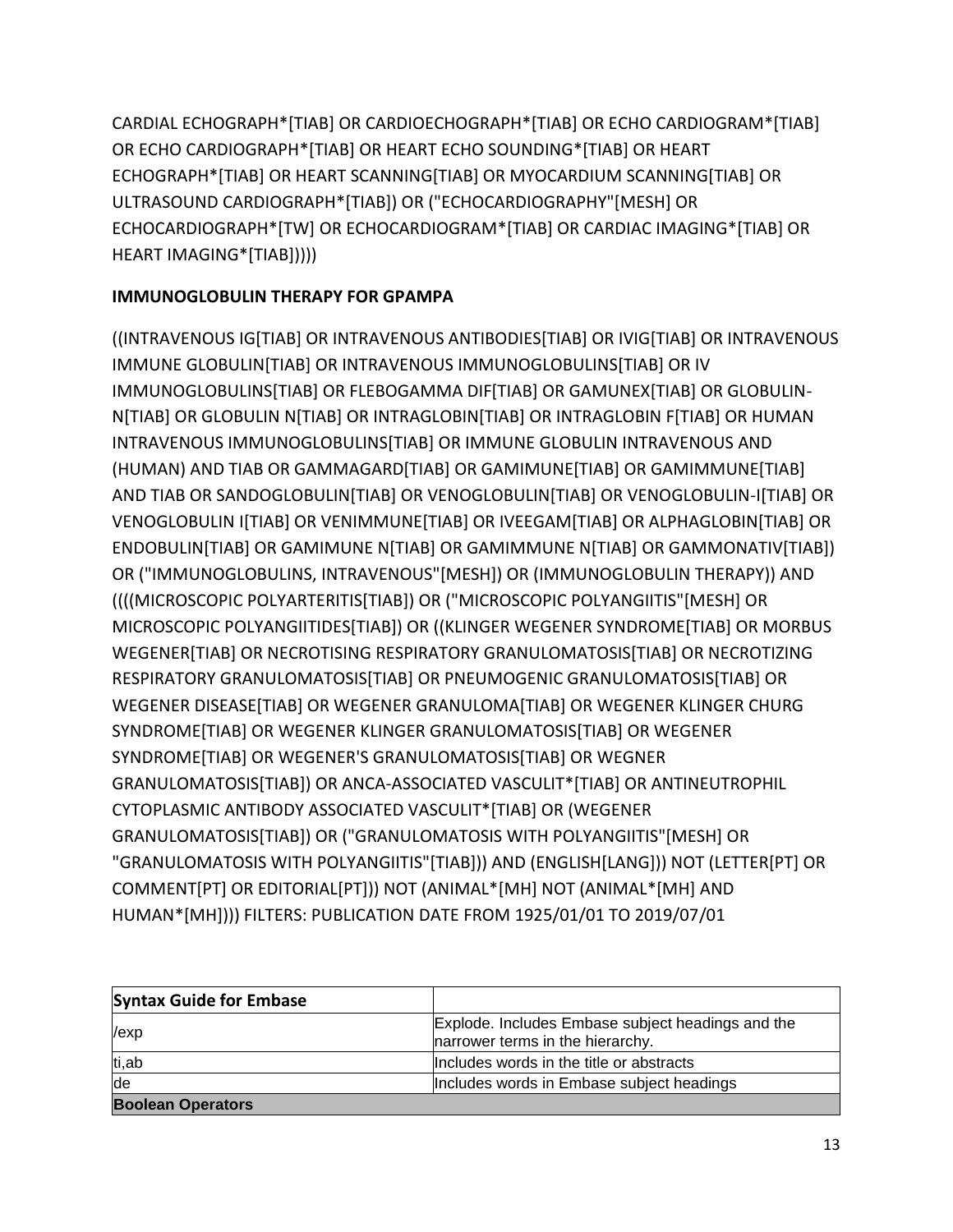| $OR =$ retrieves results that include at least<br>lone of the search terms | $\mathsf{AND}$ = retrieves results that include all the search terms |
|----------------------------------------------------------------------------|----------------------------------------------------------------------|
| $NOT =$ excludes the retrieval of terms from<br>the search                 |                                                                      |

## EMBASE

## **EGPA**

('CHURG STRAUSS SYNDROME'/EXP OR 'ANCA ASSOCIATED VASCULITIS':TI,AB,DE OR 'ANCA ASSOCIATED VASCULITIS'/EXP OR 'ANTINEUTROPHIL CYTOPLASMIC ANTIBODY ASSOCIATED GLOMERULONEPHRITIS'/EXP OR 'ANTI-NEUTROPHIL CYTOPLASMIC ANTIBODY ASSOCIATED VASCULITIS':TI,AB,DE OR 'ALLERGIC GRANULOMATOUS ANGIITIDES':TI,AB OR 'ALLERGIC ANGIITIS AND GRANULOMATOSIS':TI,AB OR 'ALLERGIC GRANULOMATOSES':TI,AB OR 'ALLERGIC GRANULOMATOUS AND ANGIITIS':TI,AB OR 'EOSINOPHILIC GRANULOMATOUS VASCULITIS':TI,AB OR 'EOSINOPHILIC GRANULOMATOUS VASCULITIDES':TI,AB OR 'ALLERGIC ANGIITIS':TI,AB OR 'ALLERGIC ANGIITIDES':TI,AB OR 'GRANULOMATOUS ALLERGIC ANGIITIS':TI,AB OR 'GRANULOMATOUS ALLERGIC ANGIITIDES':TI,AB OR EGPA:TI,AB OR 'EOSINOPHILIC GRANULOMATOSIS WITH POLYANGIITIS':TI,AB OR 'ALLERGIC GRANULOMATOSIS':TI,AB OR 'ALLERGIC GRANULOMATOUS ANGITIS':TI,AB OR 'CHURCH STRAUSS SYNDROME':TI,AB OR 'CHURG STRAUSS':TI,AB OR 'CHURG STRAUSS SYNDROME':TI,AB OR 'STRAUSS CHURG SYNDROME':TI,AB) NOT ('ANIMAL'/EXP NOT ('ANIMAL'/EXP AND 'HUMAN'/EXP)) NOT ('EDITORIAL'/EXP OR 'LETTER'/EXP OR 'CASE REPORT'/EXP) AND [ENGLISH]/LIM AND [EMBASE]/LIM NOT ([EMBASE]/LIM AND [MEDLINE]/LIM) AND ('ARTICLE'/IT OR 'ARTICLE IN PRESS'/IT OR 'REVIEW'/IT) AND ('FIVE FACTOR SCORE'/EXP OR 'FIVE FACTOR':TI,AB OR FFS:TI,AB) OR (('CHURG STRAUSS SYNDROME'/EXP OR 'ANCA ASSOCIATED VASCULITIS':TI,AB,DE OR 'ANCA ASSOCIATED VASCULITIS'/EXP OR 'ANTINEUTROPHIL CYTOPLASMIC ANTIBODY ASSOCIATED GLOMERULONEPHRITIS'/EXP OR 'ANTI-NEUTROPHIL CYTOPLASMIC ANTIBODY ASSOCIATED VASCULITIS':TI,AB,DE OR 'ALLERGIC GRANULOMATOUS ANGIITIDES':TI,AB OR 'ALLERGIC ANGIITIS AND GRANULOMATOSIS':TI,AB OR 'ALLERGIC GRANULOMATOSES':TI,AB OR 'ALLERGIC GRANULOMATOUS AND ANGIITIS':TI,AB OR 'EOSINOPHILIC GRANULOMATOUS VASCULITIS':TI,AB OR 'EOSINOPHILIC GRANULOMATOUS VASCULITIDES':TI,AB OR 'ALLERGIC ANGIITIS':TI,AB OR 'ALLERGIC ANGIITIDES':TI,AB OR 'GRANULOMATOUS ALLERGIC ANGIITIS':TI,AB OR 'GRANULOMATOUS ALLERGIC ANGIITIDES':TI,AB OR EGPA:TI,AB OR 'EOSINOPHILIC GRANULOMATOSIS WITH POLYANGIITIS':TI,AB OR 'ALLERGIC GRANULOMATOSIS':TI,AB OR 'ALLERGIC GRANULOMATOUS ANGITIS':TI,AB OR 'CHURCH STRAUSS SYNDROME':TI,AB OR 'CHURG STRAUSS':TI,AB OR 'CHURG STRAUSS SYNDROME':TI,AB OR 'STRAUSS CHURG SYNDROME':TI,AB) NOT ('ANIMAL'/EXP NOT ('ANIMAL'/EXP AND 'HUMAN'/EXP)) NOT ('EDITORIAL'/EXP OR 'LETTER'/EXP OR 'CASE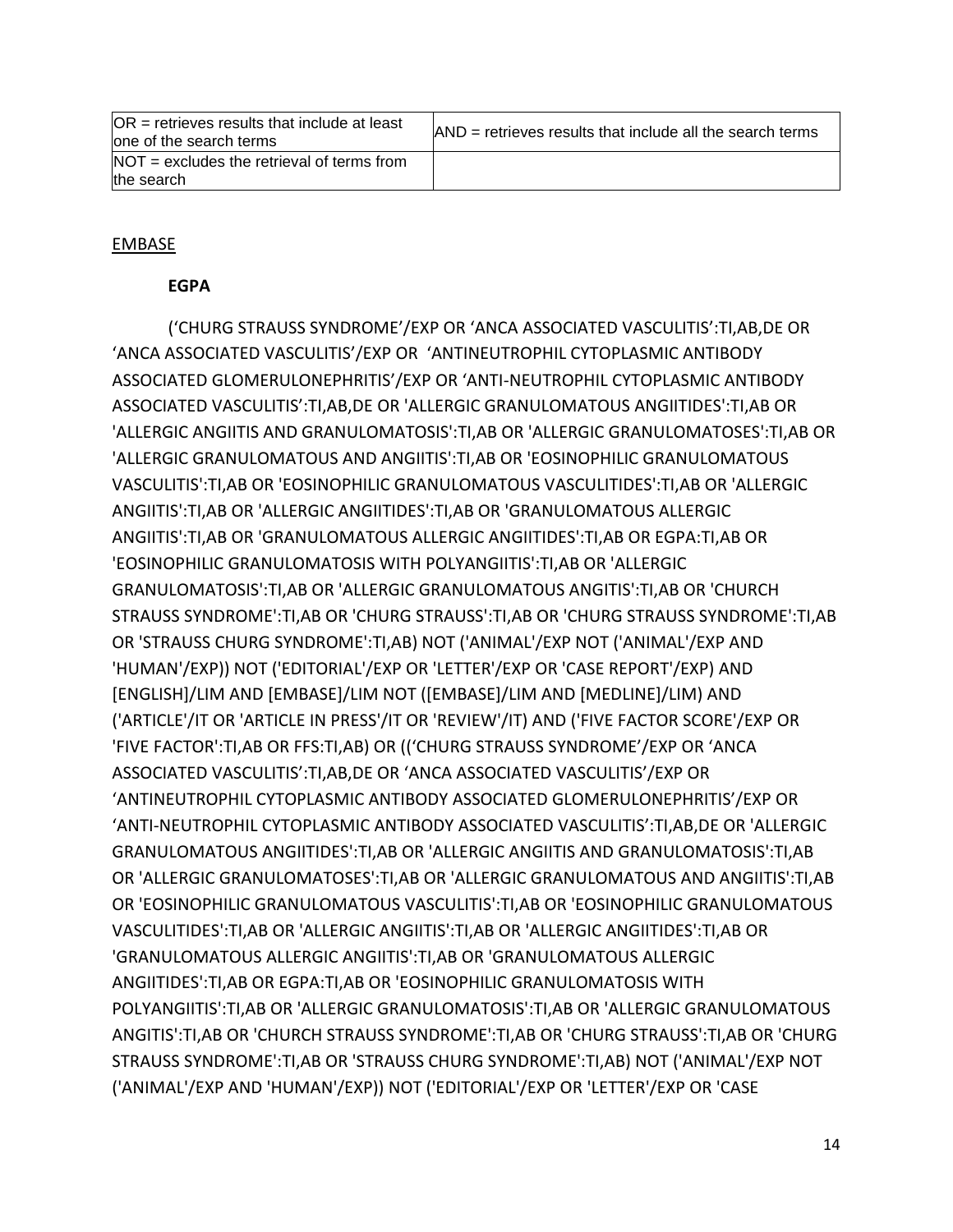REPORT'/EXP) AND [ENGLISH]/LIM AND [EMBASE]/LIM NOT ([EMBASE]/LIM AND [MEDLINE]/LIM) AND ('ARTICLE'/IT OR 'ARTICLE IN PRESS'/IT OR 'REVIEW'/IT) AND ('ECHOCARDIOGRAPHY'/EXP OR ECHOCARDIOGRAPH\*:TI,AB OR 'CARDIAC ECHOGRAPHY':TI,AB OR 'CARDIAC SCANNING':TI,AB OR 'CARDIAL ECHOGRAPH':TI,AB OR 'CARDIAL ECHOGRAPHY':TI,AB OR CARDIOECHOGRAPH\*:TI,AB OR 'ECHO CARDIOGRAM':TI,AB OR 'ECHO CARDIOGRAPHY':TI,AB OR 'HEART ECHO SOUNDING':TI,AB OR 'HEART ECHOGRAPHY':TI,AB OR 'HEART SCANNING':TI,AB OR 'MYOCARDIUM SCANNING':TI,AB OR 'ULTRASOUND CARDIOGRAPHY':TI,AB OR ECHOCARDIOGRAM\*:TI,AB OR 'CARDIAC IMAGING':TI,AB OR 'HEART IMAGING':TI,AB OR (('HEART LEFT VENTRICLE FUNCTION'/EXP OR 'VENTRICLE FUNCTION':TI,AB OR 'VENTRICULAR FUNCTION':TI,AB OR CARDIOVASCULAR\*:TI,AB,DE OR 'CARDIO VASCULAR':TI,AB OR MYOCARDIAL\*:TI,AB,DE OR CORONARY\*:TI,AB,DE OR CARDIOLOG\*:TI,AB,DE OR MYOCARDIUM\*:TI,AB,DE OR CARDIAC\*:TI,AB,DE OR HEART\*:TI,AB,DE) AND ('NUCLEAR MAGNETIC RESONANCE IMAGING'/EXP OR 'NUCLEAR MAGNETIC RESONANCE IMAGING':TI,AB OR 'NMR IMAGING':TI,AB OR 'MR TOMOGRAPHY':TI,AB OR 'NMR TOMOGRAPHY':TI,AB OR MRI:TI,AB OR MRIS:TI,AB OR ZEUGMATOGRAPH\*:TI,AB OR 'CHEMICAL SHIFT IMAGING':TI,AB OR 'PROTON SPIN TOMOGRAPHY':TI,AB OR 'MAGNETIZATION TRANSFER CONTRAST IMAGING':TI,AB OR FMRI\*:TI,AB OR 'SPIN ECHO IMAGING':TI,AB OR 'EXPERT PLUS':TI,AB OR 'MAGNETIC RESONANCE TOMOGRAPHY':TI,AB OR 'MAGNETIZATION TRANSFER IMAGING':TI,AB OR 'MR IMAGING':TI,AB OR 'MAGNETIC RESONANCE IMAGING':TI,AB OR 'TRANSTHORACIC ECHOCARDIOGRAM':TI,AB,DE OR 'TRANSTHORACIC ECHOCARDIOGRAPY':TI,AB,DE)))) OR (('CHURG STRAUSS SYNDROME'/EXP OR 'ANCA ASSOCIATED VASCULITIS':TI,AB,DE OR 'ANCA ASSOCIATED VASCULITIS'/EXP OR 'ANTINEUTROPHIL CYTOPLASMIC ANTIBODY ASSOCIATED GLOMERULONEPHRITIS'/EXP OR 'ANTI-NEUTROPHIL CYTOPLASMIC ANTIBODY ASSOCIATED VASCULITIS':TI,AB,DE OR 'ALLERGIC GRANULOMATOUS ANGIITIDES':TI,AB OR 'ALLERGIC ANGIITIS AND GRANULOMATOSIS':TI,AB OR 'ALLERGIC GRANULOMATOSES':TI,AB OR 'ALLERGIC GRANULOMATOUS AND ANGIITIS':TI,AB OR 'EOSINOPHILIC GRANULOMATOUS VASCULITIS':TI,AB OR 'EOSINOPHILIC GRANULOMATOUS VASCULITIDES':TI,AB OR 'ALLERGIC ANGIITIS':TI,AB OR 'ALLERGIC ANGIITIDES':TI,AB OR 'GRANULOMATOUS ALLERGIC ANGIITIS':TI,AB OR 'GRANULOMATOUS ALLERGIC ANGIITIDES':TI,AB OR EGPA:TI,AB OR 'EOSINOPHILIC GRANULOMATOSIS WITH POLYANGIITIS':TI,AB OR 'ALLERGIC GRANULOMATOSIS':TI,AB OR 'ALLERGIC GRANULOMATOUS ANGITIS':TI,AB OR 'CHURCH STRAUSS SYNDROME':TI,AB OR 'CHURG STRAUSS':TI,AB OR 'CHURG STRAUSS SYNDROME':TI,AB OR 'STRAUSS CHURG SYNDROME':TI,AB) NOT ('ANIMAL'/EXP NOT ('ANIMAL'/EXP AND 'HUMAN'/EXP)) NOT ('EDITORIAL'/EXP OR 'LETTER'/EXP OR 'CASE REPORT'/EXP) AND [ENGLISH]/LIM AND [EMBASE]/LIM NOT ([EMBASE]/LIM AND [MEDLINE]/LIM) AND ('ARTICLE'/IT OR 'ARTICLE IN PRESS'/IT OR 'REVIEW'/IT) AND ('PREDNISONE'/EXP OR 'PREDNISONE':TI,AB OR 1ANCORTONE:TI,AB OR 'APO-PREDNISONE':TI,AB OR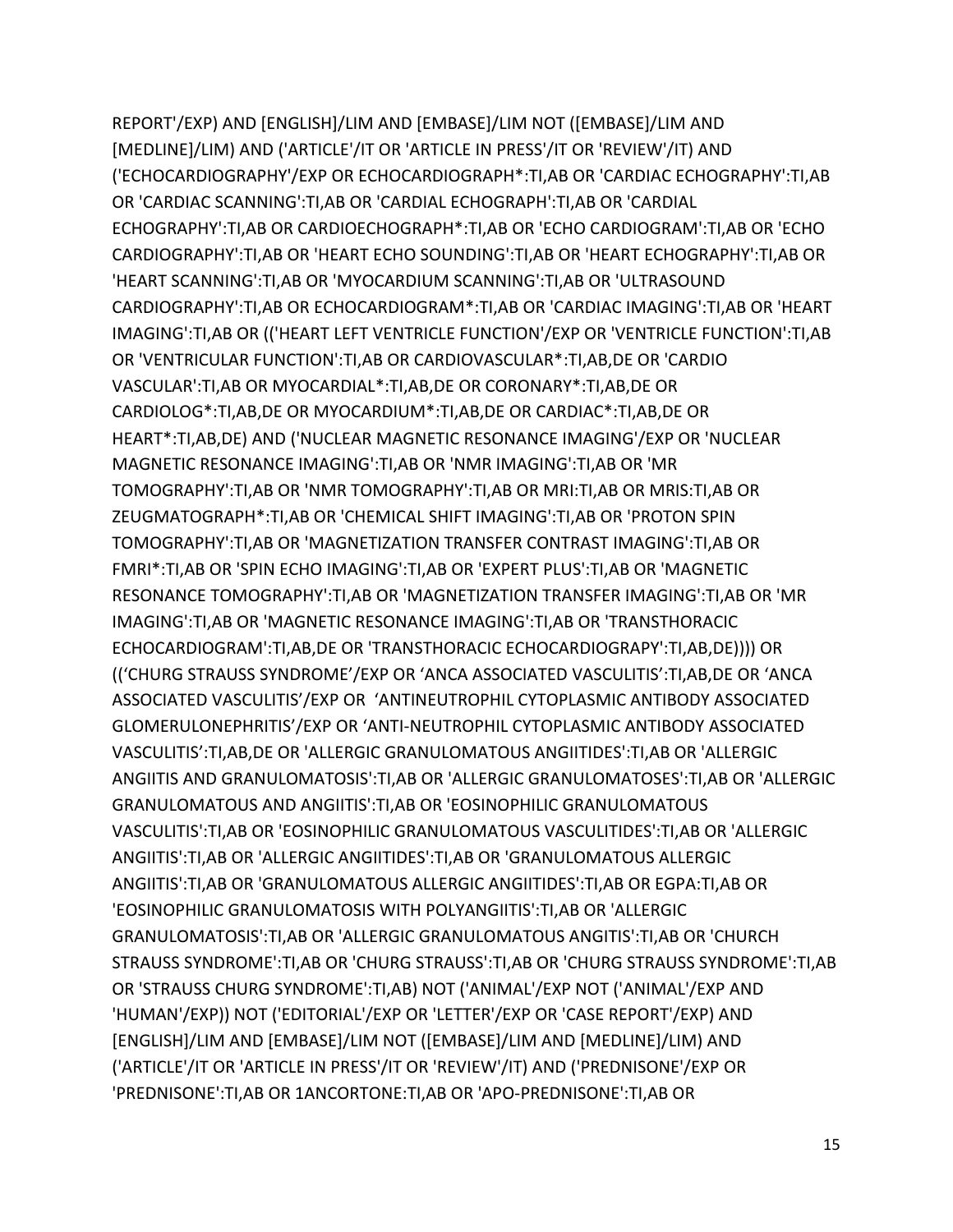BIOCORTONE:TI,AB OR COLISONE:TI,AB OR CORTAN:TI,AB OR CORTIDELT:TI,AB OR CORTIPREX:TI,AB OR CUTASON:TI,AB OR DACORTEN:TI,AB OR 'DE CORTISYL':TI,AB OR DECORTANCYL:TI,AB OR DECORTIN:TI,AB OR DECORTINE:TI,AB OR DECORTISYL:TI,AB OR DEHYDROCORTISONE:TI,AB OR DEKORTIN:TI,AB OR DELITISONE:TI,AB OR 'DELLACORT A':TI,AB OR 'DELTA 1 DEHYDROCORTISONE':TI,AB OR 'DELTA CORTELAN':TI,AB OR 'DELTA CORTISONE':TI,AB OR 'DELTA DOME':TI,AB OR 'DELTA E':TI,AB OR 'DELTA PRENOVIS':TI,AB OR 'DELTA-DOME':TI,AB OR DELTACORTEN:TI,AB OR DELTACORTENE:TI,AB OR DELTACORTISONE:TI,AB OR DELTACORTONE:TI,AB OR DELTASONE:TI,AB OR DELTISON:TI,AB OR DELTISONA:TI,AB OR DELTRA:TI,AB OR 'DI ADRESON':TI,AB OR 'DI-ADRESON':TI,AB OR DIADRESON:TI,AB OR DRAZONE:TI,AB OR ENCORTON:TI,AB OR ENCORTONE:TI,AB OR ENKORTON:TI,AB OR FERNISONE:TI,AB OR HOSTACORTIN:TI,AB OR INSONE:TI,AB OR 'LIQUID PRED':TI,AB OR LODOTRA:TI,AB OR 'ME-KORTI':TI,AB OR MEPRISON:TI,AB OR METACORTANDRACIN:TI,AB OR METICORTEN:TI,AB OR METICORTINE:TI,AB OR NISONA:TI,AB OR 'NSC 10023':TI,AB OR NSC10023:TI,AB OR ORASONE:TI,AB OR ORISANE:TI,AB OR PANAFCORT:TI,AB OR PARACORT:TI,AB OR PEHACORT:TI,AB OR PRECORT:TI,AB OR PRECORTAL:TI,AB OR 'PREDNICEN-M':TI,AB OR PREDNICORM:TI,AB OR PREDNICOT:TI,AB OR PREDNIDIB:TI,AB OR PREDNISON:TI,AB OR PREDNITONE:TI,AB OR PRONISON:TI,AB OR PRONISONE:TI,AB OR PRONIZONE:TI,AB OR PULMISON:TI,AB OR RAYOS:TI,AB OR RECTODELT:TI,AB OR SERVISONE:TI,AB OR STEEROMETZ:TI,AB OR STERAPRED:TI,AB OR ULTRACORTEN:TI,AB OR URTILONE:TI,AB OR WINPRED:TI,AB OR 'PREDNISOLONE'/EXP OR 'PREDNISOLONE':TI,AB OR ((ADELCORT:TI,AB OR ANTISOLON:TI,AB OR ANTISOLONE:TI,AB OR APREDNISLON:TI,AB OR APREDNISLONE:TI,AB OR BENISOLON:TI,AB OR BENISOLONE:TI,AB OR BERISOLON:TI,AB OR BERISOLONE:TI,AB OR CABERDELTA:TI,AB OR CAPSOID:TI,AB OR CO) AND HYDELTRA:TI,AB) OR CODELCORTONE:TI,AB OR COMPRESOLON:TI,AB OR CORTADELTONA:TI,AB OR CORTADELTONE:TI,AB OR CORTALONE:TI,AB OR CORTELINTER:TI,AB OR CORTISOLONE:TI,AB OR COTOLONE:TI,AB OR DACORTIN:TI,AB OR DACROTIN:TI,AB OR DECAPREDNIL:TI,AB OR 'DECORTIN H':TI,AB OR DECORTRIL:TI,AB OR 'DEHYDRO CORTEX':TI,AB OR 'DEHYDRO HYDROCORTISON':TI,AB OR 'DEHYDRO HYDROCORTISONE':TI,AB OR DEHYDROCORTEX:TI,AB OR DEHYDROCORTISOL:TI,AB OR DEHYDROCORTISOLE:TI,AB OR DEHYDROHYDROCORTISON:TI,AB OR DEHYDROHYDROCORTISONE:TI,AB OR DELCORTOL:TI,AB OR 'DELTA 1 HYDROCORTISONE':TI,AB OR 'DELTA CORTEF':TI,AB OR 'DELTA CORTRIL':TI,AB OR 'DELTA EF CORTELAN':TI,AB OR 'DELTA F':TI,AB OR 'DELTA HYCORTOL':TI,AB OR 'DELTA HYDROCORTISON':TI,AB OR 'DELTA HYDROCORTISONE':TI,AB OR 'DELTA OPHTICOR':TI,AB OR 'DELTA STAB':TI,AB OR 'DELTA-CORTEF':TI,AB OR 'DELTA1 DEHYDROCORTISOL':TI,AB OR 'DELTA1 DEHYDROHYDROCORTISONE':TI,AB OR 'DELTA1 HYDROCORTISONE':TI,AB OR DELTACORTEF:TI,AB OR DELTACORTENOLO:TI,AB OR DELTACORTIL:TI,AB OR DELTACORTOIL:TI,AB OR DELTACORTRIL:TI,AB OR DELTADERM:TI,AB OR DELTAGLYCORTRIL:TI,AB OR DELTAHYCORTOL:TI,AB OR DELTAHYDROCORTISON:TI,AB OR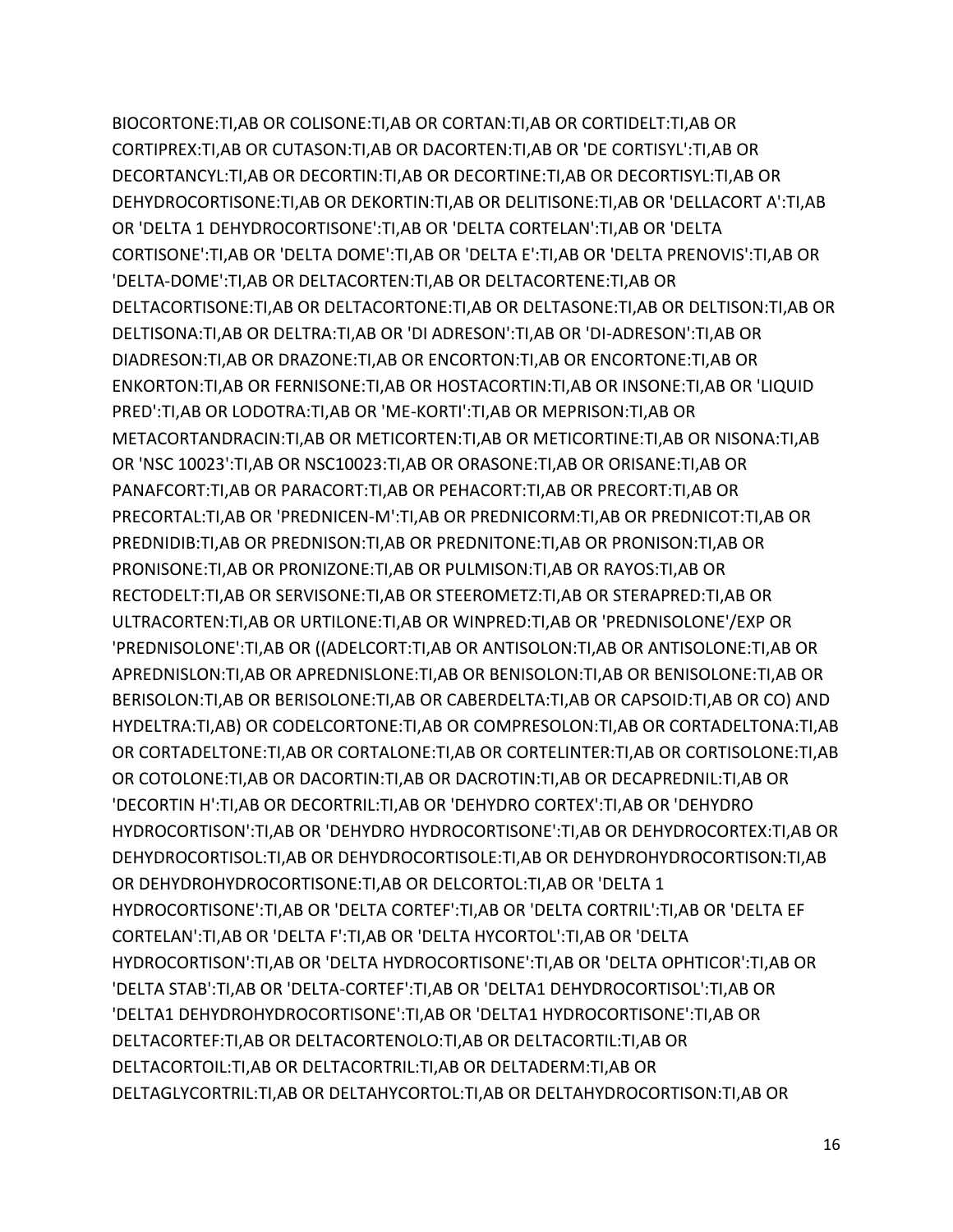DELTAHYDROCORTISONE:TI,AB OR DELTAOPHTICOR:TI,AB OR DELTASOLONE:TI,AB OR DELTASTAB:TI,AB OR DELTIDROSOL:TI,AB OR DELTISILONE:TI,AB OR DELTISOLON:TI,AB OR DELTISOLONE:TI,AB OR DELTOLASSON:TI,AB OR DELTOLASSONE:TI,AB OR DELTOSONA:TI,AB OR DELTOSONE:TI,AB OR 'DEPO-PREDATE':TI,AB OR DERMOSOLON:TI,AB OR DHASOLONE:TI,AB OR 'DI ADRESON F':TI,AB OR 'DI ADRESONE F':TI,AB OR 'DI-ADRESON-F':TI,AB OR 'DIADRESON F':TI,AB OR 'DIADRESONE F':TI,AB OR DICORTOL:TI,AB OR DOMUCORTONE:TI,AB OR ENCORTELON:TI,AB OR ENCORTELONE:TI,AB OR ENCORTOLON:TI,AB OR EQUISOLON:TI,AB OR 'FERNISOLONE-P':TI,AB OR GLISTELONE:TI,AB OR HEFASOLON:TI,AB OR 'HOSTACORTIN H':TI,AB OR HYDELTRA:TI,AB OR HYDELTRONE:TI,AB OR HYDRELTA:TI,AB OR HYDROCORTANCYL:TI,AB OR HYDROCORTIDELT:TI,AB OR HYDRODELTALONE:TI,AB OR HYDRODELTISONE:TI,AB OR HYDRORETROCORTIN:TI,AB OR HYDRORETROCORTINE:TI,AB OR INFLANEFRAN:TI,AB OR INSOLONE:TI,AB OR 'KETEOCORT H':TI,AB OR 'KEY-PRED':TI,AB OR LENISOLONE:TI,AB OR LEOCORTOL:TI,AB OR LIQUIPRED:TI,AB OR 'LYGAL KOPFTINKTUR N':TI,AB OR MEDIASOLONE:TI,AB OR MEPRISOLON:TI,AB OR MEPRISOLONE:TI,AB OR METACORTALON:TI,AB OR METACORTALONE:TI,AB OR METACORTANDRALON:TI,AB OR METACORTANDRALONE:TI,AB OR METACORTELONE:TI,AB OR 'METI DERM':TI,AB OR 'METI-DERM':TI,AB OR METICORTELONE:TI,AB OR METIDERM:TI,AB OR MORLONE:TI,AB OR MYDRAPRED:TI,AB OR 'NEO DELTA':TI,AB OR NISOLON:TI,AB OR NISOLONE:TI,AB OR 'NSC 9120':TI,AB OR NSC9120:TI,AB OR OPREDSONE:TI,AB OR PANAFCORTELONE:TI,AB OR PANAFCORTOLONE:TI,AB OR PANAFORT:TI,AB OR PARACORTOL:TI,AB OR PHLOGEX:TI,AB OR 'PRE CORTISYL':TI,AB OR PRECONIN:TI,AB OR PRECORTALON:TI,AB OR PRECORTANCYL:TI,AB OR PRECORTISYL:TI,AB OR 'PRED-JECT-50':TI,AB OR 'PREDACORT 50':TI,AB OR 'PREDAJECT-50':TI,AB OR 'PREDALONE 50':TI,AB OR PREDARTRINA:TI,AB OR PREDARTRINE:TI,AB OR 'PREDATE-50':TI,AB OR PREDELTILONE:TI,AB OR PREDISOLE:TI,AB OR PREDISYR:TI,AB OR 'PREDNE DOME':TI,AB OR PREDNECORT:TI,AB OR PREDNEDOME:TI,AB OR PREDNELAN:TI,AB OR 'PREDNI COELIN':TI,AB OR 'PREDNI H TABLINEN':TI,AB OR 'PREDNI-HELVACORT':TI,AB OR PREDNICOELIN:TI,AB OR PREDNICORT:TI,AB OR PREDNICORTELONE:TI,AB OR 'PREDNIFOR DROPS':TI,AB OR PREDNIMENT:TI,AB OR PREDNIRETARD:TI,AB OR PREDNIS:TI,AB OR PREDNISIL:TI,AB OR PREDNISOLON:TI,AB OR PREDNISOLONA:TI,AB OR PREDNIVET:TI,AB OR PREDNORSOLON:TI,AB OR PREDNORSOLONE:TI,AB OR PREDONINE:TI,AB OR PREDORGASOLONA:TI,AB OR PREDORGASOLONE:TI,AB OR PRELON:TI,AB OR PRELONE:TI,AB OR PRENILONE:TI,AB OR PRENIN:TI,AB OR PRENOLONE:TI,AB OR PREVENTAN:TI,AB OR PREZOLON:TI,AB OR RUBYCORT:TI,AB OR SCHERISOLON:TI,AB OR SCHERISOLONA:TI,AB OR SERILONE:TI,AB OR SOLONDO:TI,AB OR SOLONE:TI,AB OR SOLUPREN:TI,AB OR SOLUPRENE:TI,AB OR SPIRICORT:TI,AB OR SPOLOTANE:TI,AB OR STERANE:TI,AB OR STEROLONE:TI,AB OR SUPERCORTISOL:TI,AB OR SUPERCORTIZOL:TI,AB OR TARACORTELONE:TI,AB OR WALESOLONE:TI,AB OR WYSOLONE:TI,AB OR 'METHYLPREDNISOLONE'/EXP OR 'METHYLPREDNISOLONE':TI,AB OR '6 METHYL DELTA 1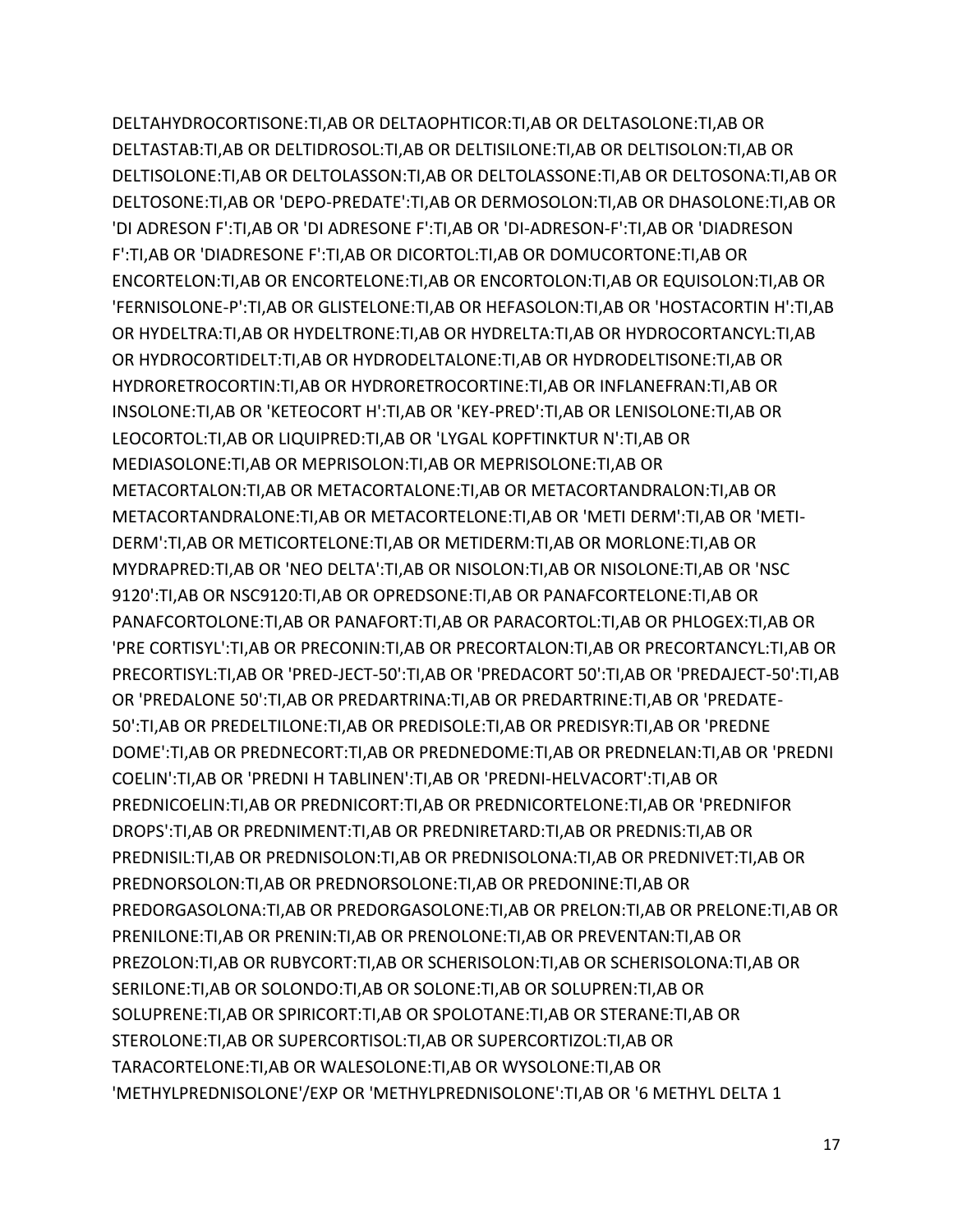HYDROCORTISONE':TI,AB OR '6 METHYLPREDNISOLONE':TI,AB OR '6ALPHA METHYL DELTA1 HYDROCORTISONE':TI,AB OR 'ADLONE-40':TI,AB OR 'ADLONE-80':TI,AB OR 'DEP MEDALONE 80':TI,AB OR DEPMEDALONE:TI,AB OR 'DEPOJECT-80':TI,AB OR DEPOPRED:TI,AB OR ESAMETONE:TI,AB OR FIRMACORT:TI,AB OR 'MED-JEC-40':TI,AB OR MEDIXON:TI,AB OR MEDNIN:TI,AB OR 'MEDRALONE 80':TI,AB OR MEDRATE:TI,AB OR MEDROL:TI,AB OR MEDRONE:TI,AB OR MEPREDNISOLONE:TI,AB OR MEPRELON:TI,AB OR MESOPREN:TI,AB OR 'METHACORT 40':TI,AB OR 'METHACORT 80':TI,AB OR METHYLCOTOL:TI,AB OR METHYLCOTOLONE:TI,AB OR 'METHYLPRED DP':TI,AB OR METHYLSTEROLONE:TI,AB OR METIDROL:TI,AB OR METRISONE:TI,AB OR METYCORTIN:TI,AB OR METYPRED:TI,AB OR METYPRESOL:TI,AB OR NEOMEDRONE:TI,AB OR 'NSC 19987':TI,AB OR NSC19987:TI,AB OR PREDNOL:TI,AB OR SOLOMET:TI,AB OR 'SOLU DECORTIN':TI,AB OR URBASON:TI,AB OR 'GLUCOCORTICOID'/DE OR GLUCOCORTICOID:TI,AB OR GLUCOCORTICOIDSTEROID:TI,AB OR GLUCOCORTICOSTEROID:TI,AB OR GLUCOCORTOID:TI,AB OR GLYCOCORTICOID:TI,AB OR GLYCOCORTICOSTEROID:TI,AB OR 'CORTICOSTEROID'/DE OR 'CORTICOSTEROIDS':TI,AB OR 'ADRENAL CORTEX HORMONE':TI,AB OR 'ADRENAL CORTEX HORMONES':TI,AB OR 'ADRENAL CORTICAL HORMONE':TI,AB OR 'ADRENAL CORTICAL HORMONES':TI,AB OR 'ADRENOCORTICAL HORMONE':TI,AB OR ADRENOCORTICOSTEROID\*:TI,AB OR CORTICOSTEROIDS:TI,AB OR DERMOCORTICOSTEROID:TI,AB OR CORTICOID\*:TI,AB OR STEROID\*:TI,AB) AND ('ADMINISTRATION AND DOSAGE'/EXP OR DOSE:TI,AB OR DOSES:TI,AB OR DOSAGE\*:TI,AB OR MEGADOS\*:TI,AB OR 'DRUG ADMINISTRATION'/EXP OR 'DRUG ADMINISTRATION':TI,AB OR 'HIGH-DOSE':TI,AB OR 'HIGH DOSE':TI,AB OR 'LOW-DOSE':TI,AB OR 'LOW DOSE':TI,AB OR 'MEDIUM DOSE':TI,AB OR 'MEDIUM-DOSE':TI,AB OR 'ALTERNATE DAY':TI,AB OR 'ALTERNATE DAYS':TI,AB OR TAPER\*:TI,AB,DE OR 'DRUG PULSE THERAPY'/EXP OR 'PULSE THERAPY':TI,AB OR 'INTRAVENOUS DRUG ADMINISTRATION'/EXP OR INTRAVENOUS\*:TI,AB OR 'IV ADMINISTRATION':TI,AB OR 'IV DRUG DELIVERY':TI,AB OR 'IV DRUG ADMINISTRATION':TI,AB OR 'IV DRUG INJECTION':TI,AB OR 'IV DRUG THERAPY':TI,AB OR 'IV INFUSION':TI,AB OR 'IV INJECTION':TI,AB OR 'IV MEDICATION':TI,AB OR 'VEIN INFUSION':TI,AB OR 'VEIN INJECTION':TI,AB OR 'VENOUS DRIP':TI,AB OR 'VENOUS INFUSION':TI,AB OR 'VENOUS INJECTION':TI,AB OR 'VENOUS TRANSFUSION':TI,AB OR 'AZATHIOPRINE'/EXP OR 'AZATHIOPRINE':TI,AB OR ARATHIOPRIN:TI,AB OR ARATHIOPRINE:TI,AB OR 'AZA-Q':TI,AB OR AZAFALK:TI,AB OR AZAHEXAL:TI,AB OR AZAMEDAC:TI,AB OR AZAMUN:TI,AB OR AZAMUNE:TI,AB OR AZANIN:TI,AB OR AZAPIN:TI,AB OR AZAPRESS:TI,AB OR AZAPRINE:TI,AB OR AZAREX:TI,AB OR AZASAN:TI,AB OR AZATHIODURA:TI,AB OR AZATHIOPINE:TI,AB OR AZATHIOPRIM:TI,AB OR AZATHIOPRIN:TI,AB OR AZATHIOPURINE:TI,AB OR AZATHROPSIN:TI,AB OR AZATIOPRINA:TI,AB OR AZATOX:TI,AB OR AZATRILEM:TI,AB OR AZOPI:TI,AB OR AZORAN:TI,AB OR AZOTHIOPRIN:TI,AB OR AZOTHIOPRINE:TI,AB OR 'BW 57 322':TI,AB OR 'BW 57-322':TI,AB OR 'BW 57322':TI,AB OR 'BW57-322':TI,AB OR BW57322:TI,AB OR COLINSAN:TI,AB OR IMMURAN:TI,AB OR IMMUREL:TI,AB OR IMMUTHERA:TI,AB OR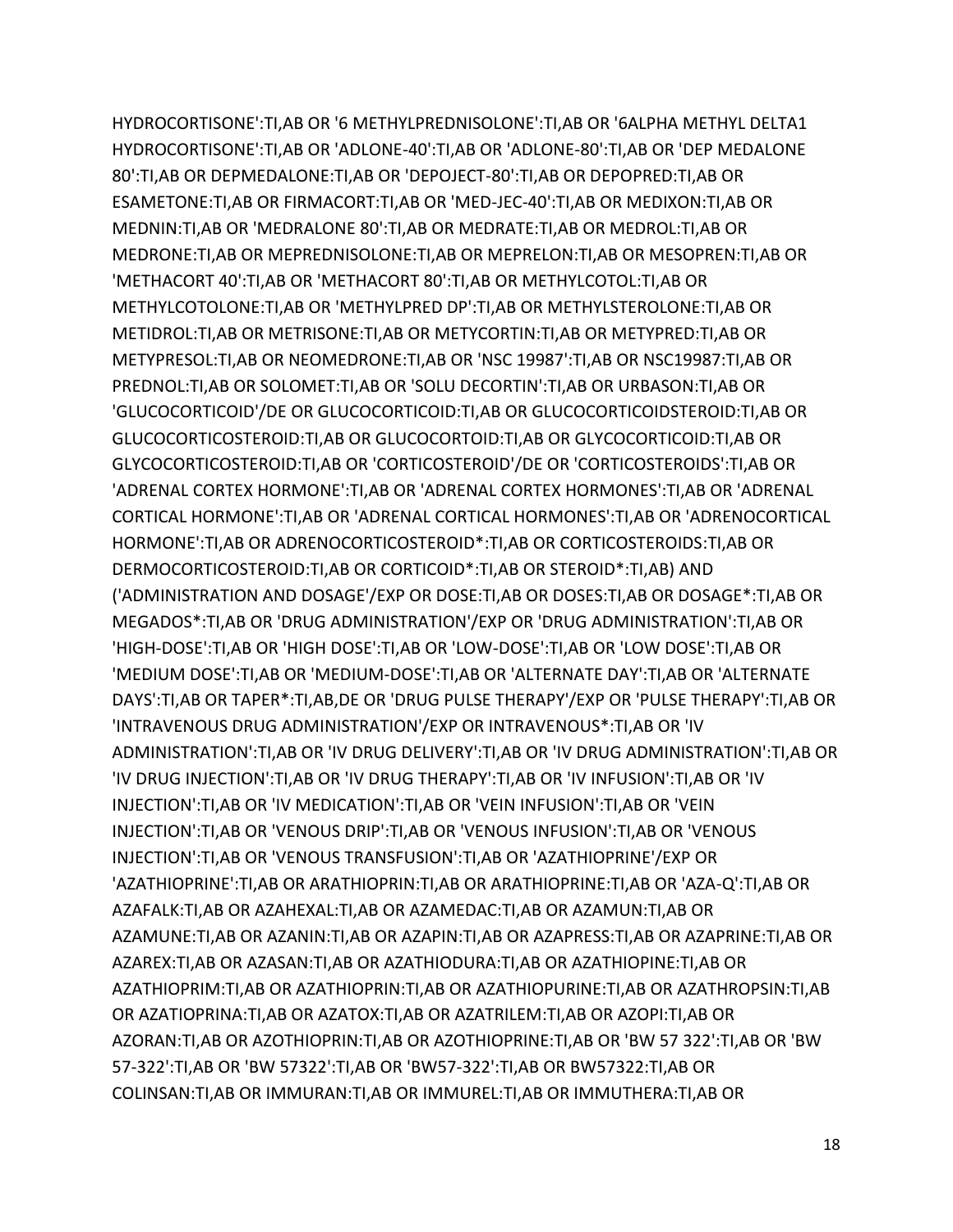IMUNEN:TI,AB OR IMUPRIN:TI,AB OR IMURAN:TI,AB OR IMURANE:TI,AB OR IMUREK:TI,AB OR IMUREL:TI,AB OR IMUREN:TI,AB OR 'NSC 39084':TI,AB OR NSC39084:TI,AB OR THIOAZEPRINE:TI,AB OR THIOPRINE:TI,AB OR TRANSIMUNE:TI,AB OR ZYTRIM:TI,AB OR 'LEFLUNOMIDE'/EXP OR 'LEFLUNOMIDE':TI,AB OR ARABLOC:TI,AB OR ARAVA:TI,AB OR 'HWA 486':TI,AB OR HWA486:TI,AB OR REPSO:TI,AB OR 'RS 34821':TI,AB OR RS34821:TI,AB OR 'SU 101':TI,AB OR SU101:TI,AB OR (('METHOTREXATE'/EXP OR 'METHOTREXATE':TI,AB OR 'A METHOPTERINE':TI,AB OR ABITREXATE:TI,AB OR AMETHOPTERIN:TI,AB OR AMETHOPTERINE:TI,AB OR AMETOPTERINE:TI,AB OR ANTIFOLAN:TI,AB OR BIOTREXATE:TI,AB OR CANCEREN:TI,AB OR 'CL 14377':TI,AB OR CL14377:TI,AB OR EMTEXATE:TI,AB OR EMTHEXAT:TI,AB OR EMTHEXATE:TI,AB OR EMTREXATE:TI,AB OR ENTHEXATE:TI,AB OR FARMITREXAT:TI,AB OR FARMITREXATE:TI,AB OR FARMOTREX:TI,AB OR FOLEX:TI,AB OR IFAMET:TI,AB OR IMETH:TI,AB OR INTRADOSE) AND MTX:TI,AB) OR JYLAMVO:TI,AB OR LANTAREL:TI,AB OR LEDERTREXATE:TI,AB OR MAXTREX:TI,AB OR METEX:TI,AB OR METHOBLASTIN:TI,AB OR METHOHEXATE:TI,AB OR METHOTRATE:TI,AB OR METHOTREXAT:TI,AB OR METHOTREXATO:TI,AB OR METHROTREXATE:TI,AB OR METHYLAMINOPTERIN:TI,AB OR METHYLAMINOPTERINE:TI,AB OR METICIL:TI,AB OR METOJECT:TI,AB OR METOTHREXATE:TI,AB OR METOTREXAT:TI,AB OR METOTREXATE:TI,AB OR METOTREXIN:TI,AB OR METREX:TI,AB OR MEXATE:TI,AB OR 'MEXATE-AQ':TI,AB OR 'MPI 5004':TI,AB OR MPI5004:TI,AB OR MTX:TI,AB OR NEOTREXATE:TI,AB OR NORDIMET:TI,AB OR NOVATREX:TI,AB OR 'NSC 740':TI,AB OR NSC740:TI,AB OR OTREXUP:TI,AB OR RASUVO:TI,AB OR REUMATREX:TI,AB OR RHEUMATREX:TI,AB OR TEXATE:TI,AB OR 'TEXATE-T':TI,AB OR TEXORATE:TI,AB OR TREXALL:TI,AB OR XAKEN:TI,AB OR XATMEP:TI,AB OR ZEXATE:TI,AB OR 'RITUXIMAB'/EXP OR 'RITUXIMAB':TI,AB OR BLITZIMA:TI,AB OR 'CT P10':TI,AB OR CTP10:TI,AB OR 'IDEC 102':TI,AB OR 'IDEC C2B8':TI,AB OR IDEC102:TI,AB OR IDECC2B8:TI,AB OR MABTHERA:TI,AB OR 'MONOCLONAL ANTIBODY IDEC C2B8':TI,AB OR 'R 105':TI,AB OR R105:TI,AB OR REDITUX:TI,AB OR 'RG 105':TI,AB OR RG105:TI,AB OR RITEMVIA:TI,AB OR RITUXAN:TI,AB OR RITUXIN:TI,AB OR RITUZENA:TI,AB OR RIXATHON:TI,AB OR RIXIMYO:TI,AB OR 'RO 452294':TI,AB OR RO452294:TI,AB OR TRUXIMA:TI,AB OR TUXELLA:TI,AB OR 'MYCOPHENOLATE MOFETIL'/EXP OR 'MYCOPHENOLATE MOFETIL':TI,AB OR 'CELL CEPT':TI,AB OR CELLCEPT:TI,AB OR CELLMUNE:TI,AB OR CELLSEPT:TI,AB OR MUNOLOC:TI,AB OR MYCLAUSEN:TI,AB OR 'MYCOPHENOLIC ACID':TI,AB OR MYFENAX:TI,AB OR 'RS 61443':TI,AB OR 'RS 61443 190':TI,AB OR RS61443:TI,AB OR 'RS61443 190':TI,AB OR 'MYCOPHENOLIC ACID'/EXP OR 'ERL 080':TI,AB OR 'ERL 080A':TI,AB OR ERL080:TI,AB OR ERL080A:TI,AB OR MELBEX:TI,AB OR MYFORTIC:TI,AB OR 'NSC 129185':TI,AB OR NSC129185:TI,AB OR 'MEPOLIZUMAB'/EXP OR 'MEPOLIZUMAB':TI,AB OR BOSATRIA:TI,AB OR 'SB 240563':TI,AB OR NUCALA:TI,AB OR 'OMALIZUMAB'/EXP OR 'OMALIZUMAB':TI,AB OR 'HU 901':TI,AB OR 'MONOCLONAL ANTIBODY E 25':TI,AB OR 'MONOCLONAL ANTIBODY E25':TI,AB OR OLIZUMAB:TI,AB OR XOLAIR:TI,AB)) OR (('CHURG STRAUSS SYNDROME'/EXP OR 'ANCA ASSOCIATED VASCULITIS':TI,AB,DE OR 'ANCA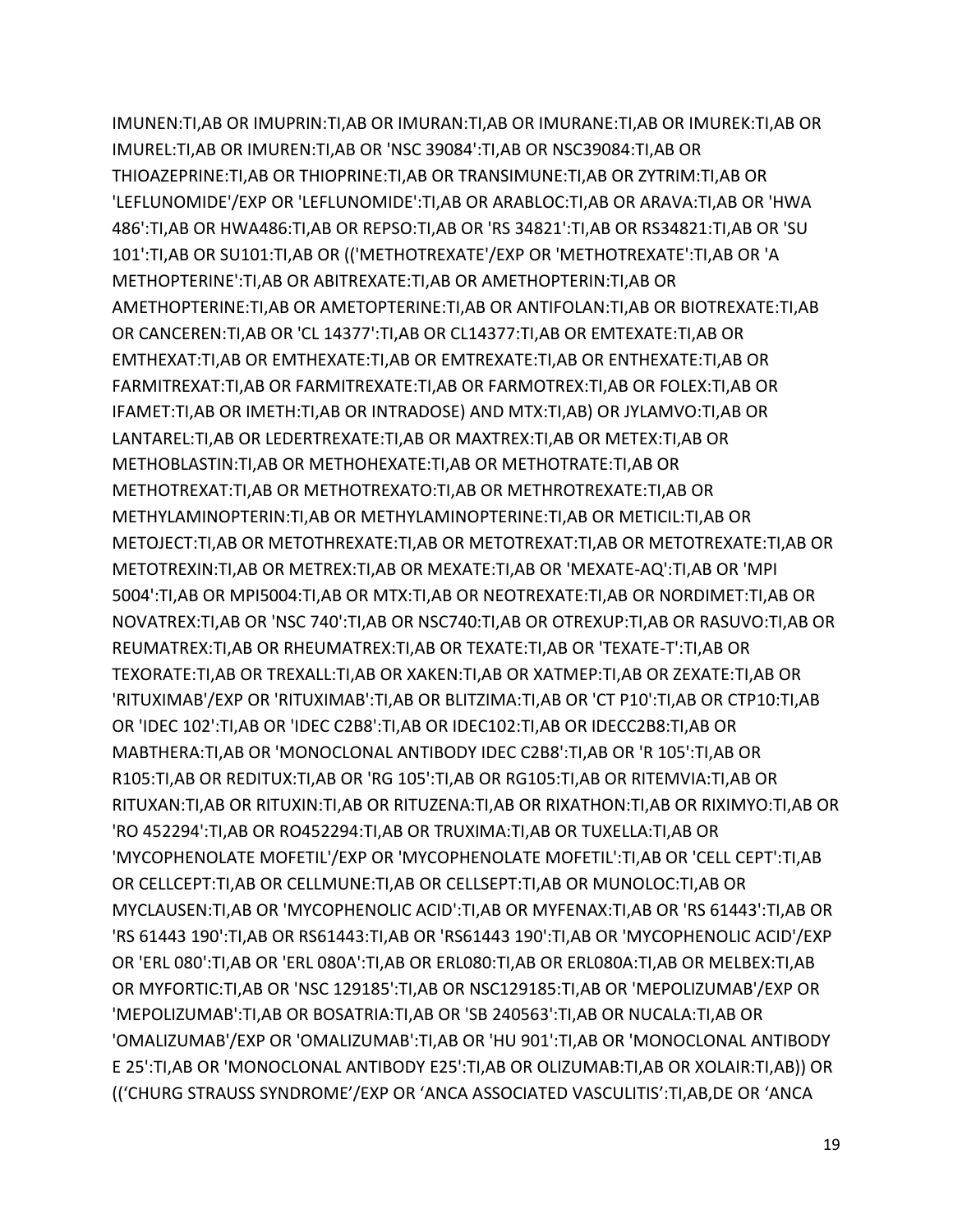ASSOCIATED VASCULITIS'/EXP OR 'ANTINEUTROPHIL CYTOPLASMIC ANTIBODY ASSOCIATED GLOMERULONEPHRITIS'/EXP OR 'ANTI-NEUTROPHIL CYTOPLASMIC ANTIBODY ASSOCIATED VASCULITIS':TI,AB,DE OR 'ALLERGIC GRANULOMATOUS ANGIITIDES':TI,AB OR 'ALLERGIC ANGIITIS AND GRANULOMATOSIS':TI,AB OR 'ALLERGIC GRANULOMATOSES':TI,AB OR 'ALLERGIC GRANULOMATOUS AND ANGIITIS':TI,AB OR 'EOSINOPHILIC GRANULOMATOUS VASCULITIS':TI,AB OR 'EOSINOPHILIC GRANULOMATOUS VASCULITIDES':TI,AB OR 'ALLERGIC ANGIITIS':TI,AB OR 'ALLERGIC ANGIITIDES':TI,AB OR 'GRANULOMATOUS ALLERGIC ANGIITIS':TI,AB OR 'GRANULOMATOUS ALLERGIC ANGIITIDES':TI,AB OR EGPA:TI,AB OR 'EOSINOPHILIC GRANULOMATOSIS WITH POLYANGIITIS':TI,AB OR 'ALLERGIC GRANULOMATOSIS':TI,AB OR 'ALLERGIC GRANULOMATOUS ANGITIS':TI,AB OR 'CHURCH STRAUSS SYNDROME':TI,AB OR 'CHURG STRAUSS':TI,AB OR 'CHURG STRAUSS SYNDROME':TI,AB OR 'STRAUSS CHURG SYNDROME':TI,AB) NOT ('ANIMAL'/EXP NOT ('ANIMAL'/EXP AND 'HUMAN'/EXP)) NOT ('EDITORIAL'/EXP OR 'LETTER'/EXP OR 'CASE REPORT'/EXP) AND [ENGLISH]/LIM AND [EMBASE]/LIM NOT ([EMBASE]/LIM AND [MEDLINE]/LIM) AND ('ARTICLE'/IT OR 'ARTICLE IN PRESS'/IT OR 'REVIEW'/IT) AND ('CYCLOPHOSPHAMIDE'/EXP OR 'CYCLOPHOSPHAMIDE':TI,AB OR ALKYROXAN:TI,AB OR 'B 518':TI,AB OR B518:TI,AB OR 'B518 ASTA':TI,AB OR CARLOXAN:TI,AB OR CICLOFOSFAMIDA:TI,AB OR CICLOLEN:TI,AB OR CICLOXAL:TI,AB OR CLAFEN:TI,AB OR 'CYCLO-CELL':TI,AB OR CYCLOBLASTIN:TI,AB OR CYCLOBLASTINE:TI,AB OR 'CYCLOFOS AMIDE':TI,AB OR CYCLOFOSFAMID:TI,AB OR CYCLOFOSFAMIDE:TI,AB OR CYCLOPHAR:TI,AB OR CYCLOPHOSPHAMID:TI,AB OR CYCLOPHOSPHAMIDES:TI,AB OR CYCLOPHOSPHAN:TI,AB OR CYCLOPHOSPHANE:TI,AB OR CYCLOSTIN:TI,AB OR CYCLOXAN:TI,AB OR CYPHOS:TI,AB OR CYTOPHOSPHAN:TI,AB OR CYTOPHOSPHANE:TI,AB OR CYTOXAN:TI,AB OR 'ENDOCYCLO PHOSPHATE':TI,AB OR ENDOXAN:TI,AB OR ENDOXANA:TI,AB OR 'ENDOXON-ASTA':TI,AB OR ENDUXAN:TI,AB OR GENOXAL:TI,AB OR LEDOXAN:TI,AB OR LEDOXINA:TI,AB OR 'LYOPHILIZED CYTOXAN':TI,AB OR MITOXAN:TI,AB OR NEOSAN:TI,AB OR NEOSAR:TI,AB OR NORISTAN:TI,AB OR 'NSC 26271':TI,AB OR 'NSC 2671':TI,AB OR PROCYTOX:TI,AB OR PROCYTOXIDE:TI,AB OR SEMDOXAN:TI,AB OR SENDOXAN:TI,AB OR SYKLOFOSFAMID:TI,AB OR 'RITUXIMAB'/EXP OR 'RITUXIMAB':TI,AB OR BLITZIMA:TI,AB OR 'CT P10':TI,AB OR CTP10:TI,AB OR 'IDEC 102':TI,AB OR 'IDEC C2B8':TI,AB OR IDEC102:TI,AB OR IDECC2B8:TI,AB OR MABTHERA:TI,AB OR 'MONOCLONAL ANTIBODY IDEC C2B8':TI,AB OR 'R 105':TI,AB OR R105:TI,AB OR REDITUX:TI,AB OR 'RG 105':TI,AB OR RG105:TI,AB OR RITEMVIA:TI,AB OR RITUXAN:TI,AB OR RITUXIN:TI,AB OR RITUZENA:TI,AB OR RIXATHON:TI,AB OR RIXIMYO:TI,AB OR 'RO 452294':TI,AB OR RO452294:TI,AB OR TRUXIMA:TI,AB OR TUXELLA:TI,AB)) OR (('CHURG STRAUSS SYNDROME'/EXP OR 'ANCA ASSOCIATED VASCULITIS':TI,AB,DE OR 'ANCA ASSOCIATED VASCULITIS'/EXP OR 'ANTINEUTROPHIL CYTOPLASMIC ANTIBODY ASSOCIATED GLOMERULONEPHRITIS'/EXP OR 'ANTI-NEUTROPHIL CYTOPLASMIC ANTIBODY ASSOCIATED VASCULITIS':TI,AB,DE OR 'ALLERGIC GRANULOMATOUS ANGIITIDES':TI,AB OR 'ALLERGIC ANGIITIS AND GRANULOMATOSIS':TI,AB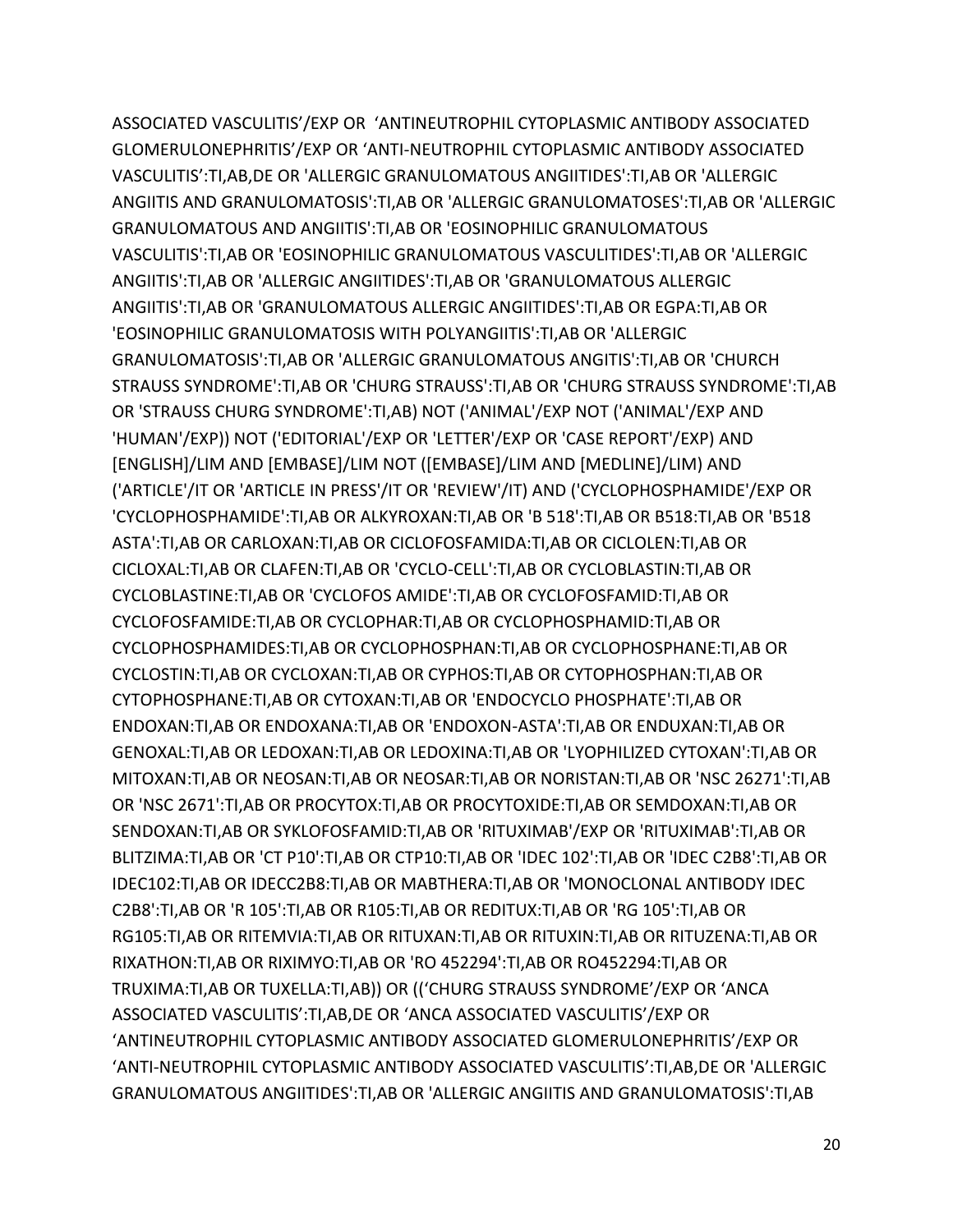OR 'ALLERGIC GRANULOMATOSES':TI,AB OR 'ALLERGIC GRANULOMATOUS AND ANGIITIS':TI,AB OR 'EOSINOPHILIC GRANULOMATOUS VASCULITIS':TI,AB OR 'EOSINOPHILIC GRANULOMATOUS VASCULITIDES':TI,AB OR 'ALLERGIC ANGIITIS':TI,AB OR 'ALLERGIC ANGIITIDES':TI,AB OR 'GRANULOMATOUS ALLERGIC ANGIITIS':TI,AB OR 'GRANULOMATOUS ALLERGIC ANGIITIDES':TI,AB OR EGPA:TI,AB OR 'EOSINOPHILIC GRANULOMATOSIS WITH POLYANGIITIS':TI,AB OR 'ALLERGIC GRANULOMATOSIS':TI,AB OR 'ALLERGIC GRANULOMATOUS ANGITIS':TI,AB OR 'CHURCH STRAUSS SYNDROME':TI,AB OR 'CHURG STRAUSS':TI,AB OR 'CHURG STRAUSS SYNDROME':TI,AB OR 'STRAUSS CHURG SYNDROME':TI,AB) NOT ('ANIMAL'/EXP NOT ('ANIMAL'/EXP AND 'HUMAN'/EXP)) NOT ('EDITORIAL'/EXP OR 'LETTER'/EXP OR 'CASE REPORT'/EXP) AND [ENGLISH]/LIM AND [EMBASE]/LIM NOT ([EMBASE]/LIM AND [MEDLINE]/LIM) AND ('ARTICLE'/IT OR 'ARTICLE IN PRESS'/IT OR 'REVIEW'/IT) AND ('MEPOLIZUMAB'/EXP OR 'MEPOLIZUMAB':TI,AB OR BOSATRIA:TI,AB OR 'SB 240563':TI,AB OR NUCALA:TI,AB)) OR (('CHURG STRAUSS SYNDROME'/EXP OR 'ANCA ASSOCIATED VASCULITIS':TI,AB,DE OR 'ANCA ASSOCIATED VASCULITIS'/EXP OR 'ANTINEUTROPHIL CYTOPLASMIC ANTIBODY ASSOCIATED GLOMERULONEPHRITIS'/EXP OR 'ANTI-NEUTROPHIL CYTOPLASMIC ANTIBODY ASSOCIATED VASCULITIS':TI,AB,DE OR 'ALLERGIC GRANULOMATOUS ANGIITIDES':TI,AB OR 'ALLERGIC ANGIITIS AND GRANULOMATOSIS':TI,AB OR 'ALLERGIC GRANULOMATOSES':TI,AB OR 'ALLERGIC GRANULOMATOUS AND ANGIITIS':TI,AB OR 'EOSINOPHILIC GRANULOMATOUS VASCULITIS':TI,AB OR 'EOSINOPHILIC GRANULOMATOUS VASCULITIDES':TI,AB OR 'ALLERGIC ANGIITIS':TI,AB OR 'ALLERGIC ANGIITIDES':TI,AB OR 'GRANULOMATOUS ALLERGIC ANGIITIS':TI,AB OR 'GRANULOMATOUS ALLERGIC ANGIITIDES':TI,AB OR EGPA:TI,AB OR 'EOSINOPHILIC GRANULOMATOSIS WITH POLYANGIITIS':TI,AB OR 'ALLERGIC GRANULOMATOSIS':TI,AB OR 'ALLERGIC GRANULOMATOUS ANGITIS':TI,AB OR 'CHURCH STRAUSS SYNDROME':TI,AB OR 'CHURG STRAUSS':TI,AB OR 'CHURG STRAUSS SYNDROME':TI,AB OR 'STRAUSS CHURG SYNDROME':TI,AB) NOT ('ANIMAL'/EXP NOT ('ANIMAL'/EXP AND 'HUMAN'/EXP)) NOT ('EDITORIAL'/EXP OR 'LETTER'/EXP OR 'CASE REPORT'/EXP) AND [ENGLISH]/LIM AND [EMBASE]/LIM NOT ([EMBASE]/LIM AND [MEDLINE]/LIM) AND ('ARTICLE'/IT OR 'ARTICLE IN PRESS'/IT OR 'REVIEW'/IT) AND ('AZATHIOPRINE'/EXP OR 'AZATHIOPRINE':TI,AB OR ARATHIOPRIN:TI,AB OR ARATHIOPRINE:TI,AB OR 'AZA-Q':TI,AB OR AZAFALK:TI,AB OR AZAHEXAL:TI,AB OR AZAMEDAC:TI,AB OR AZAMUN:TI,AB OR AZAMUNE:TI,AB OR AZANIN:TI,AB OR AZAPIN:TI,AB OR AZAPRESS:TI,AB OR AZAPRINE:TI,AB OR AZAREX:TI,AB OR AZASAN:TI,AB OR AZATHIODURA:TI,AB OR AZATHIOPINE:TI,AB OR AZATHIOPRIM:TI,AB OR AZATHIOPRIN:TI,AB OR AZATHIOPURINE:TI,AB OR AZATHROPSIN:TI,AB OR AZATIOPRINA:TI,AB OR AZATOX:TI,AB OR AZATRILEM:TI,AB OR AZOPI:TI,AB OR AZORAN:TI,AB OR AZOTHIOPRIN:TI,AB OR AZOTHIOPRINE:TI,AB OR 'BW 57 322':TI,AB OR 'BW 57-322':TI,AB OR 'BW 57322':TI,AB OR 'BW57-322':TI,AB OR BW57322:TI,AB OR COLINSAN:TI,AB OR IMMURAN:TI,AB OR IMMUREL:TI,AB OR IMMUTHERA:TI,AB OR IMUNEN:TI,AB OR IMUPRIN:TI,AB OR IMURAN:TI,AB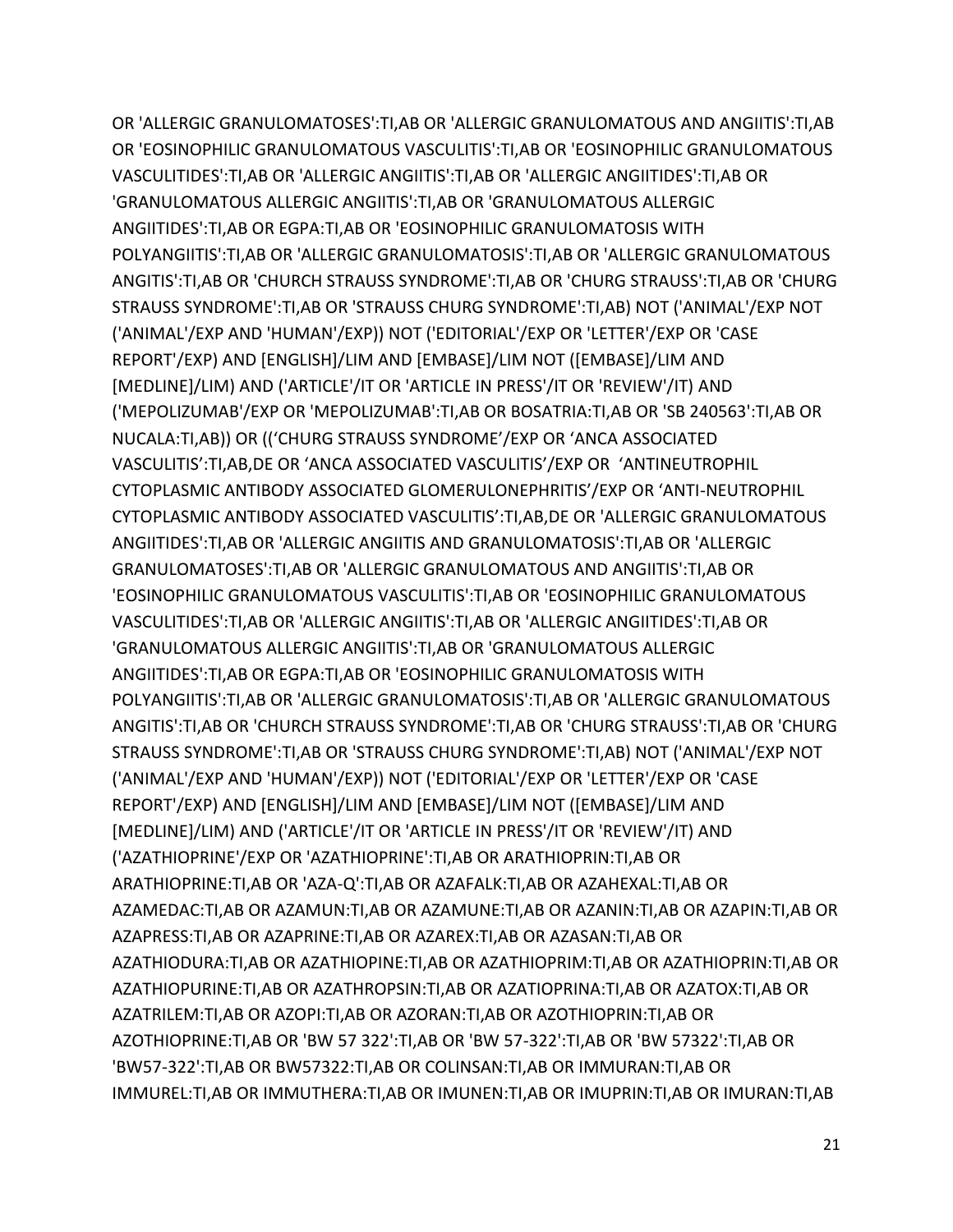OR IMURANE:TI,AB OR IMUREK:TI,AB OR IMUREL:TI,AB OR IMUREN:TI,AB OR 'NSC 39084':TI,AB OR NSC39084:TI,AB OR THIOAZEPRINE:TI,AB OR THIOPRINE:TI,AB OR TRANSIMUNE:TI,AB OR ZYTRIM:TI,AB) AND ('MYCOPHENOLATE MOFETIL'/EXP OR 'MYCOPHENOLATE MOFETIL':TI,AB OR 'CELL CEPT':TI,AB OR CELLCEPT:TI,AB OR CELLMUNE:TI,AB OR CELLSEPT:TI,AB OR MUNOLOC:TI,AB OR MYCLAUSEN:TI,AB OR 'MYCOPHENOLIC ACID':TI,AB OR MYFENAX:TI,AB OR 'RS 61443':TI,AB OR 'RS 61443 190':TI,AB OR RS61443:TI,AB OR 'RS61443 190':TI,AB OR 'MYCOPHENOLIC ACID'/EXP OR 'ERL 080':TI,AB OR 'ERL 080A':TI,AB OR ERL080:TI,AB OR ERL080A:TI,AB OR MELBEX:TI,AB OR MYFORTIC:TI,AB OR 'NSC 129185':TI,AB OR NSC129185:TI,AB OR (('METHOTREXATE'/EXP OR 'METHOTREXATE':TI,AB OR 'A METHOPTERINE':TI,AB OR ABITREXATE:TI,AB OR AMETHOPTERIN:TI,AB OR AMETHOPTERINE:TI,AB OR AMETOPTERINE:TI,AB OR ANTIFOLAN:TI,AB OR BIOTREXATE:TI,AB OR CANCEREN:TI,AB OR 'CL 14377':TI,AB OR CL14377:TI,AB OR EMTEXATE:TI,AB OR EMTHEXAT:TI,AB OR EMTHEXATE:TI,AB OR EMTREXATE:TI,AB OR ENTHEXATE:TI,AB OR FARMITREXAT:TI,AB OR FARMITREXATE:TI,AB OR FARMOTREX:TI,AB OR FOLEX:TI,AB OR IFAMET:TI,AB OR IMETH:TI,AB OR INTRADOSE) AND MTX:TI,AB) OR JYLAMVO:TI,AB OR LANTAREL:TI,AB OR LEDERTREXATE:TI,AB OR MAXTREX:TI,AB OR METEX:TI,AB OR METHOBLASTIN:TI,AB OR METHOHEXATE:TI,AB OR METHOTRATE:TI,AB OR METHOTREXAT:TI,AB OR METHOTREXATO:TI,AB OR METHROTREXATE:TI,AB OR METHYLAMINOPTERIN:TI,AB OR METHYLAMINOPTERINE:TI,AB OR METICIL:TI,AB OR METOJECT:TI,AB OR METOTHREXATE:TI,AB OR METOTREXAT:TI,AB OR METOTREXATE:TI,AB OR METOTREXIN:TI,AB OR METREX:TI,AB OR MEXATE:TI,AB OR 'MEXATE-AQ':TI,AB OR 'MPI 5004':TI,AB OR MPI5004:TI,AB OR MTX:TI,AB OR NEOTREXATE:TI,AB OR NORDIMET:TI,AB OR NOVATREX:TI,AB OR 'NSC 740':TI,AB OR NSC740:TI,AB OR OTREXUP:TI,AB OR RASUVO:TI,AB OR REUMATREX:TI,AB OR RHEUMATREX:TI,AB OR TEXATE:TI,AB OR 'TEXATE-T':TI,AB OR TEXORATE:TI,AB OR TREXALL:TI,AB OR XAKEN:TI,AB OR XATMEP:TI,AB OR ZEXATE:TI,AB)) OR (('CHURG STRAUSS SYNDROME'/EXP OR 'ANCA ASSOCIATED VASCULITIS':TI,AB,DE OR 'ANCA ASSOCIATED VASCULITIS'/EXP OR 'ANTINEUTROPHIL CYTOPLASMIC ANTIBODY ASSOCIATED GLOMERULONEPHRITIS'/EXP OR 'ANTI-NEUTROPHIL CYTOPLASMIC ANTIBODY ASSOCIATED VASCULITIS':TI,AB,DE OR 'ALLERGIC GRANULOMATOUS ANGIITIDES':TI,AB OR 'ALLERGIC ANGIITIS AND GRANULOMATOSIS':TI,AB OR 'ALLERGIC GRANULOMATOSES':TI,AB OR 'ALLERGIC GRANULOMATOUS AND ANGIITIS':TI,AB OR 'EOSINOPHILIC GRANULOMATOUS VASCULITIS':TI,AB OR 'EOSINOPHILIC GRANULOMATOUS VASCULITIDES':TI,AB OR 'ALLERGIC ANGIITIS':TI,AB OR 'ALLERGIC ANGIITIDES':TI,AB OR 'GRANULOMATOUS ALLERGIC ANGIITIS':TI,AB OR 'GRANULOMATOUS ALLERGIC ANGIITIDES':TI,AB OR EGPA:TI,AB OR 'EOSINOPHILIC GRANULOMATOSIS WITH POLYANGIITIS':TI,AB OR 'ALLERGIC GRANULOMATOSIS':TI,AB OR 'ALLERGIC GRANULOMATOUS ANGITIS':TI,AB OR 'CHURCH STRAUSS SYNDROME':TI,AB OR 'CHURG STRAUSS':TI,AB OR 'CHURG STRAUSS SYNDROME':TI,AB OR 'STRAUSS CHURG SYNDROME':TI,AB) NOT ('ANIMAL'/EXP NOT ('ANIMAL'/EXP AND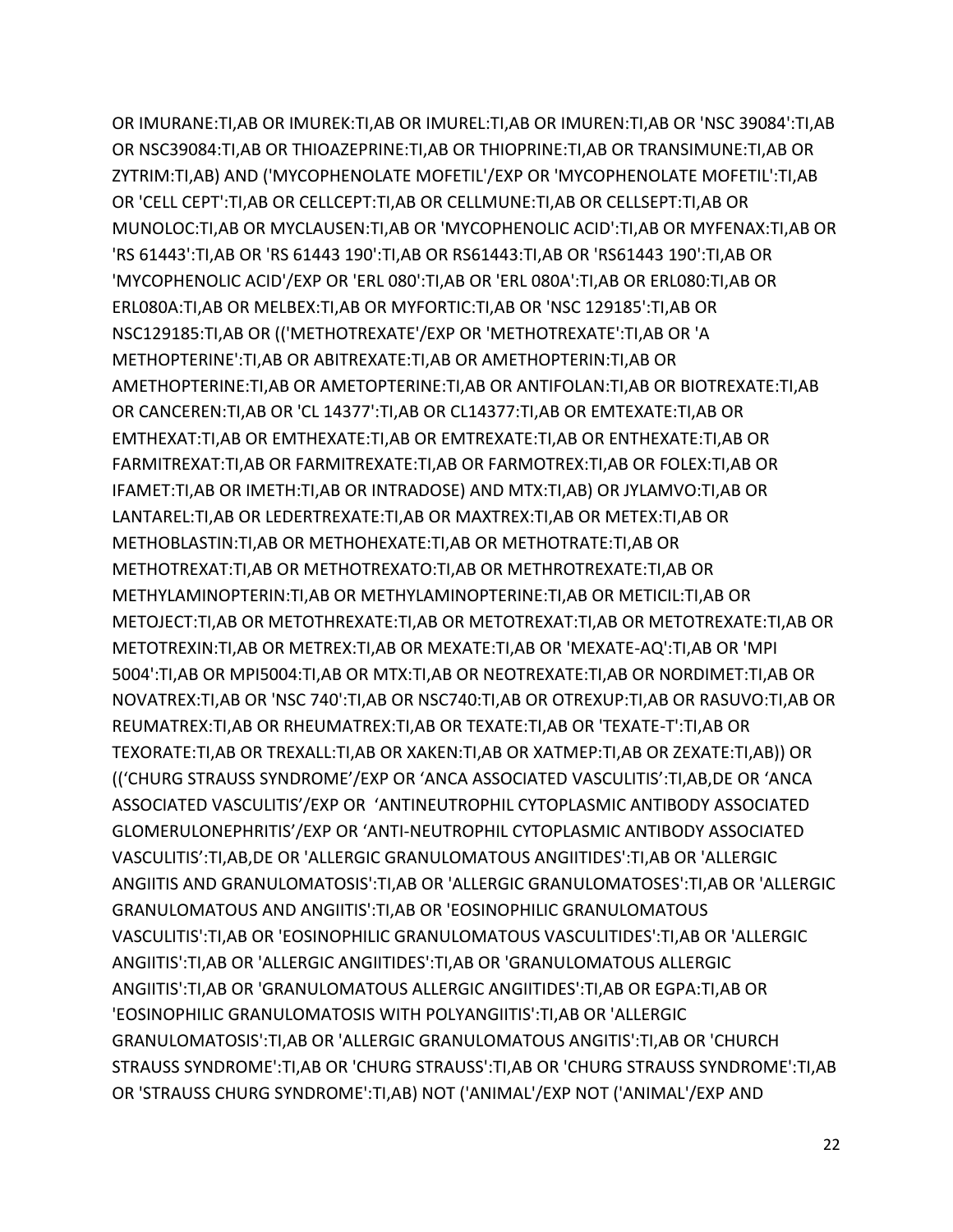'HUMAN'/EXP)) NOT ('EDITORIAL'/EXP OR 'LETTER'/EXP OR 'CASE REPORT'/EXP) AND [ENGLISH]/LIM AND [EMBASE]/LIM NOT ([EMBASE]/LIM AND [MEDLINE]/LIM) AND ('ARTICLE'/IT OR 'ARTICLE IN PRESS'/IT OR 'REVIEW'/IT) AND ('PREDNISONE'/EXP OR 'PREDNISONE':TI,AB OR 1ANCORTONE:TI,AB OR 'APO-PREDNISONE':TI,AB OR BIOCORTONE:TI,AB OR COLISONE:TI,AB OR CORTAN:TI,AB OR CORTIDELT:TI,AB OR CORTIPREX:TI,AB OR CUTASON:TI,AB OR DACORTEN:TI,AB OR 'DE CORTISYL':TI,AB OR DECORTANCYL:TI,AB OR DECORTIN:TI,AB OR DECORTINE:TI,AB OR DECORTISYL:TI,AB OR DEHYDROCORTISONE:TI,AB OR DEKORTIN:TI,AB OR DELITISONE:TI,AB OR 'DELLACORT A':TI,AB OR 'DELTA 1 DEHYDROCORTISONE':TI,AB OR 'DELTA CORTELAN':TI,AB OR 'DELTA CORTISONE':TI,AB OR 'DELTA DOME':TI,AB OR 'DELTA E':TI,AB OR 'DELTA PRENOVIS':TI,AB OR 'DELTA-DOME':TI,AB OR DELTACORTEN:TI,AB OR DELTACORTENE:TI,AB OR DELTACORTISONE:TI,AB OR DELTACORTONE:TI,AB OR DELTASONE:TI,AB OR DELTISON:TI,AB OR DELTISONA:TI,AB OR DELTRA:TI,AB OR 'DI ADRESON':TI,AB OR 'DI-ADRESON':TI,AB OR DIADRESON:TI,AB OR DRAZONE:TI,AB OR ENCORTON:TI,AB OR ENCORTONE:TI,AB OR ENKORTON:TI,AB OR FERNISONE:TI,AB OR HOSTACORTIN:TI,AB OR INSONE:TI,AB OR 'LIQUID PRED':TI,AB OR LODOTRA:TI,AB OR 'ME-KORTI':TI,AB OR MEPRISON:TI,AB OR METACORTANDRACIN:TI,AB OR METICORTEN:TI,AB OR METICORTINE:TI,AB OR NISONA:TI,AB OR 'NSC 10023':TI,AB OR NSC10023:TI,AB OR ORASONE:TI,AB OR ORISANE:TI,AB OR PANAFCORT:TI,AB OR PARACORT:TI,AB OR PEHACORT:TI,AB OR PRECORT:TI,AB OR PRECORTAL:TI,AB OR 'PREDNICEN-M':TI,AB OR PREDNICORM:TI,AB OR PREDNICOT:TI,AB OR PREDNIDIB:TI,AB OR PREDNISON:TI,AB OR PREDNITONE:TI,AB OR PRONISON:TI,AB OR PRONISONE:TI,AB OR PRONIZONE:TI,AB OR PULMISON:TI,AB OR RAYOS:TI,AB OR RECTODELT:TI,AB OR SERVISONE:TI,AB OR STEEROMETZ:TI,AB OR STERAPRED:TI,AB OR ULTRACORTEN:TI,AB OR URTILONE:TI,AB OR WINPRED:TI,AB OR 'PREDNISOLONE'/EXP OR 'PREDNISOLONE':TI,AB OR ((ADELCORT:TI,AB OR ANTISOLON:TI,AB OR ANTISOLONE:TI,AB OR APREDNISLON:TI,AB OR APREDNISLONE:TI,AB OR BENISOLON:TI,AB OR BENISOLONE:TI,AB OR BERISOLON:TI,AB OR BERISOLONE:TI,AB OR CABERDELTA:TI,AB OR CAPSOID:TI,AB OR CO) AND HYDELTRA:TI,AB) OR CODELCORTONE:TI,AB OR COMPRESOLON:TI,AB OR CORTADELTONA:TI,AB OR CORTADELTONE:TI,AB OR CORTALONE:TI,AB OR CORTELINTER:TI,AB OR CORTISOLONE:TI,AB OR COTOLONE:TI,AB OR DACORTIN:TI,AB OR DACROTIN:TI,AB OR DECAPREDNIL:TI,AB OR 'DECORTIN H':TI,AB OR DECORTRIL:TI,AB OR 'DEHYDRO CORTEX':TI,AB OR 'DEHYDRO HYDROCORTISON':TI,AB OR 'DEHYDRO HYDROCORTISONE':TI,AB OR DEHYDROCORTEX:TI,AB OR DEHYDROCORTISOL:TI,AB OR DEHYDROCORTISOLE:TI,AB OR DEHYDROHYDROCORTISON:TI,AB OR DEHYDROHYDROCORTISONE:TI,AB OR DELCORTOL:TI,AB OR 'DELTA 1 HYDROCORTISONE':TI,AB OR 'DELTA CORTEF':TI,AB OR 'DELTA CORTRIL':TI,AB OR 'DELTA EF CORTELAN':TI,AB OR 'DELTA F':TI,AB OR 'DELTA HYCORTOL':TI,AB OR 'DELTA HYDROCORTISON':TI,AB OR 'DELTA HYDROCORTISONE':TI,AB OR 'DELTA OPHTICOR':TI,AB OR 'DELTA STAB':TI,AB OR 'DELTA-CORTEF':TI,AB OR 'DELTA1 DEHYDROCORTISOL':TI,AB OR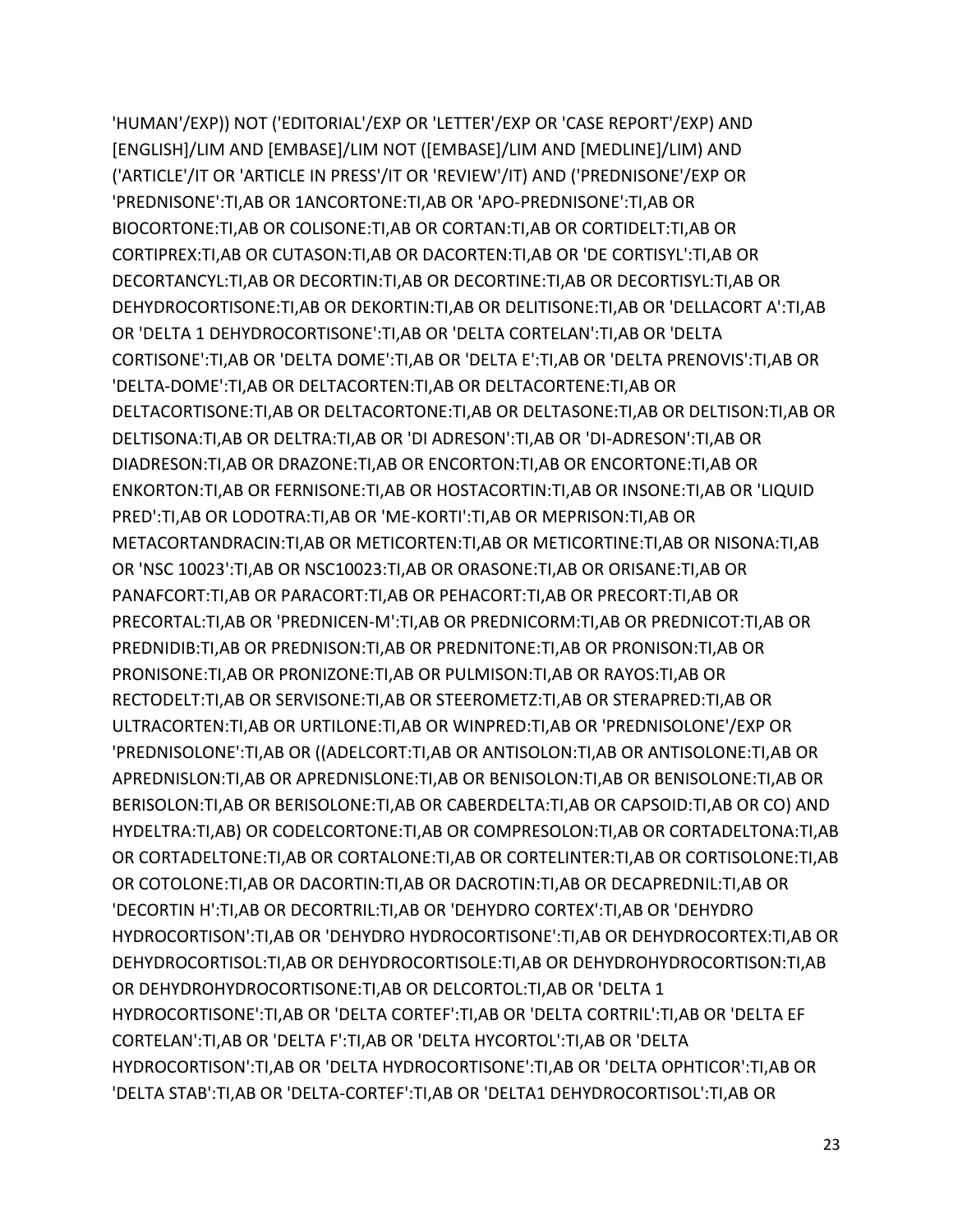'DELTA1 DEHYDROHYDROCORTISONE':TI,AB OR 'DELTA1 HYDROCORTISONE':TI,AB OR DELTACORTEF:TI,AB OR DELTACORTENOLO:TI,AB OR DELTACORTIL:TI,AB OR DELTACORTOIL:TI,AB OR DELTACORTRIL:TI,AB OR DELTADERM:TI,AB OR DELTAGLYCORTRIL:TI,AB OR DELTAHYCORTOL:TI,AB OR DELTAHYDROCORTISON:TI,AB OR DELTAHYDROCORTISONE:TI,AB OR DELTAOPHTICOR:TI,AB OR DELTASOLONE:TI,AB OR DELTASTAB:TI,AB OR DELTIDROSOL:TI,AB OR DELTISILONE:TI,AB OR DELTISOLON:TI,AB OR DELTISOLONE:TI,AB OR DELTOLASSON:TI,AB OR DELTOLASSONE:TI,AB OR DELTOSONA:TI,AB OR DELTOSONE:TI,AB OR 'DEPO-PREDATE':TI,AB OR DERMOSOLON:TI,AB OR DHASOLONE:TI,AB OR 'DI ADRESON F':TI,AB OR 'DI ADRESONE F':TI,AB OR 'DI-ADRESON-F':TI,AB OR 'DIADRESON F':TI,AB OR 'DIADRESONE F':TI,AB OR DICORTOL:TI,AB OR DOMUCORTONE:TI,AB OR ENCORTELON:TI,AB OR ENCORTELONE:TI,AB OR ENCORTOLON:TI,AB OR EQUISOLON:TI,AB OR 'FERNISOLONE-P':TI,AB OR GLISTELONE:TI,AB OR HEFASOLON:TI,AB OR 'HOSTACORTIN H':TI,AB OR HYDELTRA:TI,AB OR HYDELTRONE:TI,AB OR HYDRELTA:TI,AB OR HYDROCORTANCYL:TI,AB OR HYDROCORTIDELT:TI,AB OR HYDRODELTALONE:TI,AB OR HYDRODELTISONE:TI,AB OR HYDRORETROCORTIN:TI,AB OR HYDRORETROCORTINE:TI,AB OR INFLANEFRAN:TI,AB OR INSOLONE:TI,AB OR 'KETEOCORT H':TI,AB OR 'KEY-PRED':TI,AB OR LENISOLONE:TI,AB OR LEOCORTOL:TI,AB OR LIQUIPRED:TI,AB OR 'LYGAL KOPFTINKTUR N':TI,AB OR MEDIASOLONE:TI,AB OR MEPRISOLON:TI,AB OR MEPRISOLONE:TI,AB OR METACORTALON:TI,AB OR METACORTALONE:TI,AB OR METACORTANDRALON:TI,AB OR METACORTANDRALONE:TI,AB OR METACORTELONE:TI,AB OR 'METI DERM':TI,AB OR 'METI-DERM':TI,AB OR METICORTELONE:TI,AB OR METIDERM:TI,AB OR MORLONE:TI,AB OR MYDRAPRED:TI,AB OR 'NEO DELTA':TI,AB OR NISOLON:TI,AB OR NISOLONE:TI,AB OR 'NSC 9120':TI,AB OR NSC9120:TI,AB OR OPREDSONE:TI,AB OR PANAFCORTELONE:TI,AB OR PANAFCORTOLONE:TI,AB OR PANAFORT:TI,AB OR PARACORTOL:TI,AB OR PHLOGEX:TI,AB OR 'PRE CORTISYL':TI,AB OR PRECONIN:TI,AB OR PRECORTALON:TI,AB OR PRECORTANCYL:TI,AB OR PRECORTISYL:TI,AB OR 'PRED-JECT-50':TI,AB OR 'PREDACORT 50':TI,AB OR 'PREDAJECT-50':TI,AB OR 'PREDALONE 50':TI,AB OR PREDARTRINA:TI,AB OR PREDARTRINE:TI,AB OR 'PREDATE-50':TI,AB OR PREDELTILONE:TI,AB OR PREDISOLE:TI,AB OR PREDISYR:TI,AB OR 'PREDNE DOME':TI,AB OR PREDNECORT:TI,AB OR PREDNEDOME:TI,AB OR PREDNELAN:TI,AB OR 'PREDNI COELIN':TI,AB OR 'PREDNI H TABLINEN':TI,AB OR 'PREDNI-HELVACORT':TI,AB OR PREDNICOELIN:TI,AB OR PREDNICORT:TI,AB OR PREDNICORTELONE:TI,AB OR 'PREDNIFOR DROPS':TI,AB OR PREDNIMENT:TI,AB OR PREDNIRETARD:TI,AB OR PREDNIS:TI,AB OR PREDNISIL:TI,AB OR PREDNISOLON:TI,AB OR PREDNISOLONA:TI,AB OR PREDNIVET:TI,AB OR PREDNORSOLON:TI,AB OR PREDNORSOLONE:TI,AB OR PREDONINE:TI,AB OR PREDORGASOLONA:TI,AB OR PREDORGASOLONE:TI,AB OR PRELON:TI,AB OR PRELONE:TI,AB OR PRENILONE:TI,AB OR PRENIN:TI,AB OR PRENOLONE:TI,AB OR PREVENTAN:TI,AB OR PREZOLON:TI,AB OR RUBYCORT:TI,AB OR SCHERISOLON:TI,AB OR SCHERISOLONA:TI,AB OR SERILONE:TI,AB OR SOLONDO:TI,AB OR SOLONE:TI,AB OR SOLUPREN:TI,AB OR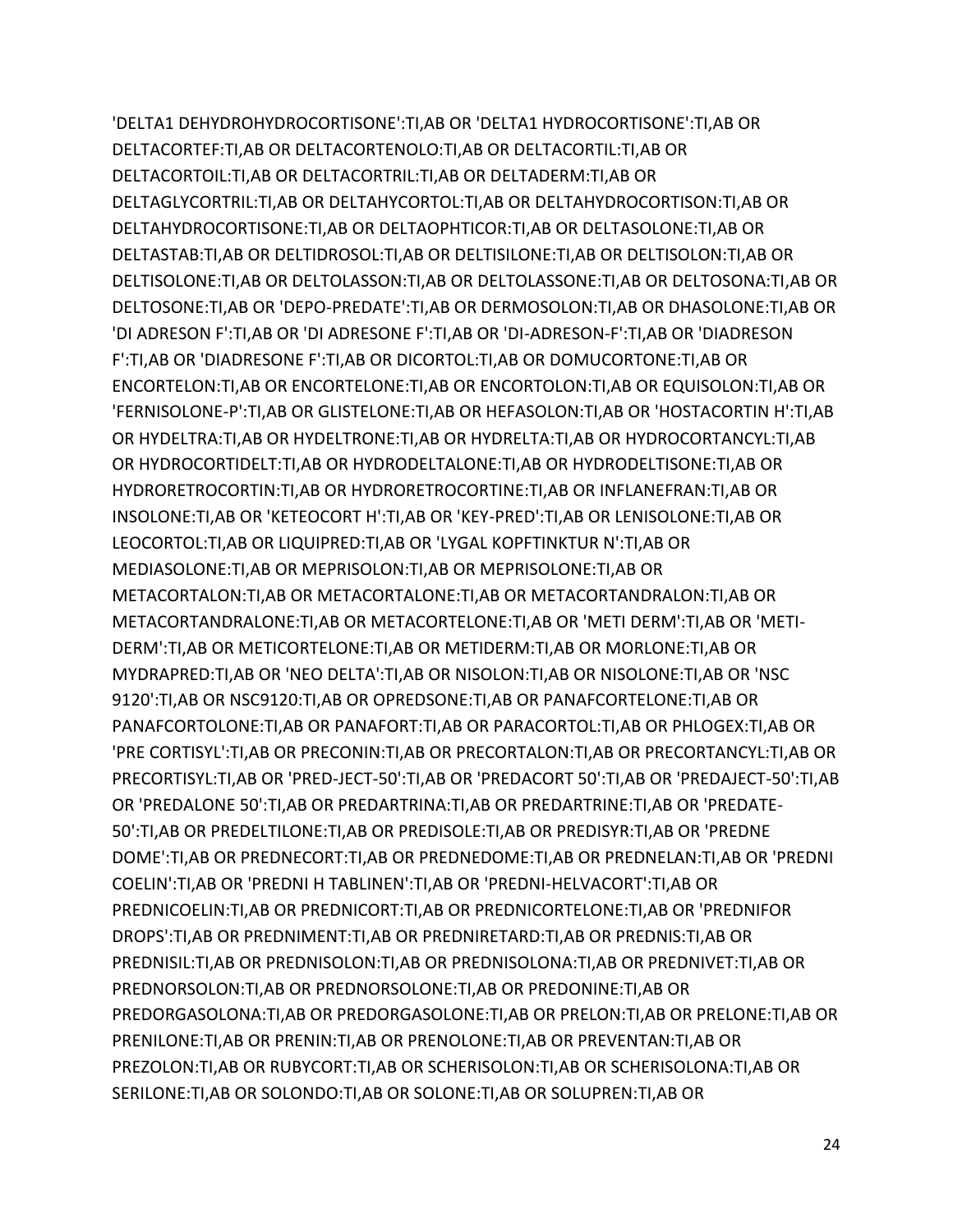SOLUPRENE:TI,AB OR SPIRICORT:TI,AB OR SPOLOTANE:TI,AB OR STERANE:TI,AB OR STEROLONE:TI,AB OR SUPERCORTISOL:TI,AB OR SUPERCORTIZOL:TI,AB OR TARACORTELONE:TI,AB OR WALESOLONE:TI,AB OR WYSOLONE:TI,AB OR 'METHYLPREDNISOLONE'/EXP OR 'METHYLPREDNISOLONE':TI,AB OR '6 METHYL DELTA 1 HYDROCORTISONE':TI,AB OR '6 METHYLPREDNISOLONE':TI,AB OR '6ALPHA METHYL DELTA1 HYDROCORTISONE':TI,AB OR 'ADLONE-40':TI,AB OR 'ADLONE-80':TI,AB OR 'DEP MEDALONE 80':TI,AB OR DEPMEDALONE:TI,AB OR 'DEPOJECT-80':TI,AB OR DEPOPRED:TI,AB OR ESAMETONE:TI,AB OR FIRMACORT:TI,AB OR 'MED-JEC-40':TI,AB OR MEDIXON:TI,AB OR MEDNIN:TI,AB OR 'MEDRALONE 80':TI,AB OR MEDRATE:TI,AB OR MEDROL:TI,AB OR MEDRONE:TI,AB OR MEPREDNISOLONE:TI,AB OR MEPRELON:TI,AB OR MESOPREN:TI,AB OR 'METHACORT 40':TI,AB OR 'METHACORT 80':TI,AB OR METHYLCOTOL:TI,AB OR METHYLCOTOLONE:TI,AB OR 'METHYLPRED DP':TI,AB OR METHYLSTEROLONE:TI,AB OR METIDROL:TI,AB OR METRISONE:TI,AB OR METYCORTIN:TI,AB OR METYPRED:TI,AB OR METYPRESOL:TI,AB OR NEOMEDRONE:TI,AB OR 'NSC 19987':TI,AB OR NSC19987:TI,AB OR PREDNOL:TI,AB OR SOLOMET:TI,AB OR 'SOLU DECORTIN':TI,AB OR URBASON:TI,AB OR 'GLUCOCORTICOID'/DE OR GLUCOCORTICOID:TI,AB OR GLUCOCORTICOIDSTEROID:TI,AB OR GLUCOCORTICOSTEROID:TI,AB OR GLUCOCORTOID:TI,AB OR GLYCOCORTICOID:TI,AB OR GLYCOCORTICOSTEROID:TI,AB OR 'CORTICOSTEROID'/DE OR 'CORTICOSTEROIDS':TI,AB OR 'ADRENAL CORTEX HORMONE':TI,AB OR 'ADRENAL CORTEX HORMONES':TI,AB OR 'ADRENAL CORTICAL HORMONE':TI,AB OR 'ADRENAL CORTICAL HORMONES':TI,AB OR 'ADRENOCORTICAL HORMONE':TI,AB OR ADRENOCORTICOSTEROID\*:TI,AB OR CORTICOSTEROIDS:TI,AB OR DERMOCORTICOSTEROID:TI,AB OR CORTICOID\*:TI,AB OR STEROID\*:TI,AB)) OR (('CHURG STRAUSS SYNDROME'/EXP OR 'ANCA ASSOCIATED VASCULITIS':TI,AB,DE OR 'ANCA ASSOCIATED VASCULITIS'/EXP OR 'ANTINEUTROPHIL CYTOPLASMIC ANTIBODY ASSOCIATED GLOMERULONEPHRITIS'/EXP OR 'ANTI-NEUTROPHIL CYTOPLASMIC ANTIBODY ASSOCIATED VASCULITIS':TI,AB,DE OR 'ALLERGIC GRANULOMATOUS ANGIITIDES':TI,AB OR 'ALLERGIC ANGIITIS AND GRANULOMATOSIS':TI,AB OR 'ALLERGIC GRANULOMATOSES':TI,AB OR 'ALLERGIC GRANULOMATOUS AND ANGIITIS':TI,AB OR 'EOSINOPHILIC GRANULOMATOUS VASCULITIS':TI,AB OR 'EOSINOPHILIC GRANULOMATOUS VASCULITIDES':TI,AB OR 'ALLERGIC ANGIITIS':TI,AB OR 'ALLERGIC ANGIITIDES':TI,AB OR 'GRANULOMATOUS ALLERGIC ANGIITIS':TI,AB OR 'GRANULOMATOUS ALLERGIC ANGIITIDES':TI,AB OR EGPA:TI,AB OR 'EOSINOPHILIC GRANULOMATOSIS WITH POLYANGIITIS':TI,AB OR 'ALLERGIC GRANULOMATOSIS':TI,AB OR 'ALLERGIC GRANULOMATOUS ANGITIS':TI,AB OR 'CHURCH STRAUSS SYNDROME':TI,AB OR 'CHURG STRAUSS':TI,AB OR 'CHURG STRAUSS SYNDROME':TI,AB OR 'STRAUSS CHURG SYNDROME':TI,AB) NOT ('ANIMAL'/EXP NOT ('ANIMAL'/EXP AND 'HUMAN'/EXP)) NOT ('EDITORIAL'/EXP OR 'LETTER'/EXP OR 'CASE REPORT'/EXP) AND [ENGLISH]/LIM AND [EMBASE]/LIM NOT ([EMBASE]/LIM AND [MEDLINE]/LIM) AND ('ARTICLE'/IT OR 'ARTICLE IN PRESS'/IT OR 'REVIEW'/IT) AND ('AZATHIOPRINE'/EXP OR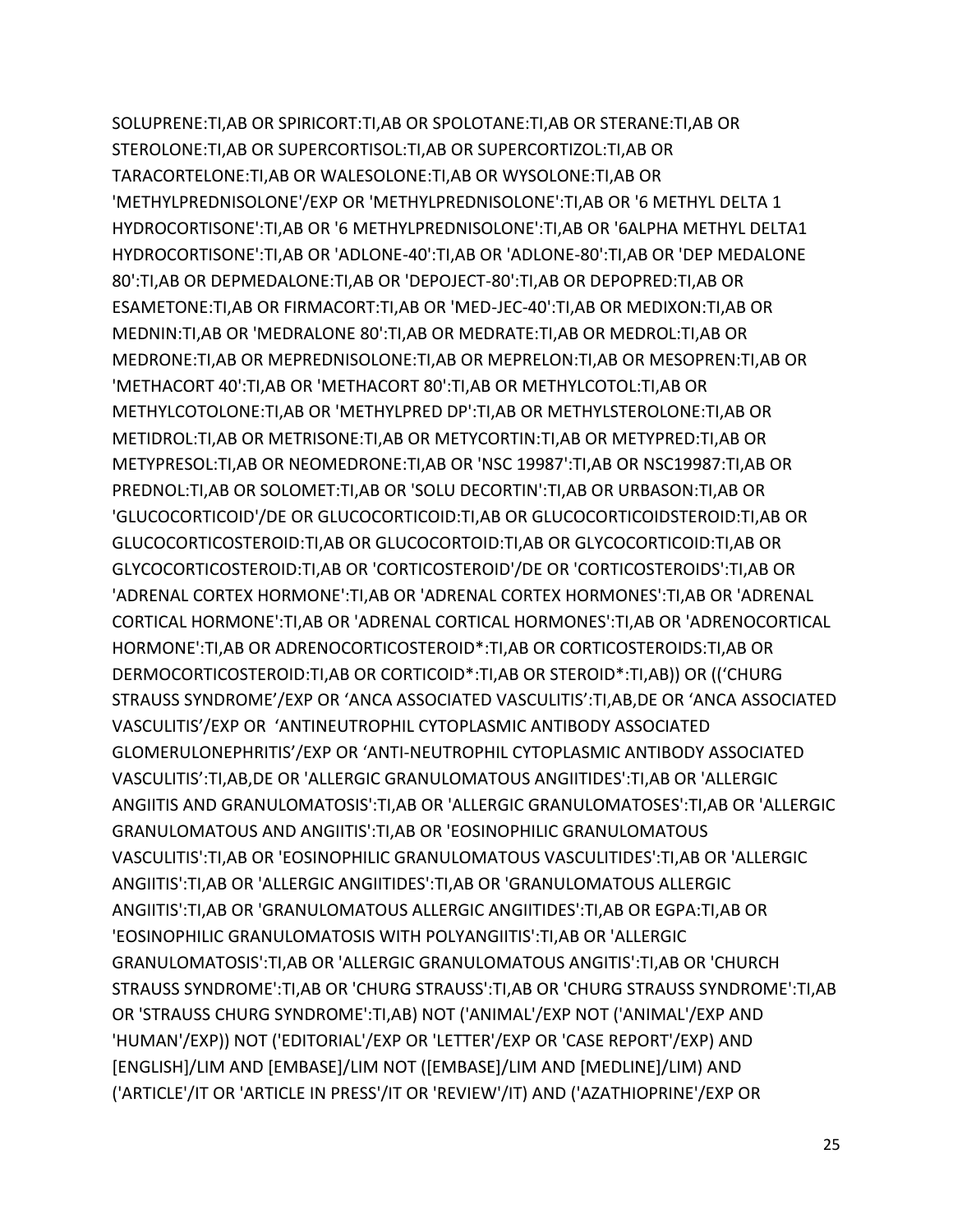'AZATHIOPRINE':TI,AB OR ARATHIOPRIN:TI,AB OR ARATHIOPRINE:TI,AB OR 'AZA-Q':TI,AB OR AZAFALK:TI,AB OR AZAHEXAL:TI,AB OR AZAMEDAC:TI,AB OR AZAMUN:TI,AB OR AZAMUNE:TI,AB OR AZANIN:TI,AB OR AZAPIN:TI,AB OR AZAPRESS:TI,AB OR AZAPRINE:TI,AB OR AZAREX:TI,AB OR AZASAN:TI,AB OR AZATHIODURA:TI,AB OR AZATHIOPINE:TI,AB OR AZATHIOPRIM:TI,AB OR AZATHIOPRIN:TI,AB OR AZATHIOPURINE:TI,AB OR AZATHROPSIN:TI,AB OR AZATIOPRINA:TI,AB OR AZATOX:TI,AB OR AZATRILEM:TI,AB OR AZOPI:TI,AB OR AZORAN:TI,AB OR AZOTHIOPRIN:TI,AB OR AZOTHIOPRINE:TI,AB OR 'BW 57 322':TI,AB OR 'BW 57-322':TI,AB OR 'BW 57322':TI,AB OR 'BW57-322':TI,AB OR BW57322:TI,AB OR COLINSAN:TI,AB OR IMMURAN:TI,AB OR IMMUREL:TI,AB OR IMMUTHERA:TI,AB OR IMUNEN:TI,AB OR IMUPRIN:TI,AB OR IMURAN:TI,AB OR IMURANE:TI,AB OR IMUREK:TI,AB OR IMUREL:TI,AB OR IMUREN:TI,AB OR 'NSC 39084':TI,AB OR NSC39084:TI,AB OR THIOAZEPRINE:TI,AB OR THIOPRINE:TI,AB OR TRANSIMUNE:TI,AB OR ZYTRIM:TI,AB OR (('METHOTREXATE'/EXP OR 'METHOTREXATE':TI,AB OR 'A METHOPTERINE':TI,AB OR ABITREXATE:TI,AB OR AMETHOPTERIN:TI,AB OR AMETHOPTERINE:TI,AB OR AMETOPTERINE:TI,AB OR ANTIFOLAN:TI,AB OR BIOTREXATE:TI,AB OR CANCEREN:TI,AB OR 'CL 14377':TI,AB OR CL14377:TI,AB OR EMTEXATE:TI,AB OR EMTHEXAT:TI,AB OR EMTHEXATE:TI,AB OR EMTREXATE:TI,AB OR ENTHEXATE:TI,AB OR FARMITREXAT:TI,AB OR FARMITREXATE:TI,AB OR FARMOTREX:TI,AB OR FOLEX:TI,AB OR IFAMET:TI,AB OR IMETH:TI,AB OR INTRADOSE) AND MTX:TI,AB) OR JYLAMVO:TI,AB OR LANTAREL:TI,AB OR LEDERTREXATE:TI,AB OR MAXTREX:TI,AB OR METEX:TI,AB OR METHOBLASTIN:TI,AB OR METHOHEXATE:TI,AB OR METHOTRATE:TI,AB OR METHOTREXAT:TI,AB OR METHOTREXATO:TI,AB OR METHROTREXATE:TI,AB OR METHYLAMINOPTERIN:TI,AB OR METHYLAMINOPTERINE:TI,AB OR METICIL:TI,AB OR METOJECT:TI,AB OR METOTHREXATE:TI,AB OR METOTREXAT:TI,AB OR METOTREXATE:TI,AB OR METOTREXIN:TI,AB OR METREX:TI,AB OR MEXATE:TI,AB OR 'MEXATE-AQ':TI,AB OR 'MPI 5004':TI,AB OR MPI5004:TI,AB OR MTX:TI,AB OR NEOTREXATE:TI,AB OR NORDIMET:TI,AB OR NOVATREX:TI,AB OR 'NSC 740':TI,AB OR NSC740:TI,AB OR OTREXUP:TI,AB OR RASUVO:TI,AB OR REUMATREX:TI,AB OR RHEUMATREX:TI,AB OR TEXATE:TI,AB OR 'TEXATE-T':TI,AB OR TEXORATE:TI,AB OR TREXALL:TI,AB OR XAKEN:TI,AB OR XATMEP:TI,AB OR ZEXATE:TI,AB)) OR (('CHURG STRAUSS SYNDROME'/EXP OR 'ANCA ASSOCIATED VASCULITIS':TI,AB,DE OR 'ANCA ASSOCIATED VASCULITIS'/EXP OR 'ANTINEUTROPHIL CYTOPLASMIC ANTIBODY ASSOCIATED GLOMERULONEPHRITIS'/EXP OR 'ANTI-NEUTROPHIL CYTOPLASMIC ANTIBODY ASSOCIATED VASCULITIS':TI,AB,DE OR 'ALLERGIC GRANULOMATOUS ANGIITIDES':TI,AB OR 'ALLERGIC ANGIITIS AND GRANULOMATOSIS':TI,AB OR 'ALLERGIC GRANULOMATOSES':TI,AB OR 'ALLERGIC GRANULOMATOUS AND ANGIITIS':TI,AB OR 'EOSINOPHILIC GRANULOMATOUS VASCULITIS':TI,AB OR 'EOSINOPHILIC GRANULOMATOUS VASCULITIDES':TI,AB OR 'ALLERGIC ANGIITIS':TI,AB OR 'ALLERGIC ANGIITIDES':TI,AB OR 'GRANULOMATOUS ALLERGIC ANGIITIS':TI,AB OR 'GRANULOMATOUS ALLERGIC ANGIITIDES':TI,AB OR EGPA:TI,AB OR 'EOSINOPHILIC GRANULOMATOSIS WITH POLYANGIITIS':TI,AB OR 'ALLERGIC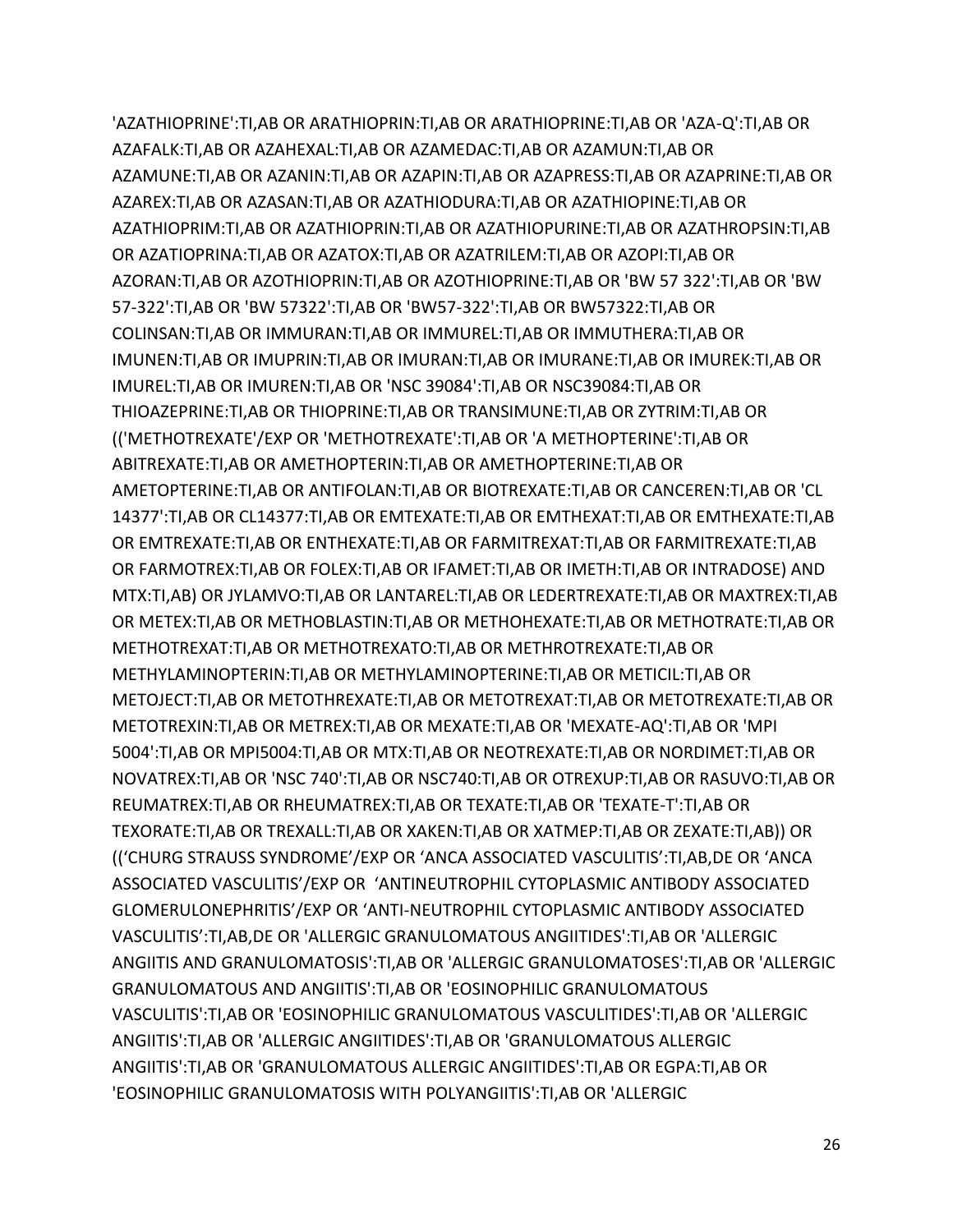GRANULOMATOSIS':TI,AB OR 'ALLERGIC GRANULOMATOUS ANGITIS':TI,AB OR 'CHURCH STRAUSS SYNDROME':TI,AB OR 'CHURG STRAUSS':TI,AB OR 'CHURG STRAUSS SYNDROME':TI,AB OR 'STRAUSS CHURG SYNDROME':TI,AB) NOT ('ANIMAL'/EXP NOT ('ANIMAL'/EXP AND 'HUMAN'/EXP)) NOT ('EDITORIAL'/EXP OR 'LETTER'/EXP OR 'CASE REPORT'/EXP) AND [ENGLISH]/LIM AND [EMBASE]/LIM NOT ([EMBASE]/LIM AND [MEDLINE]/LIM) AND ('ARTICLE'/IT OR 'ARTICLE IN PRESS'/IT OR 'REVIEW'/IT) AND (('METHOTREXATE'/EXP OR 'METHOTREXATE':TI,AB OR 'A METHOPTERINE':TI,AB OR ABITREXATE:TI,AB OR AMETHOPTERIN:TI,AB OR AMETHOPTERINE:TI,AB OR AMETOPTERINE:TI,AB OR ANTIFOLAN:TI,AB OR BIOTREXATE:TI,AB OR CANCEREN:TI,AB OR 'CL 14377':TI,AB OR CL14377:TI,AB OR EMTEXATE:TI,AB OR EMTHEXAT:TI,AB OR EMTHEXATE:TI,AB OR EMTREXATE:TI,AB OR ENTHEXATE:TI,AB OR FARMITREXAT:TI,AB OR FARMITREXATE:TI,AB OR FARMOTREX:TI,AB OR FOLEX:TI,AB OR IFAMET:TI,AB OR IMETH:TI,AB OR INTRADOSE) AND MTX:TI,AB OR JYLAMVO:TI,AB OR LANTAREL:TI,AB OR LEDERTREXATE:TI,AB OR MAXTREX:TI,AB OR METEX:TI,AB OR METHOBLASTIN:TI,AB OR METHOHEXATE:TI,AB OR METHOTRATE:TI,AB OR METHOTREXAT:TI,AB OR METHOTREXATO:TI,AB OR METHROTREXATE:TI,AB OR METHYLAMINOPTERIN:TI,AB OR METHYLAMINOPTERINE:TI,AB OR METICIL:TI,AB OR METOJECT:TI,AB OR METOTHREXATE:TI,AB OR METOTREXAT:TI,AB OR METOTREXATE:TI,AB OR METOTREXIN:TI,AB OR METREX:TI,AB OR MEXATE:TI,AB OR 'MEXATE-AQ':TI,AB OR 'MPI 5004':TI,AB OR MPI5004:TI,AB OR MTX:TI,AB OR NEOTREXATE:TI,AB OR NORDIMET:TI,AB OR NOVATREX:TI,AB OR 'NSC 740':TI,AB OR NSC740:TI,AB OR OTREXUP:TI,AB OR RASUVO:TI,AB OR REUMATREX:TI,AB OR RHEUMATREX:TI,AB OR TEXATE:TI,AB OR 'TEXATE-T':TI,AB OR TEXORATE:TI,AB OR TREXALL:TI,AB OR XAKEN:TI,AB OR XATMEP:TI,AB OR ZEXATE:TI,AB OR 'MYCOPHENOLATE MOFETIL'/EXP OR 'MYCOPHENOLATE MOFETIL':TI,AB OR 'CELL CEPT':TI,AB OR CELLCEPT:TI,AB OR CELLMUNE:TI,AB OR CELLSEPT:TI,AB OR MUNOLOC:TI,AB OR MYCLAUSEN:TI,AB OR 'MYCOPHENOLIC ACID':TI,AB OR MYFENAX:TI,AB OR 'RS 61443':TI,AB OR 'RS 61443 190':TI,AB OR RS61443:TI,AB OR 'RS61443 190':TI,AB OR 'MYCOPHENOLIC ACID'/EXP OR 'ERL 080':TI,AB OR 'ERL 080A':TI,AB OR ERL080:TI,AB OR ERL080A:TI,AB OR MELBEX:TI,AB OR MYFORTIC:TI,AB OR 'NSC 129185':TI,AB OR NSC129185:TI,AB)) OR (('CHURG STRAUSS SYNDROME'/EXP OR 'ANCA ASSOCIATED VASCULITIS':TI,AB,DE OR 'ANCA ASSOCIATED VASCULITIS'/EXP OR 'ANTINEUTROPHIL CYTOPLASMIC ANTIBODY ASSOCIATED GLOMERULONEPHRITIS'/EXP OR 'ANTI-NEUTROPHIL CYTOPLASMIC ANTIBODY ASSOCIATED VASCULITIS':TI,AB,DE OR 'ALLERGIC GRANULOMATOUS ANGIITIDES':TI,AB OR 'ALLERGIC ANGIITIS AND GRANULOMATOSIS':TI,AB OR 'ALLERGIC GRANULOMATOSES':TI,AB OR 'ALLERGIC GRANULOMATOUS AND ANGIITIS':TI,AB OR 'EOSINOPHILIC GRANULOMATOUS VASCULITIS':TI,AB OR 'EOSINOPHILIC GRANULOMATOUS VASCULITIDES':TI,AB OR 'ALLERGIC ANGIITIS':TI,AB OR 'ALLERGIC ANGIITIDES':TI,AB OR 'GRANULOMATOUS ALLERGIC ANGIITIS':TI,AB OR 'GRANULOMATOUS ALLERGIC ANGIITIDES':TI,AB OR EGPA:TI,AB OR 'EOSINOPHILIC GRANULOMATOSIS WITH POLYANGIITIS':TI,AB OR 'ALLERGIC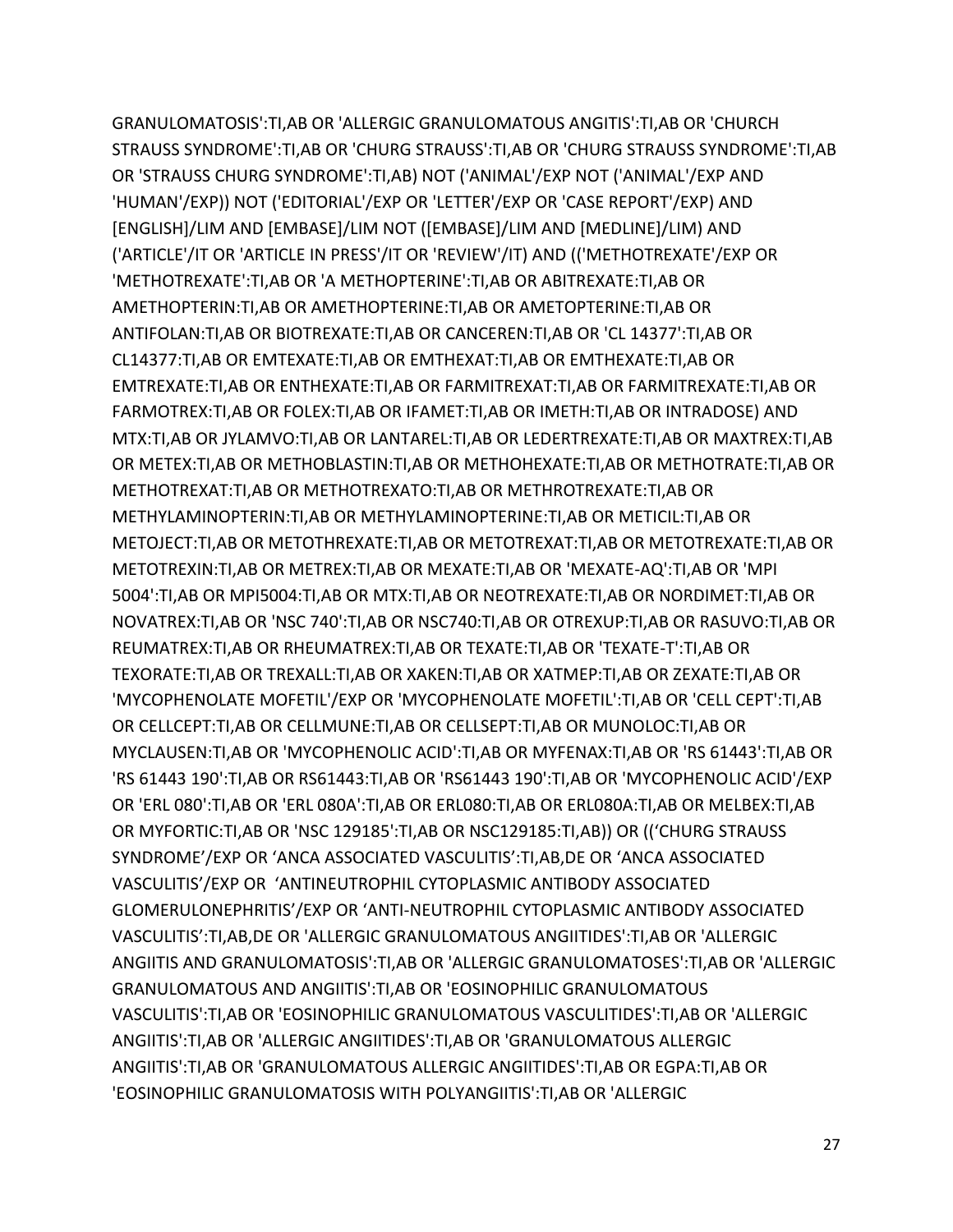GRANULOMATOSIS':TI,AB OR 'ALLERGIC GRANULOMATOUS ANGITIS':TI,AB OR 'CHURCH STRAUSS SYNDROME':TI,AB OR 'CHURG STRAUSS':TI,AB OR 'CHURG STRAUSS SYNDROME':TI,AB OR 'STRAUSS CHURG SYNDROME':TI,AB) NOT ('ANIMAL'/EXP NOT ('ANIMAL'/EXP AND 'HUMAN'/EXP)) NOT ('EDITORIAL'/EXP OR 'LETTER'/EXP OR 'CASE REPORT'/EXP) AND [ENGLISH]/LIM AND [EMBASE]/LIM NOT ([EMBASE]/LIM AND [MEDLINE]/LIM) AND ('ARTICLE'/IT OR 'ARTICLE IN PRESS'/IT OR 'REVIEW'/IT) AND ('CYCLOPHOSPHAMIDE'/EXP OR 'CYCLOPHOSPHAMIDE':TI,AB OR ALKYROXAN:TI,AB OR 'B 518':TI,AB OR B518:TI,AB OR 'B518 ASTA':TI,AB OR CARLOXAN:TI,AB OR CICLOFOSFAMIDA:TI,AB OR CICLOLEN:TI,AB OR CICLOXAL:TI,AB OR CLAFEN:TI,AB OR 'CYCLO-CELL':TI,AB OR CYCLOBLASTIN:TI,AB OR CYCLOBLASTINE:TI,AB OR 'CYCLOFOS AMIDE':TI,AB OR CYCLOFOSFAMID:TI,AB OR CYCLOFOSFAMIDE:TI,AB OR CYCLOPHAR:TI,AB OR CYCLOPHOSPHAMID:TI,AB OR CYCLOPHOSPHAMIDES:TI,AB OR CYCLOPHOSPHAN:TI,AB OR CYCLOPHOSPHANE:TI,AB OR CYCLOSTIN:TI,AB OR CYCLOXAN:TI,AB OR CYPHOS:TI,AB OR CYTOPHOSPHAN:TI,AB OR CYTOPHOSPHANE:TI,AB OR CYTOXAN:TI,AB OR 'ENDOCYCLO PHOSPHATE':TI,AB OR ENDOXAN:TI,AB OR ENDOXANA:TI,AB OR 'ENDOXON-ASTA':TI,AB OR ENDUXAN:TI,AB OR GENOXAL:TI,AB OR LEDOXAN:TI,AB OR LEDOXINA:TI,AB OR 'LYOPHILIZED CYTOXAN':TI,AB OR MITOXAN:TI,AB OR NEOSAN:TI,AB OR NEOSAR:TI,AB OR NORISTAN:TI,AB OR 'NSC 26271':TI,AB OR 'NSC 2671':TI,AB OR PROCYTOX:TI,AB OR PROCYTOXIDE:TI,AB OR SEMDOXAN:TI,AB OR SENDOXAN:TI,AB OR SYKLOFOSFAMID:TI,AB) AND (('METHOTREXATE'/EXP OR 'METHOTREXATE':TI,AB OR 'A METHOPTERINE':TI,AB OR ABITREXATE:TI,AB OR AMETHOPTERIN:TI,AB OR AMETHOPTERINE:TI,AB OR AMETOPTERINE:TI,AB OR ANTIFOLAN:TI,AB OR BIOTREXATE:TI,AB OR CANCEREN:TI,AB OR 'CL 14377':TI,AB OR CL14377:TI,AB OR EMTEXATE:TI,AB OR EMTHEXAT:TI,AB OR EMTHEXATE:TI,AB OR EMTREXATE:TI,AB OR ENTHEXATE:TI,AB OR FARMITREXAT:TI,AB OR FARMITREXATE:TI,AB OR FARMOTREX:TI,AB OR FOLEX:TI,AB OR IFAMET:TI,AB OR IMETH:TI,AB OR INTRADOSE) AND MTX:TI,AB OR JYLAMVO:TI,AB OR LANTAREL:TI,AB OR LEDERTREXATE:TI,AB OR MAXTREX:TI,AB OR METEX:TI,AB OR METHOBLASTIN:TI,AB OR METHOHEXATE:TI,AB OR METHOTRATE:TI,AB OR METHOTREXAT:TI,AB OR METHOTREXATO:TI,AB OR METHROTREXATE:TI,AB OR METHYLAMINOPTERIN:TI,AB OR METHYLAMINOPTERINE:TI,AB OR METICIL:TI,AB OR METOJECT:TI,AB OR METOTHREXATE:TI,AB OR METOTREXAT:TI,AB OR METOTREXATE:TI,AB OR METOTREXIN:TI,AB OR METREX:TI,AB OR MEXATE:TI,AB OR 'MEXATE-AQ':TI,AB OR 'MPI 5004':TI,AB OR MPI5004:TI,AB OR MTX:TI,AB OR NEOTREXATE:TI,AB OR NORDIMET:TI,AB OR NOVATREX:TI,AB OR 'NSC 740':TI,AB OR NSC740:TI,AB OR OTREXUP:TI,AB OR RASUVO:TI,AB OR REUMATREX:TI,AB OR RHEUMATREX:TI,AB OR TEXATE:TI,AB OR 'TEXATE-T':TI,AB OR TEXORATE:TI,AB OR TREXALL:TI,AB OR XAKEN:TI,AB OR XATMEP:TI,AB OR ZEXATE:TI,AB OR 'MYCOPHENOLATE MOFETIL'/EXP OR 'MYCOPHENOLATE MOFETIL':TI,AB OR 'CELL CEPT':TI,AB OR CELLCEPT:TI,AB OR CELLMUNE:TI,AB OR CELLSEPT:TI,AB OR MUNOLOC:TI,AB OR MYCLAUSEN:TI,AB OR 'MYCOPHENOLIC ACID':TI,AB OR MYFENAX:TI,AB OR 'RS 61443':TI,AB OR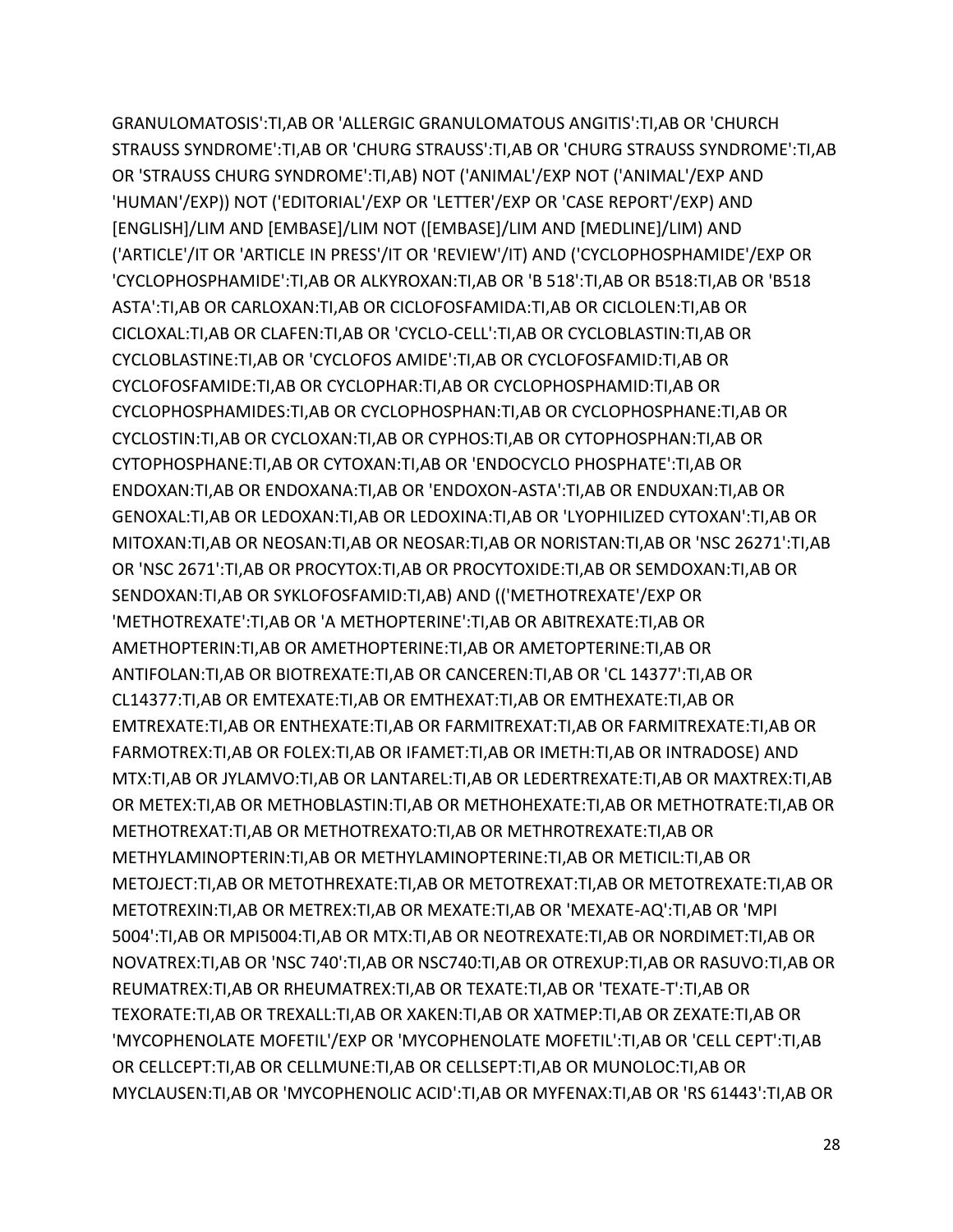'RS 61443 190':TI,AB OR RS61443:TI,AB OR 'RS61443 190':TI,AB OR 'MYCOPHENOLIC ACID'/EXP OR 'ERL 080':TI,AB OR 'ERL 080A':TI,AB OR ERL080:TI,AB OR ERL080A:TI,AB OR MELBEX:TI,AB OR MYFORTIC:TI,AB OR 'NSC 129185':TI,AB OR NSC129185:TI,AB OR 'AZATHIOPRINE'/EXP OR 'AZATHIOPRINE':TI,AB OR ARATHIOPRIN:TI,AB OR ARATHIOPRINE:TI,AB OR 'AZA-Q':TI,AB OR AZAFALK:TI,AB OR AZAHEXAL:TI,AB OR AZAMEDAC:TI,AB OR AZAMUN:TI,AB OR AZAMUNE:TI,AB OR AZANIN:TI,AB OR AZAPIN:TI,AB OR AZAPRESS:TI,AB OR AZAPRINE:TI,AB OR AZAREX:TI,AB OR AZASAN:TI,AB OR AZATHIODURA:TI,AB OR AZATHIOPINE:TI,AB OR AZATHIOPRIM:TI,AB OR AZATHIOPRIN:TI,AB OR AZATHIOPURINE:TI,AB OR AZATHROPSIN:TI,AB OR AZATIOPRINA:TI,AB OR AZATOX:TI,AB OR AZATRILEM:TI,AB OR AZOPI:TI,AB OR AZORAN:TI,AB OR AZOTHIOPRIN:TI,AB OR AZOTHIOPRINE:TI,AB OR 'BW 57 322':TI,AB OR 'BW 57-322':TI,AB OR 'BW 57322':TI,AB OR 'BW57-322':TI,AB OR BW57322:TI,AB OR COLINSAN:TI,AB OR IMMURAN:TI,AB OR IMMUREL:TI,AB OR IMMUTHERA:TI,AB OR IMUNEN:TI,AB OR IMUPRIN:TI,AB OR IMURAN:TI,AB OR IMURANE:TI,AB OR IMUREK:TI,AB OR IMUREL:TI,AB OR IMUREN:TI,AB OR 'NSC 39084':TI,AB OR NSC39084:TI,AB OR THIOAZEPRINE:TI,AB OR THIOPRINE:TI,AB OR TRANSIMUNE:TI,AB OR ZYTRIM:TI,AB OR 'RITUXIMAB'/EXP OR 'RITUXIMAB':TI,AB OR BLITZIMA:TI,AB OR 'CT P10':TI,AB OR CTP10:TI,AB OR 'IDEC 102':TI,AB OR 'IDEC C2B8':TI,AB OR IDEC102:TI,AB OR IDECC2B8:TI,AB OR MABTHERA:TI,AB OR 'MONOCLONAL ANTIBODY IDEC C2B8':TI,AB OR 'R 105':TI,AB OR R105:TI,AB OR REDITUX:TI,AB OR 'RG 105':TI,AB OR RG105:TI,AB OR RITEMVIA:TI,AB OR RITUXAN:TI,AB OR RITUXIN:TI,AB OR RITUZENA:TI,AB OR RIXATHON:TI,AB OR RIXIMYO:TI,AB OR 'RO 452294':TI,AB OR RO452294:TI,AB OR TRUXIMA:TI,AB OR TUXELLA:TI,AB)) OR (('CHURG STRAUSS SYNDROME'/EXP OR 'ANCA ASSOCIATED VASCULITIS':TI,AB,DE OR 'ANCA ASSOCIATED VASCULITIS'/EXP OR 'ANTINEUTROPHIL CYTOPLASMIC ANTIBODY ASSOCIATED GLOMERULONEPHRITIS'/EXP OR 'ANTI-NEUTROPHIL CYTOPLASMIC ANTIBODY ASSOCIATED VASCULITIS':TI,AB,DE OR 'ALLERGIC GRANULOMATOUS ANGIITIDES':TI,AB OR 'ALLERGIC ANGIITIS AND GRANULOMATOSIS':TI,AB OR 'ALLERGIC GRANULOMATOSES':TI,AB OR 'ALLERGIC GRANULOMATOUS AND ANGIITIS':TI,AB OR 'EOSINOPHILIC GRANULOMATOUS VASCULITIS':TI,AB OR 'EOSINOPHILIC GRANULOMATOUS VASCULITIDES':TI,AB OR 'ALLERGIC ANGIITIS':TI,AB OR 'ALLERGIC ANGIITIDES':TI,AB OR 'GRANULOMATOUS ALLERGIC ANGIITIS':TI,AB OR 'GRANULOMATOUS ALLERGIC ANGIITIDES':TI,AB OR EGPA:TI,AB OR 'EOSINOPHILIC GRANULOMATOSIS WITH POLYANGIITIS':TI,AB OR 'ALLERGIC GRANULOMATOSIS':TI,AB OR 'ALLERGIC GRANULOMATOUS ANGITIS':TI,AB OR 'CHURCH STRAUSS SYNDROME':TI,AB OR 'CHURG STRAUSS':TI,AB OR 'CHURG STRAUSS SYNDROME':TI,AB OR 'STRAUSS CHURG SYNDROME':TI,AB) NOT ('ANIMAL'/EXP NOT ('ANIMAL'/EXP AND 'HUMAN'/EXP)) NOT ('EDITORIAL'/EXP OR 'LETTER'/EXP OR 'CASE REPORT'/EXP) AND [ENGLISH]/LIM AND [EMBASE]/LIM NOT ([EMBASE]/LIM AND [MEDLINE]/LIM) AND ('ARTICLE'/IT OR 'ARTICLE IN PRESS'/IT OR 'REVIEW'/IT) AND ('MEPOLIZUMAB'/EXP OR 'MEPOLIZUMAB':TI,AB OR BOSATRIA:TI,AB OR 'SB 240563':TI,AB OR NUCALA:TI,AB OR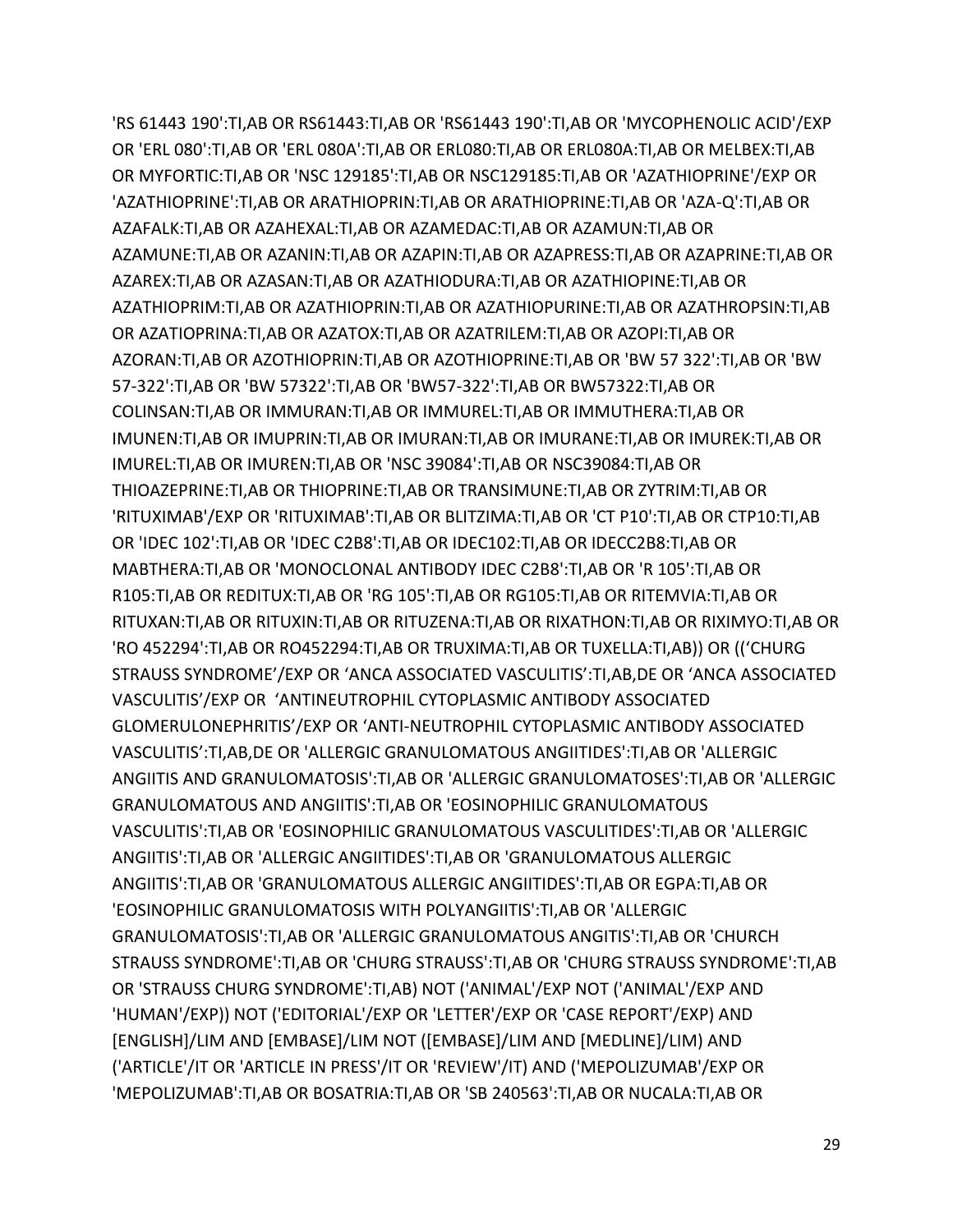(('METHOTREXATE'/EXP OR 'METHOTREXATE':TI,AB OR 'A METHOPTERINE':TI,AB OR ABITREXATE:TI,AB OR AMETHOPTERIN:TI,AB OR AMETHOPTERINE:TI,AB OR AMETOPTERINE:TI,AB OR ANTIFOLAN:TI,AB OR BIOTREXATE:TI,AB OR CANCEREN:TI,AB OR 'CL 14377':TI,AB OR CL14377:TI,AB OR EMTEXATE:TI,AB OR EMTHEXAT:TI,AB OR EMTHEXATE:TI,AB OR EMTREXATE:TI,AB OR ENTHEXATE:TI,AB OR FARMITREXAT:TI,AB OR FARMITREXATE:TI,AB OR FARMOTREX:TI,AB OR FOLEX:TI,AB OR IFAMET:TI,AB OR IMETH:TI,AB OR INTRADOSE) AND MTX:TI,AB) OR JYLAMVO:TI,AB OR LANTAREL:TI,AB OR LEDERTREXATE:TI,AB OR MAXTREX:TI,AB OR METEX:TI,AB OR METHOBLASTIN:TI,AB OR METHOHEXATE:TI,AB OR METHOTRATE:TI,AB OR METHOTREXAT:TI,AB OR METHOTREXATO:TI,AB OR METHROTREXATE:TI,AB OR METHYLAMINOPTERIN:TI,AB OR METHYLAMINOPTERINE:TI,AB OR METICIL:TI,AB OR METOJECT:TI,AB OR METOTHREXATE:TI,AB OR METOTREXAT:TI,AB OR METOTREXATE:TI,AB OR METOTREXIN:TI,AB OR METREX:TI,AB OR MEXATE:TI,AB OR 'MEXATE-AQ':TI,AB OR 'MPI 5004':TI,AB OR MPI5004:TI,AB OR MTX:TI,AB OR NEOTREXATE:TI,AB OR NORDIMET:TI,AB OR NOVATREX:TI,AB OR 'NSC 740':TI,AB OR NSC740:TI,AB OR OTREXUP:TI,AB OR RASUVO:TI,AB OR REUMATREX:TI,AB OR RHEUMATREX:TI,AB OR TEXATE:TI,AB OR 'TEXATE-T':TI,AB OR TEXORATE:TI,AB OR TREXALL:TI,AB OR XAKEN:TI,AB OR XATMEP:TI,AB OR ZEXATE:TI,AB OR 'AZATHIOPRINE'/EXP OR 'AZATHIOPRINE':TI,AB OR ARATHIOPRIN:TI,AB OR ARATHIOPRINE:TI,AB OR 'AZA-Q':TI,AB OR AZAFALK:TI,AB OR AZAHEXAL:TI,AB OR AZAMEDAC:TI,AB OR AZAMUN:TI,AB OR AZAMUNE:TI,AB OR AZANIN:TI,AB OR AZAPIN:TI,AB OR AZAPRESS:TI,AB OR AZAPRINE:TI,AB OR AZAREX:TI,AB OR AZASAN:TI,AB OR AZATHIODURA:TI,AB OR AZATHIOPINE:TI,AB OR AZATHIOPRIM:TI,AB OR AZATHIOPRIN:TI,AB OR AZATHIOPURINE:TI,AB OR AZATHROPSIN:TI,AB OR AZATIOPRINA:TI,AB OR AZATOX:TI,AB OR AZATRILEM:TI,AB OR AZOPI:TI,AB OR AZORAN:TI,AB OR AZOTHIOPRIN:TI,AB OR AZOTHIOPRINE:TI,AB OR 'BW 57 322':TI,AB OR 'BW 57-322':TI,AB OR 'BW 57322':TI,AB OR 'BW57-322':TI,AB OR BW57322:TI,AB OR COLINSAN:TI,AB OR IMMURAN:TI,AB OR IMMUREL:TI,AB OR IMMUTHERA:TI,AB OR IMUNEN:TI,AB OR IMUPRIN:TI,AB OR IMURAN:TI,AB OR IMURANE:TI,AB OR IMUREK:TI,AB OR IMUREL:TI,AB OR IMUREN:TI,AB OR 'NSC 39084':TI,AB OR NSC39084:TI,AB OR THIOAZEPRINE:TI,AB OR THIOPRINE:TI,AB OR TRANSIMUNE:TI,AB OR ZYTRIM:TI,AB OR 'MYCOPHENOLATE MOFETIL'/EXP OR 'MYCOPHENOLATE MOFETIL':TI,AB OR 'CELL CEPT':TI,AB OR CELLCEPT:TI,AB OR CELLMUNE:TI,AB OR CELLSEPT:TI,AB OR MUNOLOC:TI,AB OR MYCLAUSEN:TI,AB OR 'MYCOPHENOLIC ACID':TI,AB OR MYFENAX:TI,AB OR 'RS 61443':TI,AB OR 'RS 61443 190':TI,AB OR RS61443:TI,AB OR 'RS61443 190':TI,AB OR 'MYCOPHENOLIC ACID'/EXP OR 'ERL 080':TI,AB OR 'ERL 080A':TI,AB OR ERL080:TI,AB OR ERL080A:TI,AB OR MELBEX:TI,AB OR MYFORTIC:TI,AB OR 'NSC 129185':TI,AB OR NSC129185:TI,AB)) OR (('CHURG STRAUSS SYNDROME'/EXP OR 'ANCA ASSOCIATED VASCULITIS':TI,AB,DE OR 'ANCA ASSOCIATED VASCULITIS'/EXP OR 'ANTINEUTROPHIL CYTOPLASMIC ANTIBODY ASSOCIATED GLOMERULONEPHRITIS'/EXP OR 'ANTI-NEUTROPHIL CYTOPLASMIC ANTIBODY ASSOCIATED VASCULITIS':TI,AB,DE OR 'ALLERGIC GRANULOMATOUS ANGIITIDES':TI,AB OR 'ALLERGIC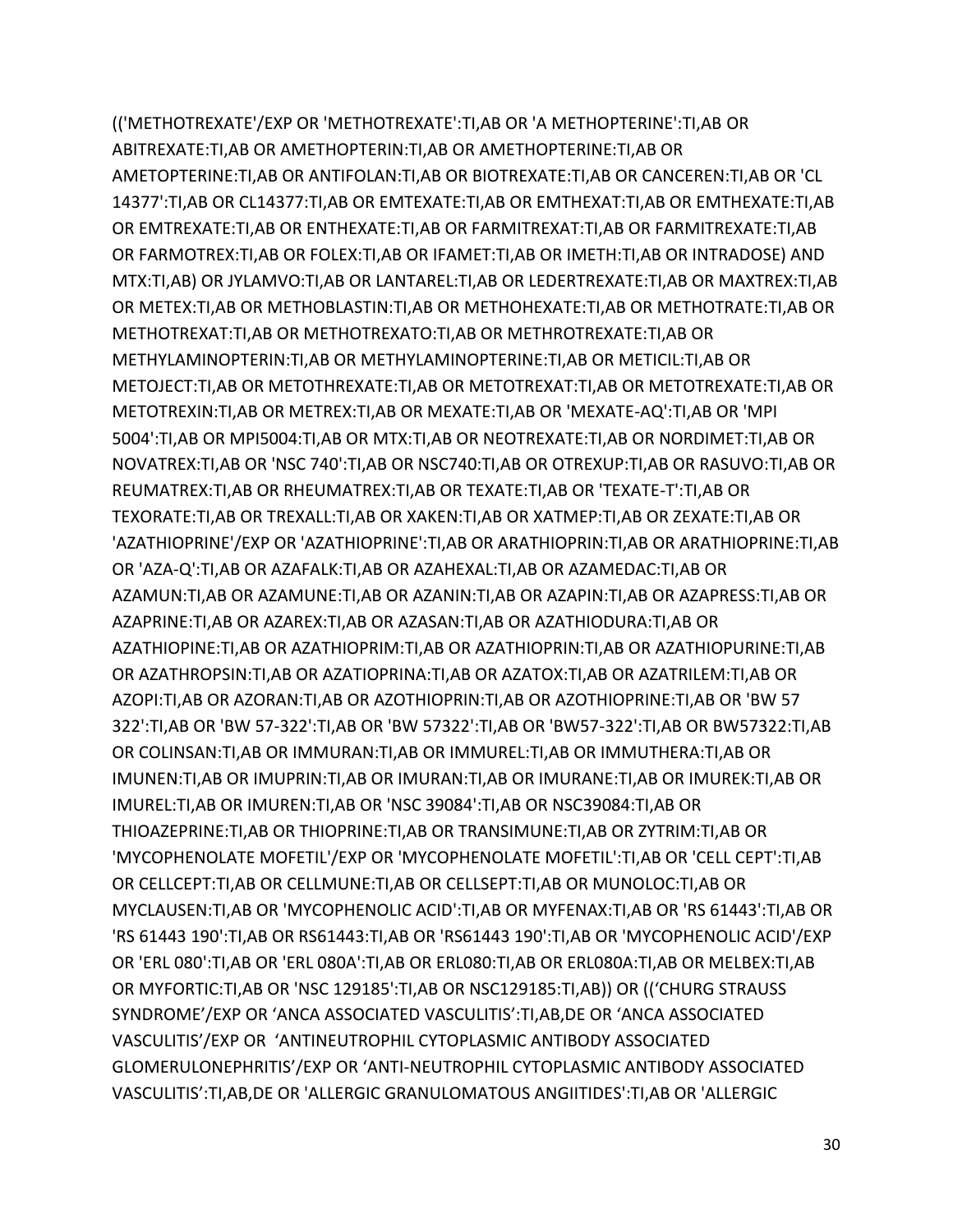ANGIITIS AND GRANULOMATOSIS':TI,AB OR 'ALLERGIC GRANULOMATOSES':TI,AB OR 'ALLERGIC GRANULOMATOUS AND ANGIITIS':TI,AB OR 'EOSINOPHILIC GRANULOMATOUS VASCULITIS':TI,AB OR 'EOSINOPHILIC GRANULOMATOUS VASCULITIDES':TI,AB OR 'ALLERGIC ANGIITIS':TI,AB OR 'ALLERGIC ANGIITIDES':TI,AB OR 'GRANULOMATOUS ALLERGIC ANGIITIS':TI,AB OR 'GRANULOMATOUS ALLERGIC ANGIITIDES':TI,AB OR EGPA:TI,AB OR 'EOSINOPHILIC GRANULOMATOSIS WITH POLYANGIITIS':TI,AB OR 'ALLERGIC GRANULOMATOSIS':TI,AB OR 'ALLERGIC GRANULOMATOUS ANGITIS':TI,AB OR 'CHURCH STRAUSS SYNDROME':TI,AB OR 'CHURG STRAUSS':TI,AB OR 'CHURG STRAUSS SYNDROME':TI,AB OR 'STRAUSS CHURG SYNDROME':TI,AB) NOT ('ANIMAL'/EXP NOT ('ANIMAL'/EXP AND 'HUMAN'/EXP)) NOT ('EDITORIAL'/EXP OR 'LETTER'/EXP OR 'CASE REPORT'/EXP) AND [ENGLISH]/LIM AND [EMBASE]/LIM NOT ([EMBASE]/LIM AND [MEDLINE]/LIM) AND ('ARTICLE'/IT OR 'ARTICLE IN PRESS'/IT OR 'REVIEW'/IT) AND ('AZATHIOPRINE'/EXP OR 'AZATHIOPRINE':TI,AB OR ARATHIOPRIN:TI,AB OR ARATHIOPRINE:TI,AB OR 'AZA-Q':TI,AB OR AZAFALK:TI,AB OR AZAHEXAL:TI,AB OR AZAMEDAC:TI,AB OR AZAMUN:TI,AB OR AZAMUNE:TI,AB OR AZANIN:TI,AB OR AZAPIN:TI,AB OR AZAPRESS:TI,AB OR AZAPRINE:TI,AB OR AZAREX:TI,AB OR AZASAN:TI,AB OR AZATHIODURA:TI,AB OR AZATHIOPINE:TI,AB OR AZATHIOPRIM:TI,AB OR AZATHIOPRIN:TI,AB OR AZATHIOPURINE:TI,AB OR AZATHROPSIN:TI,AB OR AZATIOPRINA:TI,AB OR AZATOX:TI,AB OR AZATRILEM:TI,AB OR AZOPI:TI,AB OR AZORAN:TI,AB OR AZOTHIOPRIN:TI,AB OR AZOTHIOPRINE:TI,AB OR 'BW 57 322':TI,AB OR 'BW 57-322':TI,AB OR 'BW 57322':TI,AB OR 'BW57-322':TI,AB OR BW57322:TI,AB OR COLINSAN:TI,AB OR IMMURAN:TI,AB OR IMMUREL:TI,AB OR IMMUTHERA:TI,AB OR IMUNEN:TI,AB OR IMUPRIN:TI,AB OR IMURAN:TI,AB OR IMURANE:TI,AB OR IMUREK:TI,AB OR IMUREL:TI,AB OR IMUREN:TI,AB OR 'NSC 39084':TI,AB OR NSC39084:TI,AB OR THIOAZEPRINE:TI,AB OR THIOPRINE:TI,AB OR TRANSIMUNE:TI,AB OR ZYTRIM:TI,AB OR 'LEFLUNOMIDE'/EXP OR 'LEFLUNOMIDE':TI,AB OR ARABLOC:TI,AB OR ARAVA:TI,AB OR 'HWA 486':TI,AB OR HWA486:TI,AB OR REPSO:TI,AB OR 'RS 34821':TI,AB OR RS34821:TI,AB OR 'SU 101':TI,AB OR SU101:TI,AB OR (('METHOTREXATE'/EXP OR 'METHOTREXATE':TI,AB OR 'A METHOPTERINE':TI,AB OR ABITREXATE:TI,AB OR AMETHOPTERIN:TI,AB OR AMETHOPTERINE:TI,AB OR AMETOPTERINE:TI,AB OR ANTIFOLAN:TI,AB OR BIOTREXATE:TI,AB OR CANCEREN:TI,AB OR 'CL 14377':TI,AB OR CL14377:TI,AB OR EMTEXATE:TI,AB OR EMTHEXAT:TI,AB OR EMTHEXATE:TI,AB OR EMTREXATE:TI,AB OR ENTHEXATE:TI,AB OR FARMITREXAT:TI,AB OR FARMITREXATE:TI,AB OR FARMOTREX:TI,AB OR FOLEX:TI,AB OR IFAMET:TI,AB OR IMETH:TI,AB OR INTRADOSE) AND MTX:TI,AB) OR JYLAMVO:TI,AB OR LANTAREL:TI,AB OR LEDERTREXATE:TI,AB OR MAXTREX:TI,AB OR METEX:TI,AB OR METHOBLASTIN:TI,AB OR METHOHEXATE:TI,AB OR METHOTRATE:TI,AB OR METHOTREXAT:TI,AB OR METHOTREXATO:TI,AB OR METHROTREXATE:TI,AB OR METHYLAMINOPTERIN:TI,AB OR METHYLAMINOPTERINE:TI,AB OR METICIL:TI,AB OR METOJECT:TI,AB OR METOTHREXATE:TI,AB OR METOTREXAT:TI,AB OR METOTREXATE:TI,AB OR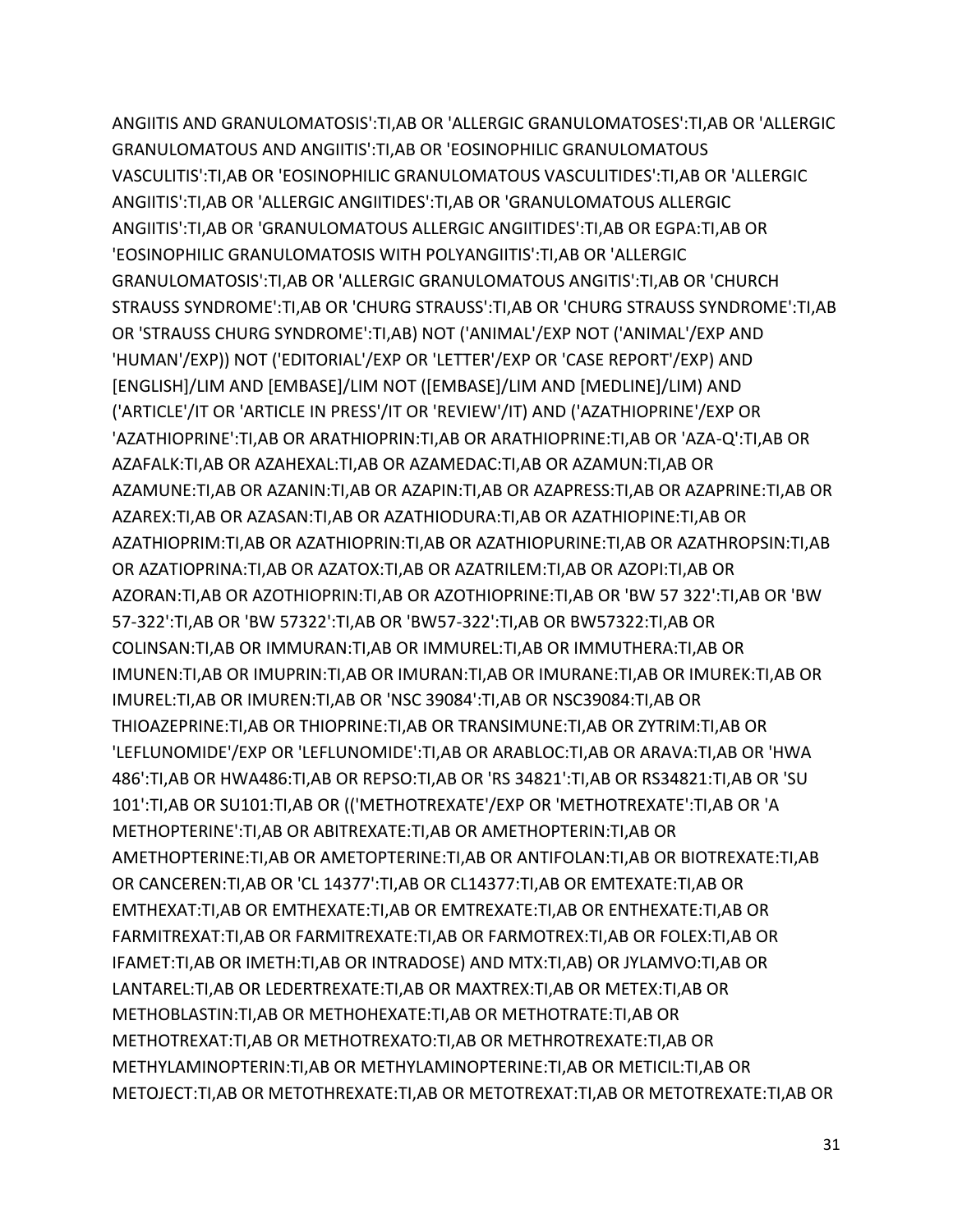METOTREXIN:TI,AB OR METREX:TI,AB OR MEXATE:TI,AB OR 'MEXATE-AQ':TI,AB OR 'MPI 5004':TI,AB OR MPI5004:TI,AB OR MTX:TI,AB OR NEOTREXATE:TI,AB OR NORDIMET:TI,AB OR NOVATREX:TI,AB OR 'NSC 740':TI,AB OR NSC740:TI,AB OR OTREXUP:TI,AB OR RASUVO:TI,AB OR REUMATREX:TI,AB OR RHEUMATREX:TI,AB OR TEXATE:TI,AB OR 'TEXATE-T':TI,AB OR TEXORATE:TI,AB OR TREXALL:TI,AB OR XAKEN:TI,AB OR XATMEP:TI,AB OR ZEXATE:TI,AB OR 'RITUXIMAB'/EXP OR 'RITUXIMAB':TI,AB OR BLITZIMA:TI,AB OR 'CT P10':TI,AB OR CTP10:TI,AB OR 'IDEC 102':TI,AB OR 'IDEC C2B8':TI,AB OR IDEC102:TI,AB OR IDECC2B8:TI,AB OR MABTHERA:TI,AB OR 'MONOCLONAL ANTIBODY IDEC C2B8':TI,AB OR 'R 105':TI,AB OR R105:TI,AB OR REDITUX:TI,AB OR 'RG 105':TI,AB OR RG105:TI,AB OR RITEMVIA:TI,AB OR RITUXAN:TI,AB OR RITUXIN:TI,AB OR RITUZENA:TI,AB OR RIXATHON:TI,AB OR RIXIMYO:TI,AB OR 'RO 452294':TI,AB OR RO452294:TI,AB OR TRUXIMA:TI,AB OR TUXELLA:TI,AB OR 'MYCOPHENOLATE MOFETIL'/EXP OR 'MYCOPHENOLATE MOFETIL':TI,AB OR 'CELL CEPT':TI,AB OR CELLCEPT:TI,AB OR CELLMUNE:TI,AB OR CELLSEPT:TI,AB OR MUNOLOC:TI,AB OR MYCLAUSEN:TI,AB OR 'MYCOPHENOLIC ACID':TI,AB OR MYFENAX:TI,AB OR 'RS 61443':TI,AB OR 'RS 61443 190':TI,AB OR RS61443:TI,AB OR 'RS61443 190':TI,AB OR 'MYCOPHENOLIC ACID'/EXP OR 'ERL 080':TI,AB OR 'ERL 080A':TI,AB OR ERL080:TI,AB OR ERL080A:TI,AB OR MELBEX:TI,AB OR MYFORTIC:TI,AB OR 'NSC 129185':TI,AB OR NSC129185:TI,AB OR 'MEPOLIZUMAB'/EXP OR 'MEPOLIZUMAB':TI,AB OR BOSATRIA:TI,AB OR 'SB 240563':TI,AB OR NUCALA:TI,AB OR 'OMALIZUMAB'/EXP OR 'OMALIZUMAB':TI,AB OR 'HU 901':TI,AB OR 'MONOCLONAL ANTIBODY E 25':TI,AB OR 'MONOCLONAL ANTIBODY E25':TI,AB OR OLIZUMAB:TI,AB OR XOLAIR:TI,AB)) OR (('CHURG STRAUSS SYNDROME'/EXP OR 'ANCA ASSOCIATED VASCULITIS':TI,AB,DE OR 'ANCA ASSOCIATED VASCULITIS'/EXP OR 'ANTINEUTROPHIL CYTOPLASMIC ANTIBODY ASSOCIATED GLOMERULONEPHRITIS'/EXP OR 'ANTI-NEUTROPHIL CYTOPLASMIC ANTIBODY ASSOCIATED VASCULITIS':TI,AB,DE OR 'ALLERGIC GRANULOMATOUS ANGIITIDES':TI,AB OR 'ALLERGIC ANGIITIS AND GRANULOMATOSIS':TI,AB OR 'ALLERGIC GRANULOMATOSES':TI,AB OR 'ALLERGIC GRANULOMATOUS AND ANGIITIS':TI,AB OR 'EOSINOPHILIC GRANULOMATOUS VASCULITIS':TI,AB OR 'EOSINOPHILIC GRANULOMATOUS VASCULITIDES':TI,AB OR 'ALLERGIC ANGIITIS':TI,AB OR 'ALLERGIC ANGIITIDES':TI,AB OR 'GRANULOMATOUS ALLERGIC ANGIITIS':TI,AB OR 'GRANULOMATOUS ALLERGIC ANGIITIDES':TI,AB OR EGPA:TI,AB OR 'EOSINOPHILIC GRANULOMATOSIS WITH POLYANGIITIS':TI,AB OR 'ALLERGIC GRANULOMATOSIS':TI,AB OR 'ALLERGIC GRANULOMATOUS ANGITIS':TI,AB OR 'CHURCH STRAUSS SYNDROME':TI,AB OR 'CHURG STRAUSS':TI,AB OR 'CHURG STRAUSS SYNDROME':TI,AB OR 'STRAUSS CHURG SYNDROME':TI,AB) NOT ('ANIMAL'/EXP NOT ('ANIMAL'/EXP AND 'HUMAN'/EXP)) NOT ('EDITORIAL'/EXP OR 'LETTER'/EXP OR 'CASE REPORT'/EXP) AND [ENGLISH]/LIM AND [EMBASE]/LIM NOT ([EMBASE]/LIM AND [MEDLINE]/LIM) AND ('ARTICLE'/IT OR 'ARTICLE IN PRESS'/IT OR 'REVIEW'/IT) AND ('MEPOLIZUMAB'/EXP OR 'MEPOLIZUMAB':TI,AB OR BOSATRIA:TI,AB OR 'SB 240563':TI,AB OR NUCALA:TI,AB) AND ('AZATHIOPRINE'/EXP OR 'AZATHIOPRINE':TI,AB OR ARATHIOPRIN:TI,AB OR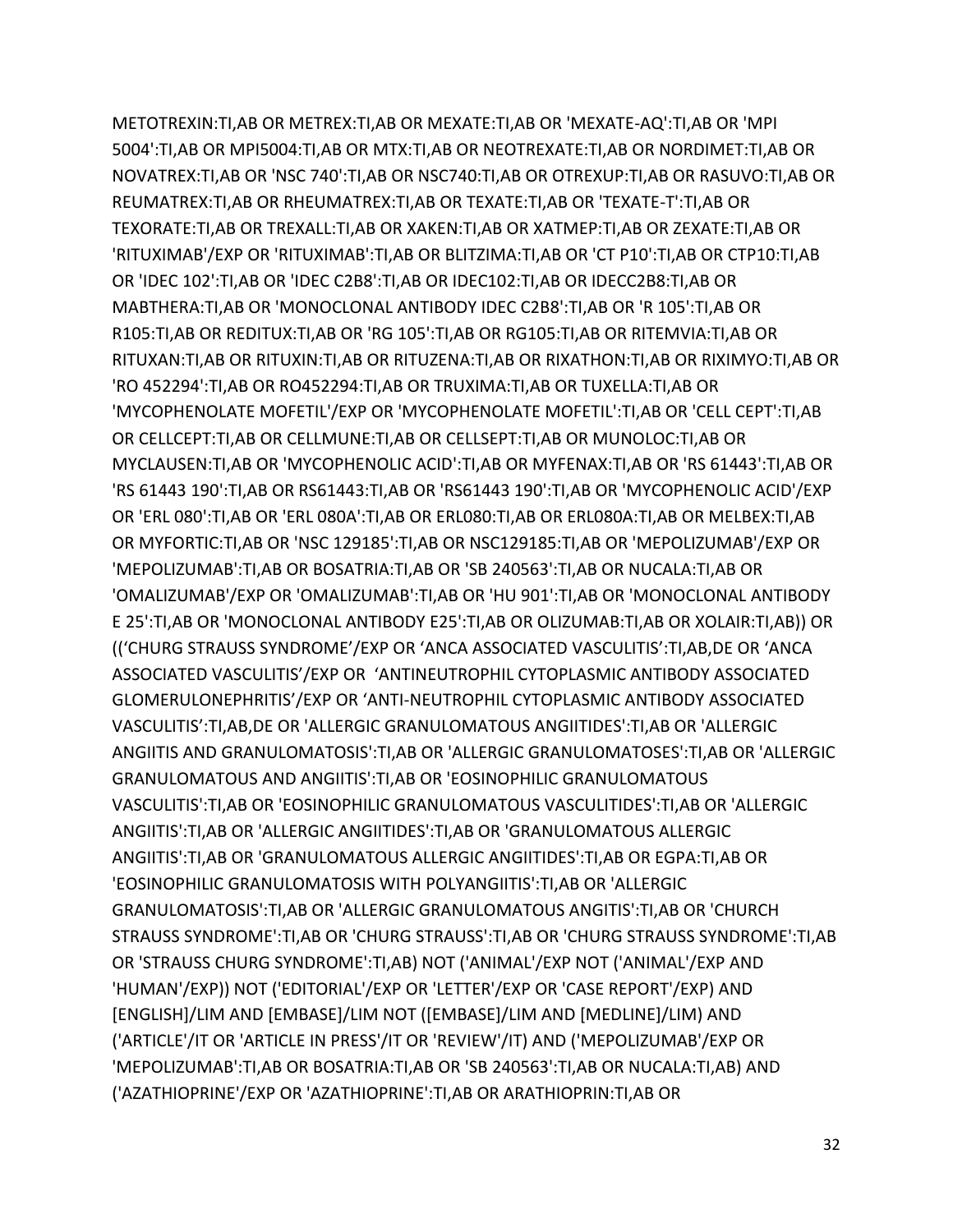ARATHIOPRINE:TI,AB OR 'AZA-Q':TI,AB OR AZAFALK:TI,AB OR AZAHEXAL:TI,AB OR AZAMEDAC:TI,AB OR AZAMUN:TI,AB OR AZAMUNE:TI,AB OR AZANIN:TI,AB OR AZAPIN:TI,AB OR AZAPRESS:TI,AB OR AZAPRINE:TI,AB OR AZAREX:TI,AB OR AZASAN:TI,AB OR AZATHIODURA:TI,AB OR AZATHIOPINE:TI,AB OR AZATHIOPRIM:TI,AB OR AZATHIOPRIN:TI,AB OR AZATHIOPURINE:TI,AB OR AZATHROPSIN:TI,AB OR AZATIOPRINA:TI,AB OR AZATOX:TI,AB OR AZATRILEM:TI,AB OR AZOPI:TI,AB OR AZORAN:TI,AB OR AZOTHIOPRIN:TI,AB OR AZOTHIOPRINE:TI,AB OR 'BW 57 322':TI,AB OR 'BW 57-322':TI,AB OR 'BW 57322':TI,AB OR 'BW57-322':TI,AB OR BW57322:TI,AB OR COLINSAN:TI,AB OR IMMURAN:TI,AB OR IMMUREL:TI,AB OR IMMUTHERA:TI,AB OR IMUNEN:TI,AB OR IMUPRIN:TI,AB OR IMURAN:TI,AB OR IMURANE:TI,AB OR IMUREK:TI,AB OR IMUREL:TI,AB OR IMUREN:TI,AB OR 'NSC 39084':TI,AB OR NSC39084:TI,AB OR THIOAZEPRINE:TI,AB OR THIOPRINE:TI,AB OR TRANSIMUNE:TI,AB OR ZYTRIM:TI,AB OR (('METHOTREXATE'/EXP OR 'METHOTREXATE':TI,AB OR 'A METHOPTERINE':TI,AB OR ABITREXATE:TI,AB OR AMETHOPTERIN:TI,AB OR AMETHOPTERINE:TI,AB OR AMETOPTERINE:TI,AB OR ANTIFOLAN:TI,AB OR BIOTREXATE:TI,AB OR CANCEREN:TI,AB OR 'CL 14377':TI,AB OR CL14377:TI,AB OR EMTEXATE:TI,AB OR EMTHEXAT:TI,AB OR EMTHEXATE:TI,AB OR EMTREXATE:TI,AB OR ENTHEXATE:TI,AB OR FARMITREXAT:TI,AB OR FARMITREXATE:TI,AB OR FARMOTREX:TI,AB OR FOLEX:TI,AB OR IFAMET:TI,AB OR IMETH:TI,AB OR INTRADOSE) AND MTX:TI,AB) OR JYLAMVO:TI,AB OR LANTAREL:TI,AB OR LEDERTREXATE:TI,AB OR MAXTREX:TI,AB OR METEX:TI,AB OR METHOBLASTIN:TI,AB OR METHOHEXATE:TI,AB OR METHOTRATE:TI,AB OR METHOTREXAT:TI,AB OR METHOTREXATO:TI,AB OR METHROTREXATE:TI,AB OR METHYLAMINOPTERIN:TI,AB OR METHYLAMINOPTERINE:TI,AB OR METICIL:TI,AB OR METOJECT:TI,AB OR METOTHREXATE:TI,AB OR METOTREXAT:TI,AB OR METOTREXATE:TI,AB OR METOTREXIN:TI,AB OR METREX:TI,AB OR MEXATE:TI,AB OR 'MEXATE-AQ':TI,AB OR 'MPI 5004':TI,AB OR MPI5004:TI,AB OR MTX:TI,AB OR NEOTREXATE:TI,AB OR NORDIMET:TI,AB OR NOVATREX:TI,AB OR 'NSC 740':TI,AB OR NSC740:TI,AB OR OTREXUP:TI,AB OR RASUVO:TI,AB OR REUMATREX:TI,AB OR RHEUMATREX:TI,AB OR TEXATE:TI,AB OR 'TEXATE-T':TI,AB OR TEXORATE:TI,AB OR TREXALL:TI,AB OR XAKEN:TI,AB OR XATMEP:TI,AB OR ZEXATE:TI,AB OR 'MYCOPHENOLATE MOFETIL'/EXP OR 'MYCOPHENOLATE MOFETIL':TI,AB OR 'CELL CEPT':TI,AB OR CELLCEPT:TI,AB OR CELLMUNE:TI,AB OR CELLSEPT:TI,AB OR MUNOLOC:TI,AB OR MYCLAUSEN:TI,AB OR 'MYCOPHENOLIC ACID':TI,AB OR MYFENAX:TI,AB OR 'RS 61443':TI,AB OR 'RS 61443 190':TI,AB OR RS61443:TI,AB OR 'RS61443 190':TI,AB OR 'MYCOPHENOLIC ACID'/EXP OR 'ERL 080':TI,AB OR 'ERL 080A':TI,AB OR ERL080:TI,AB OR ERL080A:TI,AB OR MELBEX:TI,AB OR MYFORTIC:TI,AB OR 'NSC 129185':TI,AB OR NSC129185:TI,AB)) OR (('CHURG STRAUSS SYNDROME'/EXP OR 'ANCA ASSOCIATED VASCULITIS':TI,AB,DE OR 'ANCA ASSOCIATED VASCULITIS'/EXP OR 'ANTINEUTROPHIL CYTOPLASMIC ANTIBODY ASSOCIATED GLOMERULONEPHRITIS'/EXP OR 'ANTI-NEUTROPHIL CYTOPLASMIC ANTIBODY ASSOCIATED VASCULITIS':TI,AB,DE OR 'ALLERGIC GRANULOMATOUS ANGIITIDES':TI,AB OR 'ALLERGIC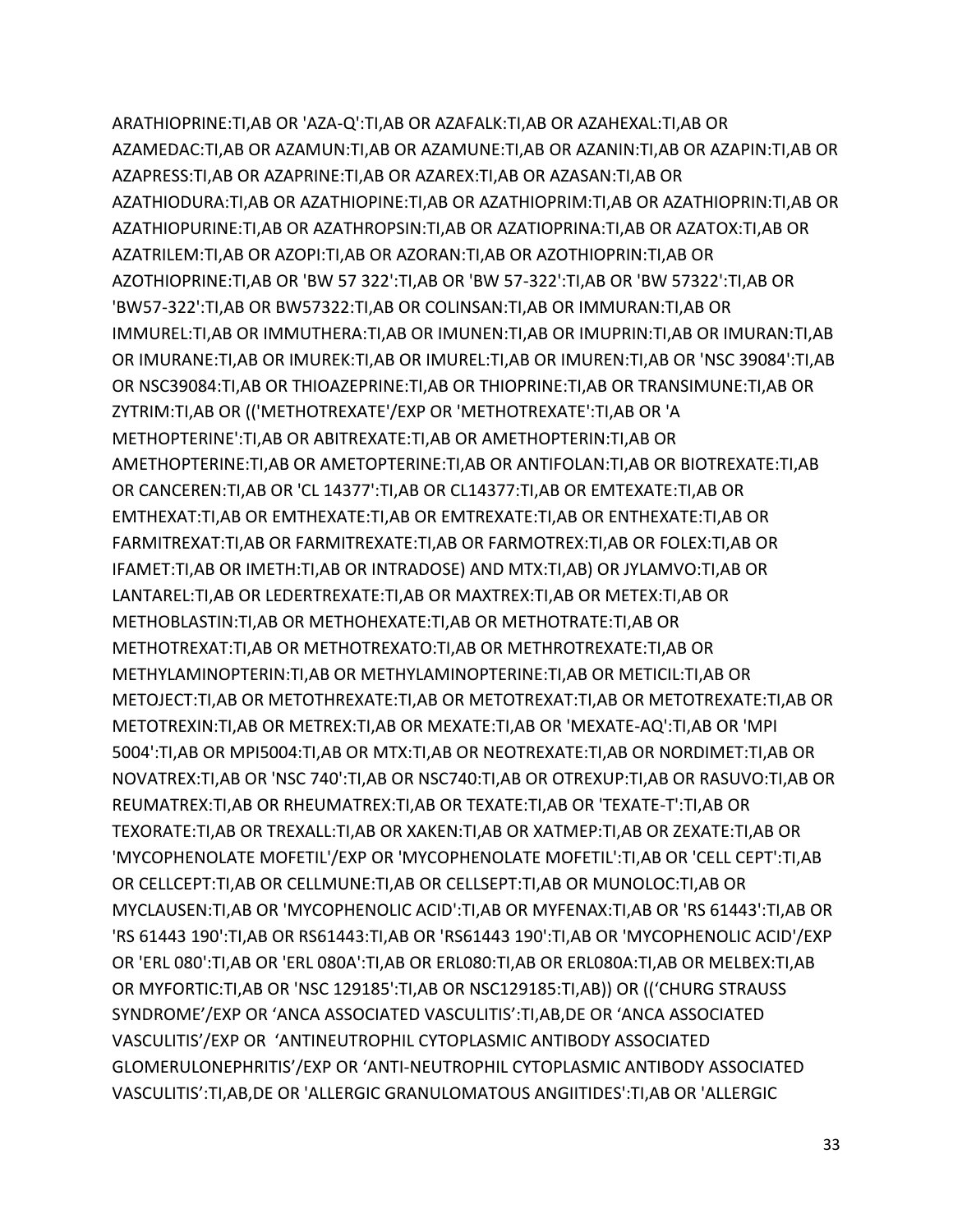ANGIITIS AND GRANULOMATOSIS':TI,AB OR 'ALLERGIC GRANULOMATOSES':TI,AB OR 'ALLERGIC GRANULOMATOUS AND ANGIITIS':TI,AB OR 'EOSINOPHILIC GRANULOMATOUS VASCULITIS':TI,AB OR 'EOSINOPHILIC GRANULOMATOUS VASCULITIDES':TI,AB OR 'ALLERGIC ANGIITIS':TI,AB OR 'ALLERGIC ANGIITIDES':TI,AB OR 'GRANULOMATOUS ALLERGIC ANGIITIS':TI,AB OR 'GRANULOMATOUS ALLERGIC ANGIITIDES':TI,AB OR EGPA:TI,AB OR 'EOSINOPHILIC GRANULOMATOSIS WITH POLYANGIITIS':TI,AB OR 'ALLERGIC GRANULOMATOSIS':TI,AB OR 'ALLERGIC GRANULOMATOUS ANGITIS':TI,AB OR 'CHURCH STRAUSS SYNDROME':TI,AB OR 'CHURG STRAUSS':TI,AB OR 'CHURG STRAUSS SYNDROME':TI,AB OR 'STRAUSS CHURG SYNDROME':TI,AB) NOT ('ANIMAL'/EXP NOT ('ANIMAL'/EXP AND 'HUMAN'/EXP)) NOT ('EDITORIAL'/EXP OR 'LETTER'/EXP OR 'CASE REPORT'/EXP) AND [ENGLISH]/LIM AND [EMBASE]/LIM NOT ([EMBASE]/LIM AND [MEDLINE]/LIM) AND ('ARTICLE'/IT OR 'ARTICLE IN PRESS'/IT OR 'REVIEW'/IT) AND ('OMALIZUMAB'/EXP OR 'OMALIZUMAB':TI,AB OR 'HU 901':TI,AB OR 'MONOCLONAL ANTIBODY E 25':TI,AB OR 'MONOCLONAL ANTIBODY E25':TI,AB OR OLIZUMAB:TI,AB OR XOLAIR:TI,AB) AND ('IMMUNOGLOBULIN E'/EXP OR 'IMMUNOGLOBULIN E':TI,AB,DE OR (('GAMMA E':TI,AB OR 'GAMMAGLOBULIN E':TI,AB OR IG) AND E:TI,AB) OR 'IMMUNOGLOBULIN GAMMA E':TI,AB OR IGE:TI,AB)) OR (('INTRANASAL DRUG ADMINISTRATION'/EXP OR 'INTRANASAL DRUG ADMINISTRATION':TI,AB OR INTRANASAL\*:TI,AB,DE OR 'NASAL ADMINISTRATION':TI,AB OR 'NASAL WASH':TI,AB OR 'NASAL LAVAGE':TI,AB,DE OR 'NASAL IRRIGATION':TI,AB,DE OR 'NASAL RINSE':TI,AB) AND ('CHURG STRAUSS SYNDROME'/EXP OR 'ANCA ASSOCIATED VASCULITIS':TI,AB,DE OR 'ANCA ASSOCIATED VASCULITIS'/EXP OR 'ANTINEUTROPHIL CYTOPLASMIC ANTIBODY ASSOCIATED GLOMERULONEPHRITIS'/EXP OR 'ANTI-NEUTROPHIL CYTOPLASMIC ANTIBODY ASSOCIATED VASCULITIS':TI,AB,DE OR 'ALLERGIC GRANULOMATOUS ANGIITIDES':TI,AB OR 'ALLERGIC ANGIITIS AND GRANULOMATOSIS':TI,AB OR 'ALLERGIC GRANULOMATOSES':TI,AB OR 'ALLERGIC GRANULOMATOUS AND ANGIITIS':TI,AB OR 'EOSINOPHILIC GRANULOMATOUS VASCULITIS':TI,AB OR 'EOSINOPHILIC GRANULOMATOUS VASCULITIDES':TI,AB OR 'ALLERGIC ANGIITIS':TI,AB OR 'ALLERGIC ANGIITIDES':TI,AB OR 'GRANULOMATOUS ALLERGIC ANGIITIS':TI,AB OR 'GRANULOMATOUS ALLERGIC ANGIITIDES':TI,AB OR EGPA:TI,AB OR 'EOSINOPHILIC GRANULOMATOSIS WITH POLYANGIITIS':TI,AB OR 'ALLERGIC GRANULOMATOSIS':TI,AB OR 'ALLERGIC GRANULOMATOUS ANGITIS':TI,AB OR 'CHURCH STRAUSS SYNDROME':TI,AB OR 'CHURG STRAUSS':TI,AB OR 'CHURG STRAUSS SYNDROME':TI,AB OR 'STRAUSS CHURG SYNDROME':TI,AB) NOT ('ANIMAL'/EXP NOT ('ANIMAL'/EXP AND 'HUMAN'/EXP)) NOT ('EDITORIAL'/EXP OR 'LETTER'/EXP OR 'CASE REPORT'/EXP) AND [ENGLISH]/LIM AND [EMBASE]/LIM NOT ([EMBASE]/LIM AND [MEDLINE]/LIM) AND ('ARTICLE'/IT OR 'ARTICLE IN PRESS'/IT OR 'REVIEW'/IT)) OR (('CHURG STRAUSS SYNDROME'/EXP OR 'ANCA ASSOCIATED VASCULITIS':TI,AB,DE OR 'ANCA ASSOCIATED VASCULITIS'/EXP OR 'ANTINEUTROPHIL CYTOPLASMIC ANTIBODY ASSOCIATED GLOMERULONEPHRITIS'/EXP OR 'ANTI-NEUTROPHIL CYTOPLASMIC ANTIBODY ASSOCIATED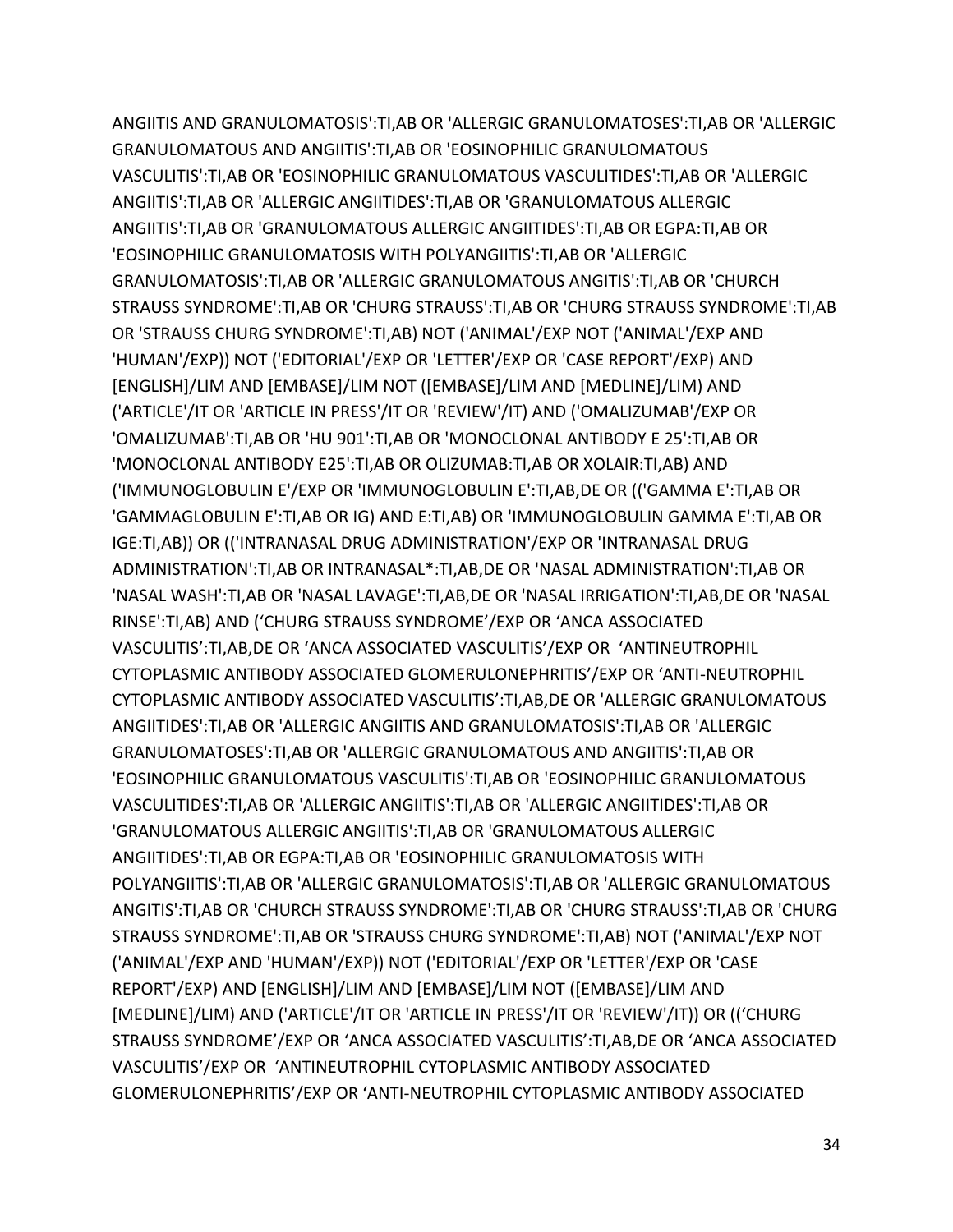VASCULITIS':TI,AB,DE OR 'ALLERGIC GRANULOMATOUS ANGIITIDES':TI,AB OR 'ALLERGIC ANGIITIS AND GRANULOMATOSIS':TI,AB OR 'ALLERGIC GRANULOMATOSES':TI,AB OR 'ALLERGIC GRANULOMATOUS AND ANGIITIS':TI,AB OR 'EOSINOPHILIC GRANULOMATOUS VASCULITIS':TI,AB OR 'EOSINOPHILIC GRANULOMATOUS VASCULITIDES':TI,AB OR 'ALLERGIC ANGIITIS':TI,AB OR 'ALLERGIC ANGIITIDES':TI,AB OR 'GRANULOMATOUS ALLERGIC ANGIITIS':TI,AB OR 'GRANULOMATOUS ALLERGIC ANGIITIDES':TI,AB OR EGPA:TI,AB OR 'EOSINOPHILIC GRANULOMATOSIS WITH POLYANGIITIS':TI,AB OR 'ALLERGIC GRANULOMATOSIS':TI,AB OR 'ALLERGIC GRANULOMATOUS ANGITIS':TI,AB OR 'CHURCH STRAUSS SYNDROME':TI,AB OR 'CHURG STRAUSS':TI,AB OR 'CHURG STRAUSS SYNDROME':TI,AB OR 'STRAUSS CHURG SYNDROME':TI,AB) NOT ('ANIMAL'/EXP NOT ('ANIMAL'/EXP AND 'HUMAN'/EXP)) NOT ('EDITORIAL'/EXP OR 'LETTER'/EXP OR 'CASE REPORT'/EXP) AND [ENGLISH]/LIM AND [EMBASE]/LIM NOT ([EMBASE]/LIM AND [MEDLINE]/LIM) AND ('ARTICLE'/IT OR 'ARTICLE IN PRESS'/IT OR 'REVIEW'/IT) AND ('PENTAMIDINE'/EXP OR 'PENTAMIDINE':TI,AB OR ('PNEUMOCYSTIS PNEUMONIA':TI,AB,DE AND ('DRUG THERAPY':TI,AB,DE OR PROPHYLAX\*:TI,AB,DE)) OR 'ATOVAQUONE'/EXP OR 'ATOVAQUONE':TI,AB OR 'DAPSONE'/EXP OR 'DAPSONE':TI,AB OR 'COTRIMOXAZOLE'/EXP OR 'COTRIMOXAZOLE':TI,AB OR PENTAMIDIN:TI,AB OR LOMIDINE:TI,AB OR NEBUPENT:TI,AB OR PENTAM:TI,AB OR DIAMIDINE:TI,AB OR PENTACARINAT:TI,AB OR WELLVONE:TI,AB OR MEPRON:TI,AB OR 566C:TI,AB OR 566C80:TI,AB OR 'Q 80':TI,AB OR Q80:TI,AB OR DADPS:TI,AB OR SULFONYLDIANILINE:TI,AB OR 'DAPSON-FATOL':TI,AB OR ATRISONE:TI,AB OR AVLOSULFON:TI,AB OR 'BN 2405':TI,AB OR DAPSON:TI,AB OR DAPSONA:TI,AB OR 'DIAMINO DIPHENYL SULFONE':TI,AB OR DIAMINODIPHENYLSULFONE:TI,AB OR 'DIAPHENYL SULFONE':TI,AB OR DIAPHENYLSULFONE:TI,AB OR DIAPHENYLSULPHONE:TI,AB OR DIPHONE:TI,AB OR DISULONE:TI,AB OR 'F 1358':TI,AB OR 'NSC 6091':TI,AB OR SULFONA:TI,AB OR 'SULFONE MERE':TI,AB OR UDOLAC:TI,AB OR 'SULFAMETHOXAZOLE-TRIMETHOPRIM':TI,AB OR ABACTRIN:TI,AB OR ALFATRIM:TI,AB OR 'APO SULFATRIM':TI,AB OR BACTAR:TI,AB OR BACTIPRONT:TI,AB OR 'BACTOREDUCT FORTE':TI,AB OR BACTRAMIN:TI,AB OR BACTRIMEL:TI,AB OR BETHAPRIM:TI,AB OR BISPETOL:TI,AB OR CHEMOTRIM:TI,AB OR 'CO-TRIMOXAZOLE':TI,AB OR COMOX:TI,AB OR COMOXOL:TI,AB OR COTRIM:TI,AB OR 'COTRIMOXAZOL FORTE':TI,AB OR 'COTRIMSTADA FORTE':TI,AB OR 'DRYLIN FORTE':TI,AB OR DUOBACT:TI,AB OR DUOBIOCIN:TI,AB OR DURATRIMET:TI,AB OR ELTRIANYL:TI,AB OR ESCOPRIM:TI,AB OR ESPECTRIN:TI,AB OR FECTRIM:TI,AB OR GROPRIM:TI,AB OR HELVEPRIM:TI,AB OR IMEXIM:TI,AB OR INFECTRIM:TI,AB OR 'KEPINOL FORTE':TI,AB OR LAGAPRIM:TI,AB OR LAGATRIM:TI,AB OR LINARIS:TI,AB OR MICROTRIM:TI,AB OR NEOPRIM:TI,AB OR NOPIL:TI,AB OR OECOTRIM:TI,AB OR OMSAT:TI,AB OR ORIBACT:TI,AB OR PHARMAPRIM:TI,AB OR POTESEPT:TI,AB OR RESPRIM:TI,AB OR RESPRIN:TI,AB OR 'RO 6 2580-11':TI,AB OR 'RO 6 258011':TI,AB OR 'RO 62580':TI,AB OR SCANPRIN:TI,AB OR SEPTRAN:TI,AB OR SEPTRIM:TI,AB OR SEPTRINE:TI,AB OR SIGAPRIM:TI,AB OR SINERSOL:TI,AB OR SOLTRIM:TI,AB OR SULFAMETHOPRIM\*:TI,AB OR 'SULFAMETHOXAZOLE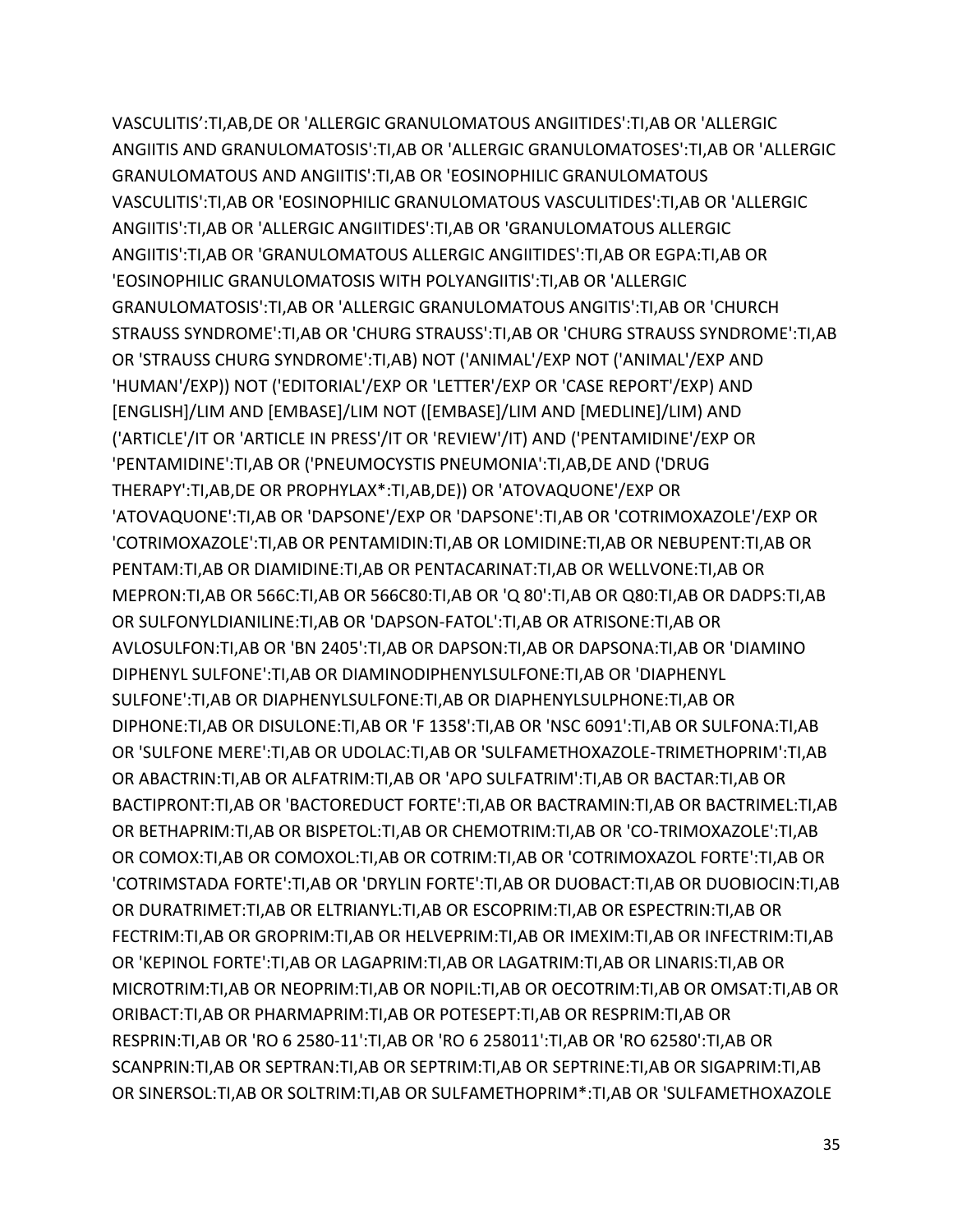AND TRIMETHOPRIM':TI,AB OR 'SULFAMETHOXAZOLE PLUS TRIMETHOPRIM':TI,AB OR 'SULFAMETHOXAZOLE TRIMETHOPRIM':TI,AB OR 'SULFAMETHOXAZOLE/TRIMETHOPRIM':TI,AB OR SULFAPRIM:TI,AB OR SULFATRIM\*:TI,AB OR SULFOTRIM:TI,AB OR SULMEPRIM:TI,AB OR SUMETROLIN:TI,AB OR SUPRACOMBIN:TI,AB OR THIOCURAN:TI,AB OR 'TMS FORTE':TI,AB OR TRIGONYL:TI,AB OR 'TRIMETH/SULFA':TI,AB OR 'TRIMETHOPRIM PLUS SULFAMETHOXAZOLE':TI,AB OR 'TRIMETHOPRIM SULPHAMETHOXAZOLE':TI,AB OR 'TRIMETHOPRIM/SULFAMETHOXAZOLE':TI,AB OR TRIMETHOPRIMSULFAMETHOXAZOLE:TI,AB OR 'TRIMETOPRIM-SULFA':TI,AB OR TRIMETOPRIMSULFAMETHOXAZOLE:TI,AB OR TRIMEZOL:TI,AB OR TRIMFORTE:TI,AB OR TRIMOSULFA:TI,AB OR TRIMOXAZOLE:TI,AB OR TRIMOXOL:TI,AB OR 'URO TS D':TI,AB OR 'UROPLUS DS':TI,AB OR 'UROPLUS SS':TI,AB OR CENTRIN:TI,AB OR ESLECTIN:TI,AB OR 'TMP-SMX':TI,AB OR 'TRIMETHOPRIM-SULFAMETHOXAZOLE':TI,AB OR 'TRIMETHOPRIM SULFAMETHOXAZOLE':TI,AB OR TRIMEZOLE:TI,AB OR 'CO TRIMOXAZOLE':TI,AB OR 'TMP SMX':TI,AB OR CENTRAN:TI,AB OR TRIMEDIN:TI,AB OR SULPRIM:TI,AB OR SUMETROLIM:TI,AB OR ABACTRIM:TI,AB OR BACTRIM:TI,AB OR BISEPTOL:TI,AB OR DRYLIN:TI,AB OR EUSAPRIM:TI,AB OR KEPINOL:TI,AB OR ORIPRIM:TI,AB OR SEPTRA:TI,AB OR SEPTRIN:TI,AB OR TRIMETHOPRIMSULFA:TI,AB OR 'SMZ/TMP':TI,AB) AND ('CYCLOPHOSPHAMIDE'/EXP OR 'CYCLOPHOSPHAMIDE':TI,AB OR ALKYROXAN:TI,AB OR 'B 518':TI,AB OR B518:TI,AB OR 'B518 ASTA':TI,AB OR CARLOXAN:TI,AB OR CICLOFOSFAMIDA:TI,AB OR CICLOLEN:TI,AB OR CICLOXAL:TI,AB OR CLAFEN:TI,AB OR 'CYCLO-CELL':TI,AB OR CYCLOBLASTIN:TI,AB OR CYCLOBLASTINE:TI,AB OR 'CYCLOFOS AMIDE':TI,AB OR CYCLOFOSFAMID:TI,AB OR CYCLOFOSFAMIDE:TI,AB OR CYCLOPHAR:TI,AB OR CYCLOPHOSPHAMID:TI,AB OR CYCLOPHOSPHAMIDES:TI,AB OR CYCLOPHOSPHAN:TI,AB OR CYCLOPHOSPHANE:TI,AB OR CYCLOSTIN:TI,AB OR CYCLOXAN:TI,AB OR CYPHOS:TI,AB OR CYTOPHOSPHAN:TI,AB OR CYTOPHOSPHANE:TI,AB OR CYTOXAN:TI,AB OR 'ENDOCYCLO PHOSPHATE':TI,AB OR ENDOXAN:TI,AB OR ENDOXANA:TI,AB OR 'ENDOXON-ASTA':TI,AB OR ENDUXAN:TI,AB OR GENOXAL:TI,AB OR LEDOXAN:TI,AB OR LEDOXINA:TI,AB OR 'LYOPHILIZED CYTOXAN':TI,AB OR MITOXAN:TI,AB OR NEOSAN:TI,AB OR NEOSAR:TI,AB OR NORISTAN:TI,AB OR 'NSC 26271':TI,AB OR 'NSC 2671':TI,AB OR PROCYTOX:TI,AB OR PROCYTOXIDE:TI,AB OR SEMDOXAN:TI,AB OR SENDOXAN:TI,AB OR SYKLOFOSFAMID:TI,AB OR 'RITUXIMAB'/EXP OR 'RITUXIMAB':TI,AB OR BLITZIMA:TI,AB OR 'CT P10':TI,AB OR CTP10:TI,AB OR 'IDEC 102':TI,AB OR 'IDEC C2B8':TI,AB OR IDEC102:TI,AB OR IDECC2B8:TI,AB OR MABTHERA:TI,AB OR 'MONOCLONAL ANTIBODY IDEC C2B8':TI,AB OR 'R 105':TI,AB OR R105:TI,AB OR REDITUX:TI,AB OR 'RG 105':TI,AB OR RG105:TI,AB OR RITEMVIA:TI,AB OR RITUXAN:TI,AB OR RITUXIN:TI,AB OR RITUZENA:TI,AB OR RIXATHON:TI,AB OR RIXIMYO:TI,AB OR 'RO 452294':TI,AB OR RO452294:TI,AB OR TRUXIMA:TI,AB OR TUXELLA:TI,AB)) OR (('CHURG STRAUSS SYNDROME'/EXP OR 'ANCA ASSOCIATED VASCULITIS':TI,AB,DE OR 'ANCA ASSOCIATED VASCULITIS'/EXP OR 'ANTINEUTROPHIL CYTOPLASMIC ANTIBODY ASSOCIATED GLOMERULONEPHRITIS'/EXP OR 'ANTI-NEUTROPHIL CYTOPLASMIC ANTIBODY ASSOCIATED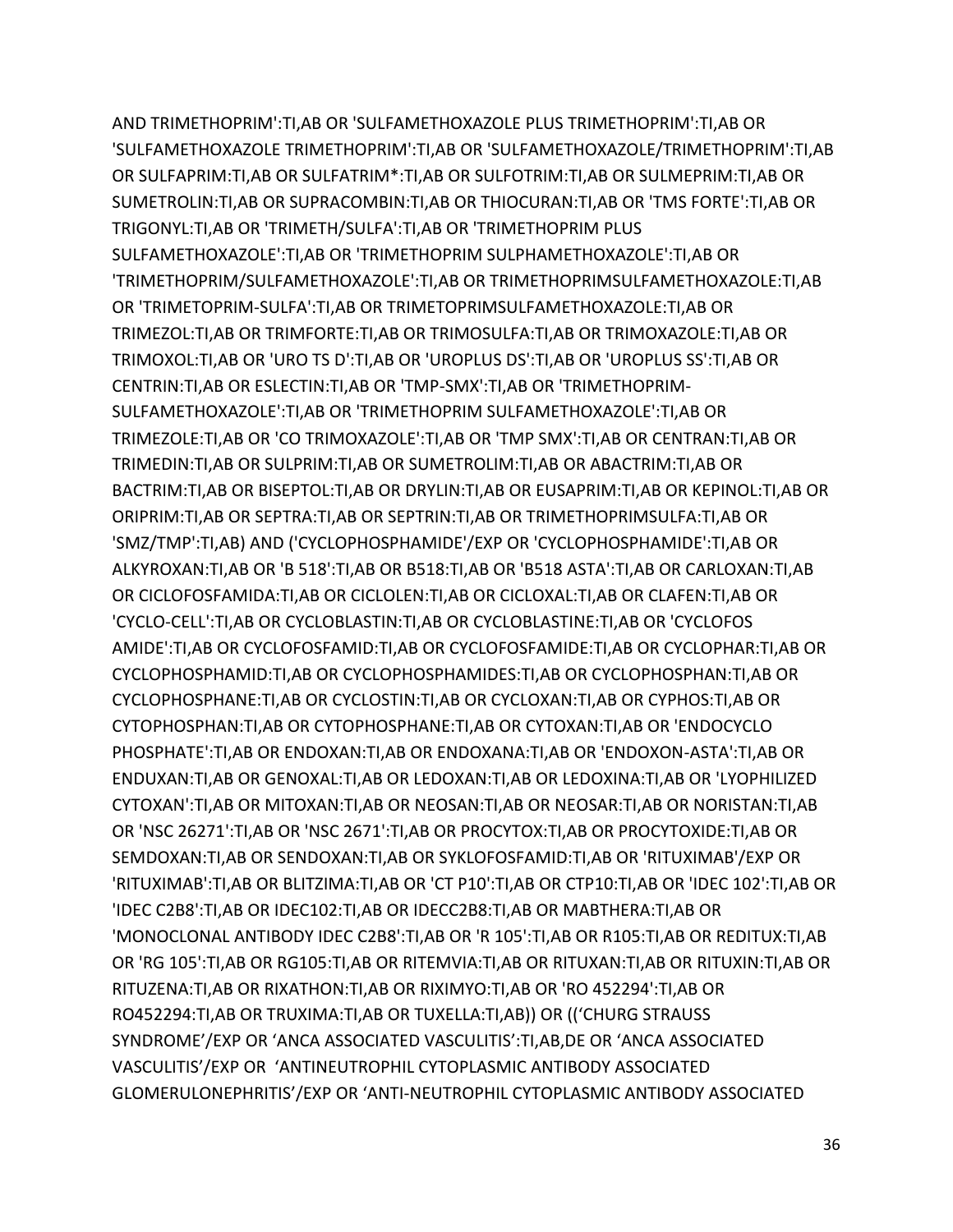VASCULITIS':TI,AB,DE OR 'ALLERGIC GRANULOMATOUS ANGIITIDES':TI,AB OR 'ALLERGIC ANGIITIS AND GRANULOMATOSIS':TI,AB OR 'ALLERGIC GRANULOMATOSES':TI,AB OR 'ALLERGIC GRANULOMATOUS AND ANGIITIS':TI,AB OR 'EOSINOPHILIC GRANULOMATOUS VASCULITIS':TI,AB OR 'EOSINOPHILIC GRANULOMATOUS VASCULITIDES':TI,AB OR 'ALLERGIC ANGIITIS':TI,AB OR 'ALLERGIC ANGIITIDES':TI,AB OR 'GRANULOMATOUS ALLERGIC ANGIITIS':TI,AB OR 'GRANULOMATOUS ALLERGIC ANGIITIDES':TI,AB OR EGPA:TI,AB OR 'EOSINOPHILIC GRANULOMATOSIS WITH POLYANGIITIS':TI,AB OR 'ALLERGIC GRANULOMATOSIS':TI,AB OR 'ALLERGIC GRANULOMATOUS ANGITIS':TI,AB OR 'CHURCH STRAUSS SYNDROME':TI,AB OR 'CHURG STRAUSS':TI,AB OR 'CHURG STRAUSS SYNDROME':TI,AB OR 'STRAUSS CHURG SYNDROME':TI,AB) NOT ('ANIMAL'/EXP NOT ('ANIMAL'/EXP AND 'HUMAN'/EXP)) NOT ('EDITORIAL'/EXP OR 'LETTER'/EXP OR 'CASE REPORT'/EXP) AND [ENGLISH]/LIM AND [EMBASE]/LIM NOT ([EMBASE]/LIM AND [MEDLINE]/LIM) AND ('ARTICLE'/IT OR 'ARTICLE IN PRESS'/IT OR 'REVIEW'/IT) AND ('LEUKOTRIENE RECEPTOR BLOCKING AGENT'/EXP OR 'LEUKOTRIENE RECEPTOR BLOCKING AGENT':TI,AB OR 'LEUKOTRIENE RECEPTOR BLOCKING AGENTS':TI,AB OR (('LEUKOTRINE INHIBITOR':TI,AB,DE OR 'LEUKOTRIENE ANTAGONISTS':TI,AB OR 'LEUKOTRIENE RECEPTOR ANTAGONIST':TI,AB OR 'LEUKOTRIENE ANTAGONIST':TI,AB OR 'LEUKOTRIENE INHIBITORS':TI,AB OR 'LEUCOTRIENE ANTAGONIST':TI,AB OR 'LEUCOTRIENE INHIBITOR':TI,AB OR 'LEUKOTRIENE BLOCKER':TI,AB OR 'LEUKOTRIENE BLOCKING AGENT':TI,AB OR 'LEUKOTRIENE D4 ANTAGONIST':TI,AB OR 'LEUKOTRIENE D4 BLOCKER':TI,AB OR 'LEUKOTRIENE D4 BLOCKING AGENT':TI,AB OR 'LEUKOTRIENE D4 RECEPTOR ANTAGONIST':TI,AB OR 'LEUKOTRIENE D4 RECEPTOR BLOCKER':TI,AB OR 'LEUKOTRIENE D4 RECEPTOR BLOCKING AGENT':TI,AB OR LEUKOTRIENE) AND INHIBITORS:TI,AB) OR 'LEUKOTRIENE RECEPTOR ANTAGONIST':TI,AB OR 'LEUKOTRIENE RECEPTOR BLOCKER':TI,AB OR AMELUBANT:TI,AB OR CINALUKAST:TI,AB OR ETALOCIB:TI,AB OR 'FPL 57231':TI,AB OR GEMILUKAST:TI,AB OR IRALUKAST:TI,AB OR 'LEUKOTRIENE B4 RECEPTOR ANTAGONIST':TI,AB OR MONTELUKAST:TI,AB OR 'OBTUSATIC ACID':TI,AB OR ONTAZOLAST:TI,AB OR POBILUKAST:TI,AB OR PRANLUKAST:TI,AB OR QUINLUKAST:TI,AB OR TIPELUKAST:TI,AB OR TOMELUKAST:TI,AB OR VERLUKAST:TI,AB OR ZAFIRLUKAST:TI,AB OR 'AMELUBANT':TI,AB,DE OR 'CINALUKAST':TI,AB,DE OR 'FPL 57231':TI,AB,DE OR 'GEMILUKAST':TI,AB,DE OR 'IRALUKAST':TI,AB,DE OR 'MONTELUKAST':TI,AB,DE OR 'MK 0476':TI,AB OR SINGULAIR:TI,AB OR 'OBTUSATIC ACID':TI,AB,DE OR 'ONTAZOLAST':TI,AB,DE OR 'BIRM 270':TI,AB OR 'POBILUKAST':TI,AB,DE OR 'PRANLUKAST':TI,AB,DE OR 'ONO 1078':TI,AB OR 'SB 205312':TI,AB OR 'ONO-RS 411':TI,AB OR 'VUFB19363':TI,AB,DE OR 'VERLUKAST':TI,AB,DE OR 'MK 0679':TI,AB OR 'MK-679':TI,AB OR 'L 660711':TI,AB OR 'MK 0571':TI,AB OR 'MK-571':TI,AB OR 'ZAFIRLUKAST':TI,AB,DE OR 'ICI 204219':TI,AB OR ACCOLATE:TI,AB))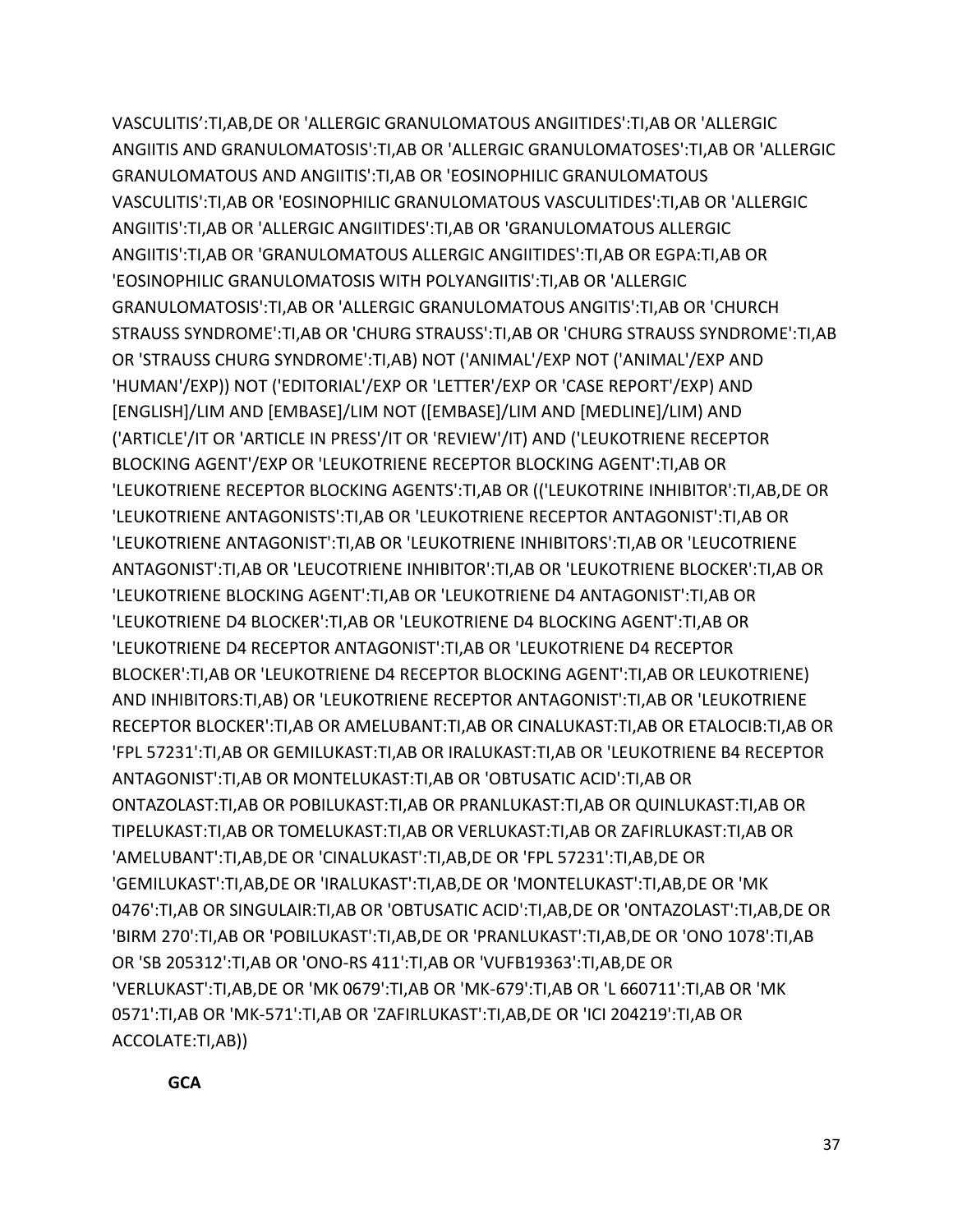('GIANT CELL ARTERITIS'/EXP OR 'GIANT CELL ARTERITIS':TI,AB OR 'HORTON DISEASE':TI,AB OR 'HORTONS DISEASE':TI,AB OR 'GIANT CELL AORTITIS':TI,AB OR 'GIANT CELL AORTITIDES':TI,AB OR 'GIANT CELL AORTIC ARTERITIS':TI,AB OR 'CRANIAL ARTERITIS':TI,AB) NOT ('ANIMAL'/EXP NOT ('ANIMAL'/EXP AND 'HUMAN'/EXP)) NOT ('EDITORIAL'/EXP OR 'LETTER'/EXP OR 'CASE REPORT'/EXP) AND [ENGLISH]/LIM AND [EMBASE]/LIM NOT ([EMBASE]/LIM AND [MEDLINE]/LIM) AND ('ARTICLE'/IT OR 'ARTICLE IN PRESS'/IT OR 'REVIEW'/IT) AND ('TEMPORAL ARTERY BIOPSY'/EXP OR 'TEMPORAL ARTERY BIOPSY':TI,AB OR 'TEMPORAL ARTERY BIOPSIES':TI,AB OR (('TEMPORAL ARTERY'/EXP OR 'TEMPORAL ARTERY':TI,AB OR 'TEMPORAL ARTERIES':TI,AB) AND ('BIOPSY TECHNIQUE'/EXP OR 'BIOPSY TECHNIQUE':TI,AB OR 'BIOPSY TECHNIQUES':TI,AB OR 'BIOPSY METHODS':TI,AB OR LATERAL\*:TI,AB OR CONTRALATERAL\*:TI,AB OR 'SECOND SIDE':TI,AB OR BILATERAL\*:TI,AB OR UNILATERAL\*:TI,AB))) OR (('GIANT CELL ARTERITIS'/EXP OR 'GIANT CELL ARTERITIS':TI,AB OR 'HORTON DISEASE':TI,AB OR 'HORTONS DISEASE':TI,AB OR 'GIANT CELL AORTITIS':TI,AB OR 'GIANT CELL AORTITIDES':TI,AB OR 'GIANT CELL AORTIC ARTERITIS':TI,AB OR 'CRANIAL ARTERITIS':TI,AB) NOT ('ANIMAL'/EXP NOT ('ANIMAL'/EXP AND 'HUMAN'/EXP)) NOT ('EDITORIAL'/EXP OR 'LETTER'/EXP OR 'CASE REPORT'/EXP) AND [ENGLISH]/LIM AND [EMBASE]/LIM NOT ([EMBASE]/LIM AND [MEDLINE]/LIM) AND ('ARTICLE'/IT OR 'ARTICLE IN PRESS'/IT OR 'REVIEW'/IT) AND ('TEMPORAL ARTERY'/EXP OR 'ARTERIA TEMPORALIS':TI,AB OR 'TEMPORAL ARTERIES':TI,AB OR 'TEMPORAL ARTERY':TI,AB) AND ('BIOPSY'/DE OR BIOPS\*:TI,AB OR 'NEEDLE BIOPSY'/EXP OR 'PUNCH BIOPSY'/EXP) AND ('PREDNISONE'/EXP OR 'PREDNISONE':TI,AB OR 1ANCORTONE:TI,AB OR 'APO-PREDNISONE':TI,AB OR BIOCORTONE:TI,AB OR COLISONE:TI,AB OR CORTAN:TI,AB OR CORTIDELT:TI,AB OR CORTIPREX:TI,AB OR CUTASON:TI,AB OR DACORTEN:TI,AB OR 'DE CORTISYL':TI,AB OR DECORTANCYL:TI,AB OR DECORTIN:TI,AB OR DECORTINE:TI,AB OR DECORTISYL:TI,AB OR DEHYDROCORTISONE:TI,AB OR DEKORTIN:TI,AB OR DELITISONE:TI,AB OR 'DELLACORT A':TI,AB OR 'DELTA 1 DEHYDROCORTISONE':TI,AB OR 'DELTA CORTELAN':TI,AB OR 'DELTA CORTISONE':TI,AB OR 'DELTA DOME':TI,AB OR 'DELTA E':TI,AB OR 'DELTA PRENOVIS':TI,AB OR 'DELTA-DOME':TI,AB OR DELTACORTEN:TI,AB OR DELTACORTENE:TI,AB OR DELTACORTISONE:TI,AB OR DELTACORTONE:TI,AB OR DELTASONE:TI,AB OR DELTISON:TI,AB OR DELTISONA:TI,AB OR DELTRA:TI,AB OR 'DI ADRESON':TI,AB OR 'DI-ADRESON':TI,AB OR DIADRESON:TI,AB OR DRAZONE:TI,AB OR ENCORTON:TI,AB OR ENCORTONE:TI,AB OR ENKORTON:TI,AB OR FERNISONE:TI,AB OR HOSTACORTIN:TI,AB OR INSONE:TI,AB OR 'LIQUID PRED':TI,AB OR LODOTRA:TI,AB OR 'ME-KORTI':TI,AB OR MEPRISON:TI,AB OR METACORTANDRACIN:TI,AB OR METICORTEN:TI,AB OR METICORTINE:TI,AB OR NISONA:TI,AB OR 'NSC 10023':TI,AB OR NSC10023:TI,AB OR ORASONE:TI,AB OR ORISANE:TI,AB OR PANAFCORT:TI,AB OR PARACORT:TI,AB OR PEHACORT:TI,AB OR PRECORT:TI,AB OR PRECORTAL:TI,AB OR 'PREDNICEN-M':TI,AB OR PREDNICORM:TI,AB OR PREDNICOT:TI,AB OR PREDNIDIB:TI,AB OR PREDNISON:TI,AB OR PREDNITONE:TI,AB OR PRONISON:TI,AB OR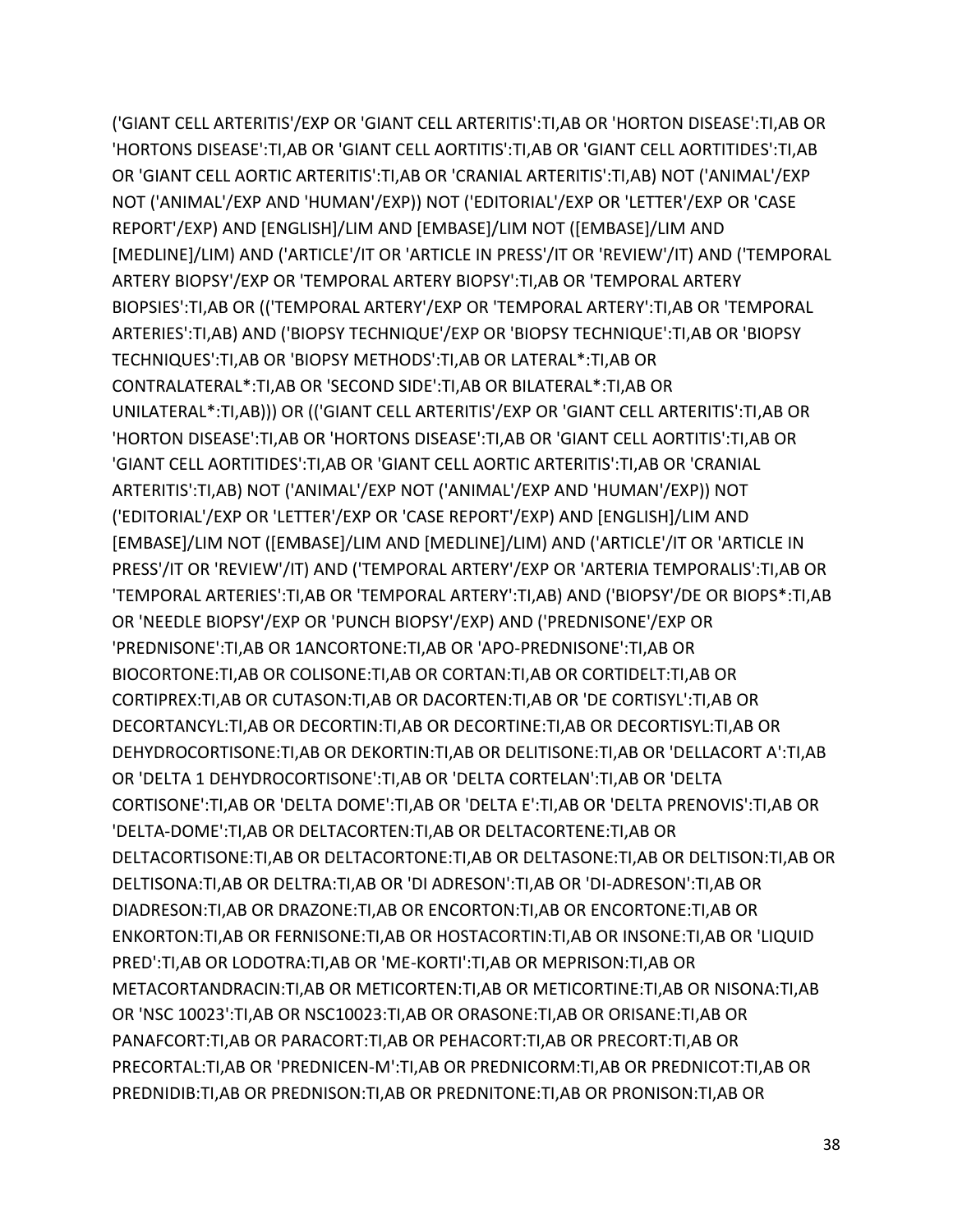PRONISONE:TI,AB OR PRONIZONE:TI,AB OR PULMISON:TI,AB OR RAYOS:TI,AB OR RECTODELT:TI,AB OR SERVISONE:TI,AB OR STEEROMETZ:TI,AB OR STERAPRED:TI,AB OR ULTRACORTEN:TI,AB OR URTILONE:TI,AB OR WINPRED:TI,AB OR 'PREDNISOLONE'/EXP OR 'PREDNISOLONE':TI,AB OR ((ADELCORT:TI,AB OR ANTISOLON:TI,AB OR ANTISOLONE:TI,AB OR APREDNISLON:TI,AB OR APREDNISLONE:TI,AB OR BENISOLON:TI,AB OR BENISOLONE:TI,AB OR BERISOLON:TI,AB OR BERISOLONE:TI,AB OR CABERDELTA:TI,AB OR CAPSOID:TI,AB OR CO) AND HYDELTRA:TI,AB) OR CODELCORTONE:TI,AB OR COMPRESOLON:TI,AB OR CORTADELTONA:TI,AB OR CORTADELTONE:TI,AB OR CORTALONE:TI,AB OR CORTELINTER:TI,AB OR CORTISOLONE:TI,AB OR COTOLONE:TI,AB OR DACORTIN:TI,AB OR DACROTIN:TI,AB OR DECAPREDNIL:TI,AB OR 'DECORTIN H':TI,AB OR DECORTRIL:TI,AB OR 'DEHYDRO CORTEX':TI,AB OR 'DEHYDRO HYDROCORTISON':TI,AB OR 'DEHYDRO HYDROCORTISONE':TI,AB OR DEHYDROCORTEX:TI,AB OR DEHYDROCORTISOL:TI,AB OR DEHYDROCORTISOLE:TI,AB OR DEHYDROHYDROCORTISON:TI,AB OR DEHYDROHYDROCORTISONE:TI,AB OR DELCORTOL:TI,AB OR 'DELTA 1 HYDROCORTISONE':TI,AB OR 'DELTA CORTEF':TI,AB OR 'DELTA CORTRIL':TI,AB OR 'DELTA EF CORTELAN':TI,AB OR 'DELTA F':TI,AB OR 'DELTA HYCORTOL':TI,AB OR 'DELTA HYDROCORTISON':TI,AB OR 'DELTA HYDROCORTISONE':TI,AB OR 'DELTA OPHTICOR':TI,AB OR 'DELTA STAB':TI,AB OR 'DELTA-CORTEF':TI,AB OR 'DELTA1 DEHYDROCORTISOL':TI,AB OR 'DELTA1 DEHYDROHYDROCORTISONE':TI,AB OR 'DELTA1 HYDROCORTISONE':TI,AB OR DELTACORTEF:TI,AB OR DELTACORTENOLO:TI,AB OR DELTACORTIL:TI,AB OR DELTACORTOIL:TI,AB OR DELTACORTRIL:TI,AB OR DELTADERM:TI,AB OR DELTAGLYCORTRIL:TI,AB OR DELTAHYCORTOL:TI,AB OR DELTAHYDROCORTISON:TI,AB OR DELTAHYDROCORTISONE:TI,AB OR DELTAOPHTICOR:TI,AB OR DELTASOLONE:TI,AB OR DELTASTAB:TI,AB OR DELTIDROSOL:TI,AB OR DELTISILONE:TI,AB OR DELTISOLON:TI,AB OR DELTISOLONE:TI,AB OR DELTOLASSON:TI,AB OR DELTOLASSONE:TI,AB OR DELTOSONA:TI,AB OR DELTOSONE:TI,AB OR 'DEPO-PREDATE':TI,AB OR DERMOSOLON:TI,AB OR DHASOLONE:TI,AB OR 'DI ADRESON F':TI,AB OR 'DI ADRESONE F':TI,AB OR 'DI-ADRESON-F':TI,AB OR 'DIADRESON F':TI,AB OR 'DIADRESONE F':TI,AB OR DICORTOL:TI,AB OR DOMUCORTONE:TI,AB OR ENCORTELON:TI,AB OR ENCORTELONE:TI,AB OR ENCORTOLON:TI,AB OR EQUISOLON:TI,AB OR 'FERNISOLONE-P':TI,AB OR GLISTELONE:TI,AB OR HEFASOLON:TI,AB OR 'HOSTACORTIN H':TI,AB OR HYDELTRA:TI,AB OR HYDELTRONE:TI,AB OR HYDRELTA:TI,AB OR HYDROCORTANCYL:TI,AB OR HYDROCORTIDELT:TI,AB OR HYDRODELTALONE:TI,AB OR HYDRODELTISONE:TI,AB OR HYDRORETROCORTIN:TI,AB OR HYDRORETROCORTINE:TI,AB OR INFLANEFRAN:TI,AB OR INSOLONE:TI,AB OR 'KETEOCORT H':TI,AB OR 'KEY-PRED':TI,AB OR LENISOLONE:TI,AB OR LEOCORTOL:TI,AB OR LIQUIPRED:TI,AB OR 'LYGAL KOPFTINKTUR N':TI,AB OR MEDIASOLONE:TI,AB OR MEPRISOLON:TI,AB OR MEPRISOLONE:TI,AB OR METACORTALON:TI,AB OR METACORTALONE:TI,AB OR METACORTANDRALON:TI,AB OR METACORTANDRALONE:TI,AB OR METACORTELONE:TI,AB OR 'METI DERM':TI,AB OR 'METI-DERM':TI,AB OR METICORTELONE:TI,AB OR METIDERM:TI,AB OR MORLONE:TI,AB OR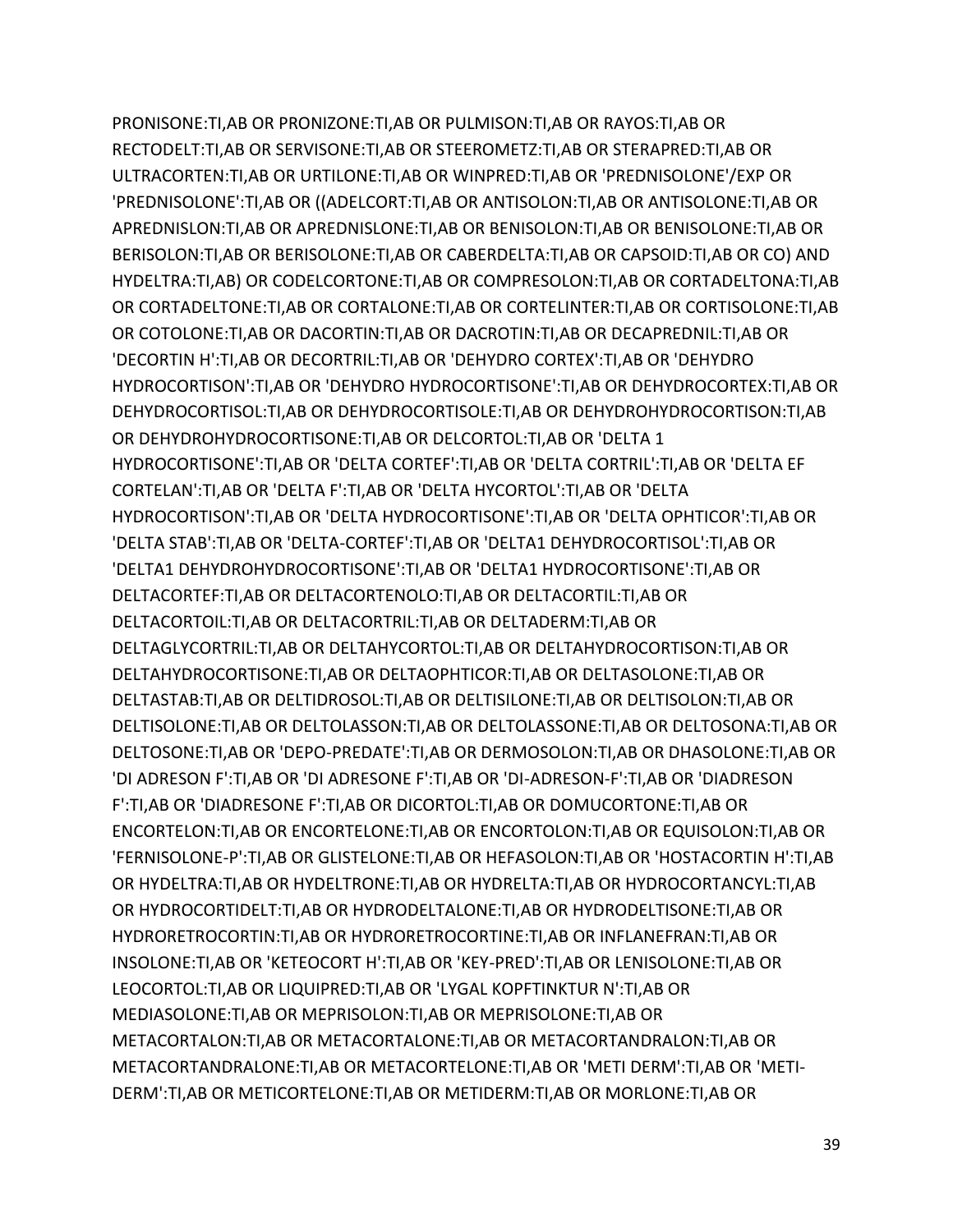MYDRAPRED:TI,AB OR 'NEO DELTA':TI,AB OR NISOLON:TI,AB OR NISOLONE:TI,AB OR 'NSC 9120':TI,AB OR NSC9120:TI,AB OR OPREDSONE:TI,AB OR PANAFCORTELONE:TI,AB OR PANAFCORTOLONE:TI,AB OR PANAFORT:TI,AB OR PARACORTOL:TI,AB OR PHLOGEX:TI,AB OR 'PRE CORTISYL':TI,AB OR PRECONIN:TI,AB OR PRECORTALON:TI,AB OR PRECORTANCYL:TI,AB OR PRECORTISYL:TI,AB OR 'PRED-JECT-50':TI,AB OR 'PREDACORT 50':TI,AB OR 'PREDAJECT-50':TI,AB OR 'PREDALONE 50':TI,AB OR PREDARTRINA:TI,AB OR PREDARTRINE:TI,AB OR 'PREDATE-50':TI,AB OR PREDELTILONE:TI,AB OR PREDISOLE:TI,AB OR PREDISYR:TI,AB OR 'PREDNE DOME':TI,AB OR PREDNECORT:TI,AB OR PREDNEDOME:TI,AB OR PREDNELAN:TI,AB OR 'PREDNI COELIN':TI,AB OR 'PREDNI H TABLINEN':TI,AB OR 'PREDNI-HELVACORT':TI,AB OR PREDNICOELIN:TI,AB OR PREDNICORT:TI,AB OR PREDNICORTELONE:TI,AB OR 'PREDNIFOR DROPS':TI,AB OR PREDNIMENT:TI,AB OR PREDNIRETARD:TI,AB OR PREDNIS:TI,AB OR PREDNISIL:TI,AB OR PREDNISOLON:TI,AB OR PREDNISOLONA:TI,AB OR PREDNIVET:TI,AB OR PREDNORSOLON:TI,AB OR PREDNORSOLONE:TI,AB OR PREDONINE:TI,AB OR PREDORGASOLONA:TI,AB OR PREDORGASOLONE:TI,AB OR PRELON:TI,AB OR PRELONE:TI,AB OR PRENILONE:TI,AB OR PRENIN:TI,AB OR PRENOLONE:TI,AB OR PREVENTAN:TI,AB OR PREZOLON:TI,AB OR RUBYCORT:TI,AB OR SCHERISOLON:TI,AB OR SCHERISOLONA:TI,AB OR SERILONE:TI,AB OR SOLONDO:TI,AB OR SOLONE:TI,AB OR SOLUPREN:TI,AB OR SOLUPRENE:TI,AB OR SPIRICORT:TI,AB OR SPOLOTANE:TI,AB OR STERANE:TI,AB OR STEROLONE:TI,AB OR SUPERCORTISOL:TI,AB OR SUPERCORTIZOL:TI,AB OR TARACORTELONE:TI,AB OR WALESOLONE:TI,AB OR WYSOLONE:TI,AB OR 'METHYLPREDNISOLONE'/EXP OR 'METHYLPREDNISOLONE':TI,AB OR '6 METHYL DELTA 1 HYDROCORTISONE':TI,AB OR '6 METHYLPREDNISOLONE':TI,AB OR '6ALPHA METHYL DELTA1 HYDROCORTISONE':TI,AB OR 'ADLONE-40':TI,AB OR 'ADLONE-80':TI,AB OR 'DEP MEDALONE 80':TI,AB OR DEPMEDALONE:TI,AB OR 'DEPOJECT-80':TI,AB OR DEPOPRED:TI,AB OR ESAMETONE:TI,AB OR FIRMACORT:TI,AB OR 'MED-JEC-40':TI,AB OR MEDIXON:TI,AB OR MEDNIN:TI,AB OR 'MEDRALONE 80':TI,AB OR MEDRATE:TI,AB OR MEDROL:TI,AB OR MEDRONE:TI,AB OR MEPREDNISOLONE:TI,AB OR MEPRELON:TI,AB OR MESOPREN:TI,AB OR 'METHACORT 40':TI,AB OR 'METHACORT 80':TI,AB OR METHYLCOTOL:TI,AB OR METHYLCOTOLONE:TI,AB OR 'METHYLPRED DP':TI,AB OR METHYLSTEROLONE:TI,AB OR METIDROL:TI,AB OR METRISONE:TI,AB OR METYCORTIN:TI,AB OR METYPRED:TI,AB OR METYPRESOL:TI,AB OR NEOMEDRONE:TI,AB OR 'NSC 19987':TI,AB OR NSC19987:TI,AB OR PREDNOL:TI,AB OR SOLOMET:TI,AB OR 'SOLU DECORTIN':TI,AB OR URBASON:TI,AB OR 'GLUCOCORTICOID'/DE OR GLUCOCORTICOID:TI,AB OR GLUCOCORTICOIDSTEROID:TI,AB OR GLUCOCORTICOSTEROID:TI,AB OR GLUCOCORTOID:TI,AB OR GLYCOCORTICOID:TI,AB OR GLYCOCORTICOSTEROID:TI,AB OR 'CORTICOSTEROID'/DE OR 'CORTICOSTEROIDS':TI,AB OR 'ADRENAL CORTEX HORMONE':TI,AB OR 'ADRENAL CORTEX HORMONES':TI,AB OR 'ADRENAL CORTICAL HORMONE':TI,AB OR 'ADRENAL CORTICAL HORMONES':TI,AB OR 'ADRENOCORTICAL HORMONE':TI,AB OR ADRENOCORTICOSTEROID\*:TI,AB OR CORTICOSTEROIDS:TI,AB OR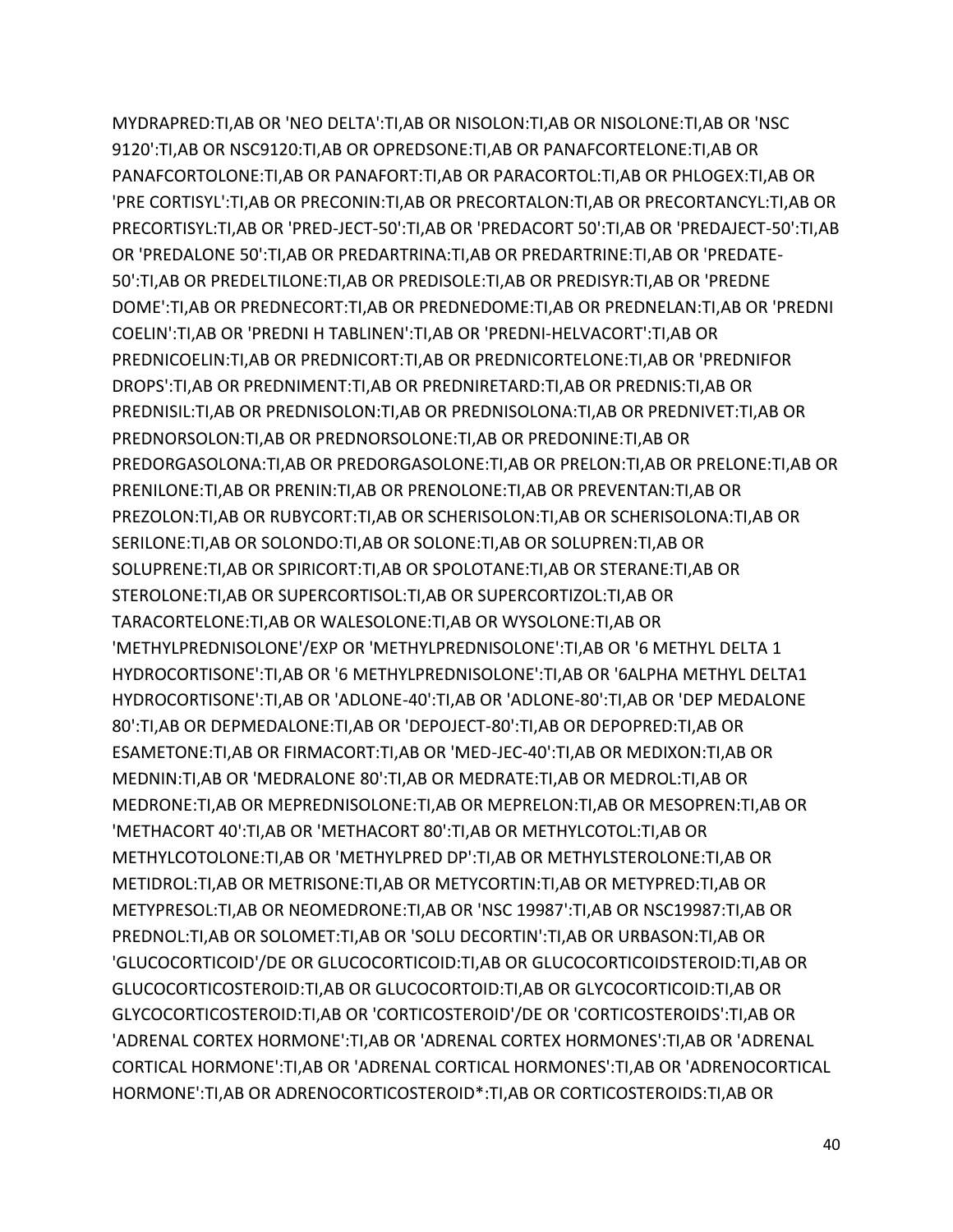DERMOCORTICOSTEROID:TI,AB OR CORTICOID\*:TI,AB OR STEROID\*:TI,AB OR 'BIOPSY TECHNIQUE'/DE OR 'BIOPSY TECHNIQUE':TI,AB OR 'BIOPSY TECHNIQUES':TI,AB OR 'BIOPSY METHOD':TI,AB OR 'BIOPSY METHODS':TI,AB OR SIZE:TI,AB OR DIAMETER\*:TI,AB OR LENGTH\*:TI,AB OR SEGMENT\*:TI,AB OR 'SIGNS AND SYMPTOMS':TI,AB OR 'SYMPTOMS AND SIGNS':TI,AB OR 'BLOOD PRESSURE MONITORING'/EXP OR MONITOR\*:TI,AB,DE OR '24 HOUR BLOOD PRESSURE':TI,AB OR 'PHYSIOLOGIC MONITORING'/DE OR 'SYMPTOM ASSESSMENT'/EXP OR 'SYMPTOM ASSESSMENT':TI,AB OR 'SYMPTOM EVALUATION':TI,AB OR 'DISEASE ASSESSMENT'/DE OR 'DISEASE SEVERITY ASSESSMENT'/DE OR 'DISEASE SEVERITY ASSESSMENT':TI,AB OR 'LEG BLOOD FLOW'/EXP OR 'LEG BLOOD FLOW':TI,AB OR 'LOWER EXTREMITY BLOOD SUPPLY':TI,AB OR 'LEG VASCULARIZATION':TI,AB OR 'LEG VASCULARISATION':TI,AB OR (('UPPER LIMB'/EXP OR 'UPPER LIMB':TI,AB OR 'UPPER EXTREMITY':TI,AB) AND ('BLOOD FLOW':TI,AB OR 'BLOOD SUPPLY':TI,AB OR VASCULARISATION\*:TI,AB OR VASCULARIZATION\*:TI,AB OR CIRCULATION\*:TI,AB OR CIRCULATORY:TI,AB)) OR ((LEG\*:TI,AB,DE OR 'LOWER LIMB':TI,AB,DE OR 'LOWER EXTREMITY':TI,AB) AND (CIRCULATION\*:TI,AB OR CIRCULATORY:TI,AB)) OR (('HEART VALVE'/EXP OR 'HEART VALVE':TI,AB OR 'CARDIAC VALVE':TI,AB OR 'HEART VALVES':TI,AB OR 'CARDIAC VALVES':TI,AB OR 'AORTIC VALVE':TI,AB OR 'CORONARY SINUS':TI,AB OR 'MITRAL VALVE':TI,AB OR 'PULMONARY VALVE':TI,AB OR 'TRICUSPID VALVE':TI,AB OR 'ATRIOVENTRICULAR VALVE':TI,AB OR 'AORTIC VALVES':TI,AB OR 'MITRAL VALVES':TI,AB OR 'PULMONARY VALVES':TI,AB OR 'TRICUSPID VALVES':TI,AB OR 'ATRIOVENTRICULAR VALVES':TI,AB) AND ('ABNORMALITIES'/EXP OR ABNORMAL\*:TI,AB OR DYSFUNCTION\*:TI,AB,DE OR INSUFFICIENC\*:TI,AB,DE OR INCOMPETENC\*:TI,AB)) OR ('AORTIC VALVE DISEASE'/EXP AND 'AORTA VALVE DEFECT':TI,AB) OR 'AORTA VALVE DISEASE':TI,AB OR 'AORTA VALVE LESION':TI,AB OR 'AORTIC VALVE DEFECT':TI,AB OR 'AORTIC VALVULAR DISEASE':TI,AB OR 'AORTIC VALVULAR INSUFFICIENCY':TI,AB OR 'AORTIC VALVULOPATHIES':TI,AB OR 'AORTIC VALVULOPATHY':TI,AB OR 'AORTIC REGURGITATION':TI,AB OR 'DISEASE MANAGEMENT'/DE OR 'DISEASE MANAGEMENT':TI,AB OR 'DISEASES MANAGEMENT':TI,AB OR 'DISORDER MANAGEMENT':TI,AB OR 'DISORDERS MANAGEMENT':TI,AB OR 'ILLNESS MANAGEMENT':TI,AB OR 'MANAGEMENT OF DISEASE':TI,AB OR 'MANAGEMENT OF DISORDER':TI,AB OR 'MEDICAL MANAGEMENT':TI,AB OR 'PHYSICAL EXAMINATION'/DE OR 'PHYSICAL EXAMINATION':TI,AB OR 'PHYSICAL EXAM':TI,AB OR 'AUSCULTATION'/EXP OR AUSCULTAT\*:TI,AB OR (('BODY TEMPERATURE'/EXP OR 'BODY TEMPERATURE':TI,AB) AND OF AND FEVER\*:TI,AB) OR 'BLOOD PRESSURE MEASUREMENT'/DE OR 'BLOOD PRESSURE DETERMINATION':TI,AB OR 'BLOOD PRESSURE'/EXP OR 'BLOOD PRESSURE':TI,AB OR 'VITAL SIGN'/EXP OR 'VITAL SIGN':TI,AB OR 'VITAL SIGNS':TI,AB OR 'BRUIT'/EXP OR BRUIT:TI,AB OR 'PULSE RATE'/EXP OR 'PULSE RATE':TI,AB OR 'PULSE FREQUENCY':TI,AB OR 'HEART MURMUR'/EXP OR 'HEART MURMUR':TI,AB OR 'CARDIAC MURMUR':TI,AB OR 'LIVER FUNCTION TEST'/EXP OR 'LIVER FUNCTION':TI,AB OR 'HEPATIC FUNCTION TEST':TI,AB OR 'KIDNEY FUNCTION TEST'/EXP OR 'KIDNEY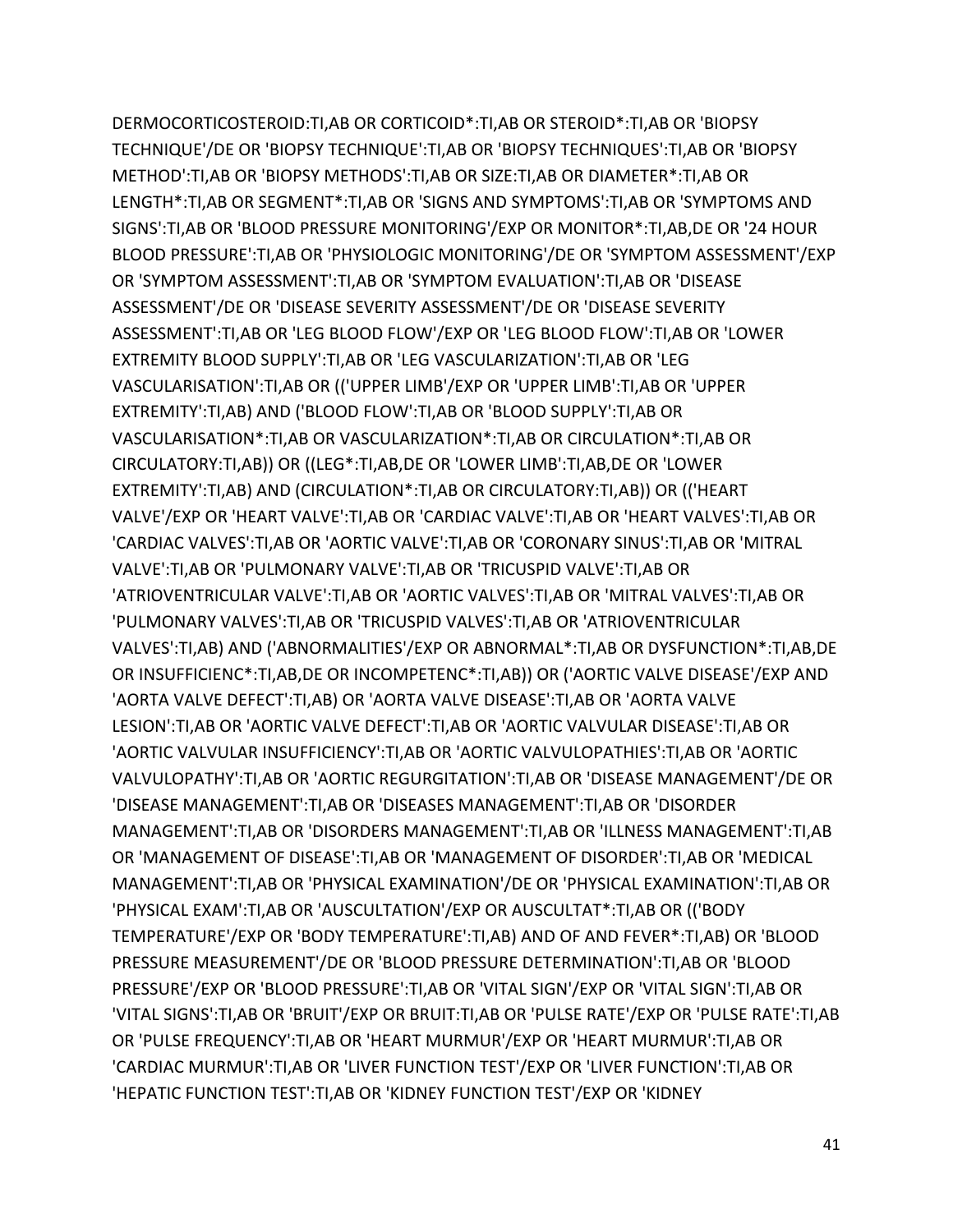FUNCTION':TI,AB,DE OR 'RENAL FUNCTION':TI,AB OR 'URINALYSIS'/EXP OR URINALYS\*:TI,AB OR 'URINARY ANALYSIS':TI,AB OR 'URINE ANALYSIS':TI,AB OR 'URINE TEST':TI,AB OR 'URINE TESTING':TI,AB OR 'GLOMERULUS FILTRATION RATE'/EXP OR 'GLOMERULUS FILTRATION RATE':TI,AB OR GFR:TI,AB OR 'GLOMERULAR FILTRATION RATE':TI,AB OR 'GLOMERULOFILTRATION RATE':TI,AB OR 'BILIRUBIN'/EXP OR BILIRUBIN:TI,AB OR 'ALANINE AMINOTRANSFERASE'/EXP OR 'ALANINE TRANSAMINASE':TI,AB OR 'GLUTAMIC ALANINE TRANSAMINASE':TI,AB OR 'ALANINE 2 OXOGLUTARATE AMINOTRANSFERASE':TI,AB OR 'ALANINE AMINOTRANSFERASE':TI,AB OR 'GLUTAMIC PYRUVIC TRANSAMINASE':TI,AB OR 'ALKALINE PHOSPHATASE'/EXP OR 'ALKALINE PHOSPHATASE':TI,AB OR SGPT:TI,AB OR 'UREA NITROGEN BLOOD LEVEL'/EXP OR 'BLOOD UREA NITROGEN':TI,AB OR 'PLASMA UREA NITROGEN':TI,AB OR 'SERUM BUN':TI,AB OR 'SERUM UREA NITROGEN':TI,AB OR 'METABOLIC PANEL':TI,AB OR 'BLOOD CELL COUNT'/EXP OR 'BLOOD COUNT':TI,AB OR 'COMPLETE BLOOD COUNT':TI,AB OR 'BLOOD CELL NUMBER':TI,AB OR 'ERYTHROCYTE COUNT':TI,AB OR 'RETICULOCYTE COUNT':TI,AB OR 'LEUKOCYTE COUNT':TI,AB OR 'LYMPHOCYTE COUNT':TI,AB OR 'PLATELET COUNT':TI,AB OR 'CREATININE'/EXP OR CREATININ\*:TI,AB OR ('HYPERTENSION'/EXP AND 'HIGH BLOOD PRESSURE':TI,AB) OR HYPERTENSI\*:TI,AB OR 'INFLAMMATORY MARKER'/EXP OR 'INFLAMMATORY MARKER':TI,AB OR 'C REACTIVE PROTEIN'/EXP OR 'C REACTIVE PROTEIN':TI,AB OR 'C REACTION PROTEIN':TI,AB OR 'C-REACTIVE PROTEIN':TI,AB OR 'CREACTIVE PROTEIN':TI,AB OR CRP:TI,AB OR 'ERYTHROCYTE SEDIMENTATION RATE'/EXP OR 'ERYTHROCYTE SEDIMENTATION RATE':TI,AB OR 'BLOOD SEDIMENTATION':TI,AB OR 'SEDIMENTATION VELOCITY':TI,AB OR 'SEDIMENTATION RATE':TI,AB OR 'NUCLEAR MAGNETIC RESONANCE IMAGING'/EXP OR 'NUCLEAR MAGNETIC RESONANCE IMAGING':TI,AB OR 'NMR IMAGING':TI,AB OR 'MR TOMOGRAPHY':TI,AB OR 'NMR TOMOGRAPHY':TI,AB OR MRI:TI,AB OR MRIS:TI,AB OR ZEUGMATOGRAPH\*:TI,AB OR 'CHEMICAL SHIFT IMAGING':TI,AB OR 'PROTON SPIN TOMOGRAPHY':TI,AB OR 'MAGNETIZATION TRANSFER CONTRAST IMAGING':TI,AB OR FMRI\*:TI,AB OR 'SPIN ECHO IMAGING':TI,AB OR 'EXPERT PLUS':TI,AB OR 'MAGNETIC RESONANCE TOMOGRAPHY':TI,AB OR 'MAGNETIZATION TRANSFER IMAGING':TI,AB OR 'MR IMAGING':TI,AB OR 'MAGNETIC RESONANCE IMAGING':TI,AB OR 'ECHOGRAPHY'/EXP OR 'POSITRON EMISSION TOMOGRAPHY'/EXP OR 'POSITRON EMISSION TOMOGRAPHY':TI,AB OR ULTRASONOGRAPH\*:TI,AB,DE OR ECHOGRAPH\*:TI,AB OR ULTRASOUND\*:TI,AB OR 'ULTRASONIC IMAGING':TI,AB OR 'MEDICAL SONOGRAPHY':TI,AB OR 'MEDICAL SONOGRAPHIES':TI,AB OR ECHOTOMOGRAPHY:TI,AB OR 'ULTRASONIC DIAGNOSIS':TI,AB OR 'COMPUTER ECHOTOMOGRAPHY':TI,AB OR 'ULTRASONIC TOMOGRAPHY':TI,AB OR 'PET SCAN':TI,AB OR 'PET SCANS':TI,AB OR 'P.E.T.':TI,AB OR 'POSITRON TOMOGRAPHY':TI,AB OR 'POSITRON-EMISSION TOMOGRAPHY':TI,AB)) OR (('GIANT CELL ARTERITIS'/EXP OR 'GIANT CELL ARTERITIS':TI,AB OR 'HORTON DISEASE':TI,AB OR 'HORTONS DISEASE':TI,AB OR 'GIANT CELL AORTITIS':TI,AB OR 'GIANT CELL AORTITIDES':TI,AB OR 'GIANT CELL AORTIC ARTERITIS':TI,AB OR 'CRANIAL ARTERITIS':TI,AB) NOT ('ANIMAL'/EXP NOT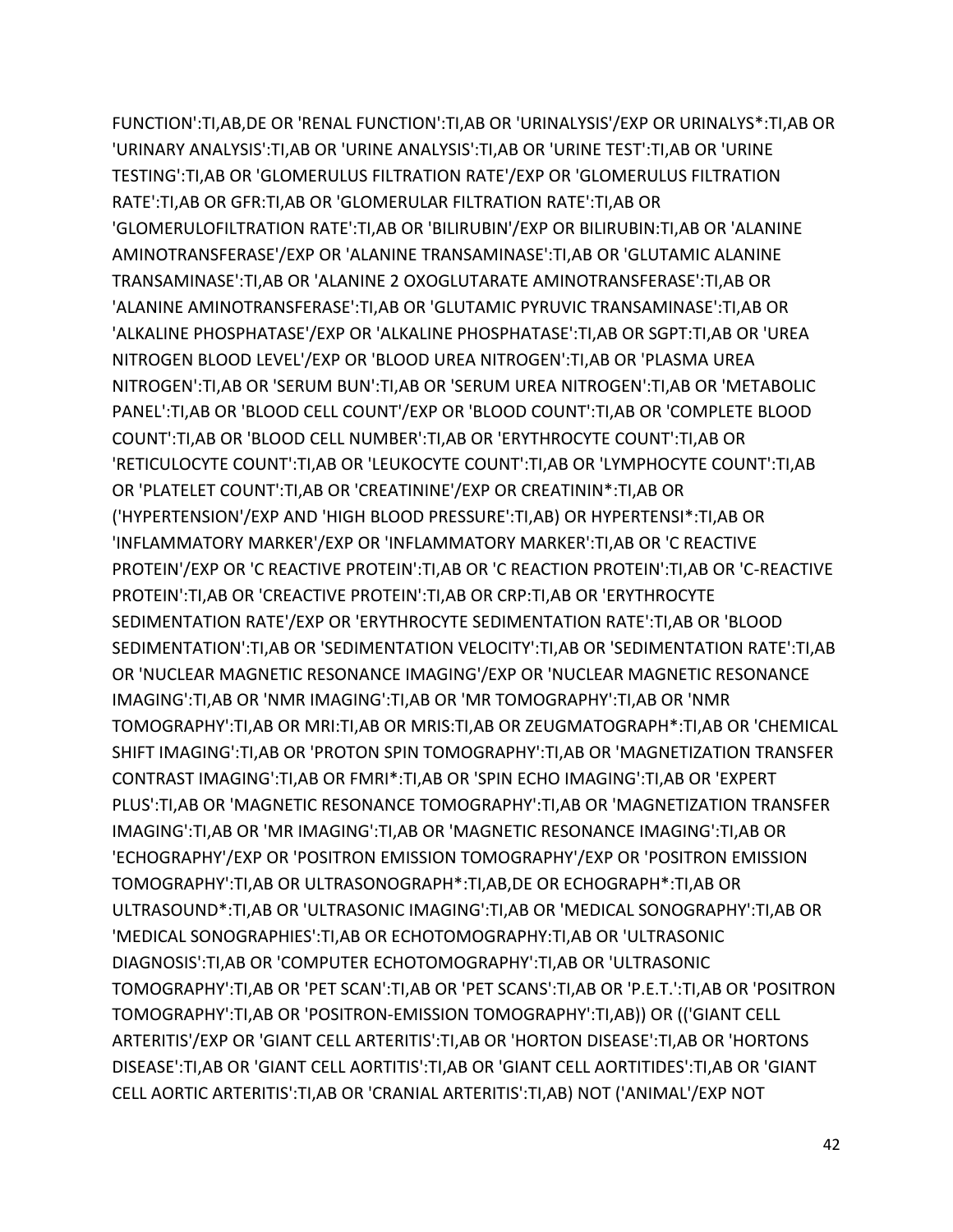('ANIMAL'/EXP AND 'HUMAN'/EXP)) NOT ('EDITORIAL'/EXP OR 'LETTER'/EXP OR 'CASE REPORT'/EXP) AND [ENGLISH]/LIM AND [EMBASE]/LIM NOT ([EMBASE]/LIM AND [MEDLINE]/LIM) AND ('ARTICLE'/IT OR 'ARTICLE IN PRESS'/IT OR 'REVIEW'/IT) AND ('SIGNS AND SYMPTOMS':TI,AB OR 'SYMPTOMS AND SIGNS':TI,AB OR 'BLOOD PRESSURE MONITORING'/EXP OR MONITOR\*:TI,AB,DE OR '24 HOUR BLOOD PRESSURE':TI,AB OR 'PHYSIOLOGIC MONITORING'/DE OR 'SYMPTOM ASSESSMENT'/EXP OR 'SYMPTOM ASSESSMENT':TI,AB OR 'SYMPTOM EVALUATION':TI,AB OR 'DISEASE ASSESSMENT'/DE OR 'DISEASE SEVERITY ASSESSMENT'/DE OR 'DISEASE SEVERITY ASSESSMENT':TI,AB OR 'LEG BLOOD FLOW'/EXP OR 'LEG BLOOD FLOW':TI,AB OR 'LOWER EXTREMITY BLOOD SUPPLY':TI,AB OR 'LEG VASCULARIZATION':TI,AB OR 'LEG VASCULARISATION':TI,AB OR (('UPPER LIMB'/EXP OR 'UPPER LIMB':TI,AB OR 'UPPER EXTREMITY':TI,AB) AND ('BLOOD FLOW':TI,AB OR 'BLOOD SUPPLY':TI,AB OR VASCULARISATION\*:TI,AB OR VASCULARIZATION\*:TI,AB OR CIRCULATION\*:TI,AB OR CIRCULATORY:TI,AB)) OR ((LEG\*:TI,AB,DE OR 'LOWER LIMB':TI,AB,DE OR 'LOWER EXTREMITY':TI,AB) AND (CIRCULATION\*:TI,AB OR CIRCULATORY:TI,AB)) OR (('HEART VALVE'/EXP OR 'HEART VALVE':TI,AB OR 'CARDIAC VALVE':TI,AB OR 'HEART VALVES':TI,AB OR 'CARDIAC VALVES':TI,AB OR 'AORTIC VALVE':TI,AB OR 'CORONARY SINUS':TI,AB OR 'MITRAL VALVE':TI,AB OR 'PULMONARY VALVE':TI,AB OR 'TRICUSPID VALVE':TI,AB OR 'ATRIOVENTRICULAR VALVE':TI,AB OR 'AORTIC VALVES':TI,AB OR 'MITRAL VALVES':TI,AB OR 'PULMONARY VALVES':TI,AB OR 'TRICUSPID VALVES':TI,AB OR 'ATRIOVENTRICULAR VALVES':TI,AB) AND ('ABNORMALITIES'/EXP OR ABNORMAL\*:TI,AB OR DYSFUNCTION\*:TI,AB,DE OR INSUFFICIENC\*:TI,AB,DE OR INCOMPETENC\*:TI,AB)) OR ('AORTIC VALVE DISEASE'/EXP AND 'AORTA VALVE DEFECT':TI,AB) OR 'AORTA VALVE DISEASE':TI,AB OR 'AORTA VALVE LESION':TI,AB OR 'AORTIC VALVE DEFECT':TI,AB OR 'AORTIC VALVULAR DISEASE':TI,AB OR 'AORTIC VALVULAR INSUFFICIENCY':TI,AB OR 'AORTIC VALVULOPATHIES':TI,AB OR 'AORTIC VALVULOPATHY':TI,AB OR 'AORTIC REGURGITATION':TI,AB OR 'DISEASE MANAGEMENT'/DE OR 'DISEASE MANAGEMENT':TI,AB OR 'DISEASES MANAGEMENT':TI,AB OR 'DISORDER MANAGEMENT':TI,AB OR 'DISORDERS MANAGEMENT':TI,AB OR 'ILLNESS MANAGEMENT':TI,AB OR 'MANAGEMENT OF DISEASE':TI,AB OR 'MANAGEMENT OF DISORDER':TI,AB OR 'MEDICAL MANAGEMENT':TI,AB OR 'PHYSICAL EXAMINATION'/DE OR 'PHYSICAL EXAMINATION':TI,AB OR 'PHYSICAL EXAM':TI,AB OR 'AUSCULTATION'/EXP OR AUSCULTAT\*:TI,AB OR (('BODY TEMPERATURE'/EXP OR 'BODY TEMPERATURE':TI,AB) AND OF AND FEVER\*:TI,AB) OR 'BLOOD PRESSURE MEASUREMENT'/DE OR 'BLOOD PRESSURE DETERMINATION':TI,AB OR 'BLOOD PRESSURE'/EXP OR 'BLOOD PRESSURE':TI,AB OR 'VITAL SIGN'/EXP OR 'VITAL SIGN':TI,AB OR 'VITAL SIGNS':TI,AB OR 'BRUIT'/EXP OR BRUIT:TI,AB OR 'PULSE RATE'/EXP OR 'PULSE RATE':TI,AB OR 'PULSE FREQUENCY':TI,AB OR 'HEART MURMUR'/EXP OR 'HEART MURMUR':TI,AB OR 'CARDIAC MURMUR':TI,AB OR 'LIVER FUNCTION TEST'/EXP OR 'LIVER FUNCTION':TI,AB OR 'HEPATIC FUNCTION TEST':TI,AB OR 'KIDNEY FUNCTION TEST'/EXP OR 'KIDNEY FUNCTION':TI,AB,DE OR 'RENAL FUNCTION':TI,AB OR 'URINALYSIS'/EXP OR URINALYS\*:TI,AB OR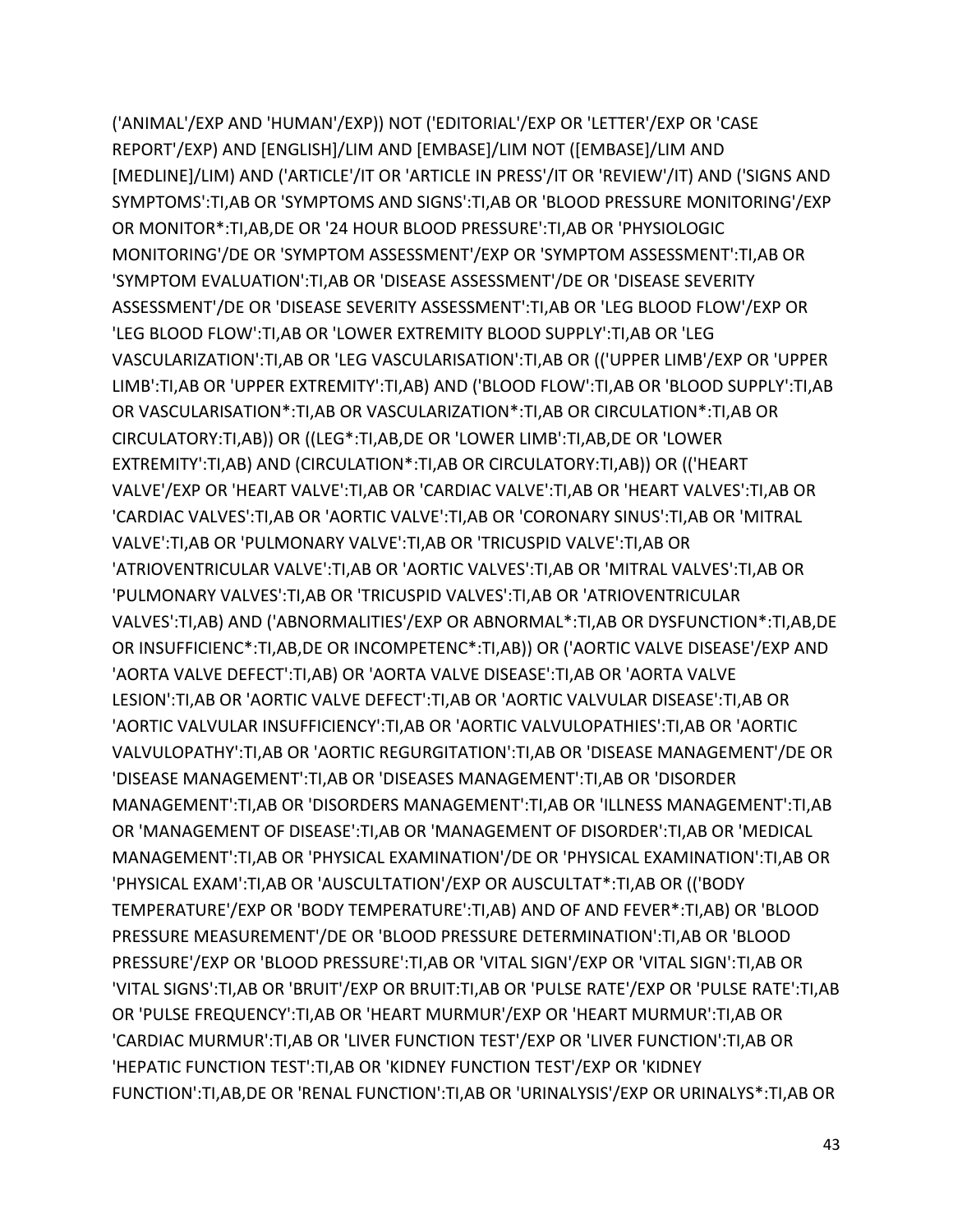'URINARY ANALYSIS':TI,AB OR 'URINE ANALYSIS':TI,AB OR 'URINE TEST':TI,AB OR 'URINE TESTING':TI,AB OR 'GLOMERULUS FILTRATION RATE'/EXP OR 'GLOMERULUS FILTRATION RATE':TI,AB OR GFR:TI,AB OR 'GLOMERULAR FILTRATION RATE':TI,AB OR 'GLOMERULOFILTRATION RATE':TI,AB OR 'BILIRUBIN'/EXP OR BILIRUBIN:TI,AB OR 'ALANINE AMINOTRANSFERASE'/EXP OR 'ALANINE TRANSAMINASE':TI,AB OR 'GLUTAMIC ALANINE TRANSAMINASE':TI,AB OR 'ALANINE 2 OXOGLUTARATE AMINOTRANSFERASE':TI,AB OR 'ALANINE AMINOTRANSFERASE':TI,AB OR 'GLUTAMIC PYRUVIC TRANSAMINASE':TI,AB OR 'ALKALINE PHOSPHATASE'/EXP OR 'ALKALINE PHOSPHATASE':TI,AB OR SGPT:TI,AB OR 'UREA NITROGEN BLOOD LEVEL'/EXP OR 'BLOOD UREA NITROGEN':TI,AB OR 'PLASMA UREA NITROGEN':TI,AB OR 'SERUM BUN':TI,AB OR 'SERUM UREA NITROGEN':TI,AB OR 'METABOLIC PANEL':TI,AB OR 'BLOOD CELL COUNT'/EXP OR 'BLOOD COUNT':TI,AB OR 'COMPLETE BLOOD COUNT':TI,AB OR 'BLOOD CELL NUMBER':TI,AB OR 'ERYTHROCYTE COUNT':TI,AB OR 'RETICULOCYTE COUNT':TI,AB OR 'LEUKOCYTE COUNT':TI,AB OR 'LYMPHOCYTE COUNT':TI,AB OR 'PLATELET COUNT':TI,AB OR 'CREATININE'/EXP OR CREATININ\*:TI,AB OR ('HYPERTENSION'/EXP AND 'HIGH BLOOD PRESSURE':TI,AB) OR HYPERTENSI\*:TI,AB OR 'INFLAMMATORY MARKER'/EXP OR 'INFLAMMATORY MARKER':TI,AB OR 'C REACTIVE PROTEIN'/EXP OR 'C REACTIVE PROTEIN':TI,AB OR 'C REACTION PROTEIN':TI,AB OR 'C-REACTIVE PROTEIN':TI,AB OR 'CREACTIVE PROTEIN':TI,AB OR CRP:TI,AB OR 'ERYTHROCYTE SEDIMENTATION RATE'/EXP OR 'ERYTHROCYTE SEDIMENTATION RATE':TI,AB OR 'BLOOD SEDIMENTATION':TI,AB OR 'SEDIMENTATION VELOCITY':TI,AB OR 'SEDIMENTATION RATE':TI,AB) AND ('ULTRASOUND'/EXP OR 'ULTRASOUND':TI,AB OR PHONOPHORESIS:TI,AB OR SONICATION:TI,AB OR SONIFICATION:TI,AB OR 'ULTRA SOUND':TI,AB OR ULTRASHELL:TI,AB OR ULTRASONIC:TI,AB OR ULTRASONICS:TI,AB OR ULTRASONOGRAPH\*:TI,AB OR ECHOGRAPH\*:TI,AB OR 'MEDICAL SONOGRAPHY':TI,AB OR ECHOTOMOGRAPHY:TI,AB OR 'POSITRON EMISSION TOMOGRAPHY'/EXP OR 'POSITRON EMISSION TOMOGRAPHY':TI,AB OR 'P.E.T.':TI,AB OR 'PET SCAN':TI,AB OR 'PET SCANNING':TI,AB OR 'POSITRON EMISSION TOMOGRAPHIC SCAN':TI,AB OR 'POSITRON EMISSION TOMOGRAPHIC SCANNING':TI,AB OR 'POSITRON TOMOGRAPHY':TI,AB OR 'POSITRON-EMISSION TOMOGRAPHY':TI,AB OR 'PT/CT':TI,AB OR 'MAGNETIC RESONANCE ANGIOGRAPHY'/EXP OR 'MAGNETIC RESONANCE ANGIOGRAPHY':TI,AB OR 'MR ANGIOGRAPHY':TI,AB OR 'MRI ANGIOGRAPHY':TI,AB OR 'NMR ANGIOGRAPHY':TI,AB OR 'NUCLEAR MAGNETIC RESONANCE ANGIOGRAPHY':TI,AB OR 'PERFUSION MAGNETIC RESONANCE IMAGING':TI,AB OR 'PERFUSION WEIGHTED MRI':TI,AB OR 'COMPUTED TOMOGRAPHIC ANGIOGRAPHY'/EXP OR 'COMPUTED TOMOGRAPHIC ANGIOGRAPHY':TI,AB OR 'COMPUTED TOMOGRAPHY ANGIOGRAPHY':TI,AB OR 'CT ANGIOGRAPHY':TI,AB OR 'NONINVASIVE IMAGING':TI,AB OR 'NON-INVASIVE IMAGING':TI,AB OR 'ANGIOGRAPHY'/DE OR ANGIOGRAPH\*:TI,AB,DE OR ANGIOGRAM\*:TI,AB OR ARTERIOGRAPH\*:TI,AB OR ANGIORADIOLOG\*:TI,AB OR 'BLOOD VESSEL RADIOGRAPHY':TI,AB OR 'PERIPHERAL VASCULOGRAPHY':TI,AB OR RHEOACROANGIOGRAPH\*:TI,AB OR 'INVASIVE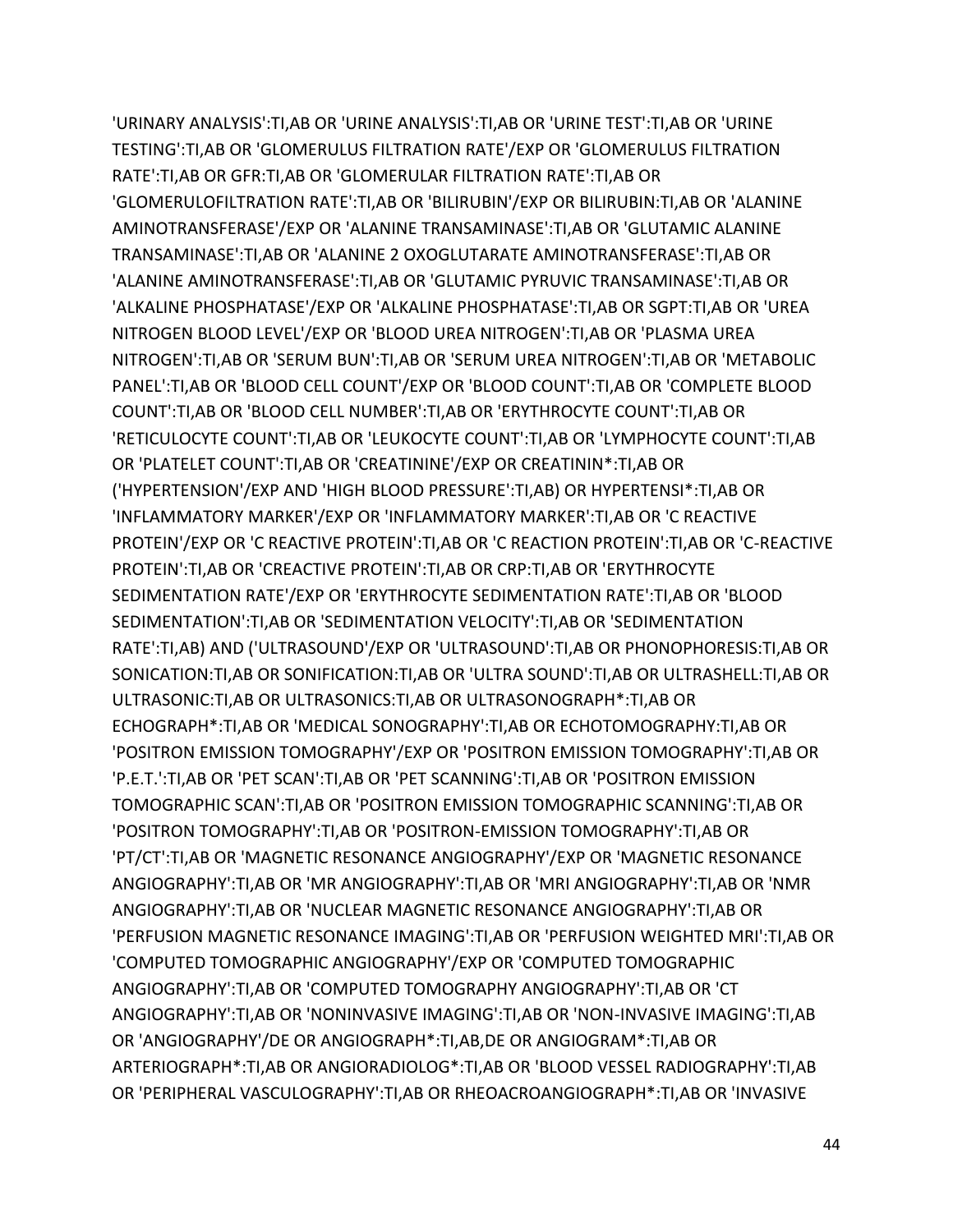IMAGING':TI,AB OR ANGIOCARDIOGRAPH\*:TI,AB OR AORTOGRAPH\*:TI,AB OR ARTERIOGRAM\*:TI,AB OR 'REMISSION'/EXP OR 'REMISSION':TI,AB OR INDUCTION\*:TI,AB OR 'DISEASE REGRESSION':TI,AB OR 'SPONTANEOUS REGRESSION':TI,AB)) OR (('GIANT CELL ARTERITIS'/EXP OR 'GIANT CELL ARTERITIS':TI,AB OR 'HORTON DISEASE':TI,AB OR 'HORTONS DISEASE':TI,AB OR 'GIANT CELL AORTITIS':TI,AB OR 'GIANT CELL AORTITIDES':TI,AB OR 'GIANT CELL AORTIC ARTERITIS':TI,AB OR 'CRANIAL ARTERITIS':TI,AB) NOT ('ANIMAL'/EXP NOT ('ANIMAL'/EXP AND 'HUMAN'/EXP)) NOT ('EDITORIAL'/EXP OR 'LETTER'/EXP OR 'CASE REPORT'/EXP) AND [ENGLISH]/LIM AND [EMBASE]/LIM NOT ([EMBASE]/LIM AND [MEDLINE]/LIM) AND ('ARTICLE'/IT OR 'ARTICLE IN PRESS'/IT OR 'REVIEW'/IT) AND ('TEMPORAL ARTERY'/EXP OR 'ARTERIA TEMPORALIS':TI,AB OR 'TEMPORAL ARTERIES':TI,AB OR 'TEMPORAL ARTERY':TI,AB) AND ('BIOPSY'/DE OR BIOPS\*:TI,AB OR 'NEEDLE BIOPSY'/EXP OR 'PUNCH BIOPSY'/EXP) AND ('DIAGNOSIS'/EXP OR DIAGNOS\*:TI,AB,DE OR 'SENSITIVITY AND SPECIFICITY'/EXP OR 'SENSITIVITY AND SPECIFICITY':TI,AB OR SENSITIV\*:TI,AB OR SPECIFICIT\*:TI,AB)) OR (('GIANT CELL ARTERITIS'/EXP OR 'GIANT CELL ARTERITIS':TI,AB OR 'HORTON DISEASE':TI,AB OR 'HORTONS DISEASE':TI,AB OR 'GIANT CELL AORTITIS':TI,AB OR 'GIANT CELL AORTITIDES':TI,AB OR 'GIANT CELL AORTIC ARTERITIS':TI,AB OR 'CRANIAL ARTERITIS':TI,AB) NOT ('ANIMAL'/EXP NOT ('ANIMAL'/EXP AND 'HUMAN'/EXP)) NOT ('EDITORIAL'/EXP OR 'LETTER'/EXP OR 'CASE REPORT'/EXP) AND [ENGLISH]/LIM AND [EMBASE]/LIM NOT ([EMBASE]/LIM AND [MEDLINE]/LIM) AND ('ARTICLE'/IT OR 'ARTICLE IN PRESS'/IT OR 'REVIEW'/IT) AND ('PREDNISONE'/EXP OR 'PREDNISONE':TI,AB OR 1ANCORTONE:TI,AB OR 'APO-PREDNISONE':TI,AB OR BIOCORTONE:TI,AB OR COLISONE:TI,AB OR CORTAN:TI,AB OR CORTIDELT:TI,AB OR CORTIPREX:TI,AB OR CUTASON:TI,AB OR DACORTEN:TI,AB OR 'DE CORTISYL':TI,AB OR DECORTANCYL:TI,AB OR DECORTIN:TI,AB OR DECORTINE:TI,AB OR DECORTISYL:TI,AB OR DEHYDROCORTISONE:TI,AB OR DEKORTIN:TI,AB OR DELITISONE:TI,AB OR 'DELLACORT A':TI,AB OR 'DELTA 1 DEHYDROCORTISONE':TI,AB OR 'DELTA CORTELAN':TI,AB OR 'DELTA CORTISONE':TI,AB OR 'DELTA DOME':TI,AB OR 'DELTA E':TI,AB OR 'DELTA PRENOVIS':TI,AB OR 'DELTA-DOME':TI,AB OR DELTACORTEN:TI,AB OR DELTACORTENE:TI,AB OR DELTACORTISONE:TI,AB OR DELTACORTONE:TI,AB OR DELTASONE:TI,AB OR DELTISON:TI,AB OR DELTISONA:TI,AB OR DELTRA:TI,AB OR 'DI ADRESON':TI,AB OR 'DI-ADRESON':TI,AB OR DIADRESON:TI,AB OR DRAZONE:TI,AB OR ENCORTON:TI,AB OR ENCORTONE:TI,AB OR ENKORTON:TI,AB OR FERNISONE:TI,AB OR HOSTACORTIN:TI,AB OR INSONE:TI,AB OR 'LIQUID PRED':TI,AB OR LODOTRA:TI,AB OR 'ME-KORTI':TI,AB OR MEPRISON:TI,AB OR METACORTANDRACIN:TI,AB OR METICORTEN:TI,AB OR METICORTINE:TI,AB OR NISONA:TI,AB OR 'NSC 10023':TI,AB OR NSC10023:TI,AB OR ORASONE:TI,AB OR ORISANE:TI,AB OR PANAFCORT:TI,AB OR PARACORT:TI,AB OR PEHACORT:TI,AB OR PRECORT:TI,AB OR PRECORTAL:TI,AB OR 'PREDNICEN-M':TI,AB OR PREDNICORM:TI,AB OR PREDNICOT:TI,AB OR PREDNIDIB:TI,AB OR PREDNISON:TI,AB OR PREDNITONE:TI,AB OR PRONISON:TI,AB OR PRONISONE:TI,AB OR PRONIZONE:TI,AB OR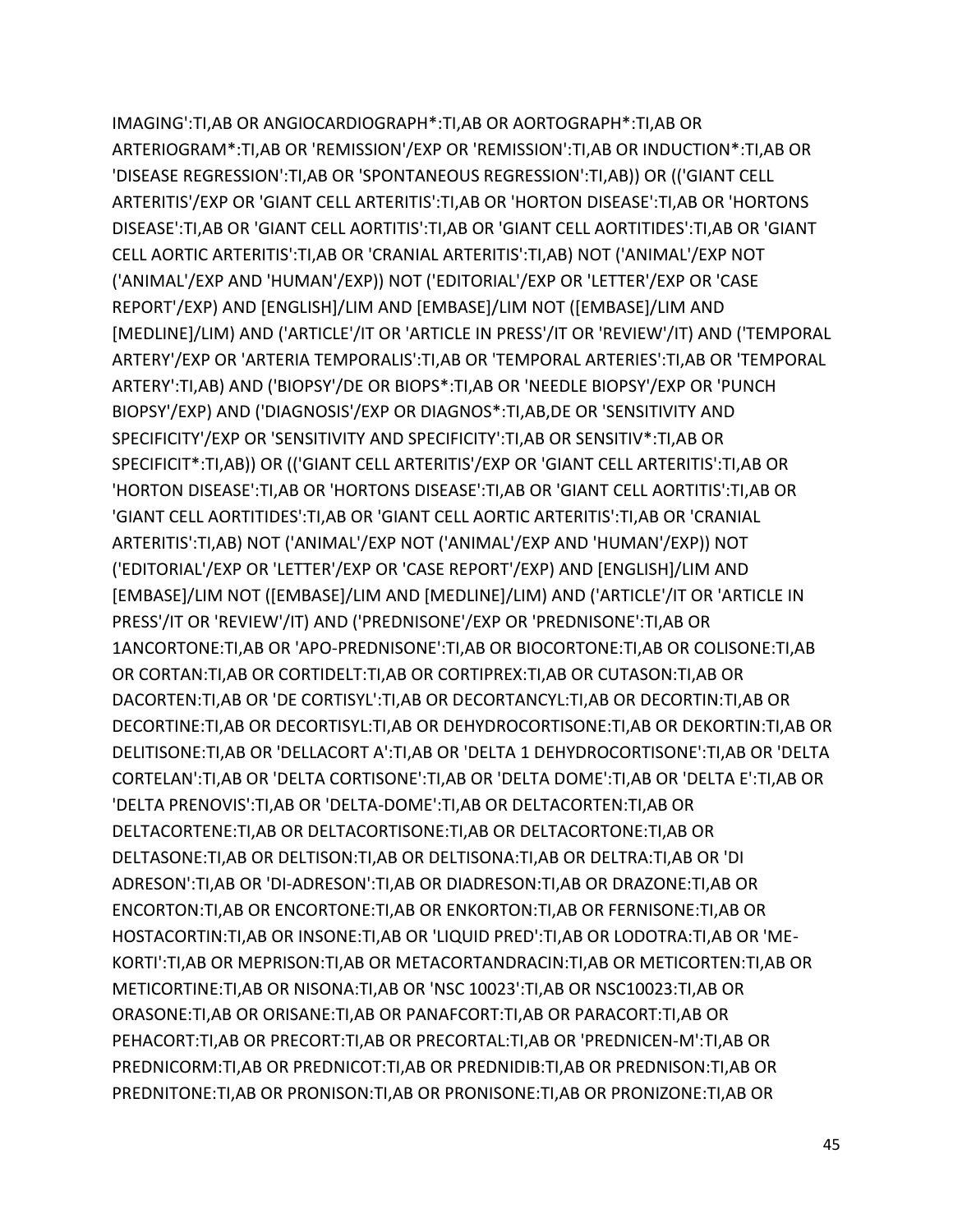PULMISON:TI,AB OR RAYOS:TI,AB OR RECTODELT:TI,AB OR SERVISONE:TI,AB OR STEEROMETZ:TI,AB OR STERAPRED:TI,AB OR ULTRACORTEN:TI,AB OR URTILONE:TI,AB OR WINPRED:TI,AB OR 'PREDNISOLONE'/EXP OR 'PREDNISOLONE':TI,AB OR ((ADELCORT:TI,AB OR ANTISOLON:TI,AB OR ANTISOLONE:TI,AB OR APREDNISLON:TI,AB OR APREDNISLONE:TI,AB OR BENISOLON:TI,AB OR BENISOLONE:TI,AB OR BERISOLON:TI,AB OR BERISOLONE:TI,AB OR CABERDELTA:TI,AB OR CAPSOID:TI,AB OR CO) AND HYDELTRA:TI,AB) OR CODELCORTONE:TI,AB OR COMPRESOLON:TI,AB OR CORTADELTONA:TI,AB OR CORTADELTONE:TI,AB OR CORTALONE:TI,AB OR CORTELINTER:TI,AB OR CORTISOLONE:TI,AB OR COTOLONE:TI,AB OR DACORTIN:TI,AB OR DACROTIN:TI,AB OR DECAPREDNIL:TI,AB OR 'DECORTIN H':TI,AB OR DECORTRIL:TI,AB OR 'DEHYDRO CORTEX':TI,AB OR 'DEHYDRO HYDROCORTISON':TI,AB OR 'DEHYDRO HYDROCORTISONE':TI,AB OR DEHYDROCORTEX:TI,AB OR DEHYDROCORTISOL:TI,AB OR DEHYDROCORTISOLE:TI,AB OR DEHYDROHYDROCORTISON:TI,AB OR DEHYDROHYDROCORTISONE:TI,AB OR DELCORTOL:TI,AB OR 'DELTA 1 HYDROCORTISONE':TI,AB OR 'DELTA CORTEF':TI,AB OR 'DELTA CORTRIL':TI,AB OR 'DELTA EF CORTELAN':TI,AB OR 'DELTA F':TI,AB OR 'DELTA HYCORTOL':TI,AB OR 'DELTA HYDROCORTISON':TI,AB OR 'DELTA HYDROCORTISONE':TI,AB OR 'DELTA OPHTICOR':TI,AB OR 'DELTA STAB':TI,AB OR 'DELTA-CORTEF':TI,AB OR 'DELTA1 DEHYDROCORTISOL':TI,AB OR 'DELTA1 DEHYDROHYDROCORTISONE':TI,AB OR 'DELTA1 HYDROCORTISONE':TI,AB OR DELTACORTEF:TI,AB OR DELTACORTENOLO:TI,AB OR DELTACORTIL:TI,AB OR DELTACORTOIL:TI,AB OR DELTACORTRIL:TI,AB OR DELTADERM:TI,AB OR DELTAGLYCORTRIL:TI,AB OR DELTAHYCORTOL:TI,AB OR DELTAHYDROCORTISON:TI,AB OR DELTAHYDROCORTISONE:TI,AB OR DELTAOPHTICOR:TI,AB OR DELTASOLONE:TI,AB OR DELTASTAB:TI,AB OR DELTIDROSOL:TI,AB OR DELTISILONE:TI,AB OR DELTISOLON:TI,AB OR DELTISOLONE:TI,AB OR DELTOLASSON:TI,AB OR DELTOLASSONE:TI,AB OR DELTOSONA:TI,AB OR DELTOSONE:TI,AB OR 'DEPO-PREDATE':TI,AB OR DERMOSOLON:TI,AB OR DHASOLONE:TI,AB OR 'DI ADRESON F':TI,AB OR 'DI ADRESONE F':TI,AB OR 'DI-ADRESON-F':TI,AB OR 'DIADRESON F':TI,AB OR 'DIADRESONE F':TI,AB OR DICORTOL:TI,AB OR DOMUCORTONE:TI,AB OR ENCORTELON:TI,AB OR ENCORTELONE:TI,AB OR ENCORTOLON:TI,AB OR EQUISOLON:TI,AB OR 'FERNISOLONE-P':TI,AB OR GLISTELONE:TI,AB OR HEFASOLON:TI,AB OR 'HOSTACORTIN H':TI,AB OR HYDELTRA:TI,AB OR HYDELTRONE:TI,AB OR HYDRELTA:TI,AB OR HYDROCORTANCYL:TI,AB OR HYDROCORTIDELT:TI,AB OR HYDRODELTALONE:TI,AB OR HYDRODELTISONE:TI,AB OR HYDRORETROCORTIN:TI,AB OR HYDRORETROCORTINE:TI,AB OR INFLANEFRAN:TI,AB OR INSOLONE:TI,AB OR 'KETEOCORT H':TI,AB OR 'KEY-PRED':TI,AB OR LENISOLONE:TI,AB OR LEOCORTOL:TI,AB OR LIQUIPRED:TI,AB OR 'LYGAL KOPFTINKTUR N':TI,AB OR MEDIASOLONE:TI,AB OR MEPRISOLON:TI,AB OR MEPRISOLONE:TI,AB OR METACORTALON:TI,AB OR METACORTALONE:TI,AB OR METACORTANDRALON:TI,AB OR METACORTANDRALONE:TI,AB OR METACORTELONE:TI,AB OR 'METI DERM':TI,AB OR 'METI-DERM':TI,AB OR METICORTELONE:TI,AB OR METIDERM:TI,AB OR MORLONE:TI,AB OR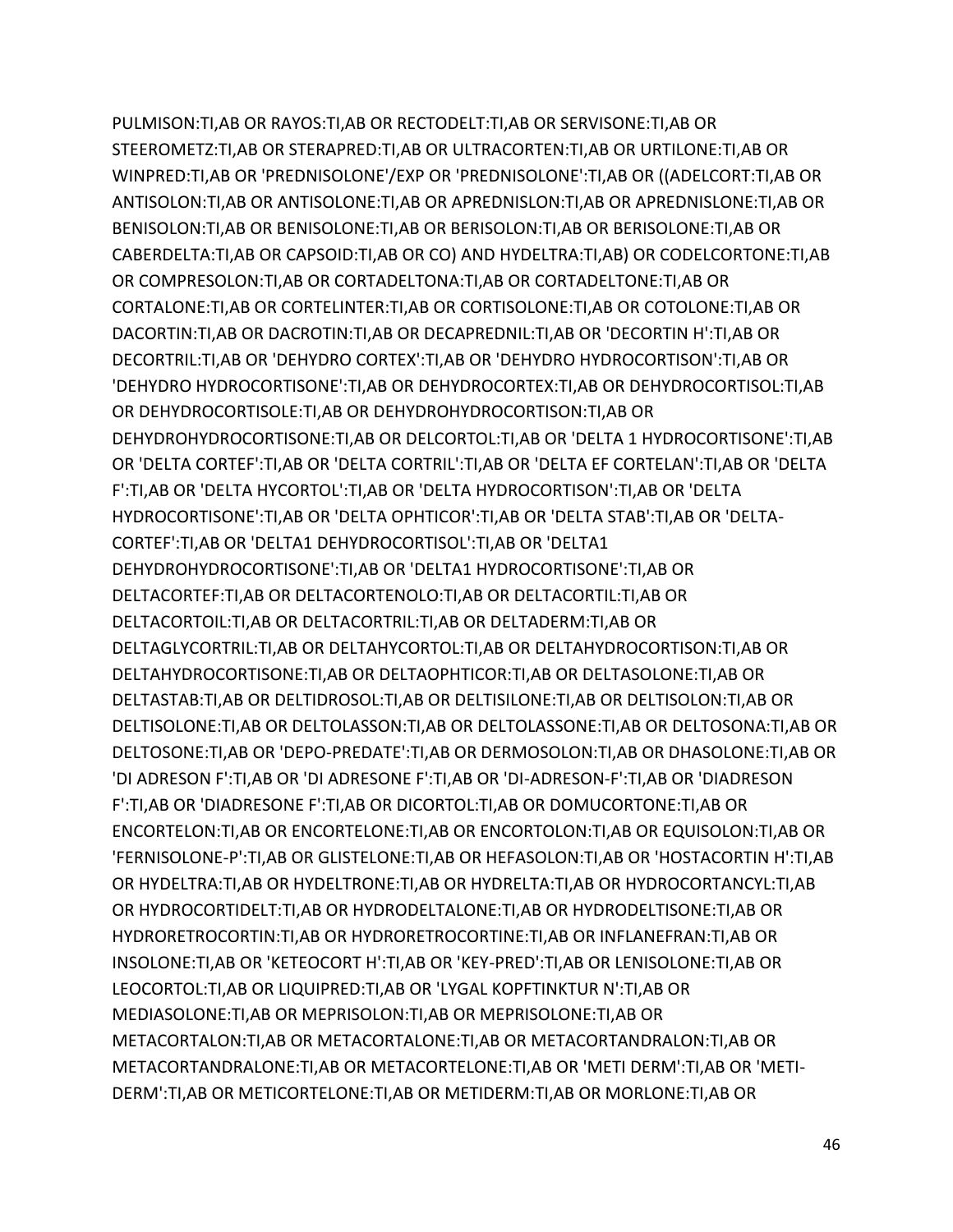MYDRAPRED:TI,AB OR 'NEO DELTA':TI,AB OR NISOLON:TI,AB OR NISOLONE:TI,AB OR 'NSC 9120':TI,AB OR NSC9120:TI,AB OR OPREDSONE:TI,AB OR PANAFCORTELONE:TI,AB OR PANAFCORTOLONE:TI,AB OR PANAFORT:TI,AB OR PARACORTOL:TI,AB OR PHLOGEX:TI,AB OR 'PRE CORTISYL':TI,AB OR PRECONIN:TI,AB OR PRECORTALON:TI,AB OR PRECORTANCYL:TI,AB OR PRECORTISYL:TI,AB OR 'PRED-JECT-50':TI,AB OR 'PREDACORT 50':TI,AB OR 'PREDAJECT-50':TI,AB OR 'PREDALONE 50':TI,AB OR PREDARTRINA:TI,AB OR PREDARTRINE:TI,AB OR 'PREDATE-50':TI,AB OR PREDELTILONE:TI,AB OR PREDISOLE:TI,AB OR PREDISYR:TI,AB OR 'PREDNE DOME':TI,AB OR PREDNECORT:TI,AB OR PREDNEDOME:TI,AB OR PREDNELAN:TI,AB OR 'PREDNI COELIN':TI,AB OR 'PREDNI H TABLINEN':TI,AB OR 'PREDNI-HELVACORT':TI,AB OR PREDNICOELIN:TI,AB OR PREDNICORT:TI,AB OR PREDNICORTELONE:TI,AB OR 'PREDNIFOR DROPS':TI,AB OR PREDNIMENT:TI,AB OR PREDNIRETARD:TI,AB OR PREDNIS:TI,AB OR PREDNISIL:TI,AB OR PREDNISOLON:TI,AB OR PREDNISOLONA:TI,AB OR PREDNIVET:TI,AB OR PREDNORSOLON:TI,AB OR PREDNORSOLONE:TI,AB OR PREDONINE:TI,AB OR PREDORGASOLONA:TI,AB OR PREDORGASOLONE:TI,AB OR PRELON:TI,AB OR PRELONE:TI,AB OR PRENILONE:TI,AB OR PRENIN:TI,AB OR PRENOLONE:TI,AB OR PREVENTAN:TI,AB OR PREZOLON:TI,AB OR RUBYCORT:TI,AB OR SCHERISOLON:TI,AB OR SCHERISOLONA:TI,AB OR SERILONE:TI,AB OR SOLONDO:TI,AB OR SOLONE:TI,AB OR SOLUPREN:TI,AB OR SOLUPRENE:TI,AB OR SPIRICORT:TI,AB OR SPOLOTANE:TI,AB OR STERANE:TI,AB OR STEROLONE:TI,AB OR SUPERCORTISOL:TI,AB OR SUPERCORTIZOL:TI,AB OR TARACORTELONE:TI,AB OR WALESOLONE:TI,AB OR WYSOLONE:TI,AB OR 'METHYLPREDNISOLONE'/EXP OR 'METHYLPREDNISOLONE':TI,AB OR '6 METHYL DELTA 1 HYDROCORTISONE':TI,AB OR '6 METHYLPREDNISOLONE':TI,AB OR '6ALPHA METHYL DELTA1 HYDROCORTISONE':TI,AB OR 'ADLONE-40':TI,AB OR 'ADLONE-80':TI,AB OR 'DEP MEDALONE 80':TI,AB OR DEPMEDALONE:TI,AB OR 'DEPOJECT-80':TI,AB OR DEPOPRED:TI,AB OR ESAMETONE:TI,AB OR FIRMACORT:TI,AB OR 'MED-JEC-40':TI,AB OR MEDIXON:TI,AB OR MEDNIN:TI,AB OR 'MEDRALONE 80':TI,AB OR MEDRATE:TI,AB OR MEDROL:TI,AB OR MEDRONE:TI,AB OR MEPREDNISOLONE:TI,AB OR MEPRELON:TI,AB OR MESOPREN:TI,AB OR 'METHACORT 40':TI,AB OR 'METHACORT 80':TI,AB OR METHYLCOTOL:TI,AB OR METHYLCOTOLONE:TI,AB OR 'METHYLPRED DP':TI,AB OR METHYLSTEROLONE:TI,AB OR METIDROL:TI,AB OR METRISONE:TI,AB OR METYCORTIN:TI,AB OR METYPRED:TI,AB OR METYPRESOL:TI,AB OR NEOMEDRONE:TI,AB OR 'NSC 19987':TI,AB OR NSC19987:TI,AB OR PREDNOL:TI,AB OR SOLOMET:TI,AB OR 'SOLU DECORTIN':TI,AB OR URBASON:TI,AB OR 'GLUCOCORTICOID'/DE OR GLUCOCORTICOID:TI,AB OR GLUCOCORTICOIDSTEROID:TI,AB OR GLUCOCORTICOSTEROID:TI,AB OR GLUCOCORTOID:TI,AB OR GLYCOCORTICOID:TI,AB OR GLYCOCORTICOSTEROID:TI,AB OR 'CORTICOSTEROID'/DE OR 'CORTICOSTEROIDS':TI,AB OR 'ADRENAL CORTEX HORMONE':TI,AB OR 'ADRENAL CORTEX HORMONES':TI,AB OR 'ADRENAL CORTICAL HORMONE':TI,AB OR 'ADRENAL CORTICAL HORMONES':TI,AB OR 'ADRENOCORTICAL HORMONE':TI,AB OR ADRENOCORTICOSTEROID\*:TI,AB OR CORTICOSTEROIDS:TI,AB OR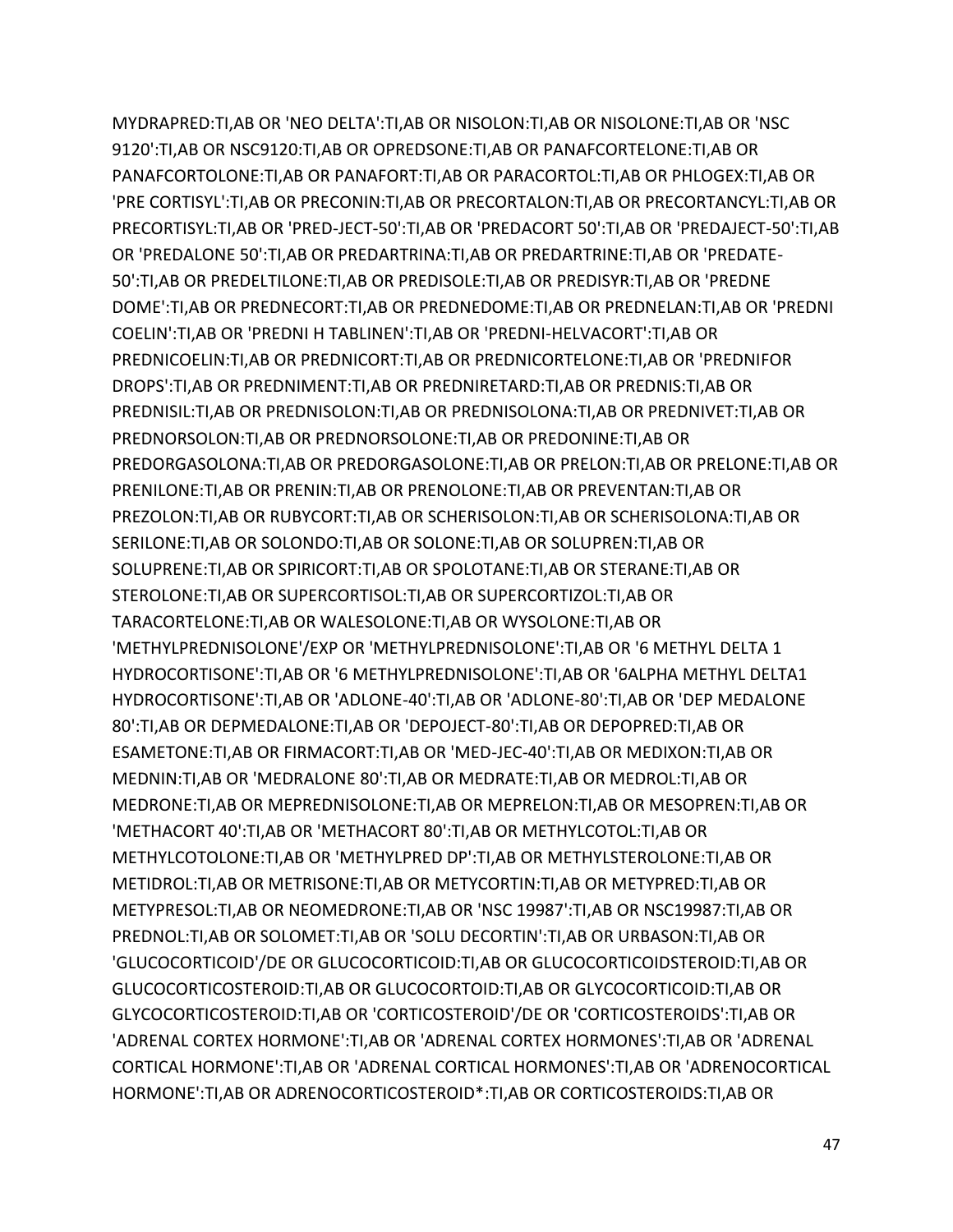DERMOCORTICOSTEROID:TI,AB OR CORTICOID\*:TI,AB OR STEROID\*:TI,AB) AND ('DRUG PULSE THERAPY'/EXP OR 'PULSE THERAPY':TI,AB OR 'INTRAVENOUS DRUG ADMINISTRATION'/EXP OR INTRAVENOUS\*:TI,AB OR 'IV ADMINISTRATION':TI,AB OR 'IV DRUG DELIVERY':TI,AB OR 'IV DRUG ADMINISTRATION':TI,AB OR 'IV DRUG INJECTION':TI,AB OR 'IV DRUG THERAPY':TI,AB OR 'IV INFUSION':TI,AB OR 'IV INJECTION':TI,AB OR 'IV MEDICATION':TI,AB OR 'VEIN INFUSION':TI,AB OR 'VEIN INJECTION':TI,AB OR 'VENOUS DRIP':TI,AB OR 'VENOUS INFUSION':TI,AB OR 'VENOUS INJECTION':TI,AB OR 'VENOUS TRANSFUSION':TI,AB OR 'ADMINISTRATION AND DOSAGE'/EXP OR DOSE:TI,AB OR DOSES:TI,AB OR DOSAGE\*:TI,AB OR MEGADOS\*:TI,AB OR 'DRUG ADMINISTRATION'/EXP OR 'DRUG ADMINISTRATION':TI,AB OR 'HIGH-DOSE':TI,AB OR 'HIGH DOSE':TI,AB OR 'LOW-DOSE':TI,AB OR 'LOW DOSE':TI,AB OR 'MEDIUM DOSE':TI,AB OR 'MEDIUM-DOSE':TI,AB OR 'ALTERNATE DAY':TI,AB OR 'ALTERNATE DAYS':TI,AB OR TAPER\*:TI,AB,DE OR 'CYCLOPHOSPHAMIDE'/EXP OR 'CYCLOPHOSPHAMIDE':TI,AB OR ALKYROXAN:TI,AB OR 'B 518':TI,AB OR B518:TI,AB OR 'B518 ASTA':TI,AB OR CARLOXAN:TI,AB OR CICLOFOSFAMIDA:TI,AB OR CICLOLEN:TI,AB OR CICLOXAL:TI,AB OR CLAFEN:TI,AB OR 'CYCLO-CELL':TI,AB OR CYCLOBLASTIN:TI,AB OR CYCLOBLASTINE:TI,AB OR 'CYCLOFOS AMIDE':TI,AB OR CYCLOFOSFAMID:TI,AB OR CYCLOFOSFAMIDE:TI,AB OR CYCLOPHAR:TI,AB OR CYCLOPHOSPHAMID:TI,AB OR CYCLOPHOSPHAMIDES:TI,AB OR CYCLOPHOSPHAN:TI,AB OR CYCLOPHOSPHANE:TI,AB OR CYCLOSTIN:TI,AB OR CYCLOXAN:TI,AB OR CYPHOS:TI,AB OR CYTOPHOSPHAN:TI,AB OR CYTOPHOSPHANE:TI,AB OR CYTOXAN:TI,AB OR 'ENDOCYCLO PHOSPHATE':TI,AB OR ENDOXAN:TI,AB OR ENDOXANA:TI,AB OR 'ENDOXON-ASTA':TI,AB OR ENDUXAN:TI,AB OR GENOXAL:TI,AB OR LEDOXAN:TI,AB OR LEDOXINA:TI,AB OR 'LYOPHILIZED CYTOXAN':TI,AB OR MITOXAN:TI,AB OR NEOSAN:TI,AB OR NEOSAR:TI,AB OR NORISTAN:TI,AB OR 'NSC 26271':TI,AB OR 'NSC 2671':TI,AB OR PROCYTOX:TI,AB OR PROCYTOXIDE:TI,AB OR SEMDOXAN:TI,AB OR SENDOXAN:TI,AB OR SYKLOFOSFAMID:TI,AB OR 'TUMOR NECROSIS FACTOR INHIBITOR'/EXP OR 'TUMOR NECROSIS FACTOR INHIBITOR':TI,AB OR 'ANTI TNF AGENT':TI,AB OR 'ANTI TNF ALPHA AGENT':TI,AB OR 'ANTI TUMOR NECROSIS FACTOR AGENT':TI,AB OR 'ANTI TUMOUR NECROSIS FACTOR AGENT':TI,AB OR 'TNF ALPHA INHIBITOR':TI,AB OR 'TNF INHIBITOR':TI,AB OR 'TUMOR NECROSIS FACTOR ALPHA INHIBITOR':TI,AB OR 'TUMOUR NECROSIS FACTOR ALPHA INHIBITOR':TI,AB OR 'TUMOUR NECROSIS FACTOR INHIBITOR':TI,AB OR 'ADALIMUMAB':TI,AB OR 'ABP 501':TI,AB OR ABP501:TI,AB OR AMGEVITA:TI,AB OR AMJEVITA:TI,AB OR CYLTEZO:TI,AB OR HUMIRA:TI,AB OR IMRALDI:TI,AB OR 'MONOCLONAL ANTIBODY D2E7':TI,AB OR SOLYMBIC:TI,AB OR TRUDEXA:TI,AB OR 'BLESELUMAB':TI,AB OR 'ASKP 1240':TI,AB OR ASKP1240:TI,AB OR 'DENOSUMAB':TI,AB OR 'AMG 162':TI,AB OR AMG162:TI,AB OR AMGIVA:TI,AB OR PROLIA:TI,AB OR XGEVA:TI,AB OR 'EFIZONERIMOD ALFA':TI,AB OR EFIZONERIMOD:TI,AB OR 'MEDI 6383':TI,AB OR MEDI6383:TI,AB OR 'ETANERCEPT':TI,AB OR BENEPALI:TI,AB OR EMBREL:TI,AB OR ENBREL:TI,AB OR 'ENIA 11':TI,AB OR ENIA11:TI,AB OR ERELZI:TI,AB OR 'ETANERCEPT-SZZS':TI,AB OR LIFMIOR:TI,AB OR OPINERCEPT:TI,AB OR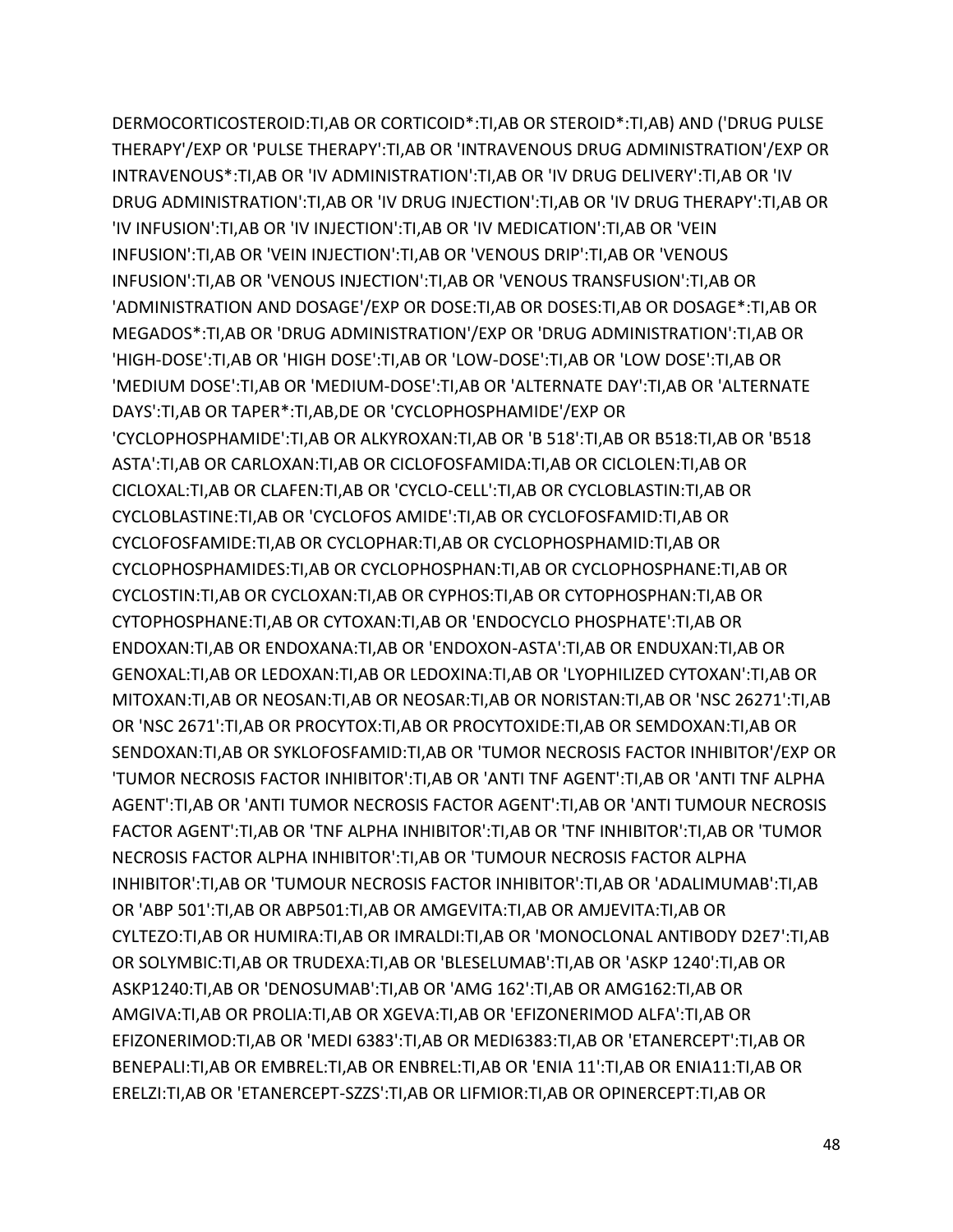'RECOMBINANT TUMOR NECROSIS FACTOR RECEPTOR FC FUSION PROTEIN':TI,AB OR 'RECOMBINANT TUMOUR NECROSIS FACTOR RECEPTOR FC FUSION PROTEIN':TI,AB OR 'TNR 001':TI,AB OR TNR001:TI,AB OR 'TUMOR NECROSIS FACTOR RECEPTOR FC FUSION PROTEIN':TI,AB OR 'TUMOUR NECROSIS FACTOR RECEPTOR FC FUSION PROTEIN':TI,AB OR TUNEX:TI,AB OR 'INFLIXIMAB':TI,AB OR AVAKINE:TI,AB OR FLIXABI:TI,AB OR INFLECTRA:TI,AB OR 'INFLIXIMAB-DYYB':TI,AB OR 'INFLIXIMAB-QBTX':TI,AB OR IXIFI:TI,AB OR 'PF 06438179':TI,AB OR 'PF 6438179':TI,AB OR PF06438179:TI,AB OR PF6438179:TI,AB OR REMICADE:TI,AB OR REMSIMA:TI,AB OR REVELLEX:TI,AB OR 'PEGILODECAKIN':TI,AB OR 'AM 0010':TI,AB OR AM0010:TI,AB OR 'PEG ILODECAKIN':TI,AB OR 'PEGINTERLEUKIN 10':TI,AB OR 'PEGYLATED ILODECAKIN':TI,AB OR 'PEGYLATED INTERLEUKIN 10':TI,AB OR 'REMTOLUMAB':TI,AB OR 'A 1230717':TI,AB OR A1230717:TI,AB OR 'ABT 122':TI,AB OR ABT122:TI,AB OR 'TAVOLIMAB':TI,AB OR 'MEDI 0562':TI,AB OR 'MEDI 562':TI,AB OR MEDI0562:TI,AB OR MEDI562:TI,AB OR TAVOLIXIZUMAB:TI,AB OR LUSINEX:TI,AB OR 'R 1569':TI,AB OR R1569:TI,AB OR 'USTEKINUMAB'/EXP OR 'USTEKINUMAB':TI,AB OR 'CNTO 1275':TI,AB OR CNTO1275:TI,AB OR 'MONOCLONAL ANTIBODY CNTO 1275':TI,AB OR STELARA:TI,AB OR 'AZATHIOPRINE'/EXP OR 'AZATHIOPRINE':TI,AB OR ARATHIOPRIN:TI,AB OR ARATHIOPRINE:TI,AB OR 'AZA-Q':TI,AB OR AZAFALK:TI,AB OR AZAHEXAL:TI,AB OR AZAMEDAC:TI,AB OR AZAMUN:TI,AB OR AZAMUNE:TI,AB OR AZANIN:TI,AB OR AZAPIN:TI,AB OR AZAPRESS:TI,AB OR AZAPRINE:TI,AB OR AZAREX:TI,AB OR AZASAN:TI,AB OR AZATHIODURA:TI,AB OR AZATHIOPINE:TI,AB OR AZATHIOPRIM:TI,AB OR AZATHIOPRIN:TI,AB OR AZATHIOPURINE:TI,AB OR AZATHROPSIN:TI,AB OR AZATIOPRINA:TI,AB OR AZATOX:TI,AB OR AZATRILEM:TI,AB OR AZOPI:TI,AB OR AZORAN:TI,AB OR AZOTHIOPRIN:TI,AB OR AZOTHIOPRINE:TI,AB OR 'BW 57 322':TI,AB OR 'BW 57-322':TI,AB OR 'BW 57322':TI,AB OR 'BW57-322':TI,AB OR BW57322:TI,AB OR COLINSAN:TI,AB OR IMMURAN:TI,AB OR IMMUREL:TI,AB OR IMMUTHERA:TI,AB OR IMUNEN:TI,AB OR IMUPRIN:TI,AB OR IMURAN:TI,AB OR IMURANE:TI,AB OR IMUREK:TI,AB OR IMUREL:TI,AB OR IMUREN:TI,AB OR 'NSC 39084':TI,AB OR NSC39084:TI,AB OR THIOAZEPRINE:TI,AB OR THIOPRINE:TI,AB OR TRANSIMUNE:TI,AB OR ZYTRIM:TI,AB OR 'LEFLUNOMIDE'/EXP OR 'LEFLUNOMIDE':TI,AB OR ARABLOC:TI,AB OR ARAVA:TI,AB OR 'HWA 486':TI,AB OR HWA486:TI,AB OR REPSO:TI,AB OR 'RS 34821':TI,AB OR RS34821:TI,AB OR 'SU 101':TI,AB OR SU101:TI,AB OR (('METHOTREXATE'/EXP OR 'METHOTREXATE':TI,AB OR 'A METHOPTERINE':TI,AB OR ABITREXATE:TI,AB OR AMETHOPTERIN:TI,AB OR AMETHOPTERINE:TI,AB OR AMETOPTERINE:TI,AB OR ANTIFOLAN:TI,AB OR BIOTREXATE:TI,AB OR CANCEREN:TI,AB OR 'CL 14377':TI,AB OR CL14377:TI,AB OR EMTEXATE:TI,AB OR EMTHEXAT:TI,AB OR EMTHEXATE:TI,AB OR EMTREXATE:TI,AB OR ENTHEXATE:TI,AB OR FARMITREXAT:TI,AB OR FARMITREXATE:TI,AB OR FARMOTREX:TI,AB OR FOLEX:TI,AB OR IFAMET:TI,AB OR IMETH:TI,AB OR INTRADOSE) AND MTX:TI,AB) OR JYLAMVO:TI,AB OR LANTAREL:TI,AB OR LEDERTREXATE:TI,AB OR MAXTREX:TI,AB OR METEX:TI,AB OR METHOBLASTIN:TI,AB OR METHOHEXATE:TI,AB OR METHOTRATE:TI,AB OR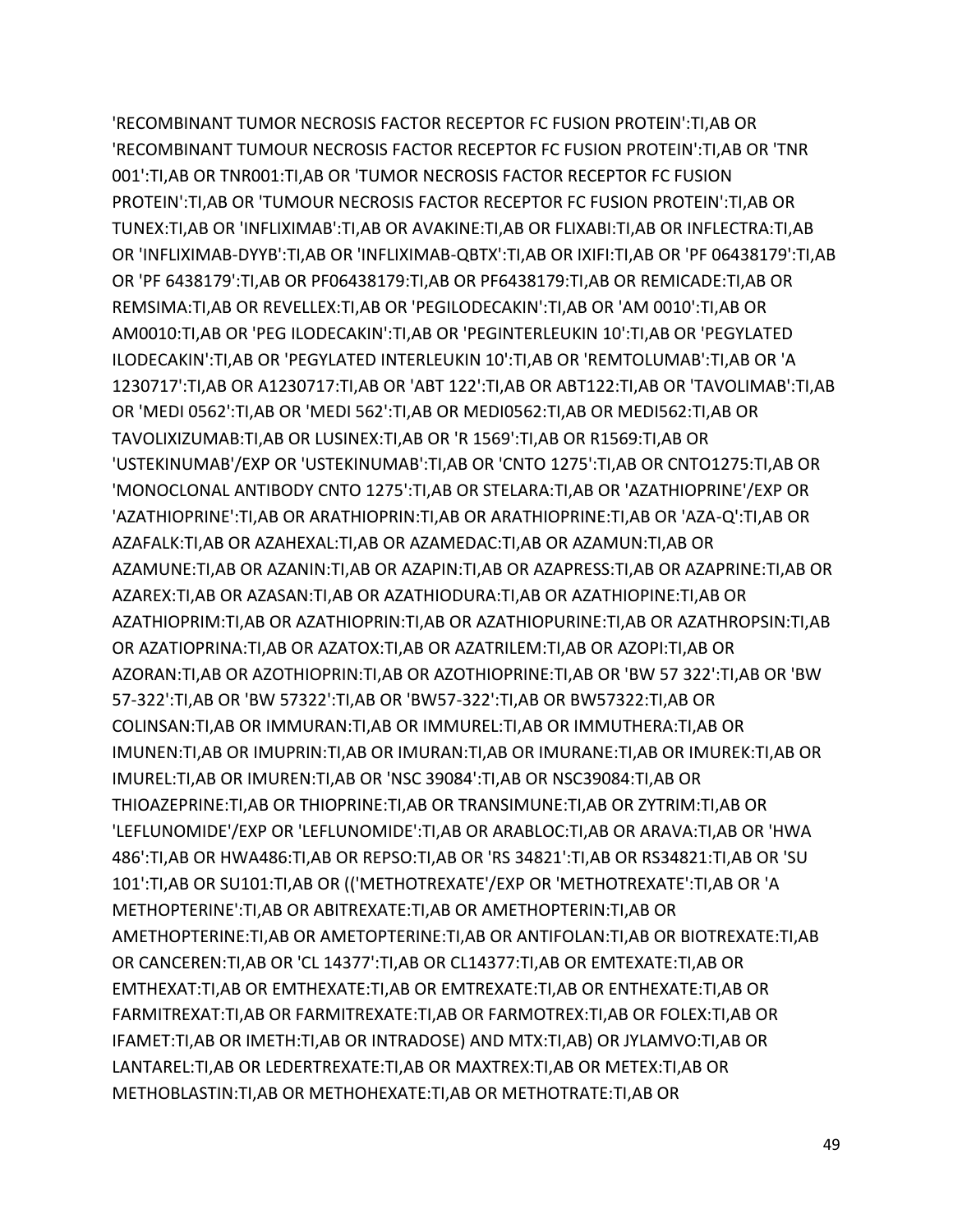METHOTREXAT:TI,AB OR METHOTREXATO:TI,AB OR METHROTREXATE:TI,AB OR METHYLAMINOPTERIN:TI,AB OR METHYLAMINOPTERINE:TI,AB OR METICIL:TI,AB OR METOJECT:TI,AB OR METOTHREXATE:TI,AB OR METOTREXAT:TI,AB OR METOTREXATE:TI,AB OR METOTREXIN:TI,AB OR METREX:TI,AB OR MEXATE:TI,AB OR 'MEXATE-AQ':TI,AB OR 'MPI 5004':TI,AB OR MPI5004:TI,AB OR MTX:TI,AB OR NEOTREXATE:TI,AB OR NORDIMET:TI,AB OR NOVATREX:TI,AB OR 'NSC 740':TI,AB OR NSC740:TI,AB OR OTREXUP:TI,AB OR RASUVO:TI,AB OR REUMATREX:TI,AB OR RHEUMATREX:TI,AB OR TEXATE:TI,AB OR 'TEXATE-T':TI,AB OR TEXORATE:TI,AB OR TREXALL:TI,AB OR XAKEN:TI,AB OR XATMEP:TI,AB OR ZEXATE:TI,AB OR 'RITUXIMAB'/EXP OR 'RITUXIMAB':TI,AB OR BLITZIMA:TI,AB OR 'CT P10':TI,AB OR CTP10:TI,AB OR 'IDEC 102':TI,AB OR 'IDEC C2B8':TI,AB OR IDEC102:TI,AB OR IDECC2B8:TI,AB OR MABTHERA:TI,AB OR 'MONOCLONAL ANTIBODY IDEC C2B8':TI,AB OR 'R 105':TI,AB OR R105:TI,AB OR REDITUX:TI,AB OR 'RG 105':TI,AB OR RG105:TI,AB OR RITEMVIA:TI,AB OR RITUXAN:TI,AB OR RITUXIN:TI,AB OR RITUZENA:TI,AB OR RIXATHON:TI,AB OR RIXIMYO:TI,AB OR 'RO 452294':TI,AB OR RO452294:TI,AB OR TRUXIMA:TI,AB OR TUXELLA:TI,AB OR 'MYCOPHENOLATE MOFETIL'/EXP OR 'MYCOPHENOLATE MOFETIL':TI,AB OR 'CELL CEPT':TI,AB OR CELLCEPT:TI,AB OR CELLMUNE:TI,AB OR CELLSEPT:TI,AB OR MUNOLOC:TI,AB OR MYCLAUSEN:TI,AB OR 'MYCOPHENOLIC ACID':TI,AB OR MYFENAX:TI,AB OR 'RS 61443':TI,AB OR 'RS 61443 190':TI,AB OR RS61443:TI,AB OR 'RS61443 190':TI,AB OR 'MYCOPHENOLIC ACID'/EXP OR 'ERL 080':TI,AB OR 'ERL 080A':TI,AB OR ERL080:TI,AB OR ERL080A:TI,AB OR MELBEX:TI,AB OR MYFORTIC:TI,AB OR 'NSC 129185':TI,AB OR NSC129185:TI,AB OR 'MEPOLIZUMAB'/EXP OR 'MEPOLIZUMAB':TI,AB OR BOSATRIA:TI,AB OR 'SB 240563':TI,AB OR NUCALA:TI,AB OR 'OMALIZUMAB'/EXP OR 'OMALIZUMAB':TI,AB OR 'HU 901':TI,AB OR 'MONOCLONAL ANTIBODY E 25':TI,AB OR 'MONOCLONAL ANTIBODY E25':TI,AB OR OLIZUMAB:TI,AB OR XOLAIR:TI,AB OR 'TOCILIZUMAB'/EXP OR 'TOCILIZUMAB':TI,AB OR (R AND 1569:TI,AB) OR ROACTEMRA:TI,AB OR ATLIZUMAB:TI,AB OR ACTEMRA:TI,AB OR 'ABATACEPT'/EXP OR 'ABATACEPT':TI,AB OR 'CTLA4 IMMUNOGLOBULIN':TI,AB OR CTLA4IG:TI,AB OR ORENCIA:TI,AB OR LEA29Y:TI,AB OR 'BMS-224818':TI,AB OR 'BMS 224818':TI,AB OR BELATACEPT:TI,AB OR 'BMS 188667':TI,AB OR 'CTLA-4-IG':TI,AB OR 'CYTOTOXIC T LYMPHOCYTE ASSOCIATED ANTIGEN 4 IMMUNOGLOBULIN':TI,AB OR 'CTLA4 IG':TI,AB OR 'CTLA4-FC':TI,AB OR NULOJIX:TI,AB OR 'CYCLOSPORINE'/EXP OR 'CYCLOSPORINE':TI,AB OR 'ADI 628':TI,AB OR ADI628:TI,AB OR CICLORAL:TI,AB OR CICLOSPORIN:TI,AB OR CIPOL:TI,AB OR CONSUPREN:TI,AB OR DEXIMUNE:TI,AB OR EQUORAL:TI,AB OR GENGRAF:TI,AB OR IKERVIS:TI,AB OR IMINORAL:TI,AB OR IMPLANTA:TI,AB OR IMUSPORIN:TI,AB OR 'NOVA 22007':TI,AB OR NOVA22007:TI,AB OR RESTASIS:TI,AB OR SANDIMUN:TI,AB OR SANDIMUNE:TI,AB OR 'SANG 35':TI,AB OR SANGCYA:TI,AB OR CYCLOSPORIN\*:TI,AB OR NEORAL:TI,AB OR 'CYA NOF':TI,AB OR SANDIMMUN\*:TI,AB OR 'CSA-NEORAL':TI,AB OR 'OL 27 400':TI,AB OR 'OL 27400':TI,AB OR 'AVACOPAN'/EXP OR 'AVACOPAN':TI,AB OR 'CCX 168':TI,AB OR CCX168:TI,AB)) OR (('GIANT CELL ARTERITIS'/EXP OR 'GIANT CELL ARTERITIS':TI,AB OR 'HORTON DISEASE':TI,AB OR 'HORTONS DISEASE':TI,AB OR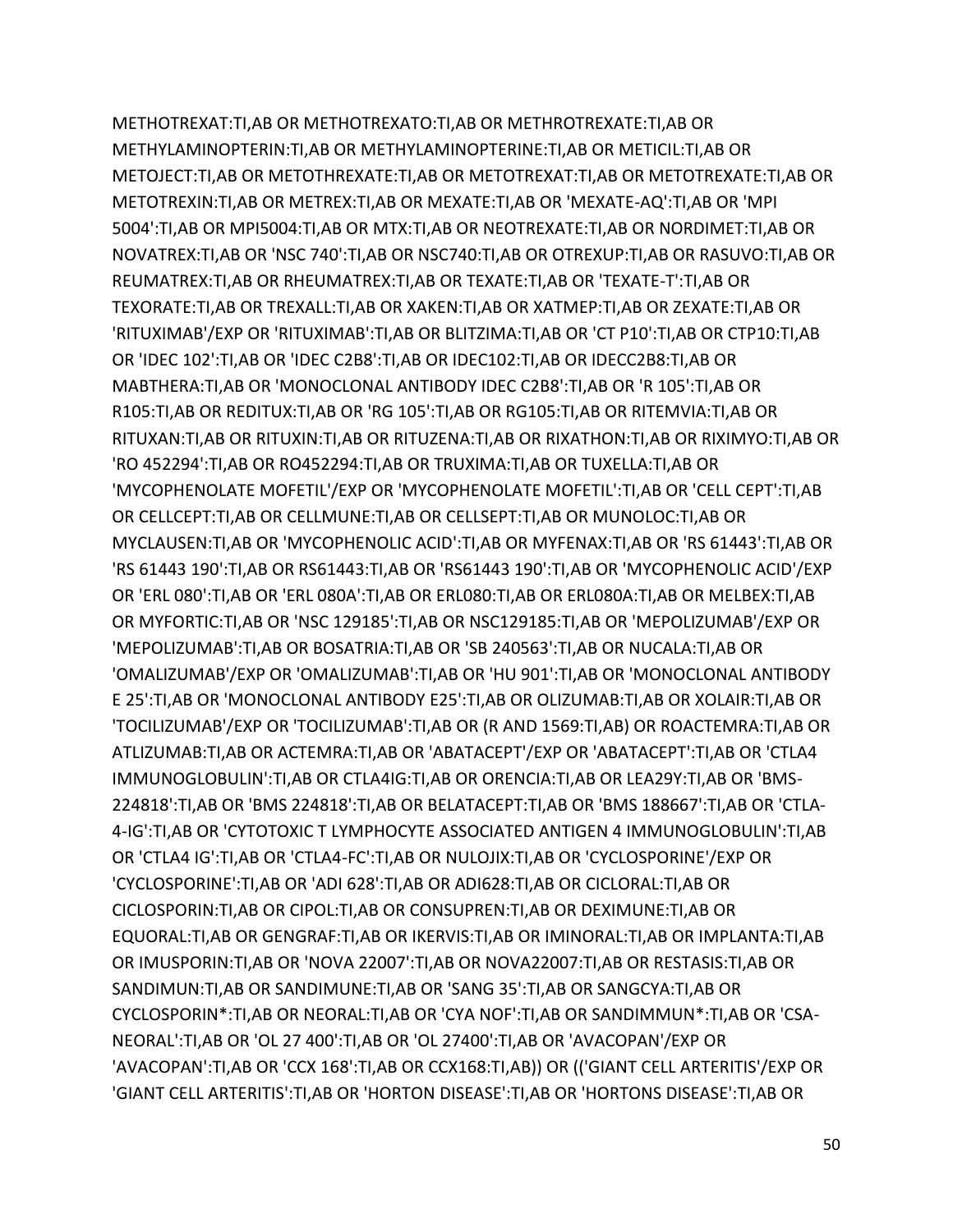'GIANT CELL AORTITIS':TI,AB OR 'GIANT CELL AORTITIDES':TI,AB OR 'GIANT CELL AORTIC ARTERITIS':TI,AB OR 'CRANIAL ARTERITIS':TI,AB) NOT ('ANIMAL'/EXP NOT ('ANIMAL'/EXP AND 'HUMAN'/EXP)) NOT ('EDITORIAL'/EXP OR 'LETTER'/EXP OR 'CASE REPORT'/EXP) AND [ENGLISH]/LIM AND [EMBASE]/LIM NOT ([EMBASE]/LIM AND [MEDLINE]/LIM) AND ('ARTICLE'/IT OR 'ARTICLE IN PRESS'/IT OR 'REVIEW'/IT) AND ('PREDNISONE'/EXP OR 'PREDNISONE':TI,AB OR 1ANCORTONE:TI,AB OR 'APO-PREDNISONE':TI,AB OR BIOCORTONE:TI,AB OR COLISONE:TI,AB OR CORTAN:TI,AB OR CORTIDELT:TI,AB OR CORTIPREX:TI,AB OR CUTASON:TI,AB OR DACORTEN:TI,AB OR 'DE CORTISYL':TI,AB OR DECORTANCYL:TI,AB OR DECORTIN:TI,AB OR DECORTINE:TI,AB OR DECORTISYL:TI,AB OR DEHYDROCORTISONE:TI,AB OR DEKORTIN:TI,AB OR DELITISONE:TI,AB OR 'DELLACORT A':TI,AB OR 'DELTA 1 DEHYDROCORTISONE':TI,AB OR 'DELTA CORTELAN':TI,AB OR 'DELTA CORTISONE':TI,AB OR 'DELTA DOME':TI,AB OR 'DELTA E':TI,AB OR 'DELTA PRENOVIS':TI,AB OR 'DELTA-DOME':TI,AB OR DELTACORTEN:TI,AB OR DELTACORTENE:TI,AB OR DELTACORTISONE:TI,AB OR DELTACORTONE:TI,AB OR DELTASONE:TI,AB OR DELTISON:TI,AB OR DELTISONA:TI,AB OR DELTRA:TI,AB OR 'DI ADRESON':TI,AB OR 'DI-ADRESON':TI,AB OR DIADRESON:TI,AB OR DRAZONE:TI,AB OR ENCORTON:TI,AB OR ENCORTONE:TI,AB OR ENKORTON:TI,AB OR FERNISONE:TI,AB OR HOSTACORTIN:TI,AB OR INSONE:TI,AB OR 'LIQUID PRED':TI,AB OR LODOTRA:TI,AB OR 'ME-KORTI':TI,AB OR MEPRISON:TI,AB OR METACORTANDRACIN:TI,AB OR METICORTEN:TI,AB OR METICORTINE:TI,AB OR NISONA:TI,AB OR 'NSC 10023':TI,AB OR NSC10023:TI,AB OR ORASONE:TI,AB OR ORISANE:TI,AB OR PANAFCORT:TI,AB OR PARACORT:TI,AB OR PEHACORT:TI,AB OR PRECORT:TI,AB OR PRECORTAL:TI,AB OR 'PREDNICEN-M':TI,AB OR PREDNICORM:TI,AB OR PREDNICOT:TI,AB OR PREDNIDIB:TI,AB OR PREDNISON:TI,AB OR PREDNITONE:TI,AB OR PRONISON:TI,AB OR PRONISONE:TI,AB OR PRONIZONE:TI,AB OR PULMISON:TI,AB OR RAYOS:TI,AB OR RECTODELT:TI,AB OR SERVISONE:TI,AB OR STEEROMETZ:TI,AB OR STERAPRED:TI,AB OR ULTRACORTEN:TI,AB OR URTILONE:TI,AB OR WINPRED:TI,AB OR 'PREDNISOLONE'/EXP OR 'PREDNISOLONE':TI,AB OR ((ADELCORT:TI,AB OR ANTISOLON:TI,AB OR ANTISOLONE:TI,AB OR APREDNISLON:TI,AB OR APREDNISLONE:TI,AB OR BENISOLON:TI,AB OR BENISOLONE:TI,AB OR BERISOLON:TI,AB OR BERISOLONE:TI,AB OR CABERDELTA:TI,AB OR CAPSOID:TI,AB OR CO) AND HYDELTRA:TI,AB) OR CODELCORTONE:TI,AB OR COMPRESOLON:TI,AB OR CORTADELTONA:TI,AB OR CORTADELTONE:TI,AB OR CORTALONE:TI,AB OR CORTELINTER:TI,AB OR CORTISOLONE:TI,AB OR COTOLONE:TI,AB OR DACORTIN:TI,AB OR DACROTIN:TI,AB OR DECAPREDNIL:TI,AB OR 'DECORTIN H':TI,AB OR DECORTRIL:TI,AB OR 'DEHYDRO CORTEX':TI,AB OR 'DEHYDRO HYDROCORTISON':TI,AB OR 'DEHYDRO HYDROCORTISONE':TI,AB OR DEHYDROCORTEX:TI,AB OR DEHYDROCORTISOL:TI,AB OR DEHYDROCORTISOLE:TI,AB OR DEHYDROHYDROCORTISON:TI,AB OR DEHYDROHYDROCORTISONE:TI,AB OR DELCORTOL:TI,AB OR 'DELTA 1 HYDROCORTISONE':TI,AB OR 'DELTA CORTEF':TI,AB OR 'DELTA CORTRIL':TI,AB OR 'DELTA EF CORTELAN':TI,AB OR 'DELTA F':TI,AB OR 'DELTA HYCORTOL':TI,AB OR 'DELTA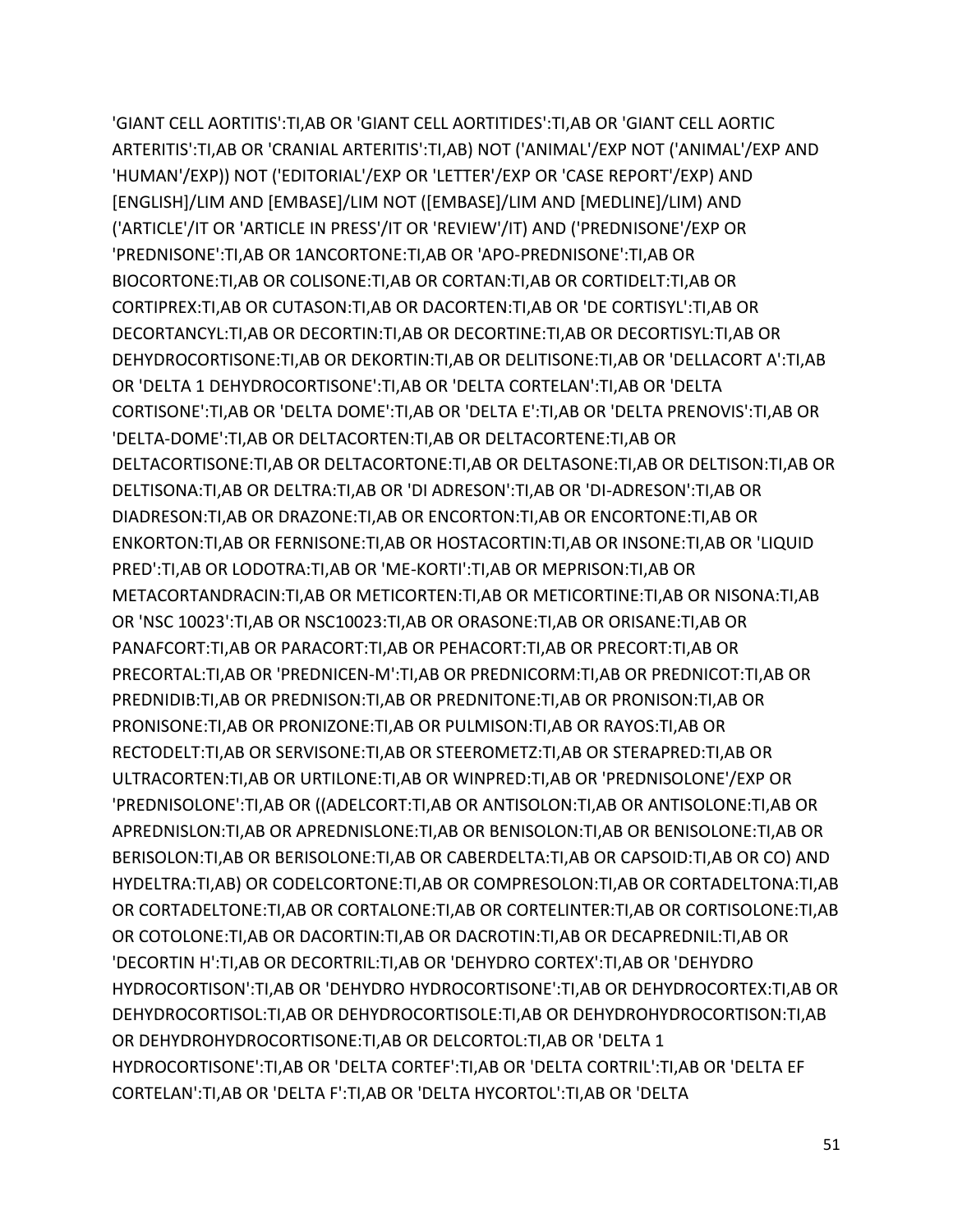HYDROCORTISON':TI,AB OR 'DELTA HYDROCORTISONE':TI,AB OR 'DELTA OPHTICOR':TI,AB OR 'DELTA STAB':TI,AB OR 'DELTA-CORTEF':TI,AB OR 'DELTA1 DEHYDROCORTISOL':TI,AB OR 'DELTA1 DEHYDROHYDROCORTISONE':TI,AB OR 'DELTA1 HYDROCORTISONE':TI,AB OR DELTACORTEF:TI,AB OR DELTACORTENOLO:TI,AB OR DELTACORTIL:TI,AB OR DELTACORTOIL:TI,AB OR DELTACORTRIL:TI,AB OR DELTADERM:TI,AB OR DELTAGLYCORTRIL:TI,AB OR DELTAHYCORTOL:TI,AB OR DELTAHYDROCORTISON:TI,AB OR DELTAHYDROCORTISONE:TI,AB OR DELTAOPHTICOR:TI,AB OR DELTASOLONE:TI,AB OR DELTASTAB:TI,AB OR DELTIDROSOL:TI,AB OR DELTISILONE:TI,AB OR DELTISOLON:TI,AB OR DELTISOLONE:TI,AB OR DELTOLASSON:TI,AB OR DELTOLASSONE:TI,AB OR DELTOSONA:TI,AB OR DELTOSONE:TI,AB OR 'DEPO-PREDATE':TI,AB OR DERMOSOLON:TI,AB OR DHASOLONE:TI,AB OR 'DI ADRESON F':TI,AB OR 'DI ADRESONE F':TI,AB OR 'DI-ADRESON-F':TI,AB OR 'DIADRESON F':TI,AB OR 'DIADRESONE F':TI,AB OR DICORTOL:TI,AB OR DOMUCORTONE:TI,AB OR ENCORTELON:TI,AB OR ENCORTELONE:TI,AB OR ENCORTOLON:TI,AB OR EQUISOLON:TI,AB OR 'FERNISOLONE-P':TI,AB OR GLISTELONE:TI,AB OR HEFASOLON:TI,AB OR 'HOSTACORTIN H':TI,AB OR HYDELTRA:TI,AB OR HYDELTRONE:TI,AB OR HYDRELTA:TI,AB OR HYDROCORTANCYL:TI,AB OR HYDROCORTIDELT:TI,AB OR HYDRODELTALONE:TI,AB OR HYDRODELTISONE:TI,AB OR HYDRORETROCORTIN:TI,AB OR HYDRORETROCORTINE:TI,AB OR INFLANEFRAN:TI,AB OR INSOLONE:TI,AB OR 'KETEOCORT H':TI,AB OR 'KEY-PRED':TI,AB OR LENISOLONE:TI,AB OR LEOCORTOL:TI,AB OR LIQUIPRED:TI,AB OR 'LYGAL KOPFTINKTUR N':TI,AB OR MEDIASOLONE:TI,AB OR MEPRISOLON:TI,AB OR MEPRISOLONE:TI,AB OR METACORTALON:TI,AB OR METACORTALONE:TI,AB OR METACORTANDRALON:TI,AB OR METACORTANDRALONE:TI,AB OR METACORTELONE:TI,AB OR 'METI DERM':TI,AB OR 'METI-DERM':TI,AB OR METICORTELONE:TI,AB OR METIDERM:TI,AB OR MORLONE:TI,AB OR MYDRAPRED:TI,AB OR 'NEO DELTA':TI,AB OR NISOLON:TI,AB OR NISOLONE:TI,AB OR 'NSC 9120':TI,AB OR NSC9120:TI,AB OR OPREDSONE:TI,AB OR PANAFCORTELONE:TI,AB OR PANAFCORTOLONE:TI,AB OR PANAFORT:TI,AB OR PARACORTOL:TI,AB OR PHLOGEX:TI,AB OR 'PRE CORTISYL':TI,AB OR PRECONIN:TI,AB OR PRECORTALON:TI,AB OR PRECORTANCYL:TI,AB OR PRECORTISYL:TI,AB OR 'PRED-JECT-50':TI,AB OR 'PREDACORT 50':TI,AB OR 'PREDAJECT-50':TI,AB OR 'PREDALONE 50':TI,AB OR PREDARTRINA:TI,AB OR PREDARTRINE:TI,AB OR 'PREDATE-50':TI,AB OR PREDELTILONE:TI,AB OR PREDISOLE:TI,AB OR PREDISYR:TI,AB OR 'PREDNE DOME':TI,AB OR PREDNECORT:TI,AB OR PREDNEDOME:TI,AB OR PREDNELAN:TI,AB OR 'PREDNI COELIN':TI,AB OR 'PREDNI H TABLINEN':TI,AB OR 'PREDNI-HELVACORT':TI,AB OR PREDNICOELIN:TI,AB OR PREDNICORT:TI,AB OR PREDNICORTELONE:TI,AB OR 'PREDNIFOR DROPS':TI,AB OR PREDNIMENT:TI,AB OR PREDNIRETARD:TI,AB OR PREDNIS:TI,AB OR PREDNISIL:TI,AB OR PREDNISOLON:TI,AB OR PREDNISOLONA:TI,AB OR PREDNIVET:TI,AB OR PREDNORSOLON:TI,AB OR PREDNORSOLONE:TI,AB OR PREDONINE:TI,AB OR PREDORGASOLONA:TI,AB OR PREDORGASOLONE:TI,AB OR PRELON:TI,AB OR PRELONE:TI,AB OR PRENILONE:TI,AB OR PRENIN:TI,AB OR PRENOLONE:TI,AB OR PREVENTAN:TI,AB OR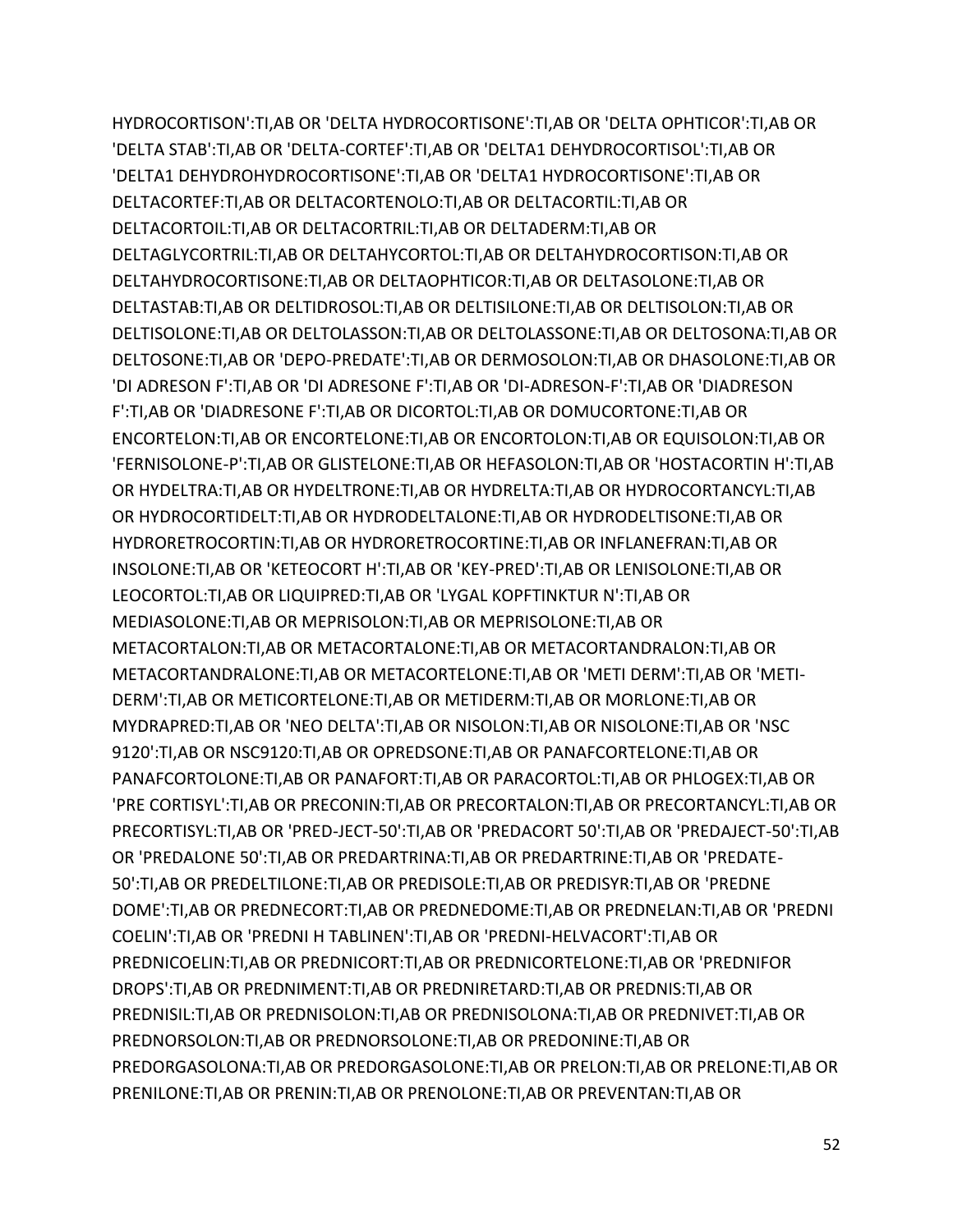PREZOLON:TI,AB OR RUBYCORT:TI,AB OR SCHERISOLON:TI,AB OR SCHERISOLONA:TI,AB OR SERILONE:TI,AB OR SOLONDO:TI,AB OR SOLONE:TI,AB OR SOLUPREN:TI,AB OR SOLUPRENE:TI,AB OR SPIRICORT:TI,AB OR SPOLOTANE:TI,AB OR STERANE:TI,AB OR STEROLONE:TI,AB OR SUPERCORTISOL:TI,AB OR SUPERCORTIZOL:TI,AB OR TARACORTELONE:TI,AB OR WALESOLONE:TI,AB OR WYSOLONE:TI,AB OR 'METHYLPREDNISOLONE'/EXP OR 'METHYLPREDNISOLONE':TI,AB OR '6 METHYL DELTA 1 HYDROCORTISONE':TI,AB OR '6 METHYLPREDNISOLONE':TI,AB OR '6ALPHA METHYL DELTA1 HYDROCORTISONE':TI,AB OR 'ADLONE-40':TI,AB OR 'ADLONE-80':TI,AB OR 'DEP MEDALONE 80':TI,AB OR DEPMEDALONE:TI,AB OR 'DEPOJECT-80':TI,AB OR DEPOPRED:TI,AB OR ESAMETONE:TI,AB OR FIRMACORT:TI,AB OR 'MED-JEC-40':TI,AB OR MEDIXON:TI,AB OR MEDNIN:TI,AB OR 'MEDRALONE 80':TI,AB OR MEDRATE:TI,AB OR MEDROL:TI,AB OR MEDRONE:TI,AB OR MEPREDNISOLONE:TI,AB OR MEPRELON:TI,AB OR MESOPREN:TI,AB OR 'METHACORT 40':TI,AB OR 'METHACORT 80':TI,AB OR METHYLCOTOL:TI,AB OR METHYLCOTOLONE:TI,AB OR 'METHYLPRED DP':TI,AB OR METHYLSTEROLONE:TI,AB OR METIDROL:TI,AB OR METRISONE:TI,AB OR METYCORTIN:TI,AB OR METYPRED:TI,AB OR METYPRESOL:TI,AB OR NEOMEDRONE:TI,AB OR 'NSC 19987':TI,AB OR NSC19987:TI,AB OR PREDNOL:TI,AB OR SOLOMET:TI,AB OR 'SOLU DECORTIN':TI,AB OR URBASON:TI,AB OR 'GLUCOCORTICOID'/DE OR GLUCOCORTICOID:TI,AB OR GLUCOCORTICOIDSTEROID:TI,AB OR GLUCOCORTICOSTEROID:TI,AB OR GLUCOCORTOID:TI,AB OR GLYCOCORTICOID:TI,AB OR GLYCOCORTICOSTEROID:TI,AB OR 'CORTICOSTEROID'/DE OR 'CORTICOSTEROIDS':TI,AB OR 'ADRENAL CORTEX HORMONE':TI,AB OR 'ADRENAL CORTEX HORMONES':TI,AB OR 'ADRENAL CORTICAL HORMONE':TI,AB OR 'ADRENAL CORTICAL HORMONES':TI,AB OR 'ADRENOCORTICAL HORMONE':TI,AB OR ADRENOCORTICOSTEROID\*:TI,AB OR CORTICOSTEROIDS:TI,AB OR DERMOCORTICOSTEROID:TI,AB OR CORTICOID\*:TI,AB OR STEROID\*:TI,AB OR 'DRUG PULSE THERAPY'/EXP OR 'PULSE THERAPY':TI,AB OR 'INTRAVENOUS DRUG ADMINISTRATION'/EXP OR INTRAVENOUS\*:TI,AB OR 'IV ADMINISTRATION':TI,AB OR 'IV DRUG DELIVERY':TI,AB OR 'IV DRUG ADMINISTRATION':TI,AB OR 'IV DRUG INJECTION':TI,AB OR 'IV DRUG THERAPY':TI,AB OR 'IV INFUSION':TI,AB OR 'IV INJECTION':TI,AB OR 'IV MEDICATION':TI,AB OR 'VEIN INFUSION':TI,AB OR 'VEIN INJECTION':TI,AB OR 'VENOUS DRIP':TI,AB OR 'VENOUS INFUSION':TI,AB OR 'VENOUS INJECTION':TI,AB OR 'VENOUS TRANSFUSION':TI,AB) AND ('ISCHEMIA'/EXP OR ISCHEM\*:TI,AB,DE OR ISCHAEM\*:TI,AB) AND ('BRAIN CIRCULUS ARTERIOSUS'/EXP OR 'BRAIN CIRCULUS ARTERIOSUS':TI,AB OR 'CIRCLE OF WILLIS':TI,AB OR 'WILLIS CIRCLE':TI,AB OR 'WILLIS CIRCULUS ARTERIOSUS':TI,AB OR 'WILLIS CIRCUS MODEL':TI,AB OR 'WILLIS POLYGON':TI,AB OR 'BASILAR CIRCULATION':TI,AB OR 'CEREBRAL ARTERIAL CIRCLE':TI,AB OR 'CIRCULUS ARTERIOSUS CEREBRI':TI,AB OR 'CIRCULUS ARTERIOSUS WILLISI':TI,AB OR 'CIRCULUS WILLIS':TI,AB OR 'CIRCULUS WILLISII':TI,AB OR 'VERTEBRAL BASILAR CIRCULATION':TI,AB OR 'MIDDLE CEREBRAL ARTERY'/EXP OR 'MIDDLE CEREBRAL ARTERY':TI,AB OR 'VERTEBRAL ARTERY'/EXP OR 'VERTEBRAL ARTERY':TI,AB OR 'CAROTID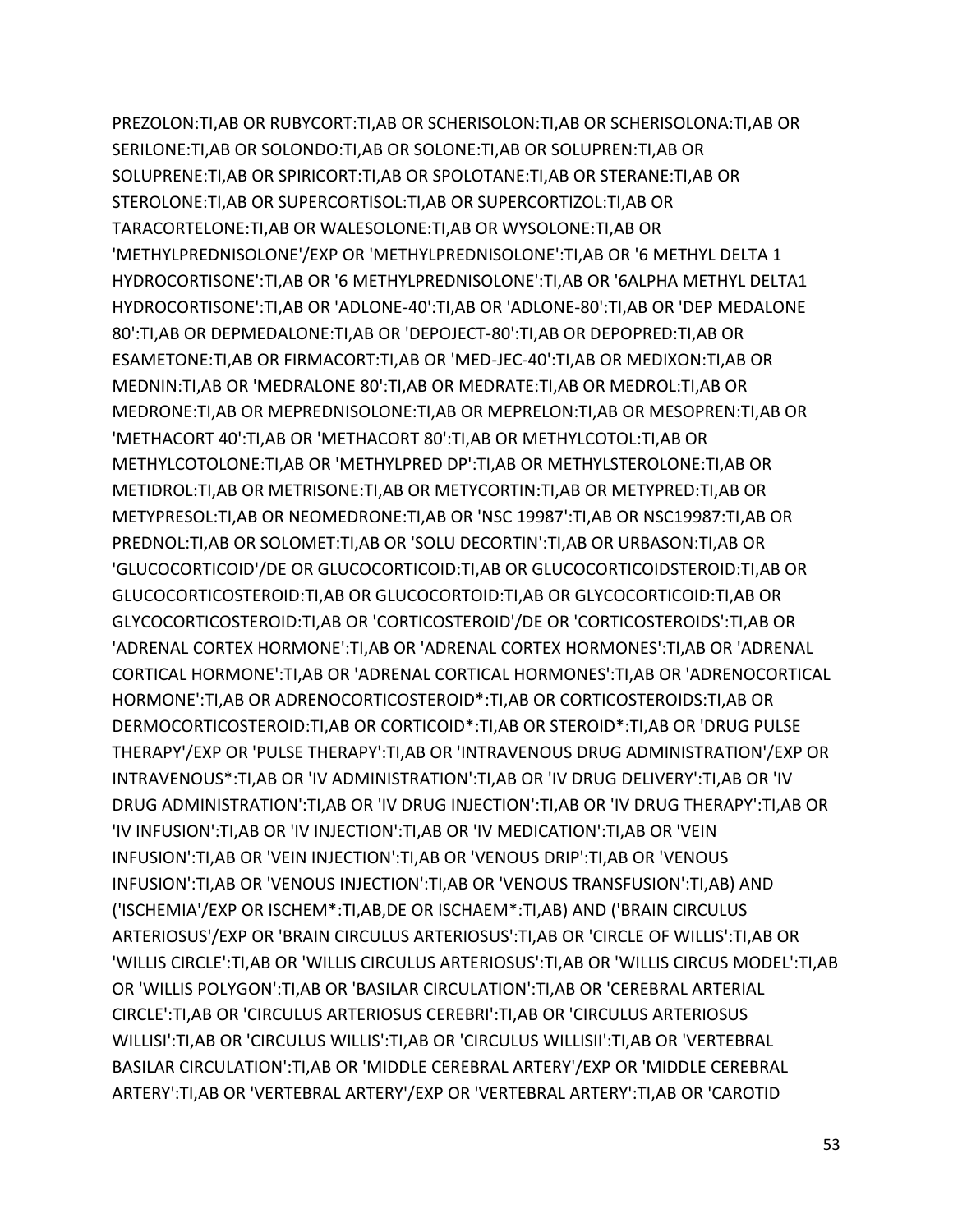ARTERY'/EXP OR 'CAROTID ARTERY':TI,AB OR 'CILIARY ARTERY'/EXP OR 'CILIARY ARTERY':TI,AB OR 'OPHTHALMIC ARTERY'/EXP OR 'MIDDLE CEREBRAL ARTERIES':TI,AB OR 'ARTERIA OCCIPITALIS':TI,AB OR 'OCCIPITAL ARTERY':TI,AB OR 'OCCIPITAL ARTERIES':TI,AB OR 'VERTEBRAL ARTERIES':TI,AB OR CAROTID\*:TI,AB OR 'ARTERIA CAROTIS':TI,AB OR 'CILIARY ARTERIES':TI,AB OR 'ARTERIA OPHTHALMICA':TI,AB OR 'EYE ARTERIES':TI,AB OR 'EYE ARTERY':TI,AB OR 'OCULAR ARTERY':TI,AB OR 'OPHTHALMIC ARTERIES':TI,AB OR 'OPHTHALMIC ARTERY':TI,AB OR 'ARTERIA CEREBRI MEDIA':TI,AB OR 'MEDIAL BRAIN ARTERY':TI,AB OR 'MEDIAL CEREBRAL ARTERY':TI,AB OR 'MIDDLE BRAIN ARTERY':TI,AB OR 'SYLVIAN ARTERY':TI,AB OR 'ARTERIA VERTEBRALIS':TI,AB OR 'CRANIAL CIRCULATION':TI,AB OR (('VASCULARIZATION'/EXP OR 'VASCULARIZATION':TI,AB OR VASCULARIS\*:TI,AB OR 'BLOOD SUPPLY':TI,AB) AND ('CRANIAL VESSEL':TI,AB OR 'CRANIAL VESSELS':TI,AB OR SKULL\*:TI,AB,DE OR CRANIUM:TI,AB OR CRANIAL:TI,AB OR CALVARI\*:TI,AB OR CERVICAL\*:TI,AB OR NECK:TI,AB,DE OR NECKS:TI,AB)))) OR (('GIANT CELL ARTERITIS'/EXP OR 'GIANT CELL ARTERITIS':TI,AB OR 'HORTON DISEASE':TI,AB OR 'HORTONS DISEASE':TI,AB OR 'GIANT CELL AORTITIS':TI,AB OR 'GIANT CELL AORTITIDES':TI,AB OR 'GIANT CELL AORTIC ARTERITIS':TI,AB OR 'CRANIAL ARTERITIS':TI,AB) NOT ('ANIMAL'/EXP NOT ('ANIMAL'/EXP AND 'HUMAN'/EXP)) NOT ('EDITORIAL'/EXP OR 'LETTER'/EXP OR 'CASE REPORT'/EXP) AND [ENGLISH]/LIM AND [EMBASE]/LIM NOT ([EMBASE]/LIM AND [MEDLINE]/LIM) AND ('ARTICLE'/IT OR 'ARTICLE IN PRESS'/IT OR 'REVIEW'/IT) AND ('ACETYLSALICYLIC ACID'/EXP OR 'ACETYLSALICYLIC ACID':TI,AB OR ASPIRIN\*:TI,AB OR ((ACYLPYRIN:TI,AB OR COLFARIT:TI,AB OR ECOTRIN:TI,AB OR ENDOSPRIN:TI,AB OR MAGNECYL:TI,AB OR MICRISTIN:TI,AB OR POLOPIRIN:TI,AB OR POLOPIRYNA:TI,AB OR SOLUPSAN:TI,AB OR ZORPRIN:TI,AB OR ACETYSAL:TI,AB OR '2 ACETOXYBENZOATE':TI,AB OR '2 ACETOXYBENZOIC ACID':TI,AB OR '8- HOUR BAYER':TI,AB OR ACESAL:TI,AB OR ACETAN:TI,AB OR ACETARD:TI,AB OR ACETONYL:TI,AB OR ACETOPHEN:TI,AB OR ACETOSAL:TI,AB OR 'ACETOSALICYLIC ACID':TI,AB OR 'ACETYL SALICYLATE':TI,AB OR 'ACETYL SALICYLIC ACID':TI,AB OR 'ACETYLIC SALICYLIC ACID':TI,AB OR ACETYLO:TI,AB OR 'ACETYLO SALICYLIC ACID':TI,AB OR ACETYLON:TI,AB OR 'ACETYLOSALICYLIC ACID':TI,AB OR ACETYLSAL:TI,AB OR 'ACETYLSALICYCLIC ACID':TI,AB OR ACETYLSALICYL:TI,AB OR ACETYLSALICYLATE:TI,AB OR 'ACETYLSALICYLATE STRONTIUM':TI,AB OR 'ACETYLSALYCYLIC ACID':TI,AB OR 'ACIDUM ACETYL SALICYLICUM':TI,AB OR 'ACIDUM ACETYLOSALICYLICUM':TI,AB OR 'ACIDUM ACETYLSALICYLICUM':TI,AB OR ACYLPYRINE:TI,AB OR ADIRO:TI,AB OR ALABUKUN:TI,AB OR ALASIL:TI,AB OR 'ALBYL E':TI,AB OR 'ALBYL MINOR':TI,AB OR 'ALBYL-E':TI,AB OR 'ALKA SELTZER':TI,AB OR 'ALKA-SELTZER':TI,AB OR ALKASPIRIN:TI,AB OR ANASPRIN:TI,AB OR ANDOL:TI,AB OR ANOPYRIN:TI,AB OR ANSIN:TI,AB OR ANTHROM:TI,AB OR APTOR:TI,AB OR ARTHRALGYL:TI,AB OR 'ARTHRITIS STRENGTH BUFFERIN':TI,AB OR ASA:TI,AB OR ASAA:TI,AB OR ASACARD:TI,AB OR ASAE:TI,AB OR ASAETTA:TI,AB OR ASAFLOW:TI,AB OR ASAPHEN:TI,AB OR ASAPOR:TI,AB OR ASATARD:TI,AB OR ASAWIN:TI,AB OR ASPEC:TI,AB OR 'ASPEC-EC':TI,AB OR ASPENT:TI,AB OR ASPERGUM:TI,AB OR ASPEX:TI,AB OR ASPILETS:TI,AB OR ASPIREM:TI,AB OR ASPIRGRAN:TI,AB OR ASPIRICOR:TI,AB OR ASPIRINA:TI,AB OR ASPIRINE:TI,AB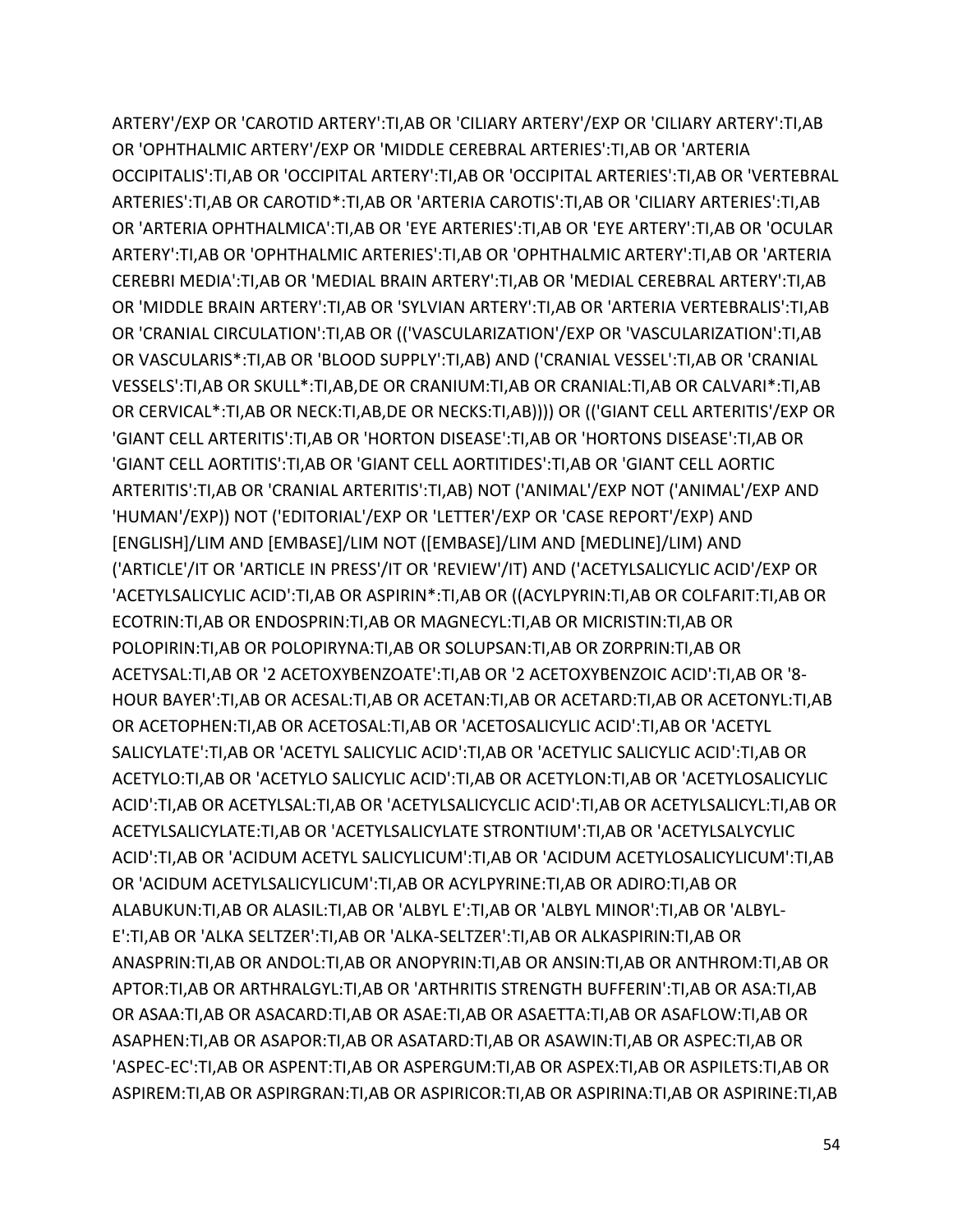OR ASPIRININE:TI,AB OR ASPIRISUCRE:TI,AB OR ASPISOL:TI,AB OR 'ASPO CID':TI,AB OR ASPRO:TI,AB OR ASPROFLASH:TI,AB OR ASRINA:TI,AB OR ASRIVO:TI,AB OR ASTA:TI,AB OR ASTERIC:TI,AB OR ASTRIX:TI,AB OR BAMYL:TI,AB OR BAYASPIRINA:TI,AB OR BEBESAN:TI,AB OR BIPRIN:TI,AB OR BOKEY:TI,AB OR BOXAZIN:TI,AB OR BREOPRIN:TI,AB OR BUFFERIN:TI,AB OR CAFENOL:TI,AB OR CARDIOASA:TI,AB OR CARDIOASAE:TI,AB OR CARDIOASPIRINA:TI,AB OR CARDIOFLOW:TI,AB OR CARTIA:TI,AB OR CASPIRIN:TI,AB OR CATALGINE:TI,AB OR CATALGIX:TI,AB OR CEMERIT:TI,AB OR CEMIRIT:TI,AB OR CLARADIN:TI,AB OR CLARAGINE:TI,AB OR COMOPRIN:TI,AB OR CONTRHEUMA:TI,AB OR DAROSAL:TI,AB OR DISPIRIN:TI,AB OR DOLEAN:TI,AB OR DURLAZA:TI,AB OR DUSIL:TI,AB OR EASPRIN:TI,AB OR ECASIL:TI,AB OR ECOSPRIN:TI,AB OR EGALGIC:TI,AB OR EMOCIN:TI,AB OR EMPIRIN:TI,AB OR ENCAPRIN:TI,AB OR ENCINE) AND EM:TI,AB) OR ENTAPRIN:TI,AB OR ENTERICIN:TI,AB OR ENTEROPRIN:TI,AB OR ENTEROSARINE:TI,AB OR ENTEROSPIRINE:TI,AB OR ENTROPHEN:TI,AB OR ESKOTRIN:TI,AB OR EUTHERMINE:TI,AB OR EXTREN:TI,AB OR FLAMASACARD:TI,AB OR GENASPRIN:TI,AB OR GLOBENTYL:TI,AB OR GODAMED:TI,AB OR GOTOSAN:TI,AB OR HELICON:TI,AB OR 'HERZ ASS':TI,AB OR HJERTEMAGNYL:TI,AB OR IDOTYL:TI,AB OR 'INFATABS A':TI,AB OR ISTOPIRIN:TI,AB OR ISTOPYRINE:TI,AB OR IVEPIRINE:TI,AB OR JUVEPIRINE:TI,AB OR KEYPO:TI,AB OR KILIOS:TI,AB OR KINDERASPIRIN:TI,AB OR 'MAGNYL DAK':TI,AB OR 'MCN R 358':TI,AB OR MEASURIN:TI,AB OR MEJORAL:TI,AB OR MELABON:TI,AB OR MICROPYRIN:TI,AB OR MIGRASAA:TI,AB OR MIKRISTIN:TI,AB OR MINIASAL:TI,AB OR MYCRISTIN:TI,AB OR NASPRO:TI,AB OR NOVASEN:TI,AB OR 'NU SEAL':TI,AB OR 'NU-SEALS':TI,AB OR NUSEALS:TI,AB OR 'ORTHO ACETOXYBENZOATE':TI,AB OR 'ORTHO ACETOXYBENZOIC ACID':TI,AB OR 'ORTHO ACETYLOXYBENZOATE':TI,AB OR 'ORTHO ACETYLOXYBENZOIC ACID':TI,AB OR OSTOPRIN:TI,AB OR PANCEMOL:TI,AB OR PARACIN:TI,AB OR PAYNOCIL:TI,AB OR PENGO:TI,AB OR 'PLATET 300 CLEARTAB':TI,AB OR PLEWIN:TI,AB OR PREMASPIN:TI,AB OR PRIMASPAN:TI,AB OR PROPRIN:TI,AB OR PYRONOVAL:TI,AB OR REUMYL:TI,AB OR RHODINE:TI,AB OR RHONAL:TI,AB OR RONAL:TI,AB OR SALACETIN:TI,AB OR SALACETOGEN:TI,AB OR SALETIN:TI,AB OR SALISALIDO:TI,AB OR SALOSPIR:TI,AB OR SARGEPIRINE:TI,AB OR SEDERGINE:TI,AB OR 'SODIUM ACETYLSALICYLATE':TI,AB OR 'SODIUM BICARBONATE ACETYL SALICYLATE':TI,AB OR 'SODIUM BICARBONATE ACETYLSALICYLATE':TI,AB OR SOLDRAL:TI,AB OR SOLPYRON:TI,AB OR SOLUCETYL:TI,AB OR SOLUPSA:TI,AB OR SPREN:TI,AB OR 'SUPER TRU':TI,AB OR TAPAL:TI,AB OR TEMAGIN:TI,AB OR TEVAPIRIN:TI,AB OR 'TH 2152':TI,AB OR 'THROMBO-ASPILETS':TI,AB OR 'TOLDEX RETARD':TI,AB OR TREUPAHLIN:TI,AB OR TREUPHALIN:TI,AB OR TROMALYT:TI,AB OR TROMCOR:TI,AB OR TURIVITAL:TI,AB OR VERIN:TI,AB OR VITALINK:TI,AB OR XAXA:TI,AB OR 'ZERO-ORDER RELEASE':TI,AB OR ACYLPYRIN:TI,AB OR COLFARIT:TI,AB OR ECOTRIN:TI,AB OR ENDOSPRIN:TI,AB OR MAGNECYL:TI,AB OR MICRISTIN:TI,AB OR POLOPIRIN:TI,AB OR POLOPIRYNA:TI,AB OR SOLUPSAN:TI,AB OR ZORPRIN:TI,AB OR ACETYSAL:TI,AB OR 'HYDROXYMETHYLGLUTARYL-COA REDUCTASE INHIBITOR':TI,AB OR 'HYDROXYMETHYLGLUTARYL-COA REDUCTASE INHIBITORS':TI,AB OR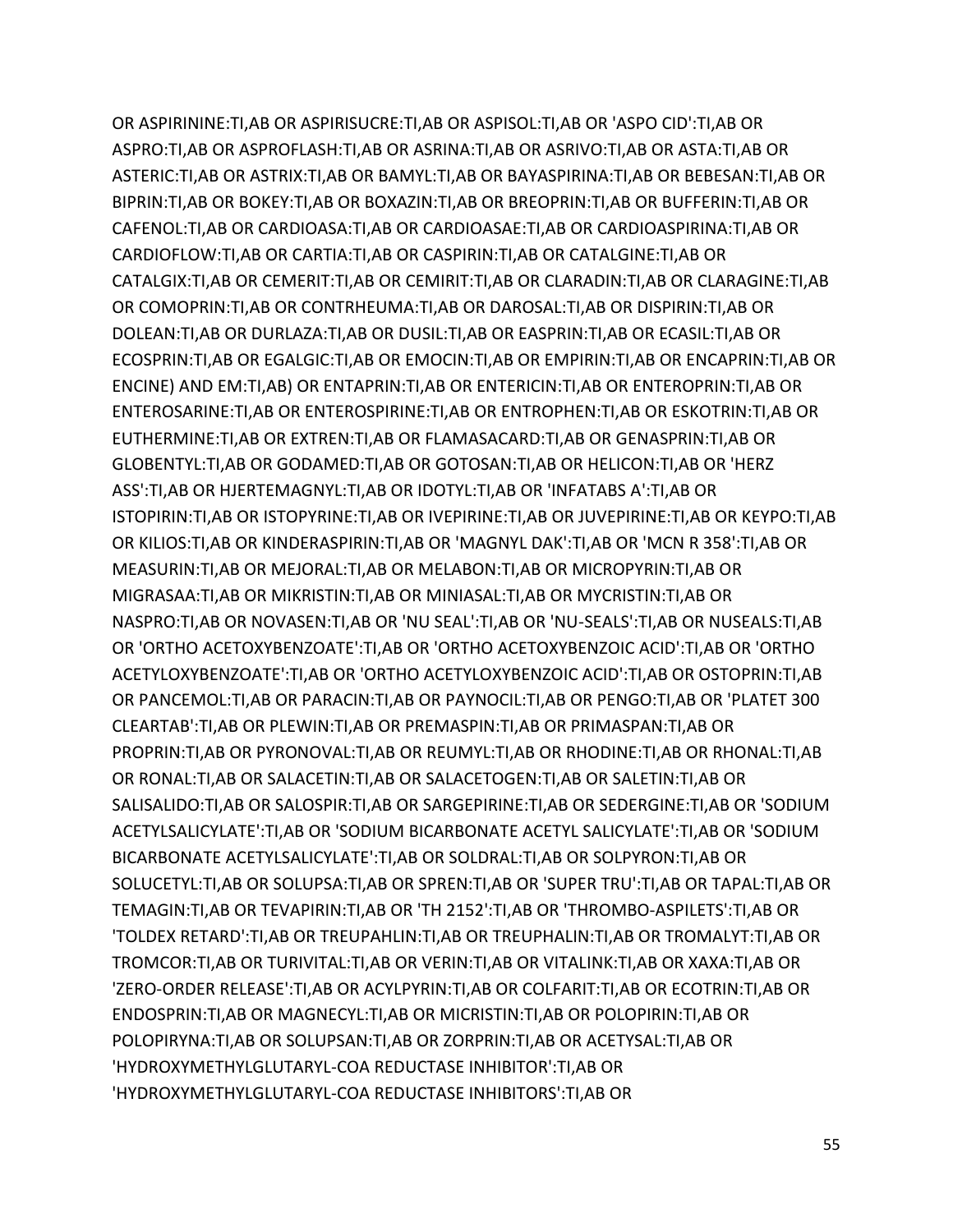'HYDROXYMETHYLGLUTARYL COENZYME A REDUCTASE INHIBITOR'/EXP OR 'HYDROXYMETHYLGLUTARYL COENZYME A REDUCTASE INHIBITOR':TI,AB OR 'HYDROXYMETHYLGLUTARYL COENZYME A REDUCTASE INHIBITORS' OR COMPACTIN:TI,AB OR DALVASTATIN:TI,AB OR FLUINDOSTATIN:TI,AB OR GLENVASTATIN:TI,AB OR MEVINOLIN:TI,AB OR 'MEVINOLINIC ACID':TI,AB OR 'MONACOLIN J':TI,AB OR 'MONACOLIN L':TI,AB OR 'HMG COENZYME A REDUCTASE INHIBITOR':TI,AB OR 'HYDROXYMETHYLGLUTARYL COA REDUCTASE INHIBITOR':TI,AB OR VASTATIN:TI,AB OR ATORVASTATIN:TI,AB,DE OR 'BMY 21950':TI,AB,DE OR CERIVASTATIN:TI,AB,DE OR CHRYSOSPORIN:TI,AB,DE OR CRILVASTATIN:TI,AB,DE OR DIHYDROCOMPACTIN:TI,AB,DE OR DIHYDROMEVINOLIN:TI,AB,DE OR FERMODULIN:TI,AB,DE OR FLUVASTATIN:TI,AB,DE OR 'GR 92549':TI,AB,DE OR 'GR 95030X':TI,AB,DE OR 'HR 780':TI,AB,DE OR 'L 157012':TI,AB,DE OR 'L 645164':TI,AB,DE OR 'L 647318':TI,AB,DE OR 'L 669262':TI,AB,DE OR LOVASTATIN:TI,AB,DE OR MEGLUTOL:TI,AB,DE OR 'METHOXYPOLYETHOXYLATED CHOLESTEROL':TI,AB,DE OR MEVASTATIN:TI,AB,DE OR PANNORIN:TI,AB,DE OR 'PD 123244- 15':TI,AB,DE OR 'PHOSPHOADENOSINE DIPHOSPHORIBOSE':TI,AB,DE OR PITAVASTATIN:TI,AB,DE OR PRAVASTATIN:TI,AB,DE OR 'RED YEAST RICE':TI,AB,DE OR ROSUVASTATIN:TI,AB,DE OR 'RP 61969':TI,AB,DE OR SIMVASTATIN:TI,AB,DE OR 'SQ 33600':TI,AB,DE OR 'SRI 62320':TI,AB,DE OR 'HMG COA REDUCTASE INHIBITOR':TI,AB OR 'HYDROXYMETHYLGLUTARYL-COA INHIBITOR':TI,AB OR STATIN:TI,AB OR STATINS:TI,AB OR 'HYDROXYMETHYLGLUTARYL-COENZYME A INHIBITOR':TI,AB)) OR (('GIANT CELL ARTERITIS'/EXP OR 'GIANT CELL ARTERITIS':TI,AB OR 'HORTON DISEASE':TI,AB OR 'HORTONS DISEASE':TI,AB OR 'GIANT CELL AORTITIS':TI,AB OR 'GIANT CELL AORTITIDES':TI,AB OR 'GIANT CELL AORTIC ARTERITIS':TI,AB OR 'CRANIAL ARTERITIS':TI,AB) NOT ('ANIMAL'/EXP NOT ('ANIMAL'/EXP AND 'HUMAN'/EXP)) NOT ('EDITORIAL'/EXP OR 'LETTER'/EXP OR 'CASE REPORT'/EXP) AND [ENGLISH]/LIM AND [EMBASE]/LIM NOT ([EMBASE]/LIM AND [MEDLINE]/LIM) AND ('ARTICLE'/IT OR 'ARTICLE IN PRESS'/IT OR 'REVIEW'/IT) AND ('PREDNISONE'/EXP OR 'PREDNISONE':TI,AB OR 1ANCORTONE:TI,AB OR 'APO-PREDNISONE':TI,AB OR BIOCORTONE:TI,AB OR COLISONE:TI,AB OR CORTAN:TI,AB OR CORTIDELT:TI,AB OR CORTIPREX:TI,AB OR CUTASON:TI,AB OR DACORTEN:TI,AB OR 'DE CORTISYL':TI,AB OR DECORTANCYL:TI,AB OR DECORTIN:TI,AB OR DECORTINE:TI,AB OR DECORTISYL:TI,AB OR DEHYDROCORTISONE:TI,AB OR DEKORTIN:TI,AB OR DELITISONE:TI,AB OR 'DELLACORT A':TI,AB OR 'DELTA 1 DEHYDROCORTISONE':TI,AB OR 'DELTA CORTELAN':TI,AB OR 'DELTA CORTISONE':TI,AB OR 'DELTA DOME':TI,AB OR 'DELTA E':TI,AB OR 'DELTA PRENOVIS':TI,AB OR 'DELTA-DOME':TI,AB OR DELTACORTEN:TI,AB OR DELTACORTENE:TI,AB OR DELTACORTISONE:TI,AB OR DELTACORTONE:TI,AB OR DELTASONE:TI,AB OR DELTISON:TI,AB OR DELTISONA:TI,AB OR DELTRA:TI,AB OR 'DI ADRESON':TI,AB OR 'DI-ADRESON':TI,AB OR DIADRESON:TI,AB OR DRAZONE:TI,AB OR ENCORTON:TI,AB OR ENCORTONE:TI,AB OR ENKORTON:TI,AB OR FERNISONE:TI,AB OR HOSTACORTIN:TI,AB OR INSONE:TI,AB OR 'LIQUID PRED':TI,AB OR LODOTRA:TI,AB OR 'ME-KORTI':TI,AB OR MEPRISON:TI,AB OR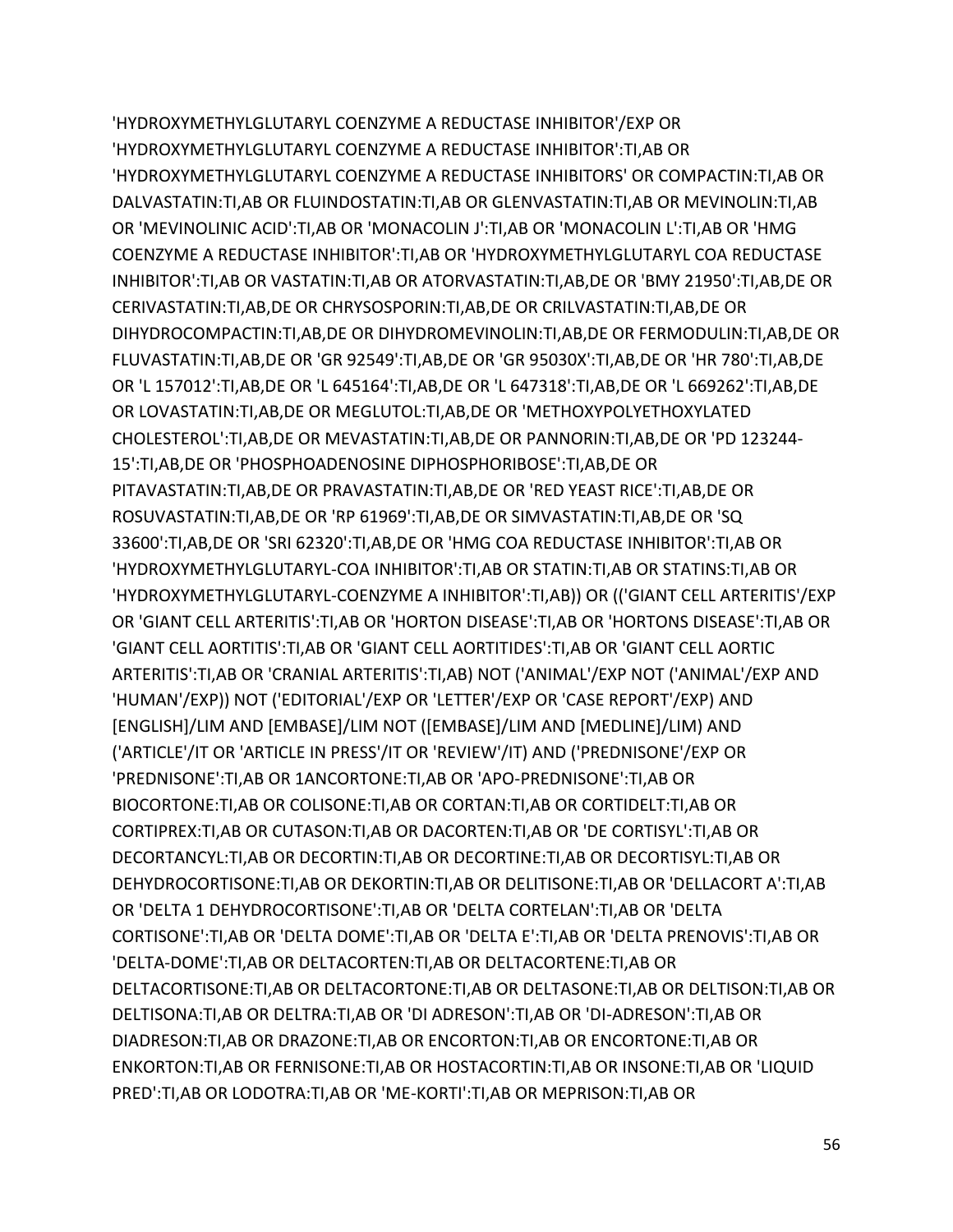METACORTANDRACIN:TI,AB OR METICORTEN:TI,AB OR METICORTINE:TI,AB OR NISONA:TI,AB OR 'NSC 10023':TI,AB OR NSC10023:TI,AB OR ORASONE:TI,AB OR ORISANE:TI,AB OR PANAFCORT:TI,AB OR PARACORT:TI,AB OR PEHACORT:TI,AB OR PRECORT:TI,AB OR PRECORTAL:TI,AB OR 'PREDNICEN-M':TI,AB OR PREDNICORM:TI,AB OR PREDNICOT:TI,AB OR PREDNIDIB:TI,AB OR PREDNISON:TI,AB OR PREDNITONE:TI,AB OR PRONISON:TI,AB OR PRONISONE:TI,AB OR PRONIZONE:TI,AB OR PULMISON:TI,AB OR RAYOS:TI,AB OR RECTODELT:TI,AB OR SERVISONE:TI,AB OR STEEROMETZ:TI,AB OR STERAPRED:TI,AB OR ULTRACORTEN:TI,AB OR URTILONE:TI,AB OR WINPRED:TI,AB OR 'PREDNISOLONE'/EXP OR 'PREDNISOLONE':TI,AB OR ((ADELCORT:TI,AB OR ANTISOLON:TI,AB OR ANTISOLONE:TI,AB OR APREDNISLON:TI,AB OR APREDNISLONE:TI,AB OR BENISOLON:TI,AB OR BENISOLONE:TI,AB OR BERISOLON:TI,AB OR BERISOLONE:TI,AB OR CABERDELTA:TI,AB OR CAPSOID:TI,AB OR CO) AND HYDELTRA:TI,AB) OR CODELCORTONE:TI,AB OR COMPRESOLON:TI,AB OR CORTADELTONA:TI,AB OR CORTADELTONE:TI,AB OR CORTALONE:TI,AB OR CORTELINTER:TI,AB OR CORTISOLONE:TI,AB OR COTOLONE:TI,AB OR DACORTIN:TI,AB OR DACROTIN:TI,AB OR DECAPREDNIL:TI,AB OR 'DECORTIN H':TI,AB OR DECORTRIL:TI,AB OR 'DEHYDRO CORTEX':TI,AB OR 'DEHYDRO HYDROCORTISON':TI,AB OR 'DEHYDRO HYDROCORTISONE':TI,AB OR DEHYDROCORTEX:TI,AB OR DEHYDROCORTISOL:TI,AB OR DEHYDROCORTISOLE:TI,AB OR DEHYDROHYDROCORTISON:TI,AB OR DEHYDROHYDROCORTISONE:TI,AB OR DELCORTOL:TI,AB OR 'DELTA 1 HYDROCORTISONE':TI,AB OR 'DELTA CORTEF':TI,AB OR 'DELTA CORTRIL':TI,AB OR 'DELTA EF CORTELAN':TI,AB OR 'DELTA F':TI,AB OR 'DELTA HYCORTOL':TI,AB OR 'DELTA HYDROCORTISON':TI,AB OR 'DELTA HYDROCORTISONE':TI,AB OR 'DELTA OPHTICOR':TI,AB OR 'DELTA STAB':TI,AB OR 'DELTA-CORTEF':TI,AB OR 'DELTA1 DEHYDROCORTISOL':TI,AB OR 'DELTA1 DEHYDROHYDROCORTISONE':TI,AB OR 'DELTA1 HYDROCORTISONE':TI,AB OR DELTACORTEF:TI,AB OR DELTACORTENOLO:TI,AB OR DELTACORTIL:TI,AB OR DELTACORTOIL:TI,AB OR DELTACORTRIL:TI,AB OR DELTADERM:TI,AB OR DELTAGLYCORTRIL:TI,AB OR DELTAHYCORTOL:TI,AB OR DELTAHYDROCORTISON:TI,AB OR DELTAHYDROCORTISONE:TI,AB OR DELTAOPHTICOR:TI,AB OR DELTASOLONE:TI,AB OR DELTASTAB:TI,AB OR DELTIDROSOL:TI,AB OR DELTISILONE:TI,AB OR DELTISOLON:TI,AB OR DELTISOLONE:TI,AB OR DELTOLASSON:TI,AB OR DELTOLASSONE:TI,AB OR DELTOSONA:TI,AB OR DELTOSONE:TI,AB OR 'DEPO-PREDATE':TI,AB OR DERMOSOLON:TI,AB OR DHASOLONE:TI,AB OR 'DI ADRESON F':TI,AB OR 'DI ADRESONE F':TI,AB OR 'DI-ADRESON-F':TI,AB OR 'DIADRESON F':TI,AB OR 'DIADRESONE F':TI,AB OR DICORTOL:TI,AB OR DOMUCORTONE:TI,AB OR ENCORTELON:TI,AB OR ENCORTELONE:TI,AB OR ENCORTOLON:TI,AB OR EQUISOLON:TI,AB OR 'FERNISOLONE-P':TI,AB OR GLISTELONE:TI,AB OR HEFASOLON:TI,AB OR 'HOSTACORTIN H':TI,AB OR HYDELTRA:TI,AB OR HYDELTRONE:TI,AB OR HYDRELTA:TI,AB OR HYDROCORTANCYL:TI,AB OR HYDROCORTIDELT:TI,AB OR HYDRODELTALONE:TI,AB OR HYDRODELTISONE:TI,AB OR HYDRORETROCORTIN:TI,AB OR HYDRORETROCORTINE:TI,AB OR INFLANEFRAN:TI,AB OR INSOLONE:TI,AB OR 'KETEOCORT H':TI,AB OR 'KEY-PRED':TI,AB OR LENISOLONE:TI,AB OR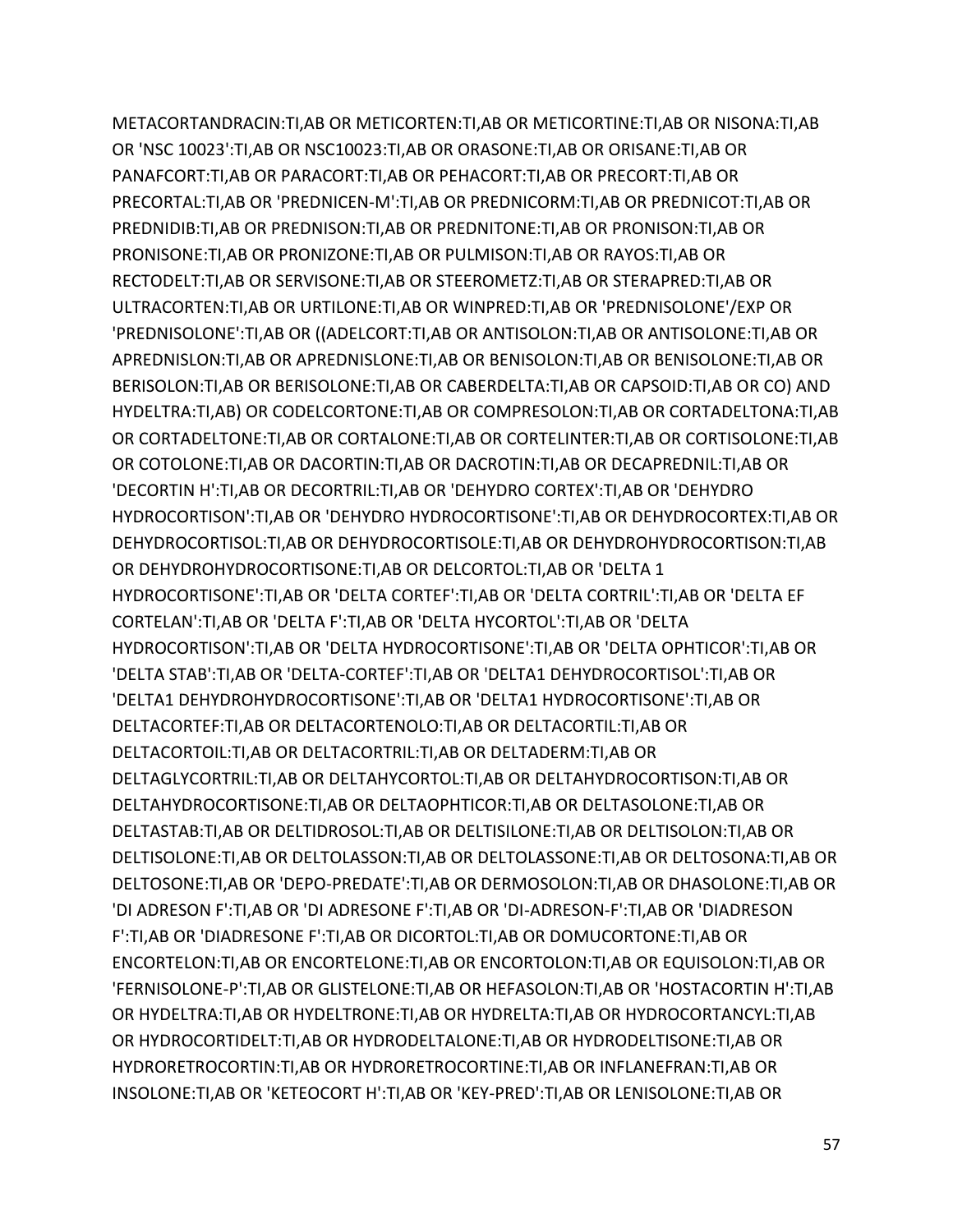LEOCORTOL:TI,AB OR LIQUIPRED:TI,AB OR 'LYGAL KOPFTINKTUR N':TI,AB OR MEDIASOLONE:TI,AB OR MEPRISOLON:TI,AB OR MEPRISOLONE:TI,AB OR METACORTALON:TI,AB OR METACORTALONE:TI,AB OR METACORTANDRALON:TI,AB OR METACORTANDRALONE:TI,AB OR METACORTELONE:TI,AB OR 'METI DERM':TI,AB OR 'METI-DERM':TI,AB OR METICORTELONE:TI,AB OR METIDERM:TI,AB OR MORLONE:TI,AB OR MYDRAPRED:TI,AB OR 'NEO DELTA':TI,AB OR NISOLON:TI,AB OR NISOLONE:TI,AB OR 'NSC 9120':TI,AB OR NSC9120:TI,AB OR OPREDSONE:TI,AB OR PANAFCORTELONE:TI,AB OR PANAFCORTOLONE:TI,AB OR PANAFORT:TI,AB OR PARACORTOL:TI,AB OR PHLOGEX:TI,AB OR 'PRE CORTISYL':TI,AB OR PRECONIN:TI,AB OR PRECORTALON:TI,AB OR PRECORTANCYL:TI,AB OR PRECORTISYL:TI,AB OR 'PRED-JECT-50':TI,AB OR 'PREDACORT 50':TI,AB OR 'PREDAJECT-50':TI,AB OR 'PREDALONE 50':TI,AB OR PREDARTRINA:TI,AB OR PREDARTRINE:TI,AB OR 'PREDATE-50':TI,AB OR PREDELTILONE:TI,AB OR PREDISOLE:TI,AB OR PREDISYR:TI,AB OR 'PREDNE DOME':TI,AB OR PREDNECORT:TI,AB OR PREDNEDOME:TI,AB OR PREDNELAN:TI,AB OR 'PREDNI COELIN':TI,AB OR 'PREDNI H TABLINEN':TI,AB OR 'PREDNI-HELVACORT':TI,AB OR PREDNICOELIN:TI,AB OR PREDNICORT:TI,AB OR PREDNICORTELONE:TI,AB OR 'PREDNIFOR DROPS':TI,AB OR PREDNIMENT:TI,AB OR PREDNIRETARD:TI,AB OR PREDNIS:TI,AB OR PREDNISIL:TI,AB OR PREDNISOLON:TI,AB OR PREDNISOLONA:TI,AB OR PREDNIVET:TI,AB OR PREDNORSOLON:TI,AB OR PREDNORSOLONE:TI,AB OR PREDONINE:TI,AB OR PREDORGASOLONA:TI,AB OR PREDORGASOLONE:TI,AB OR PRELON:TI,AB OR PRELONE:TI,AB OR PRENILONE:TI,AB OR PRENIN:TI,AB OR PRENOLONE:TI,AB OR PREVENTAN:TI,AB OR PREZOLON:TI,AB OR RUBYCORT:TI,AB OR SCHERISOLON:TI,AB OR SCHERISOLONA:TI,AB OR SERILONE:TI,AB OR SOLONDO:TI,AB OR SOLONE:TI,AB OR SOLUPREN:TI,AB OR SOLUPRENE:TI,AB OR SPIRICORT:TI,AB OR SPOLOTANE:TI,AB OR STERANE:TI,AB OR STEROLONE:TI,AB OR SUPERCORTISOL:TI,AB OR SUPERCORTIZOL:TI,AB OR TARACORTELONE:TI,AB OR WALESOLONE:TI,AB OR WYSOLONE:TI,AB OR 'METHYLPREDNISOLONE'/EXP OR 'METHYLPREDNISOLONE':TI,AB OR '6 METHYL DELTA 1 HYDROCORTISONE':TI,AB OR '6 METHYLPREDNISOLONE':TI,AB OR '6ALPHA METHYL DELTA1 HYDROCORTISONE':TI,AB OR 'ADLONE-40':TI,AB OR 'ADLONE-80':TI,AB OR 'DEP MEDALONE 80':TI,AB OR DEPMEDALONE:TI,AB OR 'DEPOJECT-80':TI,AB OR DEPOPRED:TI,AB OR ESAMETONE:TI,AB OR FIRMACORT:TI,AB OR 'MED-JEC-40':TI,AB OR MEDIXON:TI,AB OR MEDNIN:TI,AB OR 'MEDRALONE 80':TI,AB OR MEDRATE:TI,AB OR MEDROL:TI,AB OR MEDRONE:TI,AB OR MEPREDNISOLONE:TI,AB OR MEPRELON:TI,AB OR MESOPREN:TI,AB OR 'METHACORT 40':TI,AB OR 'METHACORT 80':TI,AB OR METHYLCOTOL:TI,AB OR METHYLCOTOLONE:TI,AB OR 'METHYLPRED DP':TI,AB OR METHYLSTEROLONE:TI,AB OR METIDROL:TI,AB OR METRISONE:TI,AB OR METYCORTIN:TI,AB OR METYPRED:TI,AB OR METYPRESOL:TI,AB OR NEOMEDRONE:TI,AB OR 'NSC 19987':TI,AB OR NSC19987:TI,AB OR PREDNOL:TI,AB OR SOLOMET:TI,AB OR 'SOLU DECORTIN':TI,AB OR URBASON:TI,AB OR 'GLUCOCORTICOID'/DE OR GLUCOCORTICOID:TI,AB OR GLUCOCORTICOIDSTEROID:TI,AB OR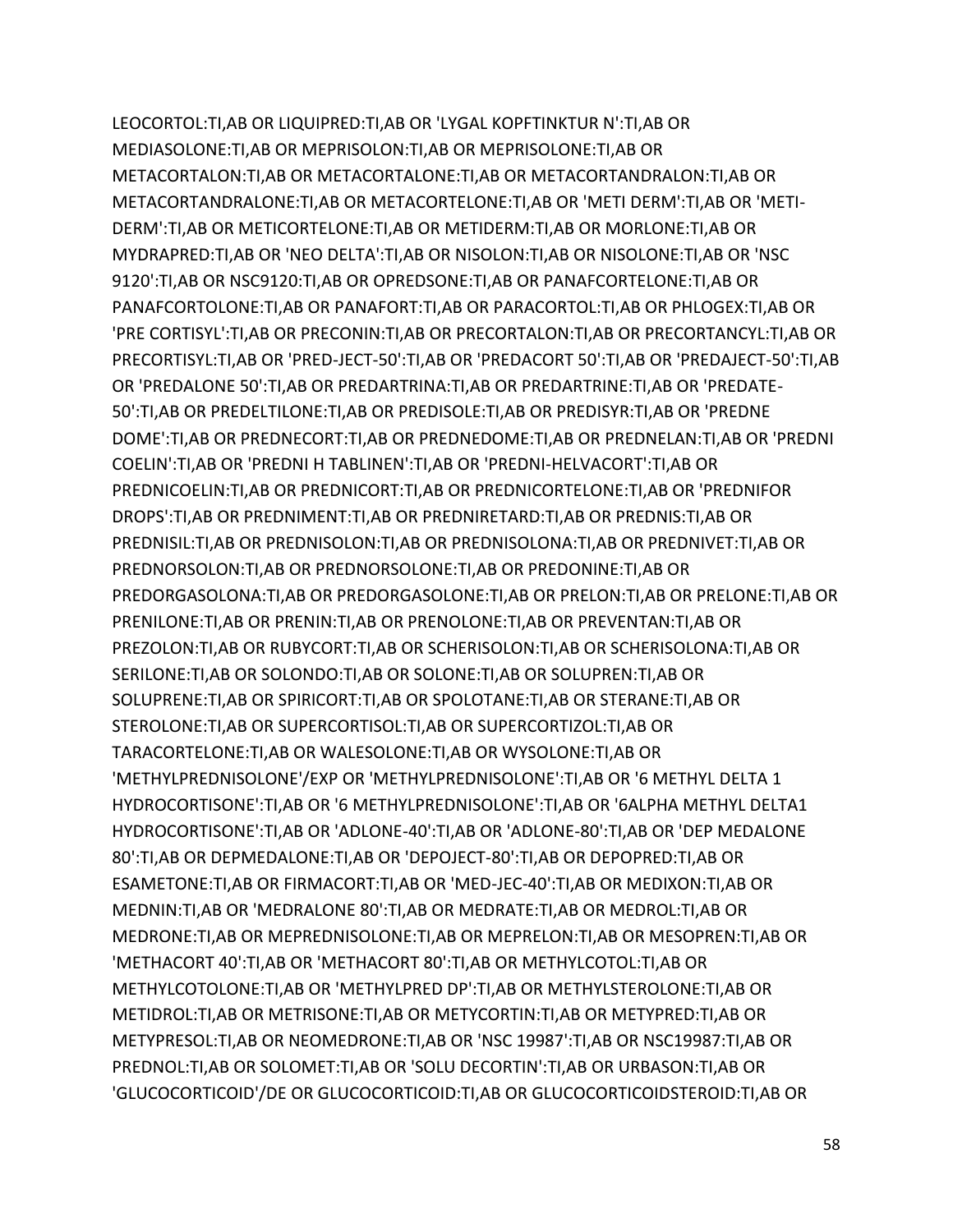GLUCOCORTICOSTEROID:TI,AB OR GLUCOCORTOID:TI,AB OR GLYCOCORTICOID:TI,AB OR GLYCOCORTICOSTEROID:TI,AB OR 'CORTICOSTEROID'/DE OR 'CORTICOSTEROIDS':TI,AB OR 'ADRENAL CORTEX HORMONE':TI,AB OR 'ADRENAL CORTEX HORMONES':TI,AB OR 'ADRENAL CORTICAL HORMONE':TI,AB OR 'ADRENAL CORTICAL HORMONES':TI,AB OR 'ADRENOCORTICAL HORMONE':TI,AB OR ADRENOCORTICOSTEROID\*:TI,AB OR CORTICOSTEROIDS:TI,AB OR DERMOCORTICOSTEROID:TI,AB OR CORTICOID\*:TI,AB OR STEROID\*:TI,AB)) OR (('GIANT CELL ARTERITIS'/EXP OR 'GIANT CELL ARTERITIS':TI,AB OR 'HORTON DISEASE':TI,AB OR 'HORTONS DISEASE':TI,AB OR 'GIANT CELL AORTITIS':TI,AB OR 'GIANT CELL AORTITIDES':TI,AB OR 'GIANT CELL AORTIC ARTERITIS':TI,AB OR 'CRANIAL ARTERITIS':TI,AB) NOT ('ANIMAL'/EXP NOT ('ANIMAL'/EXP AND 'HUMAN'/EXP)) NOT ('EDITORIAL'/EXP OR 'LETTER'/EXP OR 'CASE REPORT'/EXP) AND [ENGLISH]/LIM AND [EMBASE]/LIM NOT ([EMBASE]/LIM AND [MEDLINE]/LIM) AND ('ARTICLE'/IT OR 'ARTICLE IN PRESS'/IT OR 'REVIEW'/IT) AND ('REMISSION'/EXP OR 'REMISSION':TI,AB OR INDUCTION\*:TI,AB OR 'DISEASE REGRESSION':TI,AB OR 'SPONTANEOUS REGRESSION':TI,AB) AND ('CYCLOPHOSPHAMIDE'/EXP OR 'CYCLOPHOSPHAMIDE':TI,AB OR ALKYROXAN:TI,AB OR 'B 518':TI,AB OR B518:TI,AB OR 'B518 ASTA':TI,AB OR CARLOXAN:TI,AB OR CICLOFOSFAMIDA:TI,AB OR CICLOLEN:TI,AB OR CICLOXAL:TI,AB OR CLAFEN:TI,AB OR 'CYCLO-CELL':TI,AB OR CYCLOBLASTIN:TI,AB OR CYCLOBLASTINE:TI,AB OR 'CYCLOFOS AMIDE':TI,AB OR CYCLOFOSFAMID:TI,AB OR CYCLOFOSFAMIDE:TI,AB OR CYCLOPHAR:TI,AB OR CYCLOPHOSPHAMID:TI,AB OR CYCLOPHOSPHAMIDES:TI,AB OR CYCLOPHOSPHAN:TI,AB OR CYCLOPHOSPHANE:TI,AB OR CYCLOSTIN:TI,AB OR CYCLOXAN:TI,AB OR CYPHOS:TI,AB OR CYTOPHOSPHAN:TI,AB OR CYTOPHOSPHANE:TI,AB OR CYTOXAN:TI,AB OR 'ENDOCYCLO PHOSPHATE':TI,AB OR ENDOXAN:TI,AB OR ENDOXANA:TI,AB OR 'ENDOXON-ASTA':TI,AB OR ENDUXAN:TI,AB OR GENOXAL:TI,AB OR LEDOXAN:TI,AB OR LEDOXINA:TI,AB OR 'LYOPHILIZED CYTOXAN':TI,AB OR MITOXAN:TI,AB OR NEOSAN:TI,AB OR NEOSAR:TI,AB OR NORISTAN:TI,AB OR 'NSC 26271':TI,AB OR 'NSC 2671':TI,AB OR PROCYTOX:TI,AB OR PROCYTOXIDE:TI,AB OR SEMDOXAN:TI,AB OR SENDOXAN:TI,AB OR SYKLOFOSFAMID:TI,AB OR 'TUMOR NECROSIS FACTOR INHIBITOR'/EXP OR 'TUMOR NECROSIS FACTOR INHIBITOR':TI,AB OR 'ANTI TNF AGENT':TI,AB OR 'ANTI TNF ALPHA AGENT':TI,AB OR 'ANTI TUMOR NECROSIS FACTOR AGENT':TI,AB OR 'ANTI TUMOUR NECROSIS FACTOR AGENT':TI,AB OR 'TNF ALPHA INHIBITOR':TI,AB OR 'TNF INHIBITOR':TI,AB OR 'TUMOR NECROSIS FACTOR ALPHA INHIBITOR':TI,AB OR 'TUMOUR NECROSIS FACTOR ALPHA INHIBITOR':TI,AB OR 'TUMOUR NECROSIS FACTOR INHIBITOR':TI,AB OR 'ADALIMUMAB':TI,AB OR 'ABP 501':TI,AB OR ABP501:TI,AB OR AMGEVITA:TI,AB OR AMJEVITA:TI,AB OR CYLTEZO:TI,AB OR HUMIRA:TI,AB OR IMRALDI:TI,AB OR 'MONOCLONAL ANTIBODY D2E7':TI,AB OR SOLYMBIC:TI,AB OR TRUDEXA:TI,AB OR 'BLESELUMAB':TI,AB OR 'ASKP 1240':TI,AB OR ASKP1240:TI,AB OR 'DENOSUMAB':TI,AB OR 'AMG 162':TI,AB OR AMG162:TI,AB OR AMGIVA:TI,AB OR PROLIA:TI,AB OR XGEVA:TI,AB OR 'EFIZONERIMOD ALFA':TI,AB OR EFIZONERIMOD:TI,AB OR 'MEDI 6383':TI,AB OR MEDI6383:TI,AB OR 'ETANERCEPT':TI,AB OR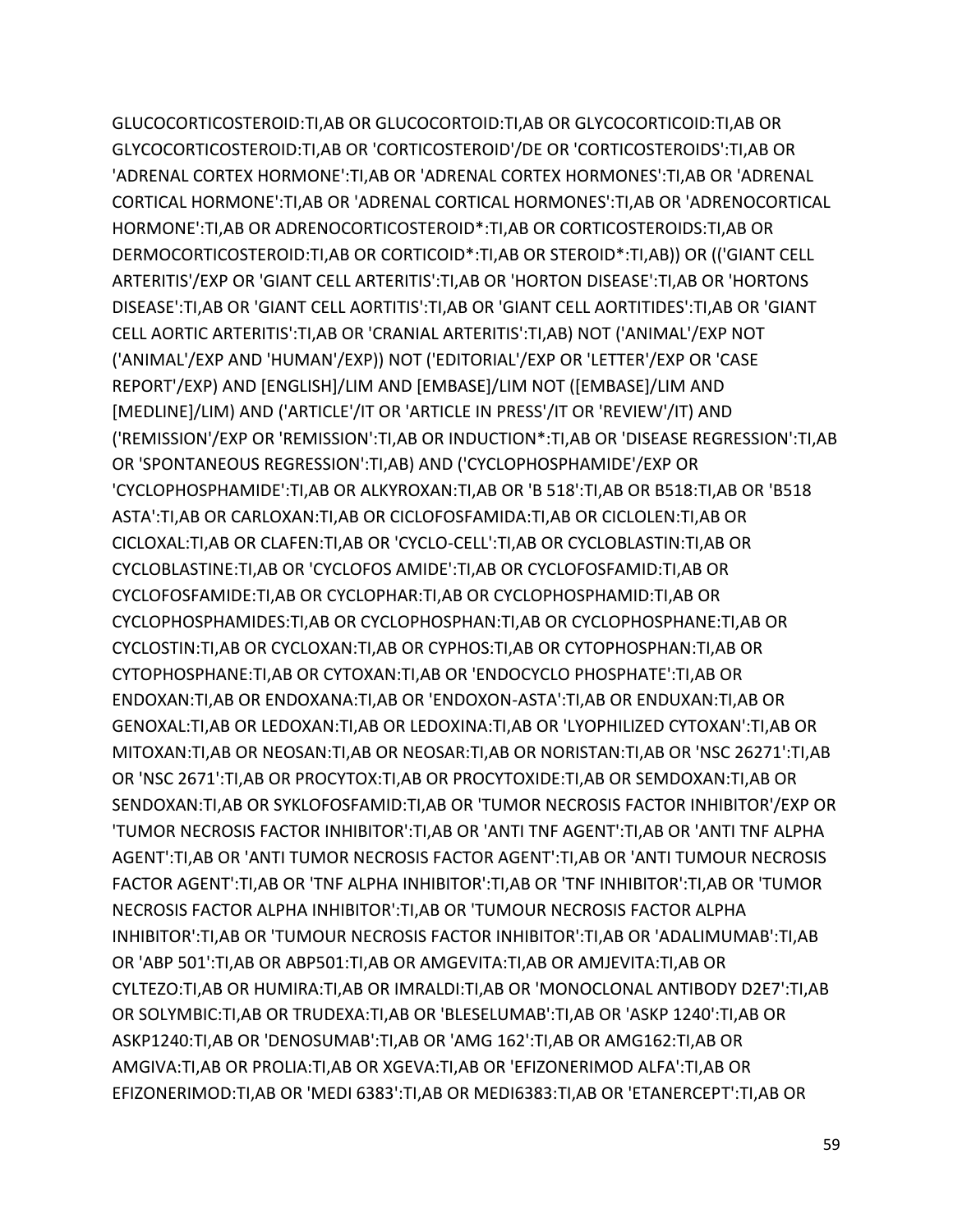BENEPALI:TI,AB OR EMBREL:TI,AB OR ENBREL:TI,AB OR 'ENIA 11':TI,AB OR ENIA11:TI,AB OR ERELZI:TI,AB OR 'ETANERCEPT-SZZS':TI,AB OR LIFMIOR:TI,AB OR OPINERCEPT:TI,AB OR 'RECOMBINANT TUMOR NECROSIS FACTOR RECEPTOR FC FUSION PROTEIN':TI,AB OR 'RECOMBINANT TUMOUR NECROSIS FACTOR RECEPTOR FC FUSION PROTEIN':TI,AB OR 'TNR 001':TI,AB OR TNR001:TI,AB OR 'TUMOR NECROSIS FACTOR RECEPTOR FC FUSION PROTEIN':TI,AB OR 'TUMOUR NECROSIS FACTOR RECEPTOR FC FUSION PROTEIN':TI,AB OR TUNEX:TI,AB OR 'INFLIXIMAB':TI,AB OR AVAKINE:TI,AB OR FLIXABI:TI,AB OR INFLECTRA:TI,AB OR 'INFLIXIMAB-DYYB':TI,AB OR 'INFLIXIMAB-QBTX':TI,AB OR IXIFI:TI,AB OR 'PF 06438179':TI,AB OR 'PF 6438179':TI,AB OR PF06438179:TI,AB OR PF6438179:TI,AB OR REMICADE:TI,AB OR REMSIMA:TI,AB OR REVELLEX:TI,AB OR 'PEGILODECAKIN':TI,AB OR 'AM 0010':TI,AB OR AM0010:TI,AB OR 'PEG ILODECAKIN':TI,AB OR 'PEGINTERLEUKIN 10':TI,AB OR 'PEGYLATED ILODECAKIN':TI,AB OR 'PEGYLATED INTERLEUKIN 10':TI,AB OR 'REMTOLUMAB':TI,AB OR 'A 1230717':TI,AB OR A1230717:TI,AB OR 'ABT 122':TI,AB OR ABT122:TI,AB OR 'TAVOLIMAB':TI,AB OR 'MEDI 0562':TI,AB OR 'MEDI 562':TI,AB OR MEDI0562:TI,AB OR MEDI562:TI,AB OR TAVOLIXIZUMAB:TI,AB OR LUSINEX:TI,AB OR 'R 1569':TI,AB OR R1569:TI,AB OR 'USTEKINUMAB'/EXP OR 'USTEKINUMAB':TI,AB OR 'CNTO 1275':TI,AB OR CNTO1275:TI,AB OR 'MONOCLONAL ANTIBODY CNTO 1275':TI,AB OR STELARA:TI,AB OR 'AZATHIOPRINE'/EXP OR 'AZATHIOPRINE':TI,AB OR ARATHIOPRIN:TI,AB OR ARATHIOPRINE:TI,AB OR 'AZA-Q':TI,AB OR AZAFALK:TI,AB OR AZAHEXAL:TI,AB OR AZAMEDAC:TI,AB OR AZAMUN:TI,AB OR AZAMUNE:TI,AB OR AZANIN:TI,AB OR AZAPIN:TI,AB OR AZAPRESS:TI,AB OR AZAPRINE:TI,AB OR AZAREX:TI,AB OR AZASAN:TI,AB OR AZATHIODURA:TI,AB OR AZATHIOPINE:TI,AB OR AZATHIOPRIM:TI,AB OR AZATHIOPRIN:TI,AB OR AZATHIOPURINE:TI,AB OR AZATHROPSIN:TI,AB OR AZATIOPRINA:TI,AB OR AZATOX:TI,AB OR AZATRILEM:TI,AB OR AZOPI:TI,AB OR AZORAN:TI,AB OR AZOTHIOPRIN:TI,AB OR AZOTHIOPRINE:TI,AB OR 'BW 57 322':TI,AB OR 'BW 57-322':TI,AB OR 'BW 57322':TI,AB OR 'BW57-322':TI,AB OR BW57322:TI,AB OR COLINSAN:TI,AB OR IMMURAN:TI,AB OR IMMUREL:TI,AB OR IMMUTHERA:TI,AB OR IMUNEN:TI,AB OR IMUPRIN:TI,AB OR IMURAN:TI,AB OR IMURANE:TI,AB OR IMUREK:TI,AB OR IMUREL:TI,AB OR IMUREN:TI,AB OR 'NSC 39084':TI,AB OR NSC39084:TI,AB OR THIOAZEPRINE:TI,AB OR THIOPRINE:TI,AB OR TRANSIMUNE:TI,AB OR ZYTRIM:TI,AB OR 'LEFLUNOMIDE'/EXP OR 'LEFLUNOMIDE':TI,AB OR ARABLOC:TI,AB OR ARAVA:TI,AB OR 'HWA 486':TI,AB OR HWA486:TI,AB OR REPSO:TI,AB OR 'RS 34821':TI,AB OR RS34821:TI,AB OR 'SU 101':TI,AB OR SU101:TI,AB OR (('METHOTREXATE'/EXP OR 'METHOTREXATE':TI,AB OR 'A METHOPTERINE':TI,AB OR ABITREXATE:TI,AB OR AMETHOPTERIN:TI,AB OR AMETHOPTERINE:TI,AB OR AMETOPTERINE:TI,AB OR ANTIFOLAN:TI,AB OR BIOTREXATE:TI,AB OR CANCEREN:TI,AB OR 'CL 14377':TI,AB OR CL14377:TI,AB OR EMTEXATE:TI,AB OR EMTHEXAT:TI,AB OR EMTHEXATE:TI,AB OR EMTREXATE:TI,AB OR ENTHEXATE:TI,AB OR FARMITREXAT:TI,AB OR FARMITREXATE:TI,AB OR FARMOTREX:TI,AB OR FOLEX:TI,AB OR IFAMET:TI,AB OR IMETH:TI,AB OR INTRADOSE) AND MTX:TI,AB) OR JYLAMVO:TI,AB OR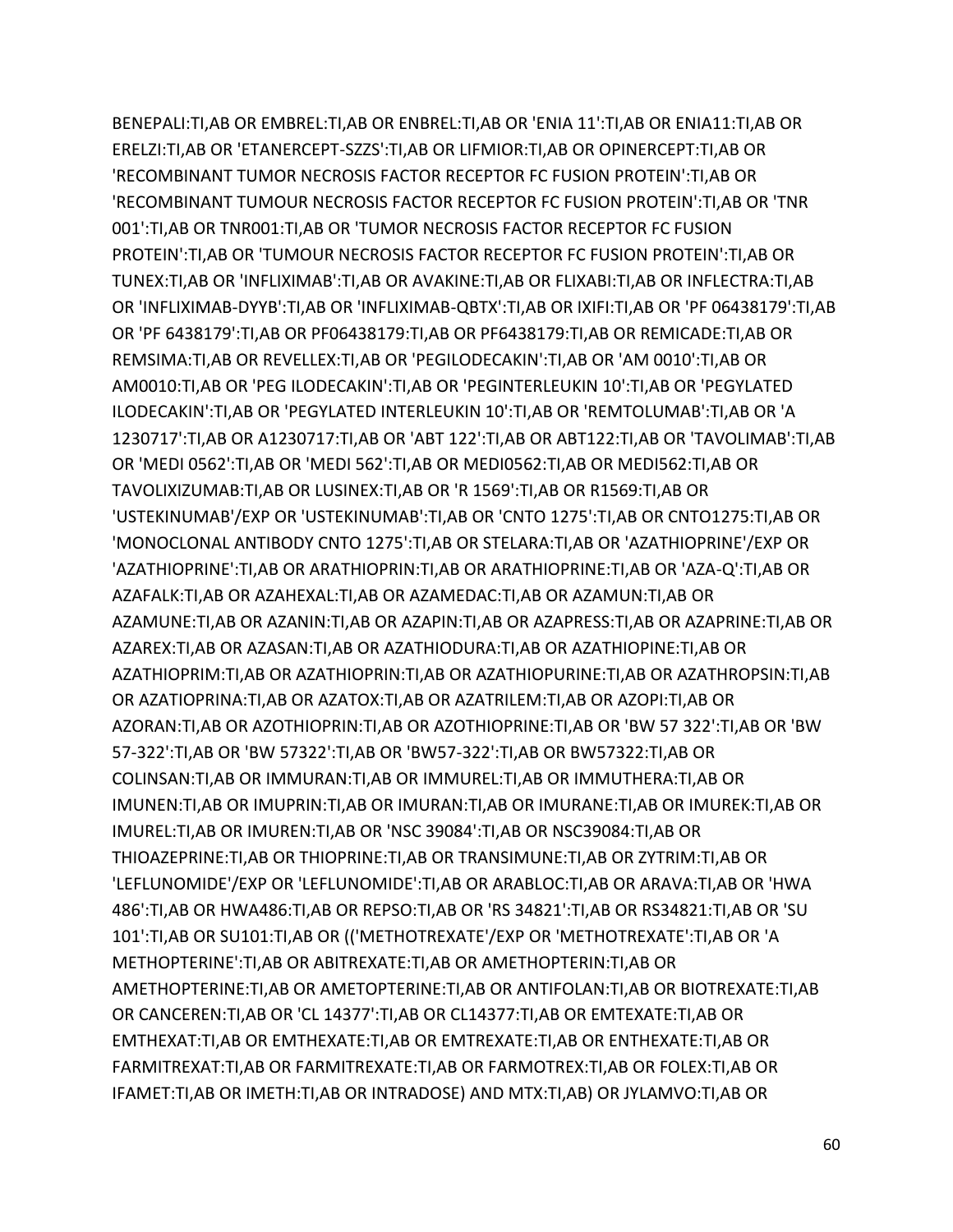LANTAREL:TI,AB OR LEDERTREXATE:TI,AB OR MAXTREX:TI,AB OR METEX:TI,AB OR METHOBLASTIN:TI,AB OR METHOHEXATE:TI,AB OR METHOTRATE:TI,AB OR METHOTREXAT:TI,AB OR METHOTREXATO:TI,AB OR METHROTREXATE:TI,AB OR METHYLAMINOPTERIN:TI,AB OR METHYLAMINOPTERINE:TI,AB OR METICIL:TI,AB OR METOJECT:TI,AB OR METOTHREXATE:TI,AB OR METOTREXAT:TI,AB OR METOTREXATE:TI,AB OR METOTREXIN:TI,AB OR METREX:TI,AB OR MEXATE:TI,AB OR 'MEXATE-AQ':TI,AB OR 'MPI 5004':TI,AB OR MPI5004:TI,AB OR MTX:TI,AB OR NEOTREXATE:TI,AB OR NORDIMET:TI,AB OR NOVATREX:TI,AB OR 'NSC 740':TI,AB OR NSC740:TI,AB OR OTREXUP:TI,AB OR RASUVO:TI,AB OR REUMATREX:TI,AB OR RHEUMATREX:TI,AB OR TEXATE:TI,AB OR 'TEXATE-T':TI,AB OR TEXORATE:TI,AB OR TREXALL:TI,AB OR XAKEN:TI,AB OR XATMEP:TI,AB OR ZEXATE:TI,AB OR 'RITUXIMAB'/EXP OR 'RITUXIMAB':TI,AB OR BLITZIMA:TI,AB OR 'CT P10':TI,AB OR CTP10:TI,AB OR 'IDEC 102':TI,AB OR 'IDEC C2B8':TI,AB OR IDEC102:TI,AB OR IDECC2B8:TI,AB OR MABTHERA:TI,AB OR 'MONOCLONAL ANTIBODY IDEC C2B8':TI,AB OR 'R 105':TI,AB OR R105:TI,AB OR REDITUX:TI,AB OR 'RG 105':TI,AB OR RG105:TI,AB OR RITEMVIA:TI,AB OR RITUXAN:TI,AB OR RITUXIN:TI,AB OR RITUZENA:TI,AB OR RIXATHON:TI,AB OR RIXIMYO:TI,AB OR 'RO 452294':TI,AB OR RO452294:TI,AB OR TRUXIMA:TI,AB OR TUXELLA:TI,AB OR 'MYCOPHENOLATE MOFETIL'/EXP OR 'MYCOPHENOLATE MOFETIL':TI,AB OR 'CELL CEPT':TI,AB OR CELLCEPT:TI,AB OR CELLMUNE:TI,AB OR CELLSEPT:TI,AB OR MUNOLOC:TI,AB OR MYCLAUSEN:TI,AB OR 'MYCOPHENOLIC ACID':TI,AB OR MYFENAX:TI,AB OR 'RS 61443':TI,AB OR 'RS 61443 190':TI,AB OR RS61443:TI,AB OR 'RS61443 190':TI,AB OR 'MYCOPHENOLIC ACID'/EXP OR 'ERL 080':TI,AB OR 'ERL 080A':TI,AB OR ERL080:TI,AB OR ERL080A:TI,AB OR MELBEX:TI,AB OR MYFORTIC:TI,AB OR 'NSC 129185':TI,AB OR NSC129185:TI,AB OR 'MEPOLIZUMAB'/EXP OR 'MEPOLIZUMAB':TI,AB OR BOSATRIA:TI,AB OR 'SB 240563':TI,AB OR NUCALA:TI,AB OR 'OMALIZUMAB'/EXP OR 'OMALIZUMAB':TI,AB OR 'HU 901':TI,AB OR 'MONOCLONAL ANTIBODY E 25':TI,AB OR 'MONOCLONAL ANTIBODY E25':TI,AB OR OLIZUMAB:TI,AB OR XOLAIR:TI,AB OR 'TOCILIZUMAB'/EXP OR 'TOCILIZUMAB':TI,AB OR (R AND 1569:TI,AB) OR ROACTEMRA:TI,AB OR ATLIZUMAB:TI,AB OR ACTEMRA:TI,AB OR 'ABATACEPT'/EXP OR 'ABATACEPT':TI,AB OR 'CTLA4 IMMUNOGLOBULIN':TI,AB OR CTLA4IG:TI,AB OR ORENCIA:TI,AB OR LEA29Y:TI,AB OR 'BMS-224818':TI,AB OR 'BMS 224818':TI,AB OR BELATACEPT:TI,AB OR 'BMS 188667':TI,AB OR 'CTLA-4-IG':TI,AB OR 'CYTOTOXIC T LYMPHOCYTE ASSOCIATED ANTIGEN 4 IMMUNOGLOBULIN':TI,AB OR 'CTLA4 IG':TI,AB OR 'CTLA4-FC':TI,AB OR NULOJIX:TI,AB OR 'CYCLOSPORINE'/EXP OR 'CYCLOSPORINE':TI,AB OR 'ADI 628':TI,AB OR ADI628:TI,AB OR CICLORAL:TI,AB OR CICLOSPORIN:TI,AB OR CIPOL:TI,AB OR CONSUPREN:TI,AB OR DEXIMUNE:TI,AB OR EQUORAL:TI,AB OR GENGRAF:TI,AB OR IKERVIS:TI,AB OR IMINORAL:TI,AB OR IMPLANTA:TI,AB OR IMUSPORIN:TI,AB OR 'NOVA 22007':TI,AB OR NOVA22007:TI,AB OR RESTASIS:TI,AB OR SANDIMUN:TI,AB OR SANDIMUNE:TI,AB OR 'SANG 35':TI,AB OR SANGCYA:TI,AB OR CYCLOSPORIN\*:TI,AB OR NEORAL:TI,AB OR 'CYA NOF':TI,AB OR SANDIMMUN\*:TI,AB OR 'CSA-NEORAL':TI,AB OR 'OL 27 400':TI,AB OR 'OL 27400':TI,AB OR 'AVACOPAN'/EXP OR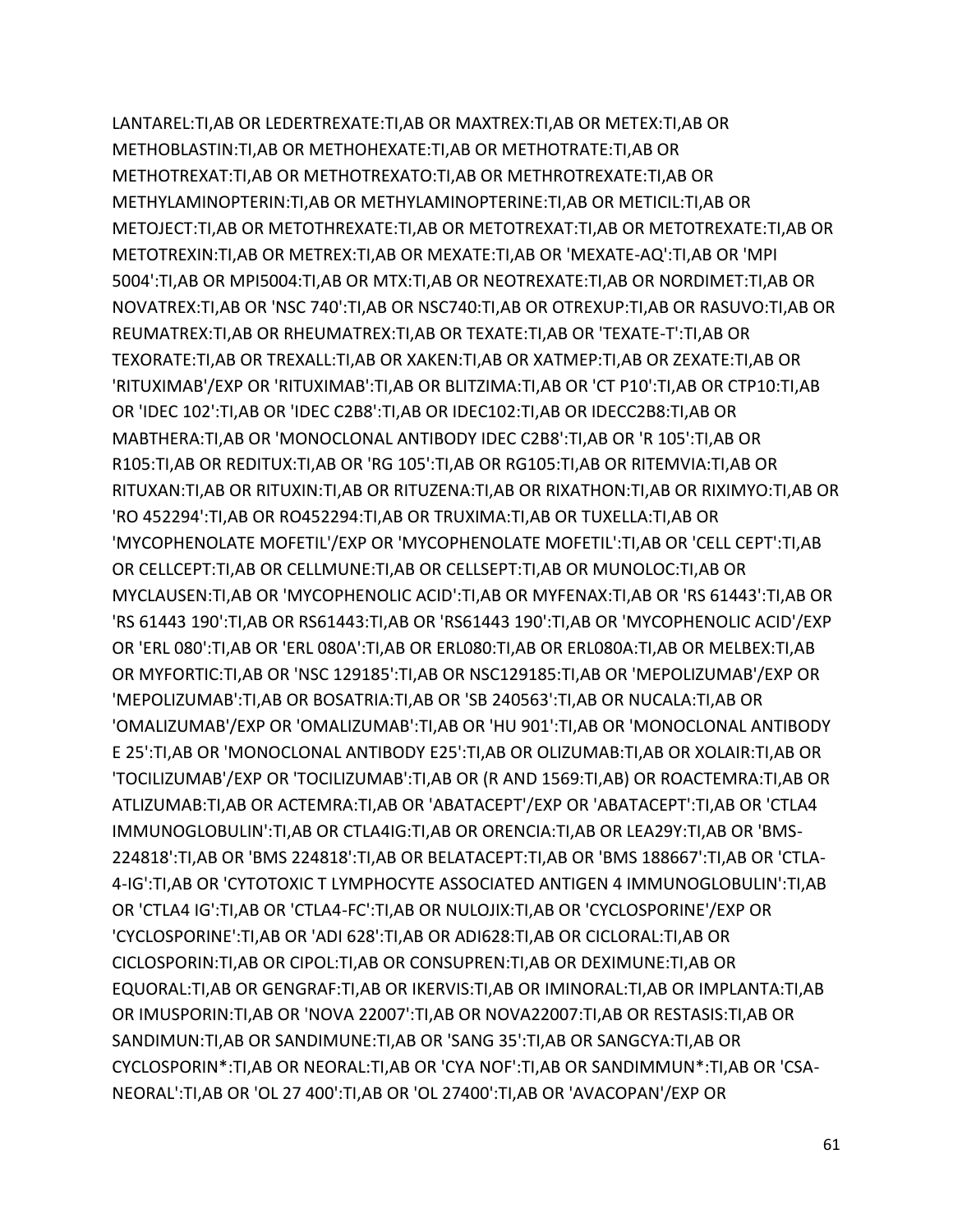'AVACOPAN':TI,AB OR 'CCX 168':TI,AB OR CCX168:TI,AB)) OR (('GIANT CELL ARTERITIS'/EXP OR 'GIANT CELL ARTERITIS':TI,AB OR 'HORTON DISEASE':TI,AB OR 'HORTONS DISEASE':TI,AB OR 'GIANT CELL AORTITIS':TI,AB OR 'GIANT CELL AORTITIDES':TI,AB OR 'GIANT CELL AORTIC ARTERITIS':TI,AB OR 'CRANIAL ARTERITIS':TI,AB) NOT ('ANIMAL'/EXP NOT ('ANIMAL'/EXP AND 'HUMAN'/EXP)) NOT ('EDITORIAL'/EXP OR 'LETTER'/EXP OR 'CASE REPORT'/EXP) AND [ENGLISH]/LIM AND [EMBASE]/LIM NOT ([EMBASE]/LIM AND [MEDLINE]/LIM) AND ('ARTICLE'/IT OR 'ARTICLE IN PRESS'/IT OR 'REVIEW'/IT) AND ('INFLAMMATORY MARKER'/EXP OR 'INFLAMMATORY MARKER':TI,AB OR 'C REACTIVE PROTEIN'/EXP OR 'C REACTIVE PROTEIN':TI,AB OR 'C REACTION PROTEIN':TI,AB OR 'C-REACTIVE PROTEIN':TI,AB OR 'CREACTIVE PROTEIN':TI,AB OR CRP:TI,AB OR 'ERYTHROCYTE SEDIMENTATION RATE'/EXP OR 'ERYTHROCYTE SEDIMENTATION RATE':TI,AB OR 'BLOOD SEDIMENTATION':TI,AB OR 'SEDIMENTATION VELOCITY':TI,AB OR 'SEDIMENTATION RATE':TI,AB) AND ('SIGNS AND SYMPTOMS':TI,AB OR 'SYMPTOMS AND SIGNS':TI,AB OR 'BLOOD PRESSURE MONITORING'/EXP OR MONITOR\*:TI,AB,DE OR '24 HOUR BLOOD PRESSURE':TI,AB OR 'PHYSIOLOGIC MONITORING'/DE OR 'SYMPTOM ASSESSMENT'/EXP OR 'SYMPTOM ASSESSMENT':TI,AB OR 'SYMPTOM EVALUATION':TI,AB OR 'DISEASE ASSESSMENT'/DE OR 'DISEASE SEVERITY ASSESSMENT'/DE OR 'DISEASE SEVERITY ASSESSMENT':TI,AB OR 'LEG BLOOD FLOW'/EXP OR 'LEG BLOOD FLOW':TI,AB OR 'LOWER EXTREMITY BLOOD SUPPLY':TI,AB OR 'LEG VASCULARIZATION':TI,AB OR 'LEG VASCULARISATION':TI,AB OR (('UPPER LIMB'/EXP OR 'UPPER LIMB':TI,AB OR 'UPPER EXTREMITY':TI,AB) AND ('BLOOD FLOW':TI,AB OR 'BLOOD SUPPLY':TI,AB OR VASCULARISATION\*:TI,AB OR VASCULARIZATION\*:TI,AB OR CIRCULATION\*:TI,AB OR CIRCULATORY:TI,AB)) OR ((LEG\*:TI,AB,DE OR 'LOWER LIMB':TI,AB,DE OR 'LOWER EXTREMITY':TI,AB) AND (CIRCULATION\*:TI,AB OR CIRCULATORY:TI,AB)) OR (('HEART VALVE'/EXP OR 'HEART VALVE':TI,AB OR 'CARDIAC VALVE':TI,AB OR 'HEART VALVES':TI,AB OR 'CARDIAC VALVES':TI,AB OR 'AORTIC VALVE':TI,AB OR 'CORONARY SINUS':TI,AB OR 'MITRAL VALVE':TI,AB OR 'PULMONARY VALVE':TI,AB OR 'TRICUSPID VALVE':TI,AB OR 'ATRIOVENTRICULAR VALVE':TI,AB OR 'AORTIC VALVES':TI,AB OR 'MITRAL VALVES':TI,AB OR 'PULMONARY VALVES':TI,AB OR 'TRICUSPID VALVES':TI,AB OR 'ATRIOVENTRICULAR VALVES':TI,AB) AND ('ABNORMALITIES'/EXP OR ABNORMAL\*:TI,AB OR DYSFUNCTION\*:TI,AB,DE OR INSUFFICIENC\*:TI,AB,DE OR INCOMPETENC\*:TI,AB)) OR ('AORTIC VALVE DISEASE'/EXP AND 'AORTA VALVE DEFECT':TI,AB) OR 'AORTA VALVE DISEASE':TI,AB OR 'AORTA VALVE LESION':TI,AB OR 'AORTIC VALVE DEFECT':TI,AB OR 'AORTIC VALVULAR DISEASE':TI,AB OR 'AORTIC VALVULAR INSUFFICIENCY':TI,AB OR 'AORTIC VALVULOPATHIES':TI,AB OR 'AORTIC VALVULOPATHY':TI,AB OR 'AORTIC REGURGITATION':TI,AB OR 'DISEASE MANAGEMENT'/DE OR 'DISEASE MANAGEMENT':TI,AB OR 'DISEASES MANAGEMENT':TI,AB OR 'DISORDER MANAGEMENT':TI,AB OR 'DISORDERS MANAGEMENT':TI,AB OR 'ILLNESS MANAGEMENT':TI,AB OR 'MANAGEMENT OF DISEASE':TI,AB OR 'MANAGEMENT OF DISORDER':TI,AB OR 'MEDICAL MANAGEMENT':TI,AB OR 'PHYSICAL EXAMINATION'/DE OR 'PHYSICAL EXAMINATION':TI,AB OR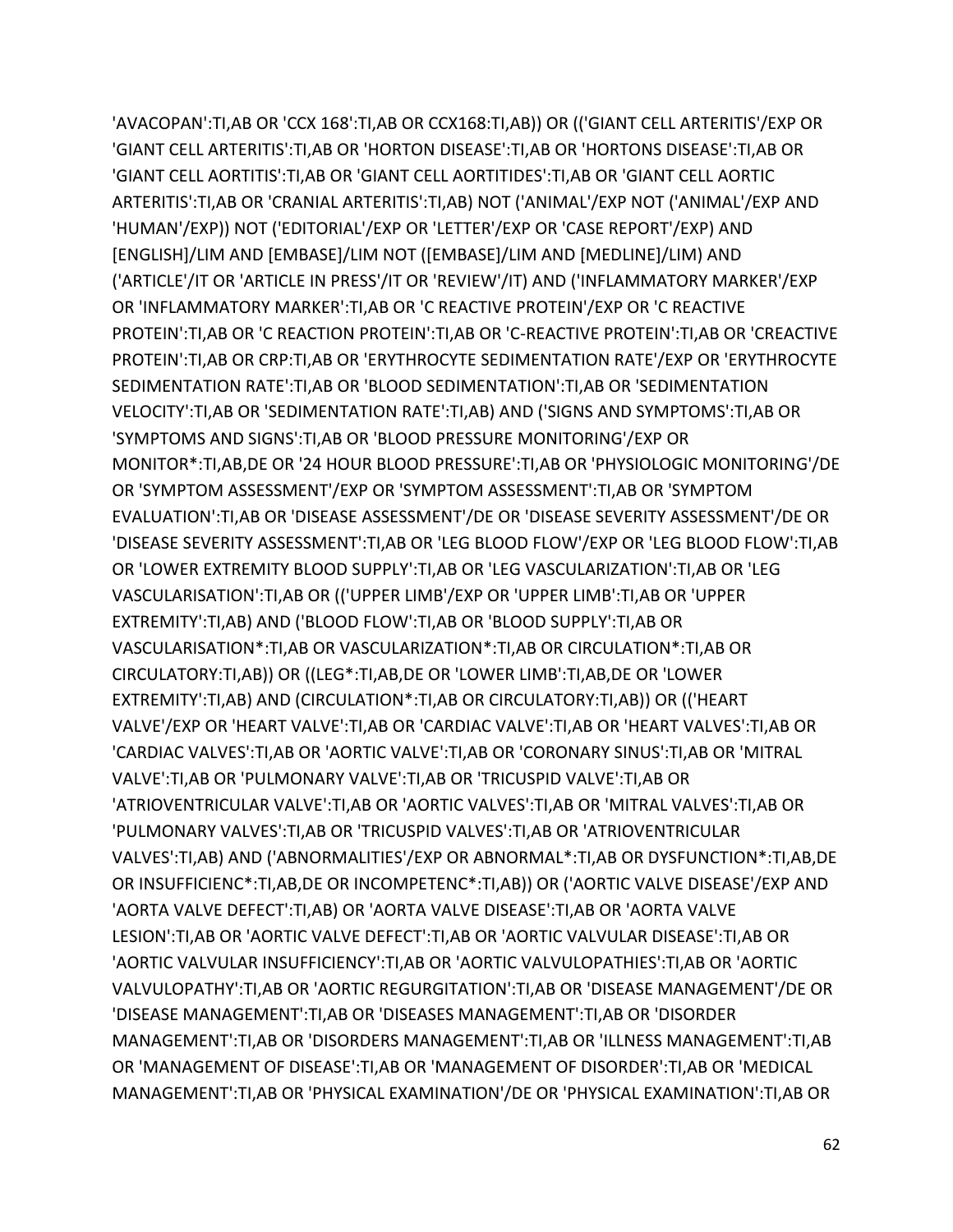'PHYSICAL EXAM':TI,AB OR 'AUSCULTATION'/EXP OR AUSCULTAT\*:TI,AB OR (('BODY TEMPERATURE'/EXP OR 'BODY TEMPERATURE':TI,AB) AND OF AND FEVER\*:TI,AB) OR 'BLOOD PRESSURE MEASUREMENT'/DE OR 'BLOOD PRESSURE DETERMINATION':TI,AB OR 'BLOOD PRESSURE'/EXP OR 'BLOOD PRESSURE':TI,AB OR 'VITAL SIGN'/EXP OR 'VITAL SIGN':TI,AB OR 'VITAL SIGNS':TI,AB OR 'BRUIT'/EXP OR BRUIT:TI,AB OR 'PULSE RATE'/EXP OR 'PULSE RATE':TI,AB OR 'PULSE FREQUENCY':TI,AB OR 'HEART MURMUR'/EXP OR 'HEART MURMUR':TI,AB OR 'CARDIAC MURMUR':TI,AB OR 'LIVER FUNCTION TEST'/EXP OR 'LIVER FUNCTION':TI,AB OR 'HEPATIC FUNCTION TEST':TI,AB OR 'KIDNEY FUNCTION TEST'/EXP OR 'KIDNEY FUNCTION':TI,AB,DE OR 'RENAL FUNCTION':TI,AB OR 'URINALYSIS'/EXP OR URINALYS\*:TI,AB OR 'URINARY ANALYSIS':TI,AB OR 'URINE ANALYSIS':TI,AB OR 'URINE TEST':TI,AB OR 'URINE TESTING':TI,AB OR 'GLOMERULUS FILTRATION RATE'/EXP OR 'GLOMERULUS FILTRATION RATE':TI,AB OR GFR:TI,AB OR 'GLOMERULAR FILTRATION RATE':TI,AB OR 'GLOMERULOFILTRATION RATE':TI,AB OR 'BILIRUBIN'/EXP OR BILIRUBIN:TI,AB OR 'ALANINE AMINOTRANSFERASE'/EXP OR 'ALANINE TRANSAMINASE':TI,AB OR 'GLUTAMIC ALANINE TRANSAMINASE':TI,AB OR 'ALANINE 2 OXOGLUTARATE AMINOTRANSFERASE':TI,AB OR 'ALANINE AMINOTRANSFERASE':TI,AB OR 'GLUTAMIC PYRUVIC TRANSAMINASE':TI,AB OR 'ALKALINE PHOSPHATASE'/EXP OR 'ALKALINE PHOSPHATASE':TI,AB OR SGPT:TI,AB OR 'UREA NITROGEN BLOOD LEVEL'/EXP OR 'BLOOD UREA NITROGEN':TI,AB OR 'PLASMA UREA NITROGEN':TI,AB OR 'SERUM BUN':TI,AB OR 'SERUM UREA NITROGEN':TI,AB OR 'METABOLIC PANEL':TI,AB OR 'BLOOD CELL COUNT'/EXP OR 'BLOOD COUNT':TI,AB OR 'COMPLETE BLOOD COUNT':TI,AB OR 'BLOOD CELL NUMBER':TI,AB OR 'ERYTHROCYTE COUNT':TI,AB OR 'RETICULOCYTE COUNT':TI,AB OR 'LEUKOCYTE COUNT':TI,AB OR 'LYMPHOCYTE COUNT':TI,AB OR 'PLATELET COUNT':TI,AB OR 'CREATININE'/EXP OR CREATININ\*:TI,AB OR ('HYPERTENSION'/EXP AND 'HIGH BLOOD PRESSURE':TI,AB) OR HYPERTENSI\*:TI,AB OR 'INFLAMMATORY MARKER'/EXP OR 'INFLAMMATORY MARKER':TI,AB OR 'C REACTIVE PROTEIN'/EXP OR 'C REACTIVE PROTEIN':TI,AB OR 'C REACTION PROTEIN':TI,AB OR 'C-REACTIVE PROTEIN':TI,AB OR 'CREACTIVE PROTEIN':TI,AB OR CRP:TI,AB OR 'ERYTHROCYTE SEDIMENTATION RATE'/EXP OR 'ERYTHROCYTE SEDIMENTATION RATE':TI,AB OR 'BLOOD SEDIMENTATION':TI,AB OR 'SEDIMENTATION VELOCITY':TI,AB OR 'SEDIMENTATION RATE':TI,AB OR 'PREDNISONE'/EXP OR 'PREDNISONE':TI,AB OR 1ANCORTONE:TI,AB OR 'APO-PREDNISONE':TI,AB OR BIOCORTONE:TI,AB OR COLISONE:TI,AB OR CORTAN:TI,AB OR CORTIDELT:TI,AB OR CORTIPREX:TI,AB OR CUTASON:TI,AB OR DACORTEN:TI,AB OR 'DE CORTISYL':TI,AB OR DECORTANCYL:TI,AB OR DECORTIN:TI,AB OR DECORTINE:TI,AB OR DECORTISYL:TI,AB OR DEHYDROCORTISONE:TI,AB OR DEKORTIN:TI,AB OR DELITISONE:TI,AB OR 'DELLACORT A':TI,AB OR 'DELTA 1 DEHYDROCORTISONE':TI,AB OR 'DELTA CORTELAN':TI,AB OR 'DELTA CORTISONE':TI,AB OR 'DELTA DOME':TI,AB OR 'DELTA E':TI,AB OR 'DELTA PRENOVIS':TI,AB OR 'DELTA-DOME':TI,AB OR DELTACORTEN:TI,AB OR DELTACORTENE:TI,AB OR DELTACORTISONE:TI,AB OR DELTACORTONE:TI,AB OR DELTASONE:TI,AB OR DELTISON:TI,AB OR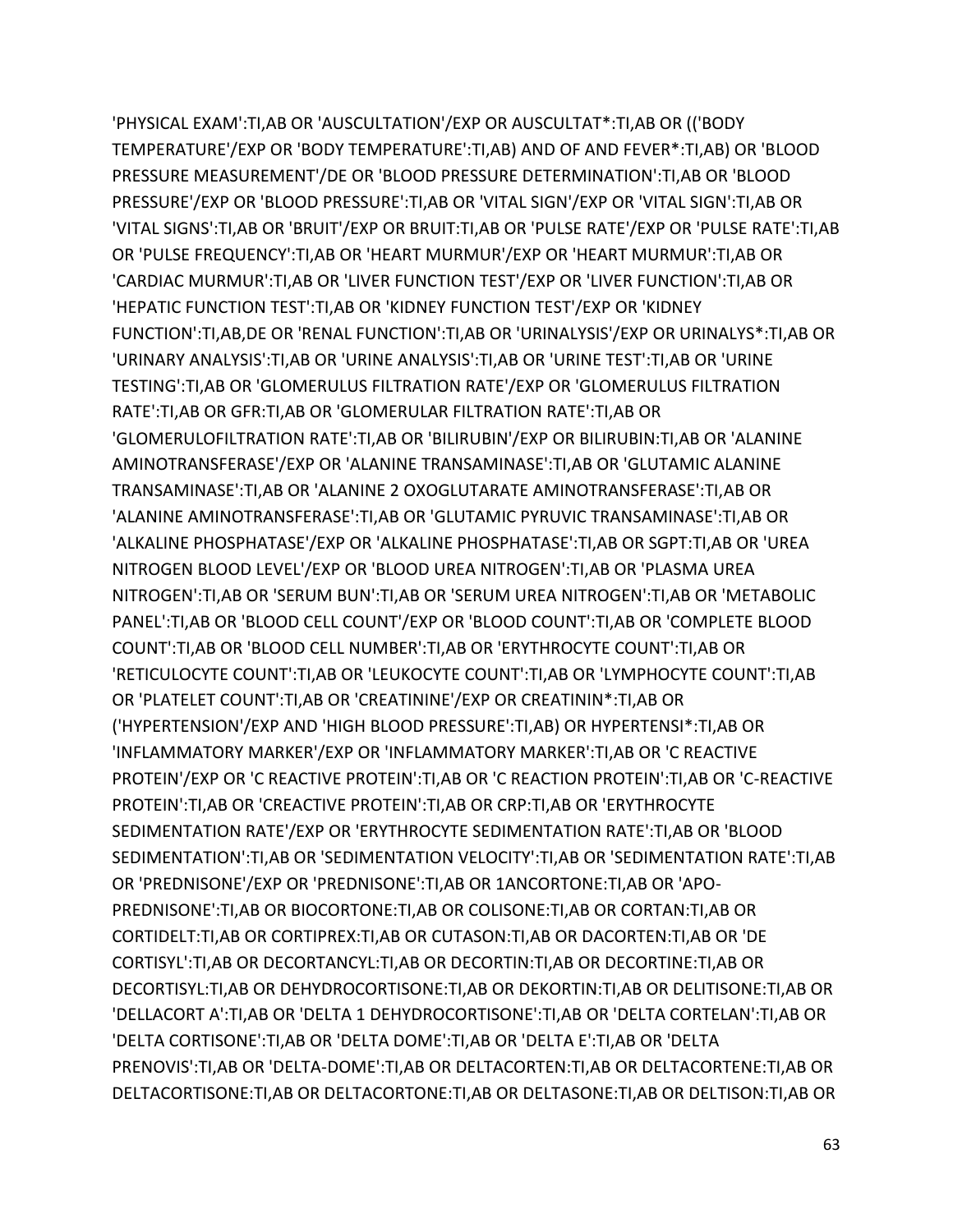DELTISONA:TI,AB OR DELTRA:TI,AB OR 'DI ADRESON':TI,AB OR 'DI-ADRESON':TI,AB OR DIADRESON:TI,AB OR DRAZONE:TI,AB OR ENCORTON:TI,AB OR ENCORTONE:TI,AB OR ENKORTON:TI,AB OR FERNISONE:TI,AB OR HOSTACORTIN:TI,AB OR INSONE:TI,AB OR 'LIQUID PRED':TI,AB OR LODOTRA:TI,AB OR 'ME-KORTI':TI,AB OR MEPRISON:TI,AB OR METACORTANDRACIN:TI,AB OR METICORTEN:TI,AB OR METICORTINE:TI,AB OR NISONA:TI,AB OR 'NSC 10023':TI,AB OR NSC10023:TI,AB OR ORASONE:TI,AB OR ORISANE:TI,AB OR PANAFCORT:TI,AB OR PARACORT:TI,AB OR PEHACORT:TI,AB OR PRECORT:TI,AB OR PRECORTAL:TI,AB OR 'PREDNICEN-M':TI,AB OR PREDNICORM:TI,AB OR PREDNICOT:TI,AB OR PREDNIDIB:TI,AB OR PREDNISON:TI,AB OR PREDNITONE:TI,AB OR PRONISON:TI,AB OR PRONISONE:TI,AB OR PRONIZONE:TI,AB OR PULMISON:TI,AB OR RAYOS:TI,AB OR RECTODELT:TI,AB OR SERVISONE:TI,AB OR STEEROMETZ:TI,AB OR STERAPRED:TI,AB OR ULTRACORTEN:TI,AB OR URTILONE:TI,AB OR WINPRED:TI,AB OR 'PREDNISOLONE'/EXP OR 'PREDNISOLONE':TI,AB OR ((ADELCORT:TI,AB OR ANTISOLON:TI,AB OR ANTISOLONE:TI,AB OR APREDNISLON:TI,AB OR APREDNISLONE:TI,AB OR BENISOLON:TI,AB OR BENISOLONE:TI,AB OR BERISOLON:TI,AB OR BERISOLONE:TI,AB OR CABERDELTA:TI,AB OR CAPSOID:TI,AB OR CO) AND HYDELTRA:TI,AB) OR CODELCORTONE:TI,AB OR COMPRESOLON:TI,AB OR CORTADELTONA:TI,AB OR CORTADELTONE:TI,AB OR CORTALONE:TI,AB OR CORTELINTER:TI,AB OR CORTISOLONE:TI,AB OR COTOLONE:TI,AB OR DACORTIN:TI,AB OR DACROTIN:TI,AB OR DECAPREDNIL:TI,AB OR 'DECORTIN H':TI,AB OR DECORTRIL:TI,AB OR 'DEHYDRO CORTEX':TI,AB OR 'DEHYDRO HYDROCORTISON':TI,AB OR 'DEHYDRO HYDROCORTISONE':TI,AB OR DEHYDROCORTEX:TI,AB OR DEHYDROCORTISOL:TI,AB OR DEHYDROCORTISOLE:TI,AB OR DEHYDROHYDROCORTISON:TI,AB OR DEHYDROHYDROCORTISONE:TI,AB OR DELCORTOL:TI,AB OR 'DELTA 1 HYDROCORTISONE':TI,AB OR 'DELTA CORTEF':TI,AB OR 'DELTA CORTRIL':TI,AB OR 'DELTA EF CORTELAN':TI,AB OR 'DELTA F':TI,AB OR 'DELTA HYCORTOL':TI,AB OR 'DELTA HYDROCORTISON':TI,AB OR 'DELTA HYDROCORTISONE':TI,AB OR 'DELTA OPHTICOR':TI,AB OR 'DELTA STAB':TI,AB OR 'DELTA-CORTEF':TI,AB OR 'DELTA1 DEHYDROCORTISOL':TI,AB OR 'DELTA1 DEHYDROHYDROCORTISONE':TI,AB OR 'DELTA1 HYDROCORTISONE':TI,AB OR DELTACORTEF:TI,AB OR DELTACORTENOLO:TI,AB OR DELTACORTIL:TI,AB OR DELTACORTOIL:TI,AB OR DELTACORTRIL:TI,AB OR DELTADERM:TI,AB OR DELTAGLYCORTRIL:TI,AB OR DELTAHYCORTOL:TI,AB OR DELTAHYDROCORTISON:TI,AB OR DELTAHYDROCORTISONE:TI,AB OR DELTAOPHTICOR:TI,AB OR DELTASOLONE:TI,AB OR DELTASTAB:TI,AB OR DELTIDROSOL:TI,AB OR DELTISILONE:TI,AB OR DELTISOLON:TI,AB OR DELTISOLONE:TI,AB OR DELTOLASSON:TI,AB OR DELTOLASSONE:TI,AB OR DELTOSONA:TI,AB OR DELTOSONE:TI,AB OR 'DEPO-PREDATE':TI,AB OR DERMOSOLON:TI,AB OR DHASOLONE:TI,AB OR 'DI ADRESON F':TI,AB OR 'DI ADRESONE F':TI,AB OR 'DI-ADRESON-F':TI,AB OR 'DIADRESON F':TI,AB OR 'DIADRESONE F':TI,AB OR DICORTOL:TI,AB OR DOMUCORTONE:TI,AB OR ENCORTELON:TI,AB OR ENCORTELONE:TI,AB OR ENCORTOLON:TI,AB OR EQUISOLON:TI,AB OR 'FERNISOLONE-P':TI,AB OR GLISTELONE:TI,AB OR HEFASOLON:TI,AB OR 'HOSTACORTIN H':TI,AB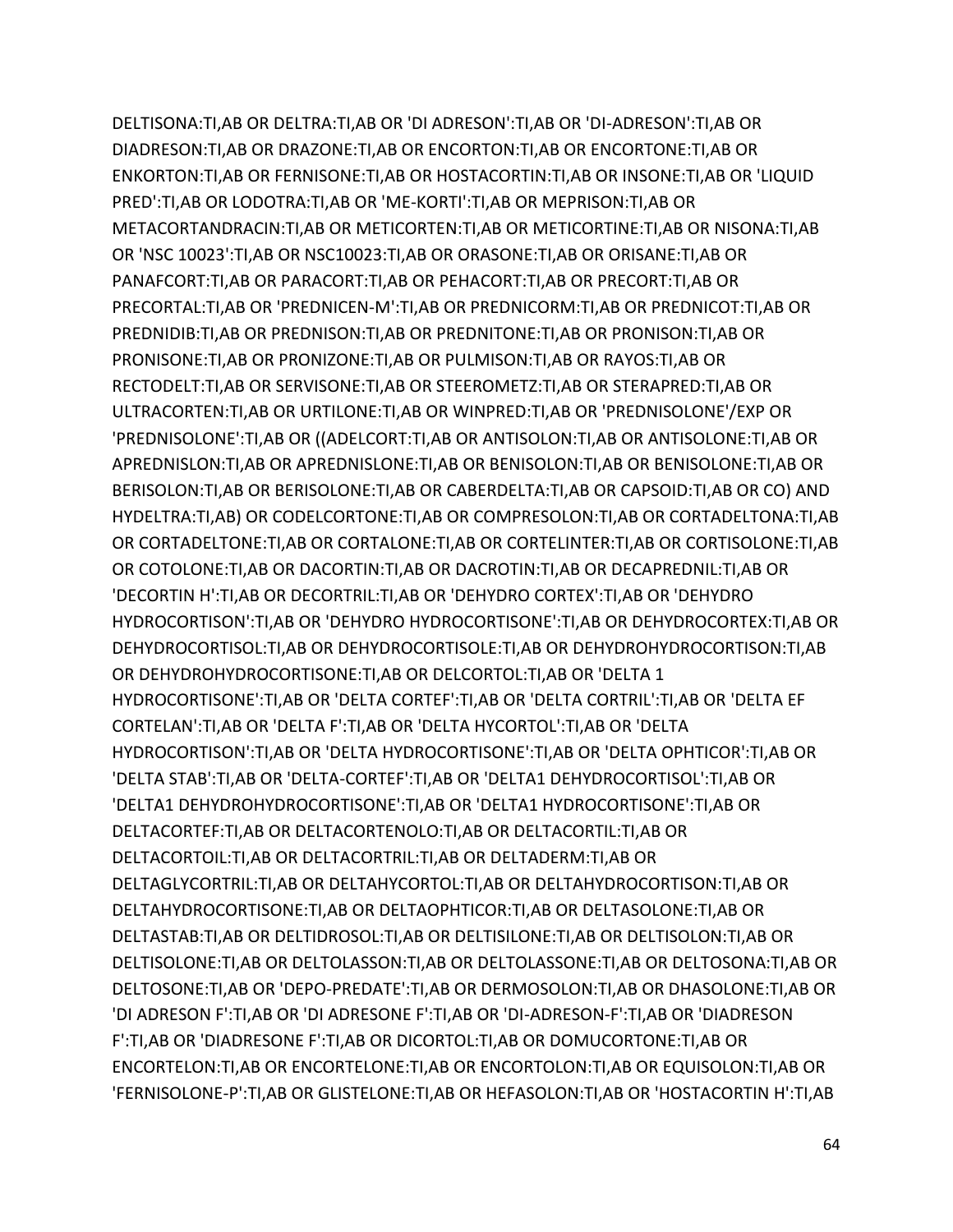OR HYDELTRA:TI,AB OR HYDELTRONE:TI,AB OR HYDRELTA:TI,AB OR HYDROCORTANCYL:TI,AB OR HYDROCORTIDELT:TI,AB OR HYDRODELTALONE:TI,AB OR HYDRODELTISONE:TI,AB OR HYDRORETROCORTIN:TI,AB OR HYDRORETROCORTINE:TI,AB OR INFLANEFRAN:TI,AB OR INSOLONE:TI,AB OR 'KETEOCORT H':TI,AB OR 'KEY-PRED':TI,AB OR LENISOLONE:TI,AB OR LEOCORTOL:TI,AB OR LIQUIPRED:TI,AB OR 'LYGAL KOPFTINKTUR N':TI,AB OR MEDIASOLONE:TI,AB OR MEPRISOLON:TI,AB OR MEPRISOLONE:TI,AB OR METACORTALON:TI,AB OR METACORTALONE:TI,AB OR METACORTANDRALON:TI,AB OR METACORTANDRALONE:TI,AB OR METACORTELONE:TI,AB OR 'METI DERM':TI,AB OR 'METI-DERM':TI,AB OR METICORTELONE:TI,AB OR METIDERM:TI,AB OR MORLONE:TI,AB OR MYDRAPRED:TI,AB OR 'NEO DELTA':TI,AB OR NISOLON:TI,AB OR NISOLONE:TI,AB OR 'NSC 9120':TI,AB OR NSC9120:TI,AB OR OPREDSONE:TI,AB OR PANAFCORTELONE:TI,AB OR PANAFCORTOLONE:TI,AB OR PANAFORT:TI,AB OR PARACORTOL:TI,AB OR PHLOGEX:TI,AB OR 'PRE CORTISYL':TI,AB OR PRECONIN:TI,AB OR PRECORTALON:TI,AB OR PRECORTANCYL:TI,AB OR PRECORTISYL:TI,AB OR 'PRED-JECT-50':TI,AB OR 'PREDACORT 50':TI,AB OR 'PREDAJECT-50':TI,AB OR 'PREDALONE 50':TI,AB OR PREDARTRINA:TI,AB OR PREDARTRINE:TI,AB OR 'PREDATE-50':TI,AB OR PREDELTILONE:TI,AB OR PREDISOLE:TI,AB OR PREDISYR:TI,AB OR 'PREDNE DOME':TI,AB OR PREDNECORT:TI,AB OR PREDNEDOME:TI,AB OR PREDNELAN:TI,AB OR 'PREDNI COELIN':TI,AB OR 'PREDNI H TABLINEN':TI,AB OR 'PREDNI-HELVACORT':TI,AB OR PREDNICOELIN:TI,AB OR PREDNICORT:TI,AB OR PREDNICORTELONE:TI,AB OR 'PREDNIFOR DROPS':TI,AB OR PREDNIMENT:TI,AB OR PREDNIRETARD:TI,AB OR PREDNIS:TI,AB OR PREDNISIL:TI,AB OR PREDNISOLON:TI,AB OR PREDNISOLONA:TI,AB OR PREDNIVET:TI,AB OR PREDNORSOLON:TI,AB OR PREDNORSOLONE:TI,AB OR PREDONINE:TI,AB OR PREDORGASOLONA:TI,AB OR PREDORGASOLONE:TI,AB OR PRELON:TI,AB OR PRELONE:TI,AB OR PRENILONE:TI,AB OR PRENIN:TI,AB OR PRENOLONE:TI,AB OR PREVENTAN:TI,AB OR PREZOLON:TI,AB OR RUBYCORT:TI,AB OR SCHERISOLON:TI,AB OR SCHERISOLONA:TI,AB OR SERILONE:TI,AB OR SOLONDO:TI,AB OR SOLONE:TI,AB OR SOLUPREN:TI,AB OR SOLUPRENE:TI,AB OR SPIRICORT:TI,AB OR SPOLOTANE:TI,AB OR STERANE:TI,AB OR STEROLONE:TI,AB OR SUPERCORTISOL:TI,AB OR SUPERCORTIZOL:TI,AB OR TARACORTELONE:TI,AB OR WALESOLONE:TI,AB OR WYSOLONE:TI,AB OR 'METHYLPREDNISOLONE'/EXP OR 'METHYLPREDNISOLONE':TI,AB OR '6 METHYL DELTA 1 HYDROCORTISONE':TI,AB OR '6 METHYLPREDNISOLONE':TI,AB OR '6ALPHA METHYL DELTA1 HYDROCORTISONE':TI,AB OR 'ADLONE-40':TI,AB OR 'ADLONE-80':TI,AB OR 'DEP MEDALONE 80':TI,AB OR DEPMEDALONE:TI,AB OR 'DEPOJECT-80':TI,AB OR DEPOPRED:TI,AB OR ESAMETONE:TI,AB OR FIRMACORT:TI,AB OR 'MED-JEC-40':TI,AB OR MEDIXON:TI,AB OR MEDNIN:TI,AB OR 'MEDRALONE 80':TI,AB OR MEDRATE:TI,AB OR MEDROL:TI,AB OR MEDRONE:TI,AB OR MEPREDNISOLONE:TI,AB OR MEPRELON:TI,AB OR MESOPREN:TI,AB OR 'METHACORT 40':TI,AB OR 'METHACORT 80':TI,AB OR METHYLCOTOL:TI,AB OR METHYLCOTOLONE:TI,AB OR 'METHYLPRED DP':TI,AB OR METHYLSTEROLONE:TI,AB OR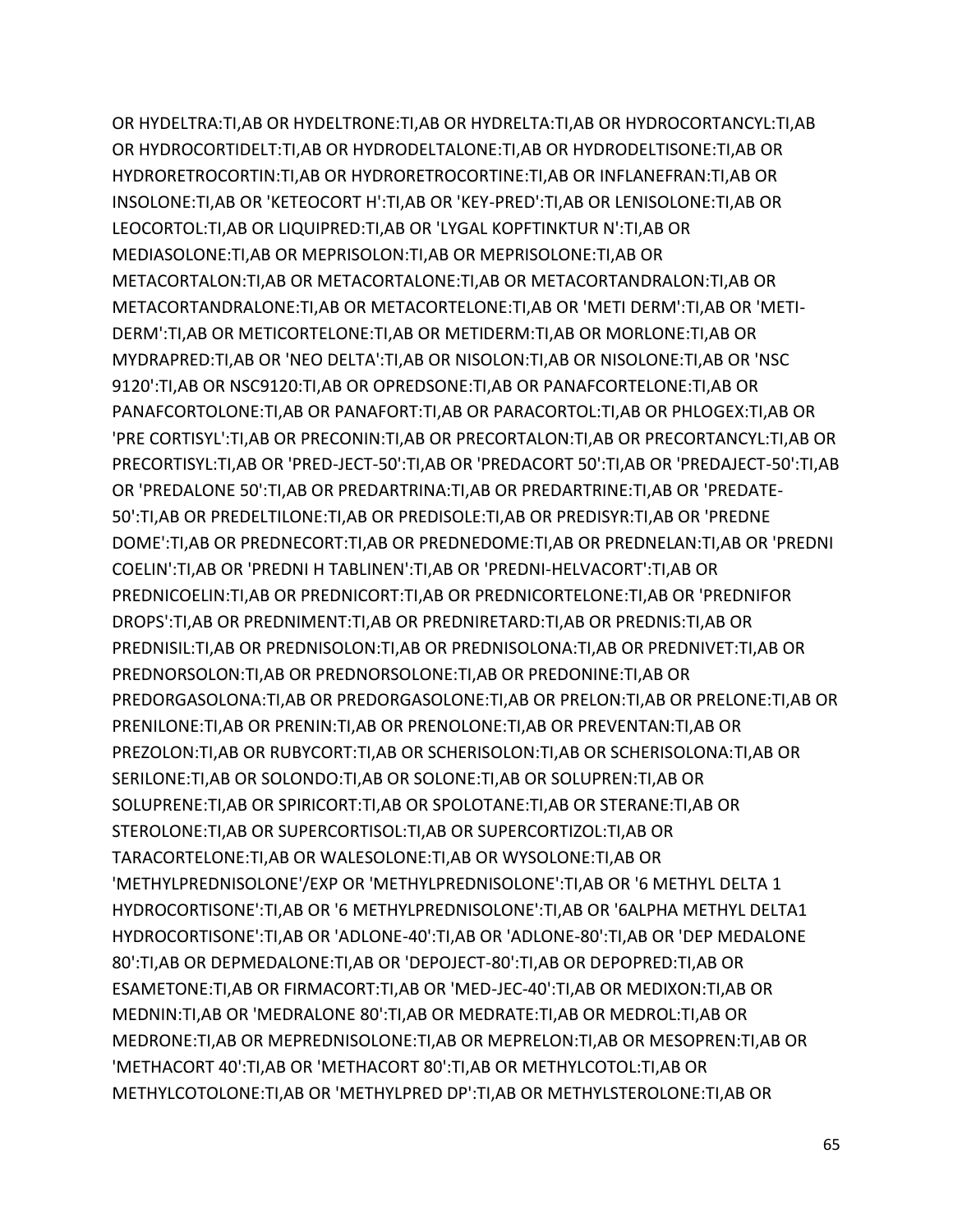METIDROL:TI,AB OR METRISONE:TI,AB OR METYCORTIN:TI,AB OR METYPRED:TI,AB OR METYPRESOL:TI,AB OR NEOMEDRONE:TI,AB OR 'NSC 19987':TI,AB OR NSC19987:TI,AB OR PREDNOL:TI,AB OR SOLOMET:TI,AB OR 'SOLU DECORTIN':TI,AB OR URBASON:TI,AB OR 'GLUCOCORTICOID'/DE OR GLUCOCORTICOID:TI,AB OR GLUCOCORTICOIDSTEROID:TI,AB OR GLUCOCORTICOSTEROID:TI,AB OR GLUCOCORTOID:TI,AB OR GLYCOCORTICOID:TI,AB OR GLYCOCORTICOSTEROID:TI,AB OR 'CORTICOSTEROID'/DE OR 'CORTICOSTEROIDS':TI,AB OR 'ADRENAL CORTEX HORMONE':TI,AB OR 'ADRENAL CORTEX HORMONES':TI,AB OR 'ADRENAL CORTICAL HORMONE':TI,AB OR 'ADRENAL CORTICAL HORMONES':TI,AB OR 'ADRENOCORTICAL HORMONE':TI,AB OR ADRENOCORTICOSTEROID\*:TI,AB OR CORTICOSTEROIDS:TI,AB OR DERMOCORTICOSTEROID:TI,AB OR CORTICOID\*:TI,AB OR STEROID\*:TI,AB OR 'TUMOR NECROSIS FACTOR INHIBITOR'/EXP OR 'TUMOR NECROSIS FACTOR INHIBITOR':TI,AB OR 'ANTI TNF AGENT':TI,AB OR 'ANTI TNF ALPHA AGENT':TI,AB OR 'ANTI TUMOR NECROSIS FACTOR AGENT':TI,AB OR 'ANTI TUMOUR NECROSIS FACTOR AGENT':TI,AB OR 'TNF ALPHA INHIBITOR':TI,AB OR 'TNF INHIBITOR':TI,AB OR 'TUMOR NECROSIS FACTOR ALPHA INHIBITOR':TI,AB OR 'TUMOUR NECROSIS FACTOR ALPHA INHIBITOR':TI,AB OR 'TUMOUR NECROSIS FACTOR INHIBITOR':TI,AB OR 'ADALIMUMAB':TI,AB OR 'ABP 501':TI,AB OR ABP501:TI,AB OR AMGEVITA:TI,AB OR AMJEVITA:TI,AB OR CYLTEZO:TI,AB OR HUMIRA:TI,AB OR IMRALDI:TI,AB OR 'MONOCLONAL ANTIBODY D2E7':TI,AB OR SOLYMBIC:TI,AB OR TRUDEXA:TI,AB OR 'BLESELUMAB':TI,AB OR 'ASKP 1240':TI,AB OR ASKP1240:TI,AB OR 'DENOSUMAB':TI,AB OR 'AMG 162':TI,AB OR AMG162:TI,AB OR AMGIVA:TI,AB OR PROLIA:TI,AB OR XGEVA:TI,AB OR 'EFIZONERIMOD ALFA':TI,AB OR EFIZONERIMOD:TI,AB OR 'MEDI 6383':TI,AB OR MEDI6383:TI,AB OR 'ETANERCEPT':TI,AB OR BENEPALI:TI,AB OR EMBREL:TI,AB OR ENBREL:TI,AB OR 'ENIA 11':TI,AB OR ENIA11:TI,AB OR ERELZI:TI,AB OR 'ETANERCEPT-SZZS':TI,AB OR LIFMIOR:TI,AB OR OPINERCEPT:TI,AB OR 'RECOMBINANT TUMOR NECROSIS FACTOR RECEPTOR FC FUSION PROTEIN':TI,AB OR 'RECOMBINANT TUMOUR NECROSIS FACTOR RECEPTOR FC FUSION PROTEIN':TI,AB OR 'TNR 001':TI,AB OR TNR001:TI,AB OR 'TUMOR NECROSIS FACTOR RECEPTOR FC FUSION PROTEIN':TI,AB OR 'TUMOUR NECROSIS FACTOR RECEPTOR FC FUSION PROTEIN':TI,AB OR TUNEX:TI,AB OR 'INFLIXIMAB':TI,AB OR AVAKINE:TI,AB OR FLIXABI:TI,AB OR INFLECTRA:TI,AB OR 'INFLIXIMAB-DYYB':TI,AB OR 'INFLIXIMAB-QBTX':TI,AB OR IXIFI:TI,AB OR 'PF 06438179':TI,AB OR 'PF 6438179':TI,AB OR PF06438179:TI,AB OR PF6438179:TI,AB OR REMICADE:TI,AB OR REMSIMA:TI,AB OR REVELLEX:TI,AB OR 'PEGILODECAKIN':TI,AB OR 'AM 0010':TI,AB OR AM0010:TI,AB OR 'PEG ILODECAKIN':TI,AB OR 'PEGINTERLEUKIN 10':TI,AB OR 'PEGYLATED ILODECAKIN':TI,AB OR 'PEGYLATED INTERLEUKIN 10':TI,AB OR 'REMTOLUMAB':TI,AB OR 'A 1230717':TI,AB OR A1230717:TI,AB OR 'ABT 122':TI,AB OR ABT122:TI,AB OR 'TAVOLIMAB':TI,AB OR 'MEDI 0562':TI,AB OR 'MEDI 562':TI,AB OR MEDI0562:TI,AB OR MEDI562:TI,AB OR TAVOLIXIZUMAB:TI,AB OR 'AVACOPAN'/EXP OR 'AVACOPAN':TI,AB OR 'CCX 168':TI,AB OR CCX168:TI,AB OR 'AZATHIOPRINE'/EXP OR 'AZATHIOPRINE':TI,AB OR ARATHIOPRIN:TI,AB OR ARATHIOPRINE:TI,AB OR 'AZA-Q':TI,AB OR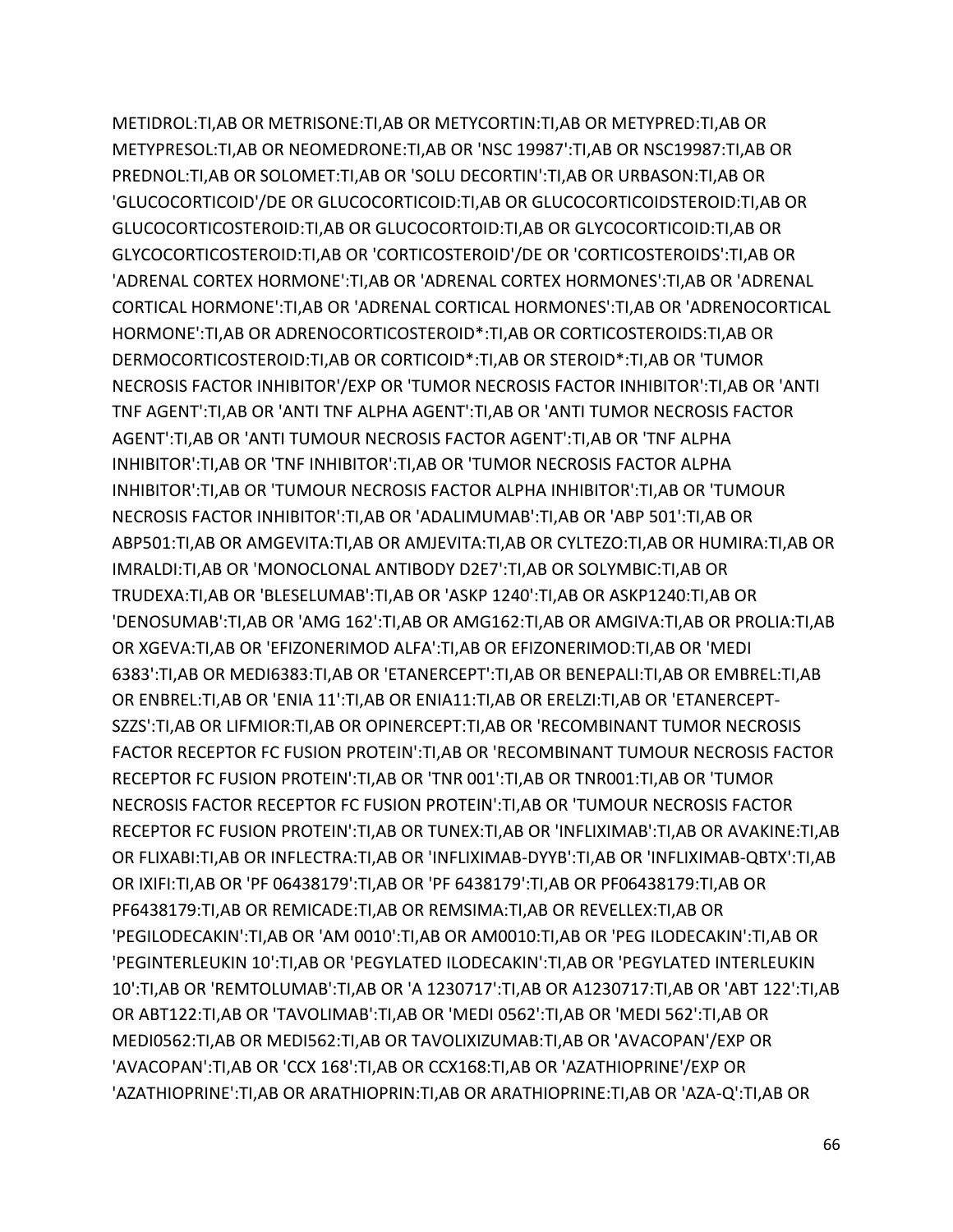AZAFALK:TI,AB OR AZAHEXAL:TI,AB OR AZAMEDAC:TI,AB OR AZAMUN:TI,AB OR AZAMUNE:TI,AB OR AZANIN:TI,AB OR AZAPIN:TI,AB OR AZAPRESS:TI,AB OR AZAPRINE:TI,AB OR AZAREX:TI,AB OR AZASAN:TI,AB OR AZATHIODURA:TI,AB OR AZATHIOPINE:TI,AB OR AZATHIOPRIM:TI,AB OR AZATHIOPRIN:TI,AB OR AZATHIOPURINE:TI,AB OR AZATHROPSIN:TI,AB OR AZATIOPRINA:TI,AB OR AZATOX:TI,AB OR AZATRILEM:TI,AB OR AZOPI:TI,AB OR AZORAN:TI,AB OR AZOTHIOPRIN:TI,AB OR AZOTHIOPRINE:TI,AB OR 'BW 57 322':TI,AB OR 'BW 57-322':TI,AB OR 'BW 57322':TI,AB OR 'BW57-322':TI,AB OR BW57322:TI,AB OR COLINSAN:TI,AB OR IMMURAN:TI,AB OR IMMUREL:TI,AB OR IMMUTHERA:TI,AB OR IMUNEN:TI,AB OR IMUPRIN:TI,AB OR IMURAN:TI,AB OR IMURANE:TI,AB OR IMUREK:TI,AB OR IMUREL:TI,AB OR IMUREN:TI,AB OR 'NSC 39084':TI,AB OR NSC39084:TI,AB OR THIOAZEPRINE:TI,AB OR THIOPRINE:TI,AB OR TRANSIMUNE:TI,AB OR ZYTRIM:TI,AB OR 'CYCLOPHOSPHAMIDE'/EXP OR 'CYCLOPHOSPHAMIDE':TI,AB OR ALKYROXAN:TI,AB OR 'B 518':TI,AB OR B518:TI,AB OR 'B518 ASTA':TI,AB OR CARLOXAN:TI,AB OR CICLOFOSFAMIDA:TI,AB OR CICLOLEN:TI,AB OR CICLOXAL:TI,AB OR CLAFEN:TI,AB OR 'CYCLO-CELL':TI,AB OR CYCLOBLASTIN:TI,AB OR CYCLOBLASTINE:TI,AB OR 'CYCLOFOS AMIDE':TI,AB OR CYCLOFOSFAMID:TI,AB OR CYCLOFOSFAMIDE:TI,AB OR CYCLOPHAR:TI,AB OR CYCLOPHOSPHAMID:TI,AB OR CYCLOPHOSPHAMIDES:TI,AB OR CYCLOPHOSPHAN:TI,AB OR CYCLOPHOSPHANE:TI,AB OR CYCLOSTIN:TI,AB OR CYCLOXAN:TI,AB OR CYPHOS:TI,AB OR CYTOPHOSPHAN:TI,AB OR CYTOPHOSPHANE:TI,AB OR CYTOXAN:TI,AB OR 'ENDOCYCLO PHOSPHATE':TI,AB OR ENDOXAN:TI,AB OR ENDOXANA:TI,AB OR 'ENDOXON-ASTA':TI,AB OR ENDUXAN:TI,AB OR GENOXAL:TI,AB OR LEDOXAN:TI,AB OR LEDOXINA:TI,AB OR 'LYOPHILIZED CYTOXAN':TI,AB OR MITOXAN:TI,AB OR NEOSAN:TI,AB OR NEOSAR:TI,AB OR NORISTAN:TI,AB OR 'NSC 26271':TI,AB OR 'NSC 2671':TI,AB OR PROCYTOX:TI,AB OR PROCYTOXIDE:TI,AB OR SEMDOXAN:TI,AB OR SENDOXAN:TI,AB OR SYKLOFOSFAMID:TI,AB OR 'LEFLUNOMIDE'/EXP OR 'LEFLUNOMIDE':TI,AB OR ARABLOC:TI,AB OR ARAVA:TI,AB OR 'HWA 486':TI,AB OR HWA486:TI,AB OR REPSO:TI,AB OR 'RS 34821':TI,AB OR RS34821:TI,AB OR 'SU 101':TI,AB OR SU101:TI,AB OR (('METHOTREXATE'/EXP OR 'METHOTREXATE':TI,AB OR 'A METHOPTERINE':TI,AB OR ABITREXATE:TI,AB OR AMETHOPTERIN:TI,AB OR AMETHOPTERINE:TI,AB OR AMETOPTERINE:TI,AB OR ANTIFOLAN:TI,AB OR BIOTREXATE:TI,AB OR CANCEREN:TI,AB OR 'CL 14377':TI,AB OR CL14377:TI,AB OR EMTEXATE:TI,AB OR EMTHEXAT:TI,AB OR EMTHEXATE:TI,AB OR EMTREXATE:TI,AB OR ENTHEXATE:TI,AB OR FARMITREXAT:TI,AB OR FARMITREXATE:TI,AB OR FARMOTREX:TI,AB OR FOLEX:TI,AB OR IFAMET:TI,AB OR IMETH:TI,AB OR INTRADOSE) AND MTX:TI,AB) OR JYLAMVO:TI,AB OR LANTAREL:TI,AB OR LEDERTREXATE:TI,AB OR MAXTREX:TI,AB OR METEX:TI,AB OR METHOBLASTIN:TI,AB OR METHOHEXATE:TI,AB OR METHOTRATE:TI,AB OR METHOTREXAT:TI,AB OR METHOTREXATO:TI,AB OR METHROTREXATE:TI,AB OR METHYLAMINOPTERIN:TI,AB OR METHYLAMINOPTERINE:TI,AB OR METICIL:TI,AB OR METOJECT:TI,AB OR METOTHREXATE:TI,AB OR METOTREXAT:TI,AB OR METOTREXATE:TI,AB OR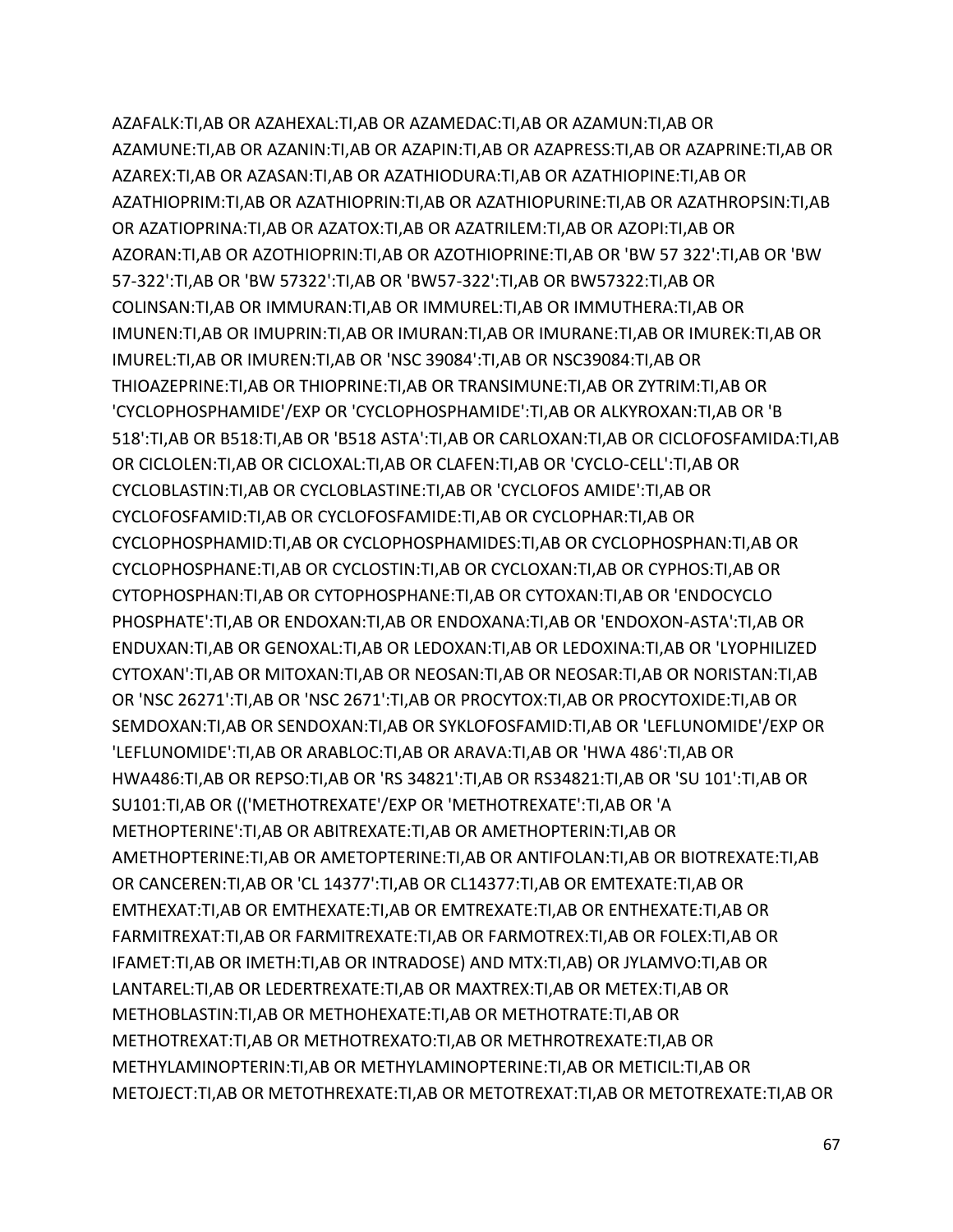METOTREXIN:TI,AB OR METREX:TI,AB OR MEXATE:TI,AB OR 'MEXATE-AQ':TI,AB OR 'MPI 5004':TI,AB OR MPI5004:TI,AB OR MTX:TI,AB OR NEOTREXATE:TI,AB OR NORDIMET:TI,AB OR NOVATREX:TI,AB OR 'NSC 740':TI,AB OR NSC740:TI,AB OR OTREXUP:TI,AB OR RASUVO:TI,AB OR REUMATREX:TI,AB OR RHEUMATREX:TI,AB OR TEXATE:TI,AB OR 'TEXATE-T':TI,AB OR TEXORATE:TI,AB OR TREXALL:TI,AB OR XAKEN:TI,AB OR XATMEP:TI,AB OR ZEXATE:TI,AB OR 'MYCOPHENOLATE MOFETIL'/EXP OR 'MYCOPHENOLATE MOFETIL':TI,AB OR 'CELL CEPT':TI,AB OR CELLCEPT:TI,AB OR CELLMUNE:TI,AB OR CELLSEPT:TI,AB OR MUNOLOC:TI,AB OR MYCLAUSEN:TI,AB OR 'MYCOPHENOLIC ACID':TI,AB OR MYFENAX:TI,AB OR 'RS 61443':TI,AB OR 'RS 61443 190':TI,AB OR RS61443:TI,AB OR 'RS61443 190':TI,AB OR 'MYCOPHENOLIC ACID'/EXP OR 'ERL 080':TI,AB OR 'ERL 080A':TI,AB OR ERL080:TI,AB OR ERL080A:TI,AB OR MELBEX:TI,AB OR MYFORTIC:TI,AB OR 'NSC 129185':TI,AB OR NSC129185:TI,AB OR 'ANAKINRA'/EXP OR 'ANAKINRA':TI,AB OR 'INTERLEUKIN 1 RECEPTOR BLOCKING AGENT'/EXP OR 'INTERLEUKIN 1 RECEPTOR BLOCKING AGENT':TI,AB OR 'IL1 FEBRILE INHIBITOR':TI,AB OR 'IL-1RA':TI,AB OR 'URINE-DERIVED IL1 INHIBITOR':TI,AB OR 'URINE DERIVED IL1 INHIBITOR':TI,AB OR 'URINE IL-1 INHIBITOR':TI,AB OR ANTRIL:TI,AB OR KINERET:TI,AB OR 'RECOMBINANT INTERLEUKIN 1 RECEPTOR ANTAGONIST':TI,AB OR 'RECOMBINANT INTERLEUKIN 1 RECEPTOR BLOCKER':TI,AB OR 'RECOMBINANT INTERLEUKIN 1 RECEPTOR BLOCKING AGENT':TI,AB OR 'INTERLEUKIN 1 RECEPTOR ANTAGONIST PROTEIN':TI,AB OR 'RITUXIMAB'/EXP OR 'RITUXIMAB':TI,AB OR BLITZIMA:TI,AB OR 'CT P10':TI,AB OR CTP10:TI,AB OR 'IDEC 102':TI,AB OR 'IDEC C2B8':TI,AB OR IDEC102:TI,AB OR IDECC2B8:TI,AB OR MABTHERA:TI,AB OR 'MONOCLONAL ANTIBODY IDEC C2B8':TI,AB OR 'R 105':TI,AB OR R105:TI,AB OR REDITUX:TI,AB OR 'RG 105':TI,AB OR RG105:TI,AB OR RITEMVIA:TI,AB OR RITUXAN:TI,AB OR RITUXIN:TI,AB OR RITUZENA:TI,AB OR RIXATHON:TI,AB OR RIXIMYO:TI,AB OR 'RO 452294':TI,AB OR RO452294:TI,AB OR TRUXIMA:TI,AB OR TUXELLA:TI,AB OR 'MEPOLIZUMAB'/EXP OR 'MEPOLIZUMAB':TI,AB OR BOSATRIA:TI,AB OR 'SB 240563':TI,AB OR NUCALA:TI,AB OR 'OMALIZUMAB'/EXP OR 'OMALIZUMAB':TI,AB OR 'HU 901':TI,AB OR 'MONOCLONAL ANTIBODY E 25':TI,AB OR 'MONOCLONAL ANTIBODY E25':TI,AB OR OLIZUMAB:TI,AB OR XOLAIR:TI,AB OR 'TOCILIZUMAB'/EXP OR 'TOCILIZUMAB':TI,AB OR ACTEMRA:TI,AB OR ATLIZUMAB:TI,AB OR LUSINEX:TI,AB OR 'R 1569':TI,AB OR R1569:TI,AB OR ROACTEMRA:TI,AB OR 'ABATACEPT'/EXP OR 'ABATACEPT':TI,AB OR 'CTLA4 IMMUNOGLOBULIN':TI,AB OR CTLA4IG:TI,AB OR ORENCIA:TI,AB OR LEA29Y:TI,AB OR 'BMS-224818':TI,AB OR 'BMS 224818':TI,AB OR BELATACEPT:TI,AB OR 'BMS 188667':TI,AB OR 'CTLA-4-IG':TI,AB OR 'CYTOTOXIC T LYMPHOCYTE ASSOCIATED ANTIGEN 4 IMMUNOGLOBULIN':TI,AB OR 'CTLA4 IG':TI,AB OR 'CTLA4-FC':TI,AB OR NULOJIX:TI,AB OR 'USTEKINUMAB'/EXP OR 'USTEKINUMAB':TI,AB OR 'CNTO 1275':TI,AB OR CNTO1275:TI,AB OR 'MONOCLONAL ANTIBODY CNTO 1275':TI,AB OR STELARA:TI,AB OR 'CYCLOSPORINE'/EXP OR 'CYCLOSPORINE':TI,AB OR 'ADI 628':TI,AB OR ADI628:TI,AB OR CICLORAL:TI,AB OR CICLOSPORIN:TI,AB OR CIPOL:TI,AB OR CONSUPREN:TI,AB OR DEXIMUNE:TI,AB OR EQUORAL:TI,AB OR GENGRAF:TI,AB OR IKERVIS:TI,AB OR IMINORAL:TI,AB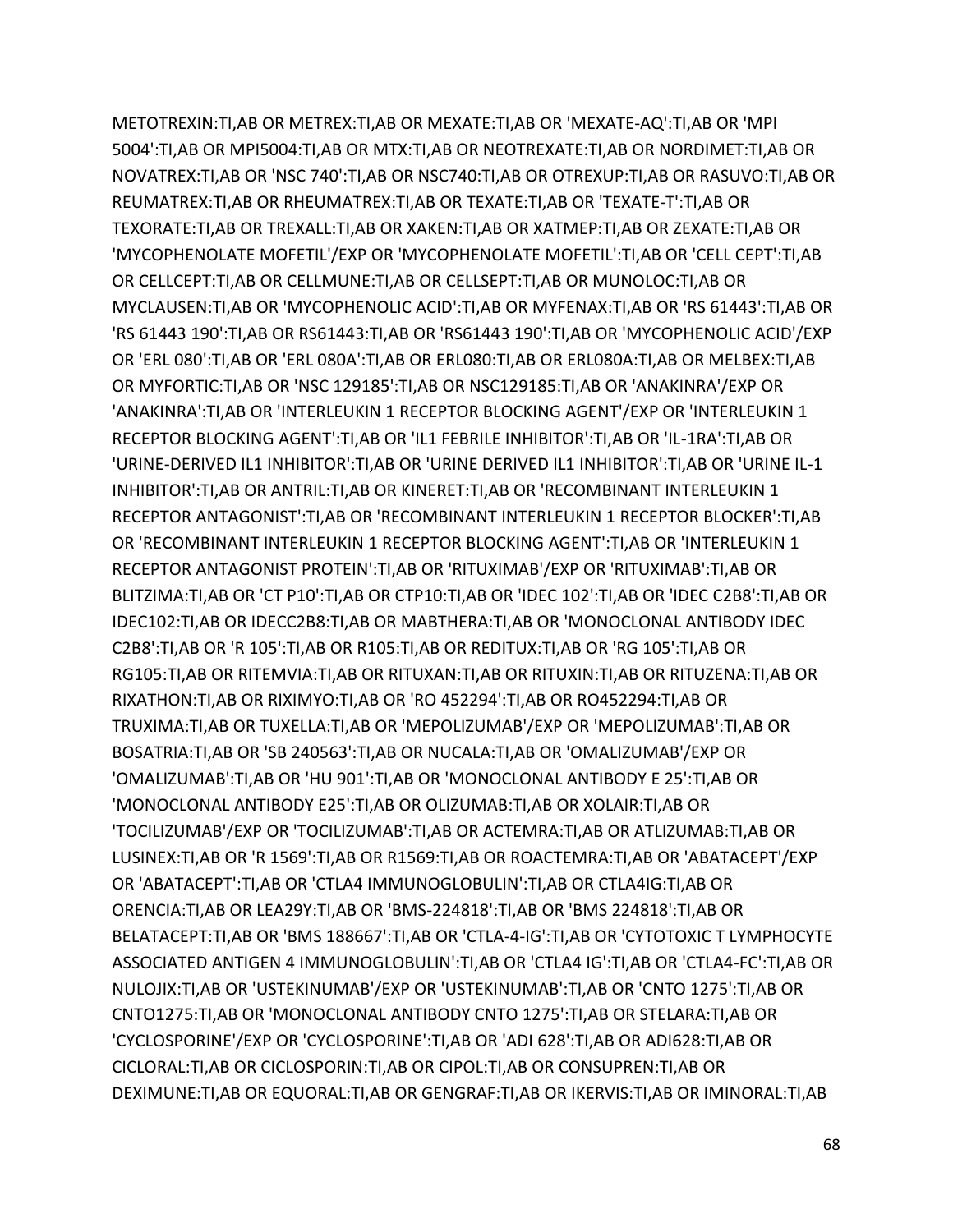OR IMPLANTA:TI,AB OR IMUSPORIN:TI,AB OR 'NOVA 22007':TI,AB OR NOVA22007:TI,AB OR RESTASIS:TI,AB OR SANDIMUN:TI,AB OR SANDIMUNE:TI,AB OR 'SANG 35':TI,AB OR SANGCYA:TI,AB OR CYCLOSPORIN\*:TI,AB OR NEORAL:TI,AB OR 'CYA NOF':TI,AB OR SANDIMMUN\*:TI,AB OR 'CSA-NEORAL':TI,AB OR 'OL 27 400':TI,AB OR 'OL 27400':TI,AB)) OR (('BLOOD VESSEL GRAFT'/EXP OR 'VASCULAR SURGERY'/EXP OR 'VASCULAR SURGERY':TI,AB OR ANGIOPLAST:TI,AB OR 'STENT'/DE OR STENT\*:TI,AB OR ANASTOMOS\*:TI,AB OR GRAFT\*:TI,AB OR 'VASCULAR PROCEDURE':TI,AB OR 'VASCULAR SURGICAL PROCEDURE':TI,AB OR REVASCULARIZ\*:TI,AB OR REVASCULARIS\*:TI,AB OR 'VASCULAR BYPASS':TI,AB OR 'ENDOLUMINAL REPAIR':TI,AB OR 'ENDOVASCULAR PROCEDURE':TI,AB OR 'INTRAVASCULAR PROCEDURE':TI,AB OR 'INTRAVASCULAR TECHNIQUE':TI,AB OR 'ENDOVASCULAR TECHNIQUE':TI,AB OR SURGERY:TI,AB OR SURGERIES:TI,AB OR SURGICAL:TI,AB OR ANGIOSURGERGY:TI,AB OR 'VASCULAR RECONSTRUCTION':TI,AB OR 'VASCULAR REPAIR':TI,AB OR 'VASCULAR INTERVENTION':TI,AB) AND ('GIANT CELL ARTERITIS'/EXP OR 'GIANT CELL ARTERITIS':TI,AB OR 'HORTON DISEASE':TI,AB OR 'HORTONS DISEASE':TI,AB OR 'GIANT CELL AORTITIS':TI,AB OR 'GIANT CELL AORTITIDES':TI,AB OR 'GIANT CELL AORTIC ARTERITIS':TI,AB OR 'CRANIAL ARTERITIS':TI,AB) NOT ('ANIMAL'/EXP NOT ('ANIMAL'/EXP AND 'HUMAN'/EXP)) NOT ('EDITORIAL'/EXP OR 'LETTER'/EXP OR 'CASE REPORT'/EXP) AND [ENGLISH]/LIM AND [EMBASE]/LIM NOT ([EMBASE]/LIM AND [MEDLINE]/LIM) AND ('ARTICLE'/IT OR 'ARTICLE IN PRESS'/IT OR 'REVIEW'/IT))

**KD**

('MUCOCUTANEOUS LYMPH NODE SYNDROME'/EXP OR 'MUCOCUTANEOUS LYMPH NODE SYNDROME':TI,AB OR 'KAWASAKI DISEASE':TI,AB OR 'KAWASAKI SYNDROME':TI,AB OR 'MUCOCUTANEOUS LYMPHNODE SYNDROME':TI,AB OR 'VIRAL MUCOCUTANEOUS LYMPHADENOPATHY':TI,AB) NOT ('ANIMAL'/EXP NOT ('ANIMAL'/EXP AND 'HUMAN'/EXP)) NOT ('EDITORIAL'/EXP OR 'LETTER'/EXP OR 'CASE REPORT'/EXP) AND [ENGLISH]/LIM AND [EMBASE]/LIM NOT ([EMBASE]/LIM AND [MEDLINE]/LIM) AND ('ARTICLE'/IT OR 'ARTICLE IN PRESS'/IT OR 'REVIEW'/IT) AND ('IMMUNOGLOBULIN'/EXP OR 'IMMUNOGLOBULIN':TI,AB OR 'INTRAVENOUS IG':TI,AB OR 'INTRAVENOUS ANTIBODIES':TI,AB OR IVIG:TI,AB OR 'INTRAVENOUS IMMUNE GLOBULIN':TI,AB OR 'INTRAVENOUS IMMUNOGLOBULINS':TI,AB OR 'IV IMMUNOGLOBULINS':TI,AB OR 'FLEBOGAMMA DIF':TI,AB OR GAMIMUNE:TI,AB OR GAMIMMUNE:TI,AB OR 'GAMIMUNE N':TI,AB OR 'GAMIMMUNE N':TI,AB OR GAMMAGARD:TI,AB OR IVEEGAM:TI,AB OR GAMMONATIV:TI,AB OR GAMUNEX:TI,AB OR 'GLOBULIN-N':TI,AB OR 'GLOBULIN N':TI,AB OR GLOBULINN:TI,AB OR INTRAGLOBIN:TI,AB OR 'INTRAGLOBIN F':TI,AB OR 'HUMAN INTRAVENOUS IMMUNOGLOBULINS':TI,AB OR PRIVIGEN:TI,AB OR SANDOGLOBULIN:TI,AB OR VENOGLOBULIN:TI,AB OR 'VENOGLOBULIN-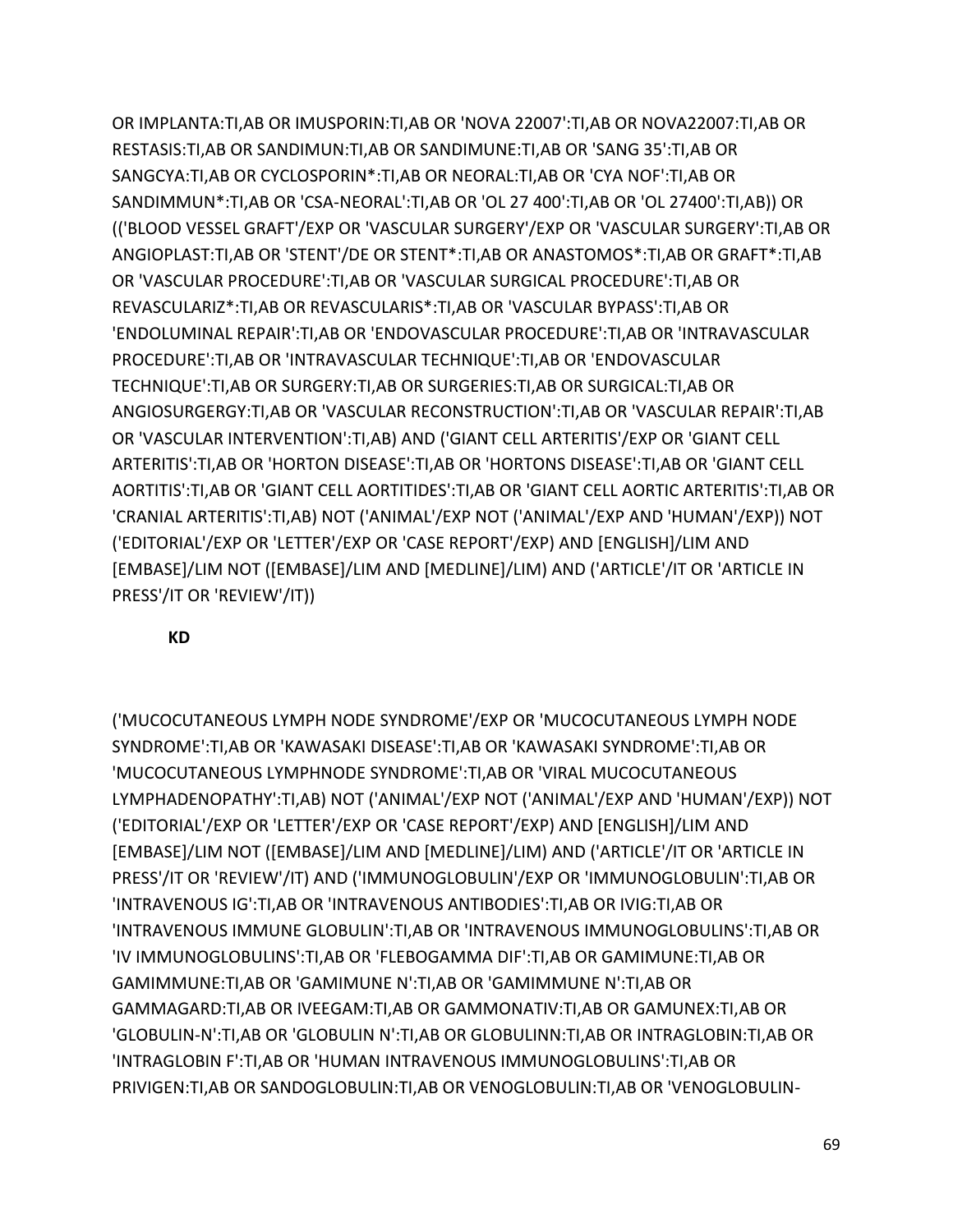I':TI,AB OR 'VENOGLOBULIN I':TI,AB OR ALPHAGLOBIN:TI,AB OR ENDOBULIN:TI,AB OR IMMUNOTHERAP\*:TI,AB OR 'BIOLOGIC RESPONSE MODIFIER THERAPY':TI,AB OR 'BIOLOGICAL RESPONSE MODIFIER THERAPY':TI,AB OR 'BRM THERAPY':TI,AB OR 'IMMUNE THERAPY':TI,AB OR 'IMMUNOGLOBULIN THERAPY':TI,AB OR 'IMMUNOLOGICAL THERAPY':TI,AB OR 'IMMUNOLOGICAL TREATMENT':TI,AB OR 'INTRAVENOUS IMMUNOGLOBUIN':TI,AB) AND ('FEVER'/EXP OR 'FEVER':TI,AB OR 'BODY TEMPERATURE'/EXP OR 'BODY TEMPERATURE':TI,AB OR PYREXIA\*:TI,AB OR HYPERTHERMIA\*:TI,AB OR FEBRILE\*:TI,AB OR AFEBRILE:TI,AB OR 'CYCLOPHOSPHAMIDE'/EXP OR 'CYCLOPHOSPHAMIDE':TI,AB OR ALKYROXAN:TI,AB OR 'B 518':TI,AB OR B518:TI,AB OR 'B518 ASTA':TI,AB OR CARLOXAN:TI,AB OR CICLOFOSFAMIDA:TI,AB OR CICLOLEN:TI,AB OR CICLOXAL:TI,AB OR CLAFEN:TI,AB OR 'CYCLO-CELL':TI,AB OR CYCLOBLASTIN:TI,AB OR CYCLOBLASTINE:TI,AB OR 'CYCLOFOS AMIDE':TI,AB OR CYCLOFOSFAMID:TI,AB OR CYCLOFOSFAMIDE:TI,AB OR CYCLOPHAR:TI,AB OR CYCLOPHOSPHAMID:TI,AB OR CYCLOPHOSPHAMIDES:TI,AB OR CYCLOPHOSPHAN:TI,AB OR CYCLOPHOSPHANE:TI,AB OR CYCLOSTIN:TI,AB OR CYCLOXAN:TI,AB OR CYPHOS:TI,AB OR CYTOPHOSPHAN:TI,AB OR CYTOPHOSPHANE:TI,AB OR CYTOXAN:TI,AB OR 'ENDOCYCLO PHOSPHATE':TI,AB OR ENDOXAN:TI,AB OR ENDOXANA:TI,AB OR 'ENDOXON-ASTA':TI,AB OR ENDUXAN:TI,AB OR GENOXAL:TI,AB OR LEDOXAN:TI,AB OR LEDOXINA:TI,AB OR 'LYOPHILIZED CYTOXAN':TI,AB OR MITOXAN:TI,AB OR NEOSAN:TI,AB OR NEOSAR:TI,AB OR NORISTAN:TI,AB OR 'NSC 26271':TI,AB OR 'NSC 2671':TI,AB OR PROCYTOX:TI,AB OR PROCYTOXIDE:TI,AB OR SEMDOXAN:TI,AB OR SENDOXAN:TI,AB OR SYKLOFOSFAMID:TI,AB OR 'TUMOR NECROSIS FACTOR INHIBITOR'/EXP OR 'TUMOR NECROSIS FACTOR INHIBITOR':TI,AB OR 'ANTI TNF AGENT':TI,AB OR 'ANTI TNF ALPHA AGENT':TI,AB OR 'ANTI TUMOR NECROSIS FACTOR AGENT':TI,AB OR 'ANTI TUMOUR NECROSIS FACTOR AGENT':TI,AB OR 'TNF ALPHA INHIBITOR':TI,AB OR 'TNF INHIBITOR':TI,AB OR 'TUMOR NECROSIS FACTOR ALPHA INHIBITOR':TI,AB OR 'TUMOUR NECROSIS FACTOR ALPHA INHIBITOR':TI,AB OR 'TUMOUR NECROSIS FACTOR INHIBITOR':TI,AB OR 'ADALIMUMAB':TI,AB OR 'ABP 501':TI,AB OR ABP501:TI,AB OR AMGEVITA:TI,AB OR AMJEVITA:TI,AB OR CYLTEZO:TI,AB OR HUMIRA:TI,AB OR IMRALDI:TI,AB OR 'MONOCLONAL ANTIBODY D2E7':TI,AB OR SOLYMBIC:TI,AB OR TRUDEXA:TI,AB OR 'BLESELUMAB':TI,AB OR 'ASKP 1240':TI,AB OR ASKP1240:TI,AB OR 'DENOSUMAB':TI,AB OR 'AMG 162':TI,AB OR AMG162:TI,AB OR AMGIVA:TI,AB OR PROLIA:TI,AB OR XGEVA:TI,AB OR 'EFIZONERIMOD ALFA':TI,AB OR EFIZONERIMOD:TI,AB OR 'MEDI 6383':TI,AB OR MEDI6383:TI,AB OR 'ETANERCEPT':TI,AB OR BENEPALI:TI,AB OR EMBREL:TI,AB OR ENBREL:TI,AB OR 'ENIA 11':TI,AB OR ENIA11:TI,AB OR ERELZI:TI,AB OR 'ETANERCEPT-SZZS':TI,AB OR LIFMIOR:TI,AB OR OPINERCEPT:TI,AB OR 'RECOMBINANT TUMOR NECROSIS FACTOR RECEPTOR FC FUSION PROTEIN':TI,AB OR 'RECOMBINANT TUMOUR NECROSIS FACTOR RECEPTOR FC FUSION PROTEIN':TI,AB OR 'TNR 001':TI,AB OR TNR001:TI,AB OR 'TUMOR NECROSIS FACTOR RECEPTOR FC FUSION PROTEIN':TI,AB OR 'TUMOUR NECROSIS FACTOR RECEPTOR FC FUSION PROTEIN':TI,AB OR TUNEX:TI,AB OR 'INFLIXIMAB':TI,AB OR AVAKINE:TI,AB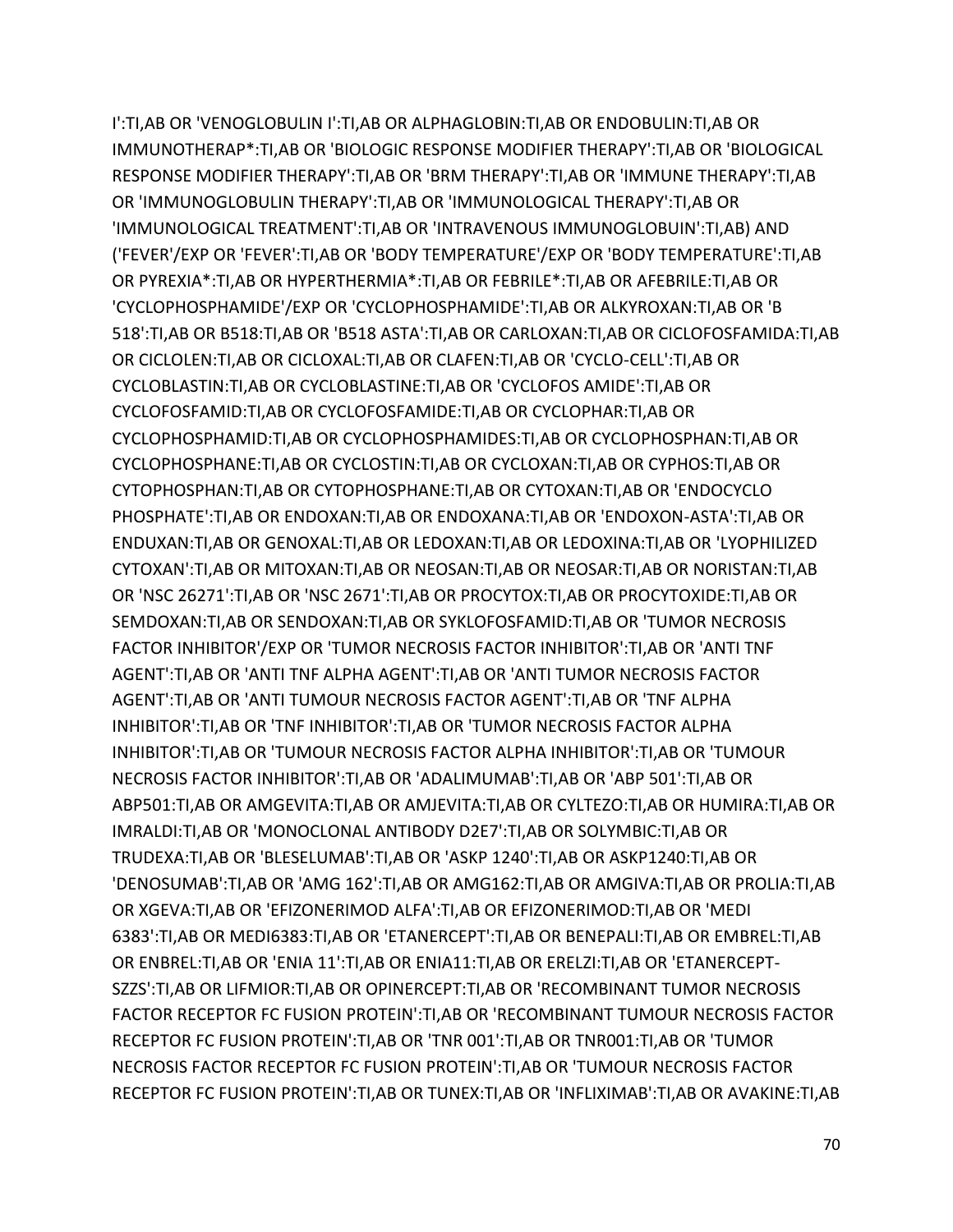OR FLIXABI:TI,AB OR INFLECTRA:TI,AB OR 'INFLIXIMAB-DYYB':TI,AB OR 'INFLIXIMAB-QBTX':TI,AB OR IXIFI:TI,AB OR 'PF 06438179':TI,AB OR 'PF 6438179':TI,AB OR PF06438179:TI,AB OR PF6438179:TI,AB OR REMICADE:TI,AB OR REMSIMA:TI,AB OR REVELLEX:TI,AB OR 'PEGILODECAKIN':TI,AB OR 'AM 0010':TI,AB OR AM0010:TI,AB OR 'PEG ILODECAKIN':TI,AB OR 'PEGINTERLEUKIN 10':TI,AB OR 'PEGYLATED ILODECAKIN':TI,AB OR 'PEGYLATED INTERLEUKIN 10':TI,AB OR 'REMTOLUMAB':TI,AB OR 'A 1230717':TI,AB OR A1230717:TI,AB OR 'ABT 122':TI,AB OR ABT122:TI,AB OR 'TAVOLIMAB':TI,AB OR 'MEDI 0562':TI,AB OR 'MEDI 562':TI,AB OR MEDI0562:TI,AB OR MEDI562:TI,AB OR TAVOLIXIZUMAB:TI,AB OR LUSINEX:TI,AB OR 'R 1569':TI,AB OR R1569:TI,AB OR 'USTEKINUMAB'/EXP OR 'USTEKINUMAB':TI,AB OR 'CNTO 1275':TI,AB OR CNTO1275:TI,AB OR 'MONOCLONAL ANTIBODY CNTO 1275':TI,AB OR STELARA:TI,AB OR 'AZATHIOPRINE'/EXP OR 'AZATHIOPRINE':TI,AB OR ARATHIOPRIN:TI,AB OR ARATHIOPRINE:TI,AB OR 'AZA-Q':TI,AB OR AZAFALK:TI,AB OR AZAHEXAL:TI,AB OR AZAMEDAC:TI,AB OR AZAMUN:TI,AB OR AZAMUNE:TI,AB OR AZANIN:TI,AB OR AZAPIN:TI,AB OR AZAPRESS:TI,AB OR AZAPRINE:TI,AB OR AZAREX:TI,AB OR AZASAN:TI,AB OR AZATHIODURA:TI,AB OR AZATHIOPINE:TI,AB OR AZATHIOPRIM:TI,AB OR AZATHIOPRIN:TI,AB OR AZATHIOPURINE:TI,AB OR AZATHROPSIN:TI,AB OR AZATIOPRINA:TI,AB OR AZATOX:TI,AB OR AZATRILEM:TI,AB OR AZOPI:TI,AB OR AZORAN:TI,AB OR AZOTHIOPRIN:TI,AB OR AZOTHIOPRINE:TI,AB OR 'BW 57 322':TI,AB OR 'BW 57-322':TI,AB OR 'BW 57322':TI,AB OR 'BW57-322':TI,AB OR BW57322:TI,AB OR COLINSAN:TI,AB OR IMMURAN:TI,AB OR IMMUREL:TI,AB OR IMMUTHERA:TI,AB OR IMUNEN:TI,AB OR IMUPRIN:TI,AB OR IMURAN:TI,AB OR IMURANE:TI,AB OR IMUREK:TI,AB OR IMUREL:TI,AB OR IMUREN:TI,AB OR 'NSC 39084':TI,AB OR NSC39084:TI,AB OR THIOAZEPRINE:TI,AB OR THIOPRINE:TI,AB OR TRANSIMUNE:TI,AB OR ZYTRIM:TI,AB OR 'LEFLUNOMIDE'/EXP OR 'LEFLUNOMIDE':TI,AB OR ARABLOC:TI,AB OR ARAVA:TI,AB OR 'HWA 486':TI,AB OR HWA486:TI,AB OR REPSO:TI,AB OR 'RS 34821':TI,AB OR RS34821:TI,AB OR 'SU 101':TI,AB OR SU101:TI,AB OR (('METHOTREXATE'/EXP OR 'METHOTREXATE':TI,AB OR 'A METHOPTERINE':TI,AB OR ABITREXATE:TI,AB OR AMETHOPTERIN:TI,AB OR AMETHOPTERINE:TI,AB OR AMETOPTERINE:TI,AB OR ANTIFOLAN:TI,AB OR BIOTREXATE:TI,AB OR CANCEREN:TI,AB OR 'CL 14377':TI,AB OR CL14377:TI,AB OR EMTEXATE:TI,AB OR EMTHEXAT:TI,AB OR EMTHEXATE:TI,AB OR EMTREXATE:TI,AB OR ENTHEXATE:TI,AB OR FARMITREXAT:TI,AB OR FARMITREXATE:TI,AB OR FARMOTREX:TI,AB OR FOLEX:TI,AB OR IFAMET:TI,AB OR IMETH:TI,AB OR INTRADOSE) AND MTX:TI,AB) OR JYLAMVO:TI,AB OR LANTAREL:TI,AB OR LEDERTREXATE:TI,AB OR MAXTREX:TI,AB OR METEX:TI,AB OR METHOBLASTIN:TI,AB OR METHOHEXATE:TI,AB OR METHOTRATE:TI,AB OR METHOTREXAT:TI,AB OR METHOTREXATO:TI,AB OR METHROTREXATE:TI,AB OR METHYLAMINOPTERIN:TI,AB OR METHYLAMINOPTERINE:TI,AB OR METICIL:TI,AB OR METOJECT:TI,AB OR METOTHREXATE:TI,AB OR METOTREXAT:TI,AB OR METOTREXATE:TI,AB OR METOTREXIN:TI,AB OR METREX:TI,AB OR MEXATE:TI,AB OR 'MEXATE-AQ':TI,AB OR 'MPI 5004':TI,AB OR MPI5004:TI,AB OR MTX:TI,AB OR NEOTREXATE:TI,AB OR NORDIMET:TI,AB OR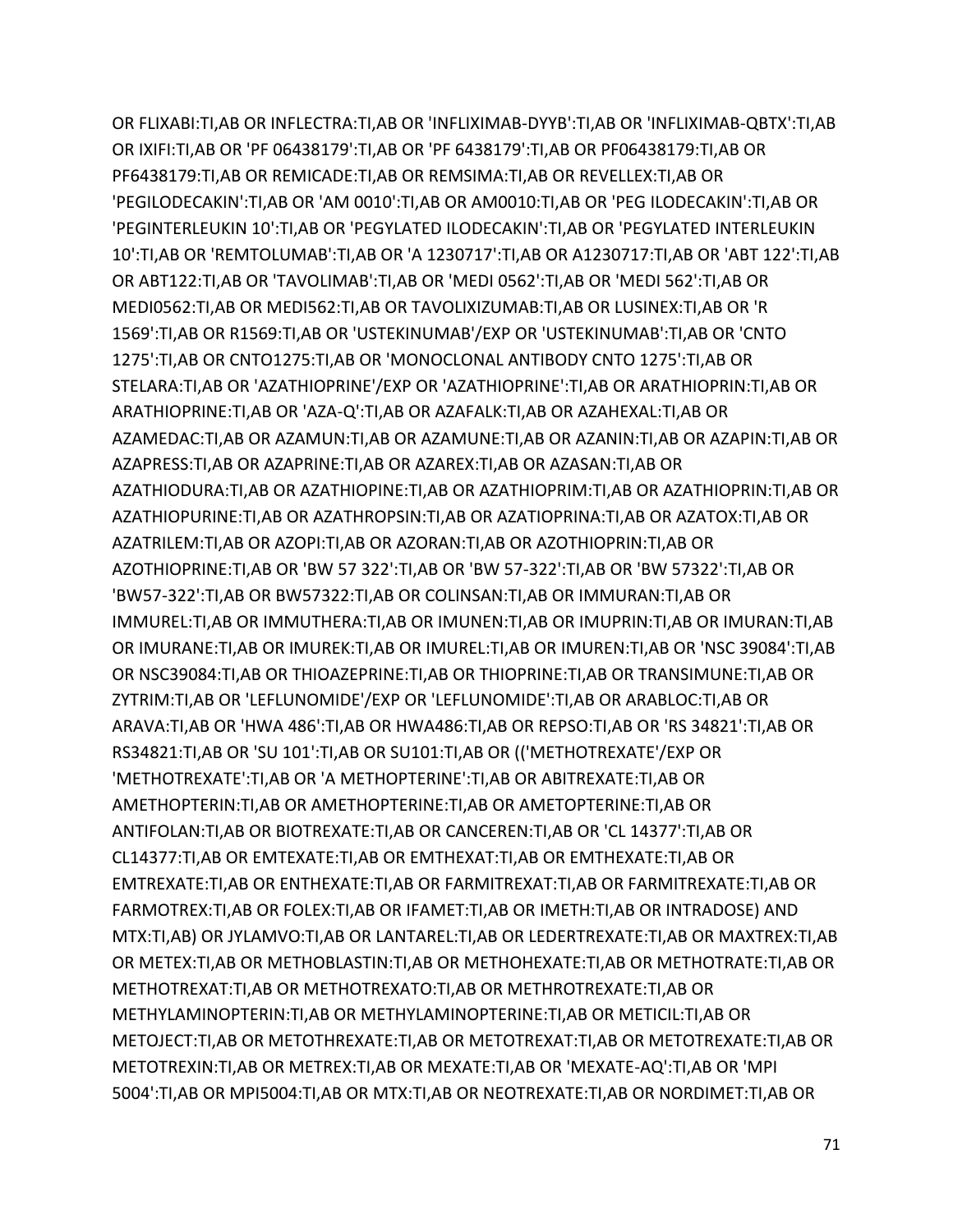NOVATREX:TI,AB OR 'NSC 740':TI,AB OR NSC740:TI,AB OR OTREXUP:TI,AB OR RASUVO:TI,AB OR REUMATREX:TI,AB OR RHEUMATREX:TI,AB OR TEXATE:TI,AB OR 'TEXATE-T':TI,AB OR TEXORATE:TI,AB OR TREXALL:TI,AB OR XAKEN:TI,AB OR XATMEP:TI,AB OR ZEXATE:TI,AB OR 'RITUXIMAB'/EXP OR 'RITUXIMAB':TI,AB OR BLITZIMA:TI,AB OR 'CT P10':TI,AB OR CTP10:TI,AB OR 'IDEC 102':TI,AB OR 'IDEC C2B8':TI,AB OR IDEC102:TI,AB OR IDECC2B8:TI,AB OR MABTHERA:TI,AB OR 'MONOCLONAL ANTIBODY IDEC C2B8':TI,AB OR 'R 105':TI,AB OR R105:TI,AB OR REDITUX:TI,AB OR 'RG 105':TI,AB OR RG105:TI,AB OR RITEMVIA:TI,AB OR RITUXAN:TI,AB OR RITUXIN:TI,AB OR RITUZENA:TI,AB OR RIXATHON:TI,AB OR RIXIMYO:TI,AB OR 'RO 452294':TI,AB OR RO452294:TI,AB OR TRUXIMA:TI,AB OR TUXELLA:TI,AB OR 'MYCOPHENOLATE MOFETIL'/EXP OR 'MYCOPHENOLATE MOFETIL':TI,AB OR 'CELL CEPT':TI,AB OR CELLCEPT:TI,AB OR CELLMUNE:TI,AB OR CELLSEPT:TI,AB OR MUNOLOC:TI,AB OR MYCLAUSEN:TI,AB OR 'MYCOPHENOLIC ACID':TI,AB OR MYFENAX:TI,AB OR 'RS 61443':TI,AB OR 'RS 61443 190':TI,AB OR RS61443:TI,AB OR 'RS61443 190':TI,AB OR 'MYCOPHENOLIC ACID'/EXP OR 'ERL 080':TI,AB OR 'ERL 080A':TI,AB OR ERL080:TI,AB OR ERL080A:TI,AB OR MELBEX:TI,AB OR MYFORTIC:TI,AB OR 'NSC 129185':TI,AB OR NSC129185:TI,AB OR 'MEPOLIZUMAB'/EXP OR 'MEPOLIZUMAB':TI,AB OR BOSATRIA:TI,AB OR 'SB 240563':TI,AB OR NUCALA:TI,AB OR 'OMALIZUMAB'/EXP OR 'OMALIZUMAB':TI,AB OR 'HU 901':TI,AB OR 'MONOCLONAL ANTIBODY E 25':TI,AB OR 'MONOCLONAL ANTIBODY E25':TI,AB OR OLIZUMAB:TI,AB OR XOLAIR:TI,AB OR 'TOCILIZUMAB'/EXP OR 'TOCILIZUMAB':TI,AB OR (R AND 1569:TI,AB) OR ROACTEMRA:TI,AB OR ATLIZUMAB:TI,AB OR ACTEMRA:TI,AB OR 'ABATACEPT'/EXP OR 'ABATACEPT':TI,AB OR 'CTLA4 IMMUNOGLOBULIN':TI,AB OR CTLA4IG:TI,AB OR ORENCIA:TI,AB OR LEA29Y:TI,AB OR 'BMS-224818':TI,AB OR 'BMS 224818':TI,AB OR BELATACEPT:TI,AB OR 'BMS 188667':TI,AB OR 'CTLA-4-IG':TI,AB OR 'CYTOTOXIC T LYMPHOCYTE ASSOCIATED ANTIGEN 4 IMMUNOGLOBULIN':TI,AB OR 'CTLA4 IG':TI,AB OR 'CTLA4-FC':TI,AB OR NULOJIX:TI,AB OR 'CYCLOSPORINE'/EXP OR 'CYCLOSPORINE':TI,AB OR 'ADI 628':TI,AB OR ADI628:TI,AB OR CICLORAL:TI,AB OR CICLOSPORIN:TI,AB OR CIPOL:TI,AB OR CONSUPREN:TI,AB OR DEXIMUNE:TI,AB OR EQUORAL:TI,AB OR GENGRAF:TI,AB OR IKERVIS:TI,AB OR IMINORAL:TI,AB OR IMPLANTA:TI,AB OR IMUSPORIN:TI,AB OR 'NOVA 22007':TI,AB OR NOVA22007:TI,AB OR RESTASIS:TI,AB OR SANDIMUN:TI,AB OR SANDIMUNE:TI,AB OR 'SANG 35':TI,AB OR SANGCYA:TI,AB OR CYCLOSPORIN\*:TI,AB OR NEORAL:TI,AB OR 'CYA NOF':TI,AB OR SANDIMMUN\*:TI,AB OR 'CSA-NEORAL':TI,AB OR 'OL 27 400':TI,AB OR 'OL 27400':TI,AB OR 'AVACOPAN'/EXP OR 'AVACOPAN':TI,AB OR 'CCX 168':TI,AB OR CCX168:TI,AB OR 'ARTHRITIS'/EXP OR 'ARTHRITIS':TI,AB OR ARTHRIT\*:TI,AB,DE OR ARTHROSYNOVITIS:TI,AB OR 'JOINT INFLAMMATION':TI,AB) OR (('MUCOCUTANEOUS LYMPH NODE SYNDROME'/EXP OR 'MUCOCUTANEOUS LYMPH NODE SYNDROME':TI,AB OR 'KAWASAKI DISEASE':TI,AB OR 'KAWASAKI SYNDROME':TI,AB OR 'MUCOCUTANEOUS LYMPHNODE SYNDROME':TI,AB OR 'VIRAL MUCOCUTANEOUS LYMPHADENOPATHY':TI,AB) NOT ('ANIMAL'/EXP NOT ('ANIMAL'/EXP AND 'HUMAN'/EXP)) NOT ('EDITORIAL'/EXP OR 'LETTER'/EXP OR 'CASE REPORT'/EXP) AND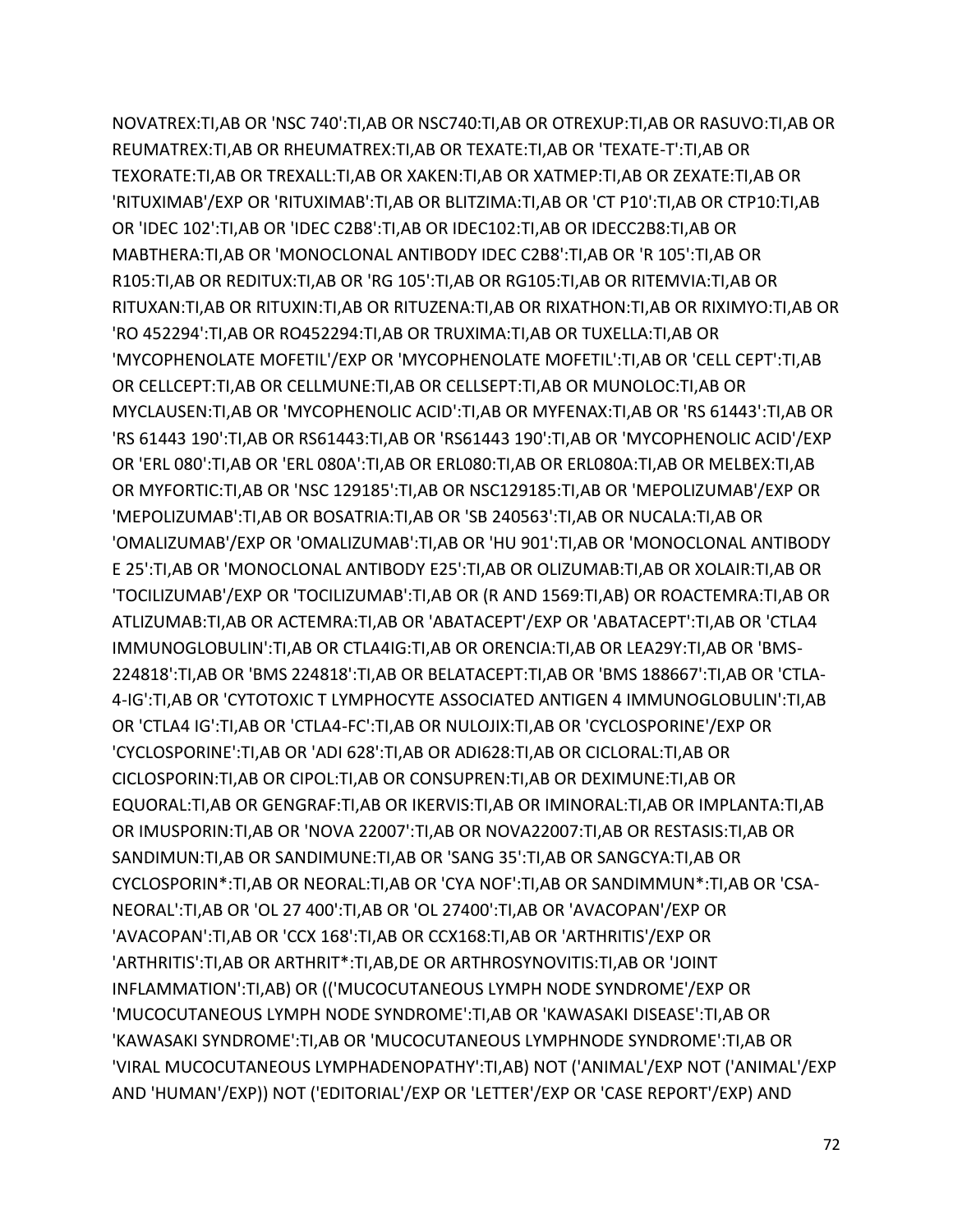[ENGLISH]/LIM AND [EMBASE]/LIM NOT ([EMBASE]/LIM AND [MEDLINE]/LIM) AND ('ARTICLE'/IT OR 'ARTICLE IN PRESS'/IT OR 'REVIEW'/IT) AND ('MACROPHAGE ACTIVATION SYNDROME'/EXP OR 'MACROPHAGE ACTIVATION':TI,AB,DE)) OR (('MUCOCUTANEOUS LYMPH NODE SYNDROME'/EXP OR 'MUCOCUTANEOUS LYMPH NODE SYNDROME':TI,AB OR 'KAWASAKI DISEASE':TI,AB OR 'KAWASAKI SYNDROME':TI,AB OR 'MUCOCUTANEOUS LYMPHNODE SYNDROME':TI,AB OR 'VIRAL MUCOCUTANEOUS LYMPHADENOPATHY':TI,AB) NOT ('ANIMAL'/EXP NOT ('ANIMAL'/EXP AND 'HUMAN'/EXP)) NOT ('EDITORIAL'/EXP OR 'LETTER'/EXP OR 'CASE REPORT'/EXP) AND [ENGLISH]/LIM AND [EMBASE]/LIM NOT ([EMBASE]/LIM AND [MEDLINE]/LIM) AND ('ARTICLE'/IT OR 'ARTICLE IN PRESS'/IT OR 'REVIEW'/IT) AND ('PREDNISONE'/EXP OR 'PREDNISONE':TI,AB OR 1ANCORTONE:TI,AB OR 'APO-PREDNISONE':TI,AB OR BIOCORTONE:TI,AB OR COLISONE:TI,AB OR CORTAN:TI,AB OR CORTIDELT:TI,AB OR CORTIPREX:TI,AB OR CUTASON:TI,AB OR DACORTEN:TI,AB OR 'DE CORTISYL':TI,AB OR DECORTANCYL:TI,AB OR DECORTIN:TI,AB OR DECORTINE:TI,AB OR DECORTISYL:TI,AB OR DEHYDROCORTISONE:TI,AB OR DEKORTIN:TI,AB OR DELITISONE:TI,AB OR 'DELLACORT A':TI,AB OR 'DELTA 1 DEHYDROCORTISONE':TI,AB OR 'DELTA CORTELAN':TI,AB OR 'DELTA CORTISONE':TI,AB OR 'DELTA DOME':TI,AB OR 'DELTA E':TI,AB OR 'DELTA PRENOVIS':TI,AB OR 'DELTA-DOME':TI,AB OR DELTACORTEN:TI,AB OR DELTACORTENE:TI,AB OR DELTACORTISONE:TI,AB OR DELTACORTONE:TI,AB OR DELTASONE:TI,AB OR DELTISON:TI,AB OR DELTISONA:TI,AB OR DELTRA:TI,AB OR 'DI ADRESON':TI,AB OR 'DI-ADRESON':TI,AB OR DIADRESON:TI,AB OR DRAZONE:TI,AB OR ENCORTON:TI,AB OR ENCORTONE:TI,AB OR ENKORTON:TI,AB OR FERNISONE:TI,AB OR HOSTACORTIN:TI,AB OR INSONE:TI,AB OR 'LIQUID PRED':TI,AB OR LODOTRA:TI,AB OR 'ME-KORTI':TI,AB OR MEPRISON:TI,AB OR METACORTANDRACIN:TI,AB OR METICORTEN:TI,AB OR METICORTINE:TI,AB OR NISONA:TI,AB OR 'NSC 10023':TI,AB OR NSC10023:TI,AB OR ORASONE:TI,AB OR ORISANE:TI,AB OR PANAFCORT:TI,AB OR PARACORT:TI,AB OR PEHACORT:TI,AB OR PRECORT:TI,AB OR PRECORTAL:TI,AB OR 'PREDNICEN-M':TI,AB OR PREDNICORM:TI,AB OR PREDNICOT:TI,AB OR PREDNIDIB:TI,AB OR PREDNISON:TI,AB OR PREDNITONE:TI,AB OR PRONISON:TI,AB OR PRONISONE:TI,AB OR PRONIZONE:TI,AB OR PULMISON:TI,AB OR RAYOS:TI,AB OR RECTODELT:TI,AB OR SERVISONE:TI,AB OR STEEROMETZ:TI,AB OR STERAPRED:TI,AB OR ULTRACORTEN:TI,AB OR URTILONE:TI,AB OR WINPRED:TI,AB OR 'PREDNISOLONE'/EXP OR 'PREDNISOLONE':TI,AB OR ((ADELCORT:TI,AB OR ANTISOLON:TI,AB OR ANTISOLONE:TI,AB OR APREDNISLON:TI,AB OR APREDNISLONE:TI,AB OR BENISOLON:TI,AB OR BENISOLONE:TI,AB OR BERISOLON:TI,AB OR BERISOLONE:TI,AB OR CABERDELTA:TI,AB OR CAPSOID:TI,AB OR CO) AND HYDELTRA:TI,AB) OR CODELCORTONE:TI,AB OR COMPRESOLON:TI,AB OR CORTADELTONA:TI,AB OR CORTADELTONE:TI,AB OR CORTALONE:TI,AB OR CORTELINTER:TI,AB OR CORTISOLONE:TI,AB OR COTOLONE:TI,AB OR DACORTIN:TI,AB OR DACROTIN:TI,AB OR DECAPREDNIL:TI,AB OR 'DECORTIN H':TI,AB OR DECORTRIL:TI,AB OR 'DEHYDRO CORTEX':TI,AB OR 'DEHYDRO HYDROCORTISON':TI,AB OR 'DEHYDRO HYDROCORTISONE':TI,AB OR DEHYDROCORTEX:TI,AB OR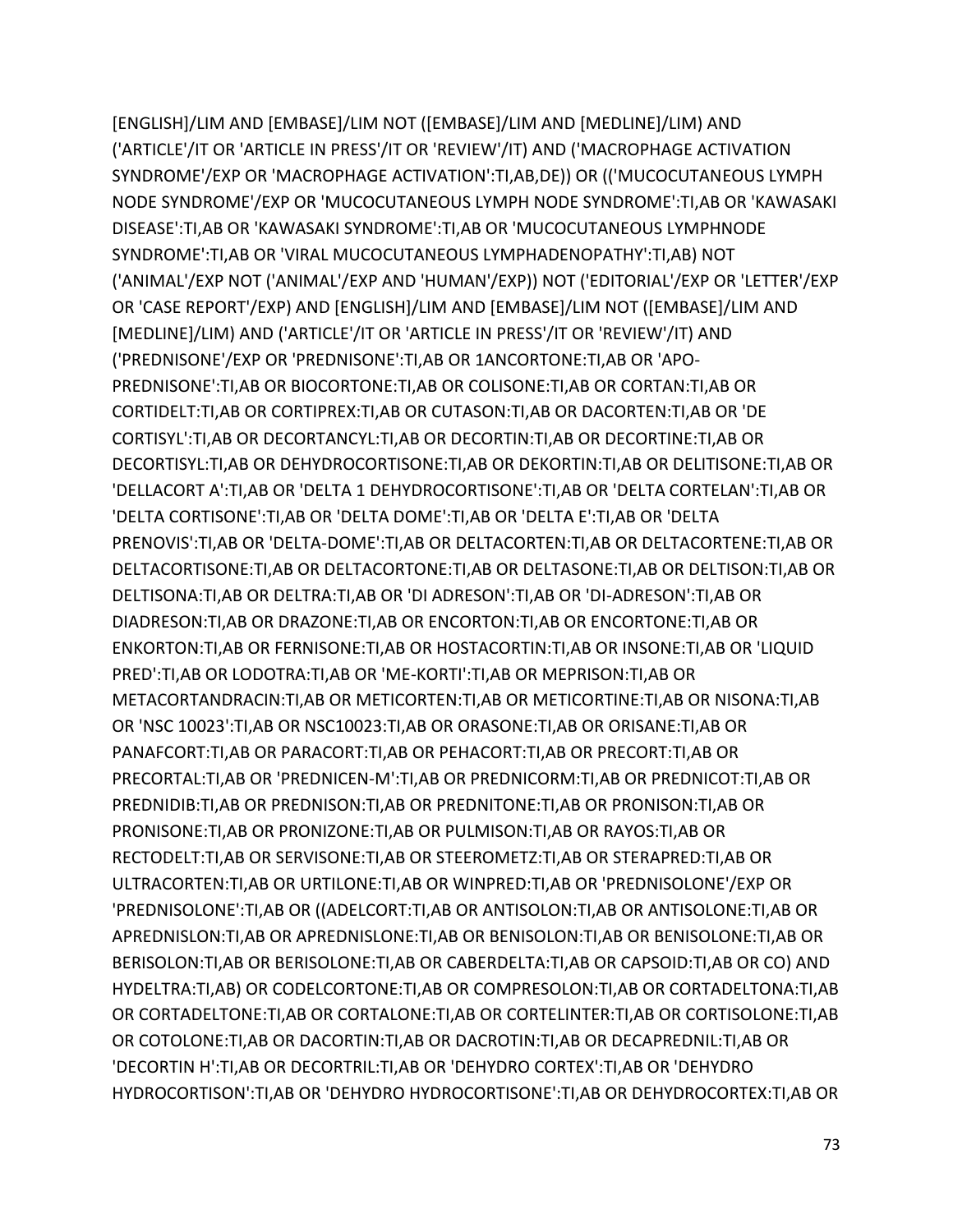DEHYDROCORTISOL:TI,AB OR DEHYDROCORTISOLE:TI,AB OR DEHYDROHYDROCORTISON:TI,AB OR DEHYDROHYDROCORTISONE:TI,AB OR DELCORTOL:TI,AB OR 'DELTA 1 HYDROCORTISONE':TI,AB OR 'DELTA CORTEF':TI,AB OR 'DELTA CORTRIL':TI,AB OR 'DELTA EF CORTELAN':TI,AB OR 'DELTA F':TI,AB OR 'DELTA HYCORTOL':TI,AB OR 'DELTA HYDROCORTISON':TI,AB OR 'DELTA HYDROCORTISONE':TI,AB OR 'DELTA OPHTICOR':TI,AB OR 'DELTA STAB':TI,AB OR 'DELTA-CORTEF':TI,AB OR 'DELTA1 DEHYDROCORTISOL':TI,AB OR 'DELTA1 DEHYDROHYDROCORTISONE':TI,AB OR 'DELTA1 HYDROCORTISONE':TI,AB OR DELTACORTEF:TI,AB OR DELTACORTENOLO:TI,AB OR DELTACORTIL:TI,AB OR DELTACORTOIL:TI,AB OR DELTACORTRIL:TI,AB OR DELTADERM:TI,AB OR DELTAGLYCORTRIL:TI,AB OR DELTAHYCORTOL:TI,AB OR DELTAHYDROCORTISON:TI,AB OR DELTAHYDROCORTISONE:TI,AB OR DELTAOPHTICOR:TI,AB OR DELTASOLONE:TI,AB OR DELTASTAB:TI,AB OR DELTIDROSOL:TI,AB OR DELTISILONE:TI,AB OR DELTISOLON:TI,AB OR DELTISOLONE:TI,AB OR DELTOLASSON:TI,AB OR DELTOLASSONE:TI,AB OR DELTOSONA:TI,AB OR DELTOSONE:TI,AB OR 'DEPO-PREDATE':TI,AB OR DERMOSOLON:TI,AB OR DHASOLONE:TI,AB OR 'DI ADRESON F':TI,AB OR 'DI ADRESONE F':TI,AB OR 'DI-ADRESON-F':TI,AB OR 'DIADRESON F':TI,AB OR 'DIADRESONE F':TI,AB OR DICORTOL:TI,AB OR DOMUCORTONE:TI,AB OR ENCORTELON:TI,AB OR ENCORTELONE:TI,AB OR ENCORTOLON:TI,AB OR EQUISOLON:TI,AB OR 'FERNISOLONE-P':TI,AB OR GLISTELONE:TI,AB OR HEFASOLON:TI,AB OR 'HOSTACORTIN H':TI,AB OR HYDELTRA:TI,AB OR HYDELTRONE:TI,AB OR HYDRELTA:TI,AB OR HYDROCORTANCYL:TI,AB OR HYDROCORTIDELT:TI,AB OR HYDRODELTALONE:TI,AB OR HYDRODELTISONE:TI,AB OR HYDRORETROCORTIN:TI,AB OR HYDRORETROCORTINE:TI,AB OR INFLANEFRAN:TI,AB OR INSOLONE:TI,AB OR 'KETEOCORT H':TI,AB OR 'KEY-PRED':TI,AB OR LENISOLONE:TI,AB OR LEOCORTOL:TI,AB OR LIQUIPRED:TI,AB OR 'LYGAL KOPFTINKTUR N':TI,AB OR MEDIASOLONE:TI,AB OR MEPRISOLON:TI,AB OR MEPRISOLONE:TI,AB OR METACORTALON:TI,AB OR METACORTALONE:TI,AB OR METACORTANDRALON:TI,AB OR METACORTANDRALONE:TI,AB OR METACORTELONE:TI,AB OR 'METI DERM':TI,AB OR 'METI-DERM':TI,AB OR METICORTELONE:TI,AB OR METIDERM:TI,AB OR MORLONE:TI,AB OR MYDRAPRED:TI,AB OR 'NEO DELTA':TI,AB OR NISOLON:TI,AB OR NISOLONE:TI,AB OR 'NSC 9120':TI,AB OR NSC9120:TI,AB OR OPREDSONE:TI,AB OR PANAFCORTELONE:TI,AB OR PANAFCORTOLONE:TI,AB OR PANAFORT:TI,AB OR PARACORTOL:TI,AB OR PHLOGEX:TI,AB OR 'PRE CORTISYL':TI,AB OR PRECONIN:TI,AB OR PRECORTALON:TI,AB OR PRECORTANCYL:TI,AB OR PRECORTISYL:TI,AB OR 'PRED-JECT-50':TI,AB OR 'PREDACORT 50':TI,AB OR 'PREDAJECT-50':TI,AB OR 'PREDALONE 50':TI,AB OR PREDARTRINA:TI,AB OR PREDARTRINE:TI,AB OR 'PREDATE-50':TI,AB OR PREDELTILONE:TI,AB OR PREDISOLE:TI,AB OR PREDISYR:TI,AB OR 'PREDNE DOME':TI,AB OR PREDNECORT:TI,AB OR PREDNEDOME:TI,AB OR PREDNELAN:TI,AB OR 'PREDNI COELIN':TI,AB OR 'PREDNI H TABLINEN':TI,AB OR 'PREDNI-HELVACORT':TI,AB OR PREDNICOELIN:TI,AB OR PREDNICORT:TI,AB OR PREDNICORTELONE:TI,AB OR 'PREDNIFOR DROPS':TI,AB OR PREDNIMENT:TI,AB OR PREDNIRETARD:TI,AB OR PREDNIS:TI,AB OR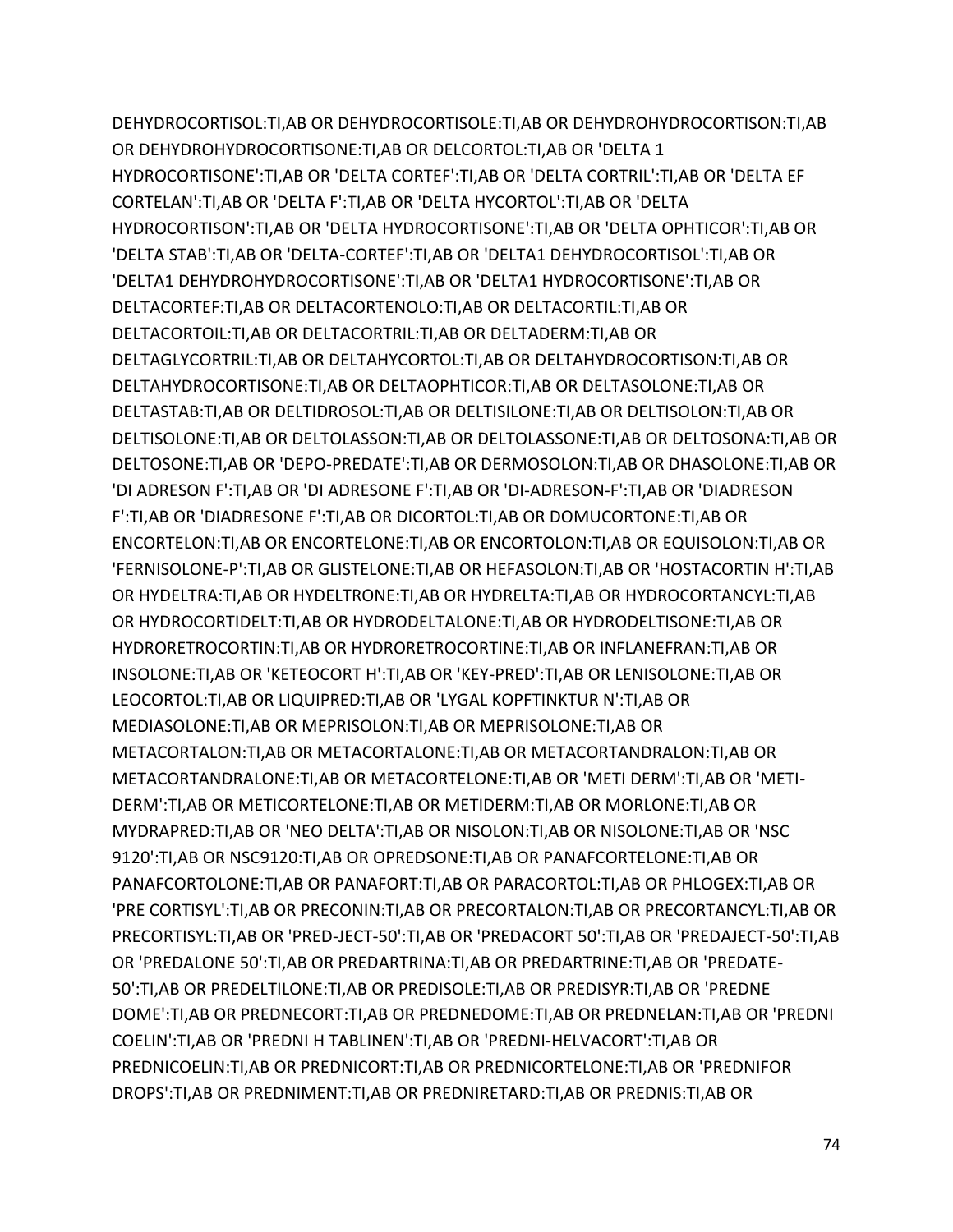PREDNISIL:TI,AB OR PREDNISOLON:TI,AB OR PREDNISOLONA:TI,AB OR PREDNIVET:TI,AB OR PREDNORSOLON:TI,AB OR PREDNORSOLONE:TI,AB OR PREDONINE:TI,AB OR PREDORGASOLONA:TI,AB OR PREDORGASOLONE:TI,AB OR PRELON:TI,AB OR PRELONE:TI,AB OR PRENILONE:TI,AB OR PRENIN:TI,AB OR PRENOLONE:TI,AB OR PREVENTAN:TI,AB OR PREZOLON:TI,AB OR RUBYCORT:TI,AB OR SCHERISOLON:TI,AB OR SCHERISOLONA:TI,AB OR SERILONE:TI,AB OR SOLONDO:TI,AB OR SOLONE:TI,AB OR SOLUPREN:TI,AB OR SOLUPRENE:TI,AB OR SPIRICORT:TI,AB OR SPOLOTANE:TI,AB OR STERANE:TI,AB OR STEROLONE:TI,AB OR SUPERCORTISOL:TI,AB OR SUPERCORTIZOL:TI,AB OR TARACORTELONE:TI,AB OR WALESOLONE:TI,AB OR WYSOLONE:TI,AB OR 'METHYLPREDNISOLONE'/EXP OR 'METHYLPREDNISOLONE':TI,AB OR '6 METHYL DELTA 1 HYDROCORTISONE':TI,AB OR '6 METHYLPREDNISOLONE':TI,AB OR '6ALPHA METHYL DELTA1 HYDROCORTISONE':TI,AB OR 'ADLONE-40':TI,AB OR 'ADLONE-80':TI,AB OR 'DEP MEDALONE 80':TI,AB OR DEPMEDALONE:TI,AB OR 'DEPOJECT-80':TI,AB OR DEPOPRED:TI,AB OR ESAMETONE:TI,AB OR FIRMACORT:TI,AB OR 'MED-JEC-40':TI,AB OR MEDIXON:TI,AB OR MEDNIN:TI,AB OR 'MEDRALONE 80':TI,AB OR MEDRATE:TI,AB OR MEDROL:TI,AB OR MEDRONE:TI,AB OR MEPREDNISOLONE:TI,AB OR MEPRELON:TI,AB OR MESOPREN:TI,AB OR 'METHACORT 40':TI,AB OR 'METHACORT 80':TI,AB OR METHYLCOTOL:TI,AB OR METHYLCOTOLONE:TI,AB OR 'METHYLPRED DP':TI,AB OR METHYLSTEROLONE:TI,AB OR METIDROL:TI,AB OR METRISONE:TI,AB OR METYCORTIN:TI,AB OR METYPRED:TI,AB OR METYPRESOL:TI,AB OR NEOMEDRONE:TI,AB OR 'NSC 19987':TI,AB OR NSC19987:TI,AB OR PREDNOL:TI,AB OR SOLOMET:TI,AB OR 'SOLU DECORTIN':TI,AB OR URBASON:TI,AB OR 'GLUCOCORTICOID'/DE OR GLUCOCORTICOID:TI,AB OR GLUCOCORTICOIDSTEROID:TI,AB OR GLUCOCORTICOSTEROID:TI,AB OR GLUCOCORTOID:TI,AB OR GLYCOCORTICOID:TI,AB OR GLYCOCORTICOSTEROID:TI,AB OR 'CORTICOSTEROID'/DE OR 'CORTICOSTEROIDS':TI,AB OR 'ADRENAL CORTEX HORMONE':TI,AB OR 'ADRENAL CORTEX HORMONES':TI,AB OR 'ADRENAL CORTICAL HORMONE':TI,AB OR 'ADRENAL CORTICAL HORMONES':TI,AB OR 'ADRENOCORTICAL HORMONE':TI,AB OR ADRENOCORTICOSTEROID\*:TI,AB OR CORTICOSTEROIDS:TI,AB OR DERMOCORTICOSTEROID:TI,AB OR CORTICOID\*:TI,AB OR STEROID\*:TI,AB) AND ('IMMUNOGLOBULIN'/EXP OR 'IMMUNOGLOBULIN':TI,AB OR 'INTRAVENOUS IG':TI,AB OR 'INTRAVENOUS ANTIBODIES':TI,AB OR IVIG:TI,AB OR 'INTRAVENOUS IMMUNE GLOBULIN':TI,AB OR 'INTRAVENOUS IMMUNOGLOBULINS':TI,AB OR 'IV IMMUNOGLOBULINS':TI,AB OR 'FLEBOGAMMA DIF':TI,AB OR GAMIMUNE:TI,AB OR GAMIMMUNE:TI,AB OR 'GAMIMUNE N':TI,AB OR 'GAMIMMUNE N':TI,AB OR GAMMAGARD:TI,AB OR IVEEGAM:TI,AB OR GAMMONATIV:TI,AB OR GAMUNEX:TI,AB OR 'GLOBULIN-N':TI,AB OR 'GLOBULIN N':TI,AB OR GLOBULINN:TI,AB OR INTRAGLOBIN:TI,AB OR 'INTRAGLOBIN F':TI,AB OR 'HUMAN INTRAVENOUS IMMUNOGLOBULINS':TI,AB OR PRIVIGEN:TI,AB OR SANDOGLOBULIN:TI,AB OR VENOGLOBULIN:TI,AB OR 'VENOGLOBULIN-I':TI,AB OR 'VENOGLOBULIN I':TI,AB OR ALPHAGLOBIN:TI,AB OR ENDOBULIN:TI,AB OR IMMUNOTHERAP\*:TI,AB OR 'BIOLOGIC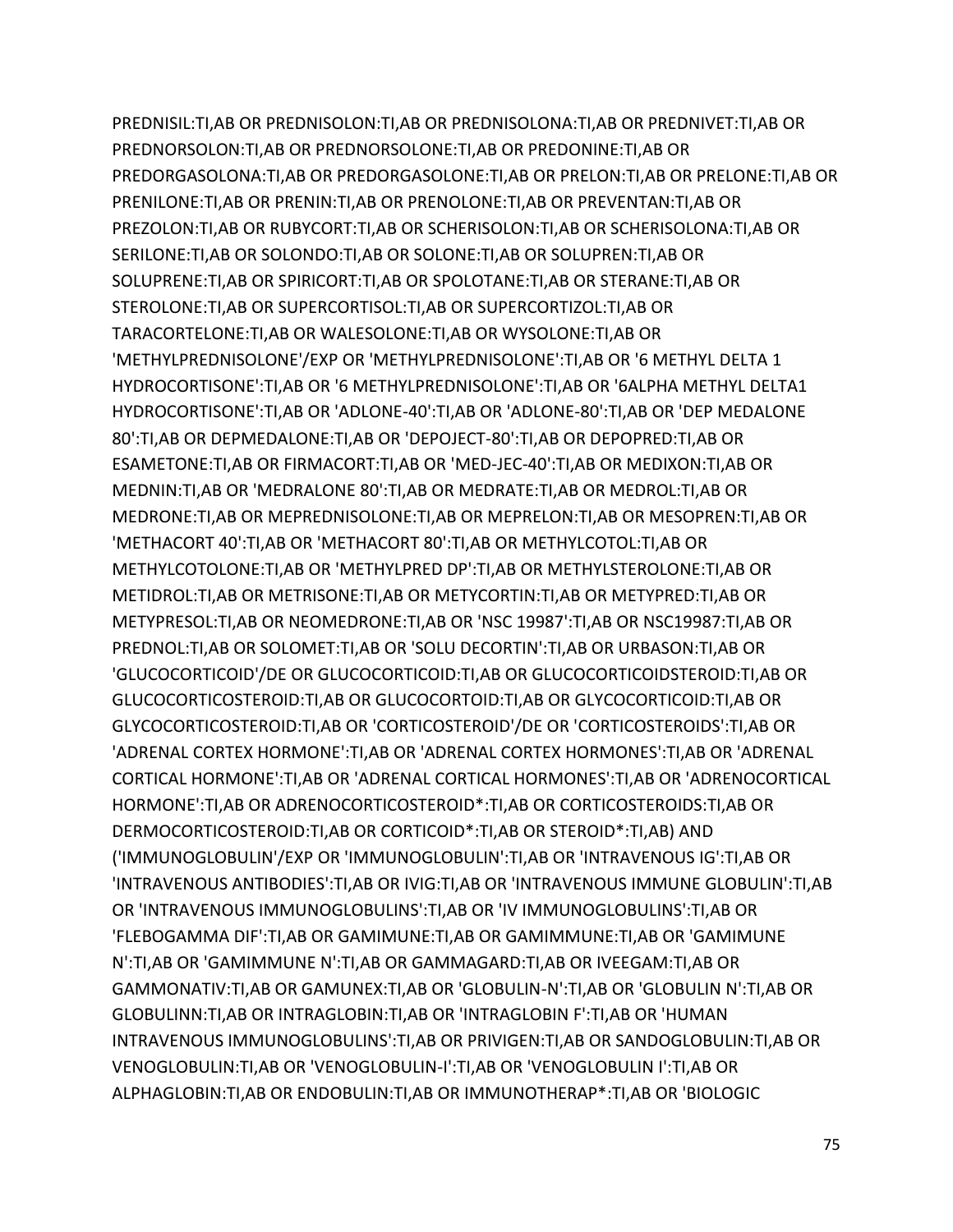RESPONSE MODIFIER THERAPY':TI,AB OR 'BIOLOGICAL RESPONSE MODIFIER THERAPY':TI,AB OR 'BRM THERAPY':TI,AB OR 'IMMUNE THERAPY':TI,AB OR 'IMMUNOGLOBULIN THERAPY':TI,AB OR 'IMMUNOLOGICAL THERAPY':TI,AB OR 'IMMUNOLOGICAL TREATMENT':TI,AB OR 'INTRAVENOUS IMMUNOGLOBUIN':TI,AB)) OR (('MUCOCUTANEOUS LYMPH NODE SYNDROME'/EXP OR 'MUCOCUTANEOUS LYMPH NODE SYNDROME':TI,AB OR 'KAWASAKI DISEASE':TI,AB OR 'KAWASAKI SYNDROME':TI,AB OR 'MUCOCUTANEOUS LYMPHNODE SYNDROME':TI,AB OR 'VIRAL MUCOCUTANEOUS LYMPHADENOPATHY':TI,AB) NOT ('ANIMAL'/EXP NOT ('ANIMAL'/EXP AND 'HUMAN'/EXP)) NOT ('EDITORIAL'/EXP OR 'LETTER'/EXP OR 'CASE REPORT'/EXP) AND [ENGLISH]/LIM AND [EMBASE]/LIM NOT ([EMBASE]/LIM AND [MEDLINE]/LIM) AND ('ARTICLE'/IT OR 'ARTICLE IN PRESS'/IT OR 'REVIEW'/IT) AND ('ACETYLSALICYLIC ACID'/EXP OR 'ACETYLSALICYLIC ACID':TI,AB OR ASPIRIN\*:TI,AB OR ((ACYLPYRIN:TI,AB OR COLFARIT:TI,AB OR ECOTRIN:TI,AB OR ENDOSPRIN:TI,AB OR MAGNECYL:TI,AB OR MICRISTIN:TI,AB OR POLOPIRIN:TI,AB OR POLOPIRYNA:TI,AB OR SOLUPSAN:TI,AB OR ZORPRIN:TI,AB OR ACETYSAL:TI,AB OR '2 ACETOXYBENZOATE':TI,AB OR '2 ACETOXYBENZOIC ACID':TI,AB OR '8-HOUR BAYER':TI,AB OR ACESAL:TI,AB OR ACETAN:TI,AB OR ACETARD:TI,AB OR ACETONYL:TI,AB OR ACETOPHEN:TI,AB OR ACETOSAL:TI,AB OR 'ACETOSALICYLIC ACID':TI,AB OR 'ACETYL SALICYLATE':TI,AB OR 'ACETYL SALICYLIC ACID':TI,AB OR 'ACETYLIC SALICYLIC ACID':TI,AB OR ACETYLO:TI,AB OR 'ACETYLO SALICYLIC ACID':TI,AB OR ACETYLON:TI,AB OR 'ACETYLOSALICYLIC ACID':TI,AB OR ACETYLSAL:TI,AB OR 'ACETYLSALICYCLIC ACID':TI,AB OR ACETYLSALICYL:TI,AB OR ACETYLSALICYLATE:TI,AB OR 'ACETYLSALICYLATE STRONTIUM':TI,AB OR 'ACETYLSALYCYLIC ACID':TI,AB OR 'ACIDUM ACETYL SALICYLICUM':TI,AB OR 'ACIDUM ACETYLOSALICYLICUM':TI,AB OR 'ACIDUM ACETYLSALICYLICUM':TI,AB OR ACYLPYRINE:TI,AB OR ADIRO:TI,AB OR ALABUKUN:TI,AB OR ALASIL:TI,AB OR 'ALBYL E':TI,AB OR 'ALBYL MINOR':TI,AB OR 'ALBYL-E':TI,AB OR 'ALKA SELTZER':TI,AB OR 'ALKA-SELTZER':TI,AB OR ALKASPIRIN:TI,AB OR ANASPRIN:TI,AB OR ANDOL:TI,AB OR ANOPYRIN:TI,AB OR ANSIN:TI,AB OR ANTHROM:TI,AB OR APTOR:TI,AB OR ARTHRALGYL:TI,AB OR 'ARTHRITIS STRENGTH BUFFERIN':TI,AB OR ASA:TI,AB OR ASAA:TI,AB OR ASACARD:TI,AB OR ASAE:TI,AB OR ASAETTA:TI,AB OR ASAFLOW:TI,AB OR ASAPHEN:TI,AB OR ASAPOR:TI,AB OR ASATARD:TI,AB OR ASAWIN:TI,AB OR ASPEC:TI,AB OR 'ASPEC-EC':TI,AB OR ASPENT:TI,AB OR ASPERGUM:TI,AB OR ASPEX:TI,AB OR ASPILETS:TI,AB OR ASPIREM:TI,AB OR ASPIRGRAN:TI,AB OR ASPIRICOR:TI,AB OR ASPIRINA:TI,AB OR ASPIRINE:TI,AB OR ASPIRININE:TI,AB OR ASPIRISUCRE:TI,AB OR ASPISOL:TI,AB OR 'ASPO CID':TI,AB OR ASPRO:TI,AB OR ASPROFLASH:TI,AB OR ASRINA:TI,AB OR ASRIVO:TI,AB OR ASTA:TI,AB OR ASTERIC:TI,AB OR ASTRIX:TI,AB OR BAMYL:TI,AB OR BAYASPIRINA:TI,AB OR BEBESAN:TI,AB OR BIPRIN:TI,AB OR BOKEY:TI,AB OR BOXAZIN:TI,AB OR BREOPRIN:TI,AB OR BUFFERIN:TI,AB OR CAFENOL:TI,AB OR CARDIOASA:TI,AB OR CARDIOASAE:TI,AB OR CARDIOASPIRINA:TI,AB OR CARDIOFLOW:TI,AB OR CARTIA:TI,AB OR CASPIRIN:TI,AB OR CATALGINE:TI,AB OR CATALGIX:TI,AB OR CEMERIT:TI,AB OR CEMIRIT:TI,AB OR CLARADIN:TI,AB OR CLARAGINE:TI,AB OR COMOPRIN:TI,AB OR CONTRHEUMA:TI,AB OR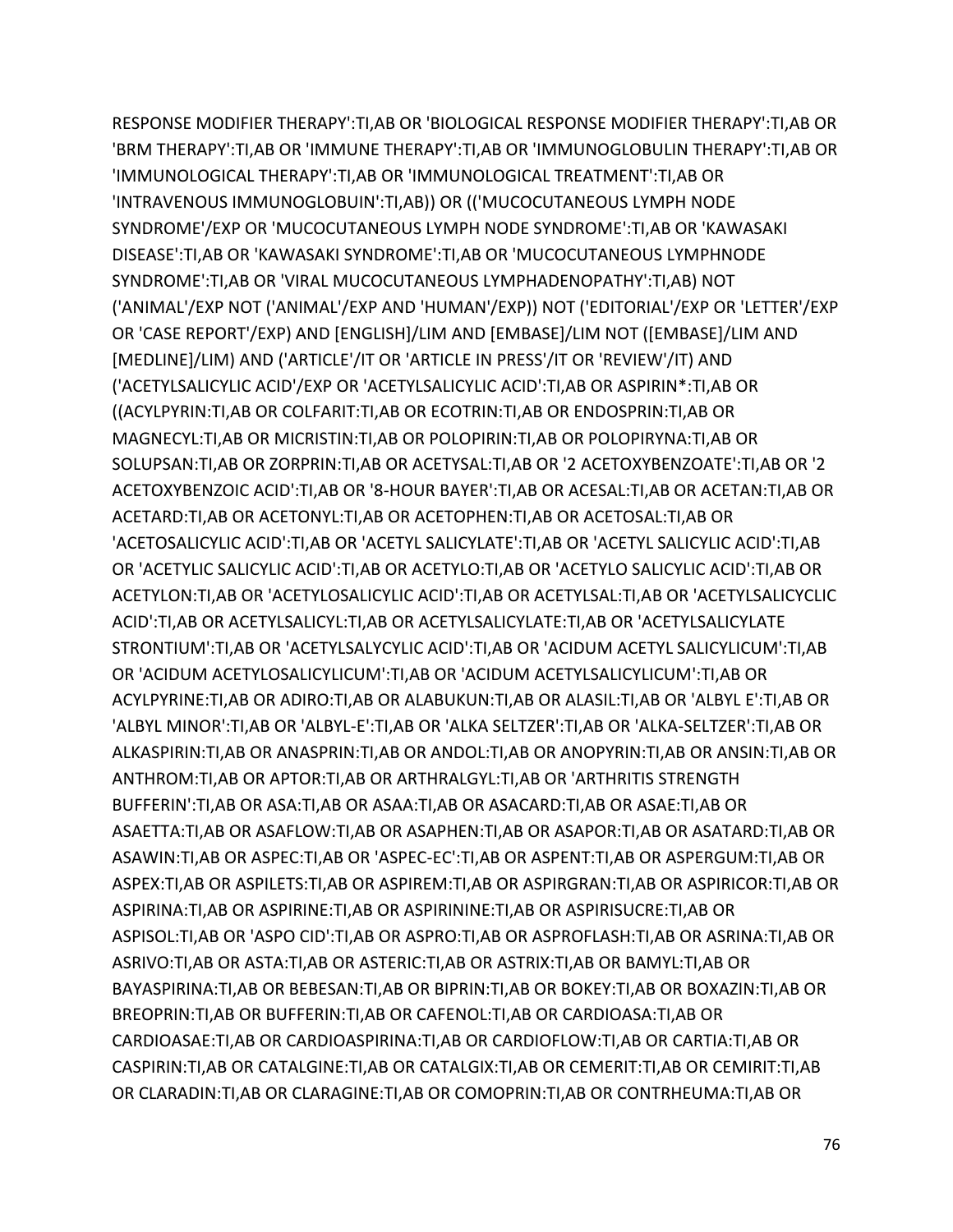DAROSAL:TI,AB OR DISPIRIN:TI,AB OR DOLEAN:TI,AB OR DURLAZA:TI,AB OR DUSIL:TI,AB OR EASPRIN:TI,AB OR ECASIL:TI,AB OR ECOSPRIN:TI,AB OR EGALGIC:TI,AB OR EMOCIN:TI,AB OR EMPIRIN:TI,AB OR ENCAPRIN:TI,AB OR ENCINE) AND EM:TI,AB) OR ENTAPRIN:TI,AB OR ENTERICIN:TI,AB OR ENTEROPRIN:TI,AB OR ENTEROSARINE:TI,AB OR ENTEROSPIRINE:TI,AB OR ENTROPHEN:TI,AB OR ESKOTRIN:TI,AB OR EUTHERMINE:TI,AB OR EXTREN:TI,AB OR FLAMASACARD:TI,AB OR GENASPRIN:TI,AB OR GLOBENTYL:TI,AB OR GODAMED:TI,AB OR GOTOSAN:TI,AB OR HELICON:TI,AB OR 'HERZ ASS':TI,AB OR HJERTEMAGNYL:TI,AB OR IDOTYL:TI,AB OR 'INFATABS A':TI,AB OR ISTOPIRIN:TI,AB OR ISTOPYRINE:TI,AB OR IVEPIRINE:TI,AB OR JUVEPIRINE:TI,AB OR KEYPO:TI,AB OR KILIOS:TI,AB OR KINDERASPIRIN:TI,AB OR 'MAGNYL DAK':TI,AB OR 'MCN R 358':TI,AB OR MEASURIN:TI,AB OR MEJORAL:TI,AB OR MELABON:TI,AB OR MICROPYRIN:TI,AB OR MIGRASAA:TI,AB OR MIKRISTIN:TI,AB OR MINIASAL:TI,AB OR MYCRISTIN:TI,AB OR NASPRO:TI,AB OR NOVASEN:TI,AB OR 'NU SEAL':TI,AB OR 'NU-SEALS':TI,AB OR NUSEALS:TI,AB OR 'ORTHO ACETOXYBENZOATE':TI,AB OR 'ORTHO ACETOXYBENZOIC ACID':TI,AB OR 'ORTHO ACETYLOXYBENZOATE':TI,AB OR 'ORTHO ACETYLOXYBENZOIC ACID':TI,AB OR OSTOPRIN:TI,AB OR PANCEMOL:TI,AB OR PARACIN:TI,AB OR PAYNOCIL:TI,AB OR PENGO:TI,AB OR 'PLATET 300 CLEARTAB':TI,AB OR PLEWIN:TI,AB OR PREMASPIN:TI,AB OR PRIMASPAN:TI,AB OR PROPRIN:TI,AB OR PYRONOVAL:TI,AB OR REUMYL:TI,AB OR RHODINE:TI,AB OR RHONAL:TI,AB OR RONAL:TI,AB OR SALACETIN:TI,AB OR SALACETOGEN:TI,AB OR SALETIN:TI,AB OR SALISALIDO:TI,AB OR SALOSPIR:TI,AB OR SARGEPIRINE:TI,AB OR SEDERGINE:TI,AB OR 'SODIUM ACETYLSALICYLATE':TI,AB OR 'SODIUM BICARBONATE ACETYL SALICYLATE':TI,AB OR 'SODIUM BICARBONATE ACETYLSALICYLATE':TI,AB OR SOLDRAL:TI,AB OR SOLPYRON:TI,AB OR SOLUCETYL:TI,AB OR SOLUPSA:TI,AB OR SPREN:TI,AB OR 'SUPER TRU':TI,AB OR TAPAL:TI,AB OR TEMAGIN:TI,AB OR TEVAPIRIN:TI,AB OR 'TH 2152':TI,AB OR 'THROMBO-ASPILETS':TI,AB OR 'TOLDEX RETARD':TI,AB OR TREUPAHLIN:TI,AB OR TREUPHALIN:TI,AB OR TROMALYT:TI,AB OR TROMCOR:TI,AB OR TURIVITAL:TI,AB OR VERIN:TI,AB OR VITALINK:TI,AB OR XAXA:TI,AB OR 'ZERO-ORDER RELEASE':TI,AB OR ACYLPYRIN:TI,AB OR COLFARIT:TI,AB OR ECOTRIN:TI,AB OR ENDOSPRIN:TI,AB OR MAGNECYL:TI,AB OR MICRISTIN:TI,AB OR POLOPIRIN:TI,AB OR POLOPIRYNA:TI,AB OR SOLUPSAN:TI,AB OR ZORPRIN:TI,AB OR ACETYSAL:TI,AB)) OR (('MUCOCUTANEOUS LYMPH NODE SYNDROME'/EXP OR 'MUCOCUTANEOUS LYMPH NODE SYNDROME':TI,AB OR 'KAWASAKI DISEASE':TI,AB OR 'KAWASAKI SYNDROME':TI,AB OR 'MUCOCUTANEOUS LYMPHNODE SYNDROME':TI,AB OR 'VIRAL MUCOCUTANEOUS LYMPHADENOPATHY':TI,AB) NOT ('ANIMAL'/EXP NOT ('ANIMAL'/EXP AND 'HUMAN'/EXP)) NOT ('EDITORIAL'/EXP OR 'LETTER'/EXP OR 'CASE REPORT'/EXP) AND [ENGLISH]/LIM AND [EMBASE]/LIM NOT ([EMBASE]/LIM AND [MEDLINE]/LIM) AND ('ARTICLE'/IT OR 'ARTICLE IN PRESS'/IT OR 'REVIEW'/IT) AND ('CORONARY ARTERY ANEURYSM'/EXP OR 'CORONARY ARTERY ANEURYSM':TI,AB OR 'CORONARY ANEURYSM':TI,AB OR (('ANEURYSM'/DE OR 'ANEURYSM':TI,AB OR 'ANEURSM':TI,AB) AND ('CORONARY BLOOD VESSEL'/EXP OR 'CORONARY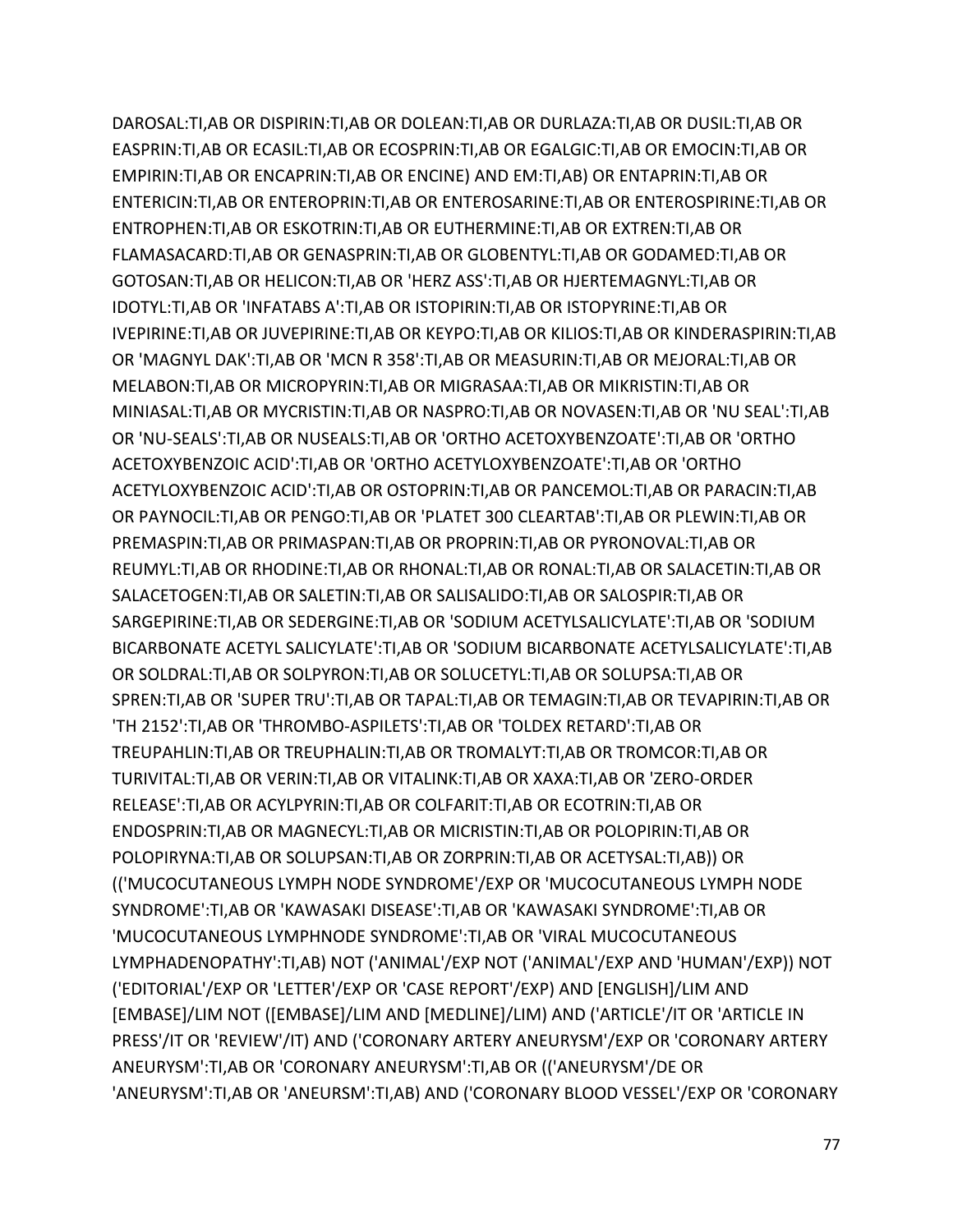BLOOD VESSEL':TI,AB OR 'CORONARY VESSEL':TI,AB OR 'CORONARY VESSELS':TI,AB OR 'CORONARY ARTERY':TI,AB,DE OR 'CORONARY ARTERIES':TI,AB OR 'SINUS NODE ARTERY':TI,AB OR 'CORONARY ARTERIAL':TI,AB))) AND ('ANTICOAGULANT AGENT'/EXP OR ANTICOAGULANT\*:TI,AB,DE OR 'ANTI-COAGULANT':TI,AB OR 'ANTITHROMBIN'/EXP OR 'ANTITHROMBIN':TI,AB OR 'ANTITHROMBINS':TI,AB OR 'APO-WARFARIN':TI,AB OR ALDOCUMAR:TI,AB OR COUMADIN:TI,AB OR MAREVAN:TI,AB OR 'WARFARIN SODIUM':TI,AB OR COUMADINE:TI,AB OR NICOUMALONE:TI,AB OR ACENOCOUMARIN:TI,AB OR SINTHROME:TI,AB OR SYNCOUMAR:TI,AB OR SYNCUMAR:TI,AB OR SINKUMAR:TI,AB OR SINTROM:TI,AB OR 'MINI SINTROM':TI,AB OR 'AGKISTRODON SERINE PROTEINASE':TI,AB OR 'AGKISTRODON RHODOSTOMA VENOM PROTEASE':TI,AB OR 'ARVIN IRC-50':TI,AB OR 'ARVIN IRC 50':TI,AB OR 'ARVIN IRC50':TI,AB OR ARVIN:TI,AB OR ARWIN:TI,AB OR 'SERPIN C1':TI,AB OR ATENATIV:TI,AB OR 'THROMBATE III':TI,AB OR 'ANTITHROMBIN III-ALPHA':TI,AB OR 'ANTITHROMBIN III ALPHA':TI,AB OR 'ANTITHROMBIN IIIALPHA':TI,AB OR KYBERNIN:TI,AB OR 'BETA 2 GLYCOPROTEIN I':TI,AB OR 'APO H':TI,AB OR 'ENDOTHELIAL CELL VIABILITY MAINTAINING FACTOR':TI,AB OR 'BETA2-GLYCOPROTEIN I':TI,AB OR 'BETA2 GLYCOPROTEIN I':TI,AB OR 'EC-VMFA':TI,AB OR 'EC VMFA':TI,AB OR 'ANTICARDIOLIPIN COFACTOR':TI,AB OR 'APOLIPOPROTEIN H':TI,AB OR 'BIBR 1048':TI,AB OR PRADAXA:TI,AB OR 'DABIGATRAN ETEXILATE':TI,AB OR TEDELPARIN:TI,AB OR 'FR-860':TI,AB OR 'FR 860':TI,AB OR 'KABI-2165':TI,AB OR 'KABI 2165':TI,AB OR 'DALTEPARIN SODIUM':TI,AB OR FRAGMIN:TI,AB OR FRAGMINE:TI,AB OR 'BETA-HEPARIN':TI,AB OR 'CHONDROITIN SULFATE B':TI,AB OR BISHYDROXYCOUMARIN:TI,AB OR DICOUMAROL:TI,AB OR DICOUMARIN:TI,AB OR ENOXAPARINE:TI,AB OR 'PK-10169':TI,AB OR 'PK 10169':TI,AB OR PK10169:TI,AB OR 'EMT-967':TI,AB OR 'EMT 967':TI,AB OR LOVENOX:TI,AB OR CLEXANE:TI,AB OR 'EMT-966':TI,AB OR 'EMT 966':TI,AB OR 'GABEXATE MONOMETHANESULFONATE':TI,AB OR FOY:TI,AB OR 'GABEXATE METHANESULFONATE':TI,AB OR 'GABEXATE MESYLATE':TI,AB OR 'GABEXATE MESILATE':TI,AB OR 'HEPARINIC ACID':TI,AB OR LIQUAEMIN:TI,AB OR HEPARIN\*:TI,AB OR HEPARINOID:TI,AB OR NADROPARINE:TI,AB OR 'NADROPARIN CALCIUM':TI,AB OR FRAXIPARIN:TI,AB OR FRAXIPARINE:TI,AB OR 'CY 216':TI,AB OR 'CY-216':TI,AB OR CY216:TI,AB OR 'LMF CY-216':TI,AB OR 'LMF CY 216':TI,AB OR 'LMF CY216':TI,AB OR PHENYLINDANEDIONE:TI,AB OR PHENYLINE:TI,AB OR PINDIONE:TI,AB OR FENILIN:TI,AB OR DINDEVAN:TI,AB OR PHENPROCOUMAROL:TI,AB OR MARCOUMAR:TI,AB OR MARCUMAR:TI,AB OR FALITHROM:TI,AB OR LIQUAMAR:TI,AB OR XARELTO:TI,AB OR 'BAY 59-7939':TI,AB OR 'BAY 59 7939':TI,AB OR 'BAY 597939':TI,AB OR 'ANTI COAGULANT':TI,AB OR 'ANTI COAGULATING AGENT':TI,AB OR 'ANTICOAGULATING AGENT':TI,AB OR 'ANTICOAGULATIVE AGENT':TI,AB OR ANTITHROMBOTIC\*:TI,AB OR '4-HYDROXYCOUMARINS':TI,AB,DE OR ABCIXIMAB:TI,AB,DE OR ACENOCOUMAROL:TI,AB,DE OR 'ACID CITRATE DEXTROSE':TI,AB,DE OR ANCROD:TI,AB,DE OR ANTISTASIN:TI,AB,DE OR 'ANTITHROMBIN III':TI,AB,DE OR 'ANTITHROMBIN PROTEINS':TI,AB,DE OR 'ANTIVITAMINS K':TI,AB,DE OR APIXABAN:TI,AB,DE OR APROSULATE:TI,AB,DE OR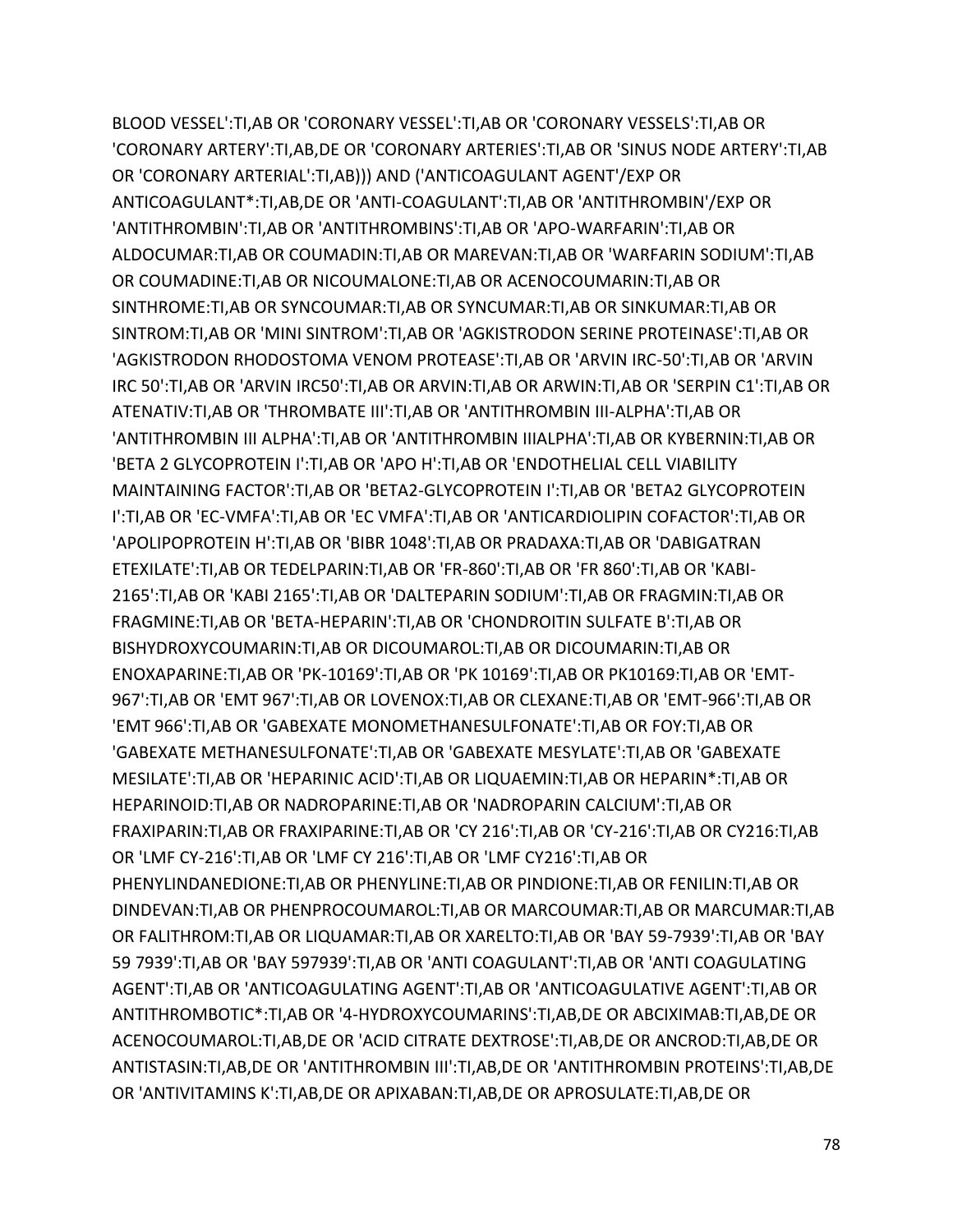ARDEPARIN:TI,AB,DE OR ARGATROBAN:TI,AB,DE OR BEMIPARIN:TI,AB,DE OR 'BETA 2- GLYCOPROTEIN I':TI,AB,DE OR BETRIXABAN:TI,AB,DE OR BIVALIRUDIN:TI,AB,DE OR 'BLOOD COAGULATION FACTOR INHIBITORS':TI,AB,DE OR 'BMS 269223':TI,AB,DE OR BROMADIOLONE:TI,AB,DE OR BROMFENACOUM:TI,AB,DE OR 'CALCIUM HEPARIN':TI,AB,DE OR CERTOPARIN:TI,AB,DE OR CHLOROPHACINONE:TI,AB,DE OR 'CITRATE PHOSPHATE DEXTROSE':TI,AB,DE OR 'CITRIC ACID':TI,AB,DE OR CLOCOUMAROL:TI,AB,DE OR COUMACHLOR:TI,AB,DE OR 'CPDA SOLUTIONS':TI,AB,DE OR DABIGATRAN:TI,AB,DE OR DALTEPARIN:TI,AB,DE OR DANAPAROID:TI,AB,DE OR DAREXABAN:TI,AB,DE OR 'DERMATAN SULFATE':TI,AB,DE OR DESIRUDIN:TI,AB,DE OR DEXTRANS:TI,AB,DE OR DICUMAROL:TI,AB,DE OR DIFENACOUM:TI,AB,DE OR 'DPC 602':TI,AB,DE OR 'EDETIC ACID':TI,AB,DE OR EDOXABAN:TI,AB,DE OR EFEGATRAN:TI,AB,DE OR EISENSTASIN:TI,AB,DE OR ENOXAPARIN:TI,AB,DE OR 'ETHYL BISCOUMACETATE':TI,AB,DE OR 'FERULIC ACID':TI,AB,DE OR 'FIBRIN FIBRINOGEN DEGRADATION PRODUCT':TI,AB,DE OR 'FIBRINOGEN FRAGMENT X':TI,AB,DE OR FLUINDIONE:TI,AB,DE OR FONDAPARINUX:TI,AB,DE OR FUCOIDAN:TI,AB,DE OR 'FX 2212':TI,AB,DE OR GABEXATE:TI,AB,DE OR HEPARIN:TI,AB,DE OR LMWH:TI,AB,DE OR HEPARINOID\*:TI,AB,DE OR HIRUDINS:TI,AB,DE OR IDRABIOTAPARINUX:TI,AB,DE OR IDRAPARINUX:TI,AB,DE OR INOGATRAN:TI,AB,DE OR 'ITF 1331':TI,AB,DE OR LAMIFIBAN:TI,AB,DE OR LAMINARAN:TI,AB,DE OR LEFAXIN:TI,AB,DE OR LEPIRUDIN:TI,AB,DE OR 'LIPOPROTEIN-ASSOCIATED COAGULATION INHIBITOR':TI,AB,DE OR MELAGATRAN:TI,AB,DE OR MOXICOUMONE:TI,AB,DE OR NADROPARIN:TI,AB,DE OR NAFAMOSTAT:TI,AB,DE OR NITROPHORIN:TI,AB,DE OR OTAMIXABAN:TI,AB,DE OR PARNAPARIN:TI,AB,DE OR PD0313052:TI,AB,DE OR PENTA:TI,AB,DE OR 'PENTOSAN SULFURIC POLYESTER':TI,AB,DE OR PHENINDIONE:TI,AB,DE OR PHENPROCOUMON:TI,AB,DE OR PLUMBAGIN:TI,AB,DE OR 'PROTEIN C':TI,AB,DE OR 'PROTEIN S':TI,AB,DE OR PROTOCATECHUALDEHYDE:TI,AB,DE OR REVIPARIN:TI,AB,DE OR RIVAROXABAN:TI,AB,DE OR 'RPR 120844':TI,AB,DE OR 'RPR 130737':TI,AB,DE OR 'RPR 208566':TI,AB,DE OR 'RPR 209685':TI,AB,DE OR 'RWJ 445167':TI,AB,DE OR 'SDZ MTH 958':TI,AB,DE OR 'SE 170':TI,AB,DE OR 'SEL 2711':TI,AB,DE OR 'SF 324':TI,AB,DE OR TANSHINONE:TI,AB,DE OR TOCOPHERYLQUINONE:TI,AB,DE OR TROXERUTIN:TI,AB,DE OR WARFARIN:TI,AB,DE OR 'WX-FX4 COMPOUND':TI,AB,DE OR XIMELAGATRAN:TI,AB,DE OR 'YM 60828':TI,AB,DE OR 'ZK 805412':TI,AB,DE OR 'ZK 806299':TI,AB,DE OR 'FACTOR XA INHIBITORS':TI,AB OR 'DIRECT FACTOR XA INHIBITOR':TI,AB OR 'DIRECT THROMBIN INHIBITOR':TI,AB OR 'ANTICOAGULATION AGENT':TI,AB OR 'INDIRECT THROMBIN INHIBITOR':TI,AB OR ANISINDIONE:TI,AB OR 'ANTIVITAMIN K':TI,AB OR BECIPARCIL:TI,AB OR 'BLOOD CLOTTING INHIBITOR':TI,AB OR CHLOROPHACINONE:TI,AB OR DIPHENADIONE:TI,AB OR GHILANTEN:TI,AB OR 'GLYCOSAMINOGLYCAN POLYSULFATE':TI,AB OR ILIPARCIL:TI,AB OR INCLACUMAB:TI,AB OR 'LJP 1082':TI,AB OR MOPIDAMOL:TI,AB OR NAROPARCIL:TI,AB OR TECARFARIN:TI,AB OR TRETOQUINOL:TI,AB OR 'ANTITHROMBOCYTIC AGENT':TI,AB OR 'ANTITHROMBOCYTIC AGENTS':TI,AB OR 'ANTITHROMBOCYTIC AGENT'/EXP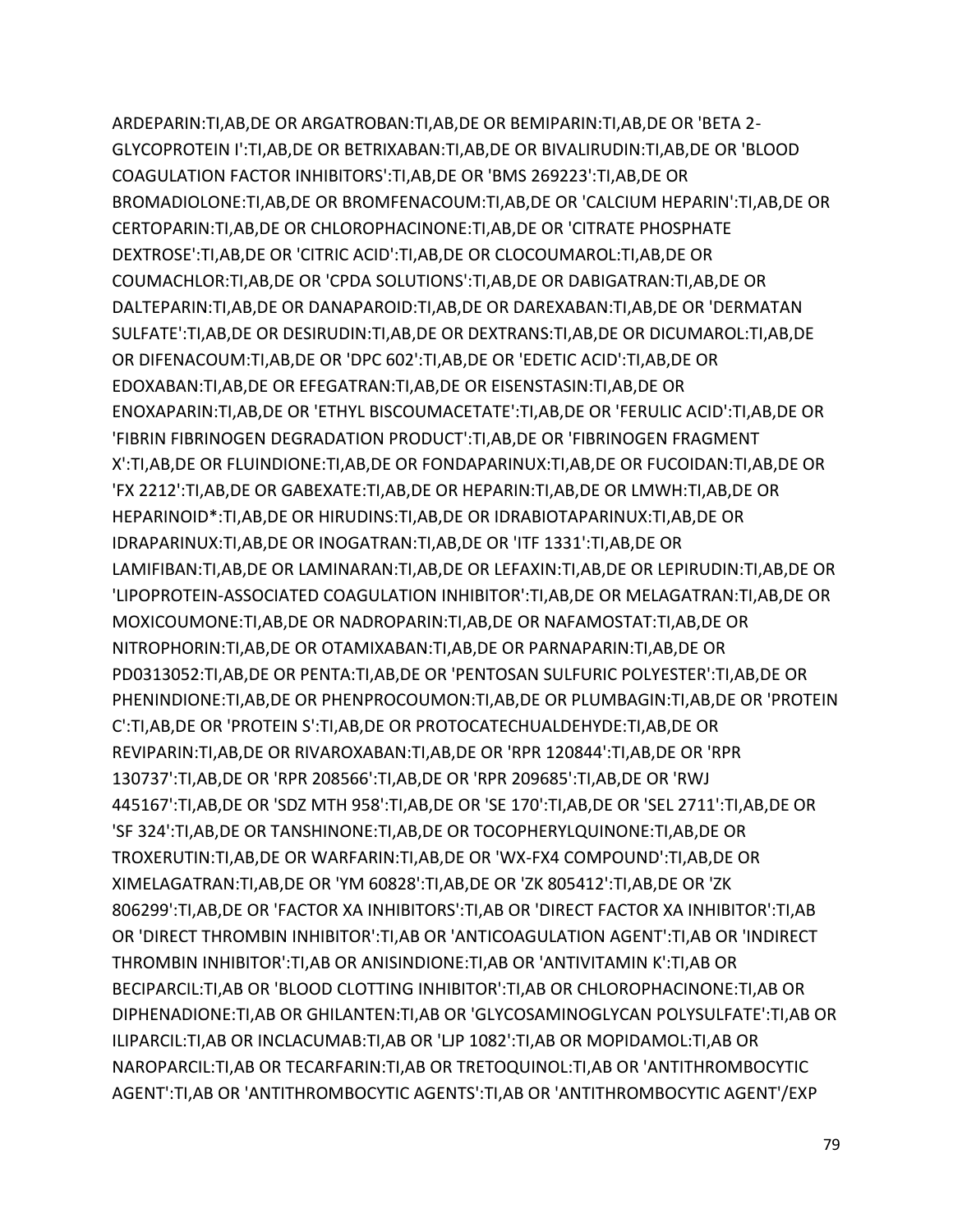OR ANTIPLATELET\*:TI,AB OR 'PLATELET AGGREGATION INHIBITOR':TI,AB OR 'PLATELET AGGREGATION INHIBITORS':TI,AB OR 'PLATELET INHIBITOR':TI,AB OR 'PLATELET INHIBITORS':TI,AB OR 'THROMBOCYTE AGGREGATION INHIBITOR':TI,AB OR 'ANTITHROMBOCYTIC DRUG':TI,AB OR 'THROMBOCYTE AGGREGATION INHIBITING AGENT':TI,AB OR ANTITHROMBOTIC:TI,AB OR 'PLATELET ANTIAGGREGANT':TI,AB OR 'PLATELET ANTAGONIST':TI,AB OR ((ABCIXIMAB:TI,AB OR AJOENE:TI,AB OR ALOXISTATIN:TI,AB OR ALPROSTADIL:TI,AB OR ANAGRELIDE:TI,AB OR ANDROGRAPHOLIDE:TI,AB OR ARGATROBAN:TI,AB OR ATAPROST:TI,AB OR ATRINOSITOL:TI,AB OR BEPAFANT:TI,AB OR BERAPROST:TI,AB OR 'BN 50730':TI,AB OR 'BW A868C':TI,AB OR CANADINE:TI,AB OR CANGRELOR:TI,AB OR CARBOPROSTACYCLIN:TI,AB OR CILOSTAMIDE:TI,AB OR CILOSTAZOL:TI,AB OR CLENTIAZEM:TI,AB OR CLOPIDOGREL:TI,AB OR CLOPIDOGREL) AND CARBOXYLIC AND ACID:TI,AB) OR CLORICROMEN:TI,AB OR 'CV 3988':TI,AB OR DALTROBAN:TI,AB OR DAURICINE:TI,AB OR DAZMEGREL:TI,AB OR DEFIBROTIDE:TI,AB OR 'DIADENOSINE TETRAPHOSPHATE':TI,AB OR 'DIALLYL TRISULFIDE':TI,AB OR DIPYRIDAMOLE:TI,AB OR DISINTEGRINS:TI,AB OR 'DMP 728':TI,AB OR DRAFLAZINE:TI,AB OR 'E 4021':TI,AB OR ECHISTATIN:TI,AB OR EFEGATRAN:TI,AB OR 'EMOXYPINE SUCCINATE':TI,AB OR 'ENFENAMIC ACID':TI,AB OR EPOPROSTENOL:TI,AB OR EPTIFIBATIDE:TI,AB OR 'ESSENTIAL 303 FORTE':TI,AB OR 'FIBRINOPEPTIDES GAMMA':TI,AB OR 'FK 409':TI,AB OR FOROPAFANT:TI,AB OR 'GEA 3162':TI,AB OR GLYCOCALICIN:TI,AB OR HELENALIN:TI,AB OR IBUDILAST:TI,AB OR IFETROBAN:TI,AB OR 'IH 764-3':TI,AB OR ILOPROST:TI,AB OR INDOBUFEN:TI,AB OR JARARHAGIN:TI,AB OR KETANSERIN:TI,AB OR 'KW 3635':TI,AB OR LAMIFIBAN:TI,AB OR LINSIDOMINE:TI,AB OR MAGNOLOL:TI,AB OR MILRINONE:TI,AB OR 'N-ACETYLSPHINGOSINE':TI,AB OR NAFTOPIDIL:TI,AB OR NITROASPIRIN:TI,AB OR 'ONO 3708':TI,AB OR OXOPHENYLARSINE:TI,AB OR PENTOXIFYLLINE:TI,AB OR PICOTAMIDE:TI,AB OR PIROXIMONE:TI,AB OR PLAFIBRIDE:TI,AB OR POLICOSANOL:TI,AB OR 'PRASUGREL HYDROCHLORIDE':TI,AB OR PROTOPINE:TI,AB OR PYCNOGENOLS:TI,AB OR QUIN2:TI,AB OR RAMATROBAN:TI,AB OR RELCOVAPTAN:TI,AB OR RESVERATROL:TI,AB OR RHODOSTOMIN:TI,AB OR RIDOGREL:TI,AB OR 'RO 31-7549':TI,AB OR 'RO 31-8220':TI,AB OR 'ROSMARINIC ACID':TI,AB OR 'RS 5186':TI,AB OR 'S 145':TI,AB OR 'S-NITROSOCYSTEINE':TI,AB OR 'S-NITROSOGLUTATHIONE':TI,AB OR 'S-NITROSOMERCAPTOETHANOL':TI,AB OR 'S-NITROSOTHIOLS':TI,AB OR SARPOGRELATE:TI,AB OR SATIGREL:TI,AB OR SEVOFLURANE:TI,AB OR SIBRAFIBAN:TI,AB OR 'SR 46349B':TI,AB OR 'ST 638':TI,AB OR SULOTROBAN:TI,AB OR TAUTOMYCIN:TI,AB OR 'TCV 309':TI,AB OR TESMILIFENE:TI,AB OR TICLOPIDINE:TI,AB OR TIROFIBAN:TI,AB OR TRANILAST:TI,AB OR TRAPIDIL:TI,AB OR TREQUINSIN:TI,AB OR TRIFLAVIN:TI,AB OR TRIFLUSAL:TI,AB OR TRILINOLEIN:TI,AB OR 'UD CG 212 CL':TI,AB OR VAPIPROST:TI,AB OR VORAPAXAR:TI,AB OR 'WEB 2086':TI,AB OR XEMILOFIBAN:TI,AB)) OR (('MUCOCUTANEOUS LYMPH NODE SYNDROME'/EXP OR 'MUCOCUTANEOUS LYMPH NODE SYNDROME':TI,AB OR 'KAWASAKI DISEASE':TI,AB OR 'KAWASAKI SYNDROME':TI,AB OR